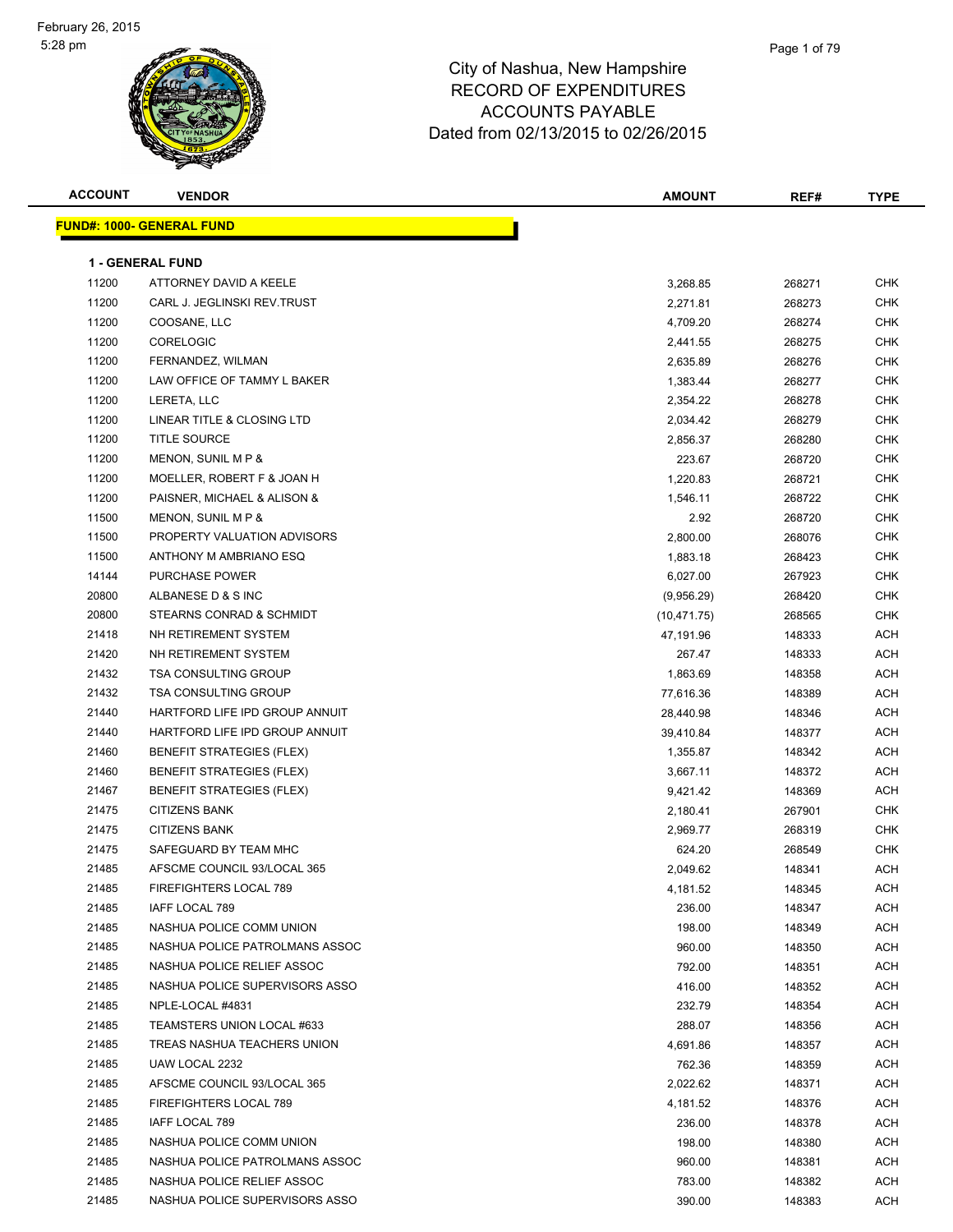

| <b>ACCOUNT</b> | <b>VENDOR</b>                     | <b>AMOUNT</b> | REF#   | <b>TYPE</b> |
|----------------|-----------------------------------|---------------|--------|-------------|
|                | <u> FUND#: 1000- GENERAL FUND</u> |               |        |             |
|                |                                   |               |        |             |
|                | <b>1 - GENERAL FUND</b>           |               |        |             |
| 21485          | NPLE-LOCAL #4831                  | 224.80        | 148385 | <b>ACH</b>  |
| 21485          | TEAMSTERS UNION LOCAL #633        | 288.07        | 148387 | <b>ACH</b>  |
| 21485          | TREAS NASHUA TEACHERS UNION       | 29,604.70     | 148388 | ACH         |
| 21485          | UAW LOCAL 2232                    | 785.08        | 148390 | ACH         |
| 21485          | AMERICAN FEDERATION OF TEACHER    | 14.00         | 267902 | CHK         |
| 21485          | AMERICAN FEDERATION OF TEACHER    | 198.00        | 268320 | <b>CHK</b>  |
| 21490          | UNITED WAY OF GREATER NASHUA      | 222.76        | 267913 | <b>CHK</b>  |
| 21490          | UNITED WAY OF GREATER NASHUA      | 613.76        | 268332 | CHK         |
| 21495          | <b>WAGE ASSIGNMENT</b>            | 275.00        | 148343 | ACH         |
| 21495          | <b>WAGE ASSIGNMENT</b>            | 175.00        | 148344 | <b>ACH</b>  |
| 21495          | <b>WAGE ASSIGNMENT</b>            | 318.00        | 148348 | ACH         |
| 21495          | <b>WAGE ASSIGNMENT</b>            | 259.00        | 148355 | ACH         |
| 21495          | <b>WAGE ASSIGNMENT</b>            | 275.00        | 148373 | ACH         |
| 21495          | <b>WAGE ASSIGNMENT</b>            | 594.00        | 148374 | ACH         |
| 21495          | <b>WAGE ASSIGNMENT</b>            | 175.00        | 148375 | ACH         |
| 21495          | <b>WAGE ASSIGNMENT</b>            | 318.00        | 148379 | ACH         |
| 21495          | <b>WAGE ASSIGNMENT</b>            | 259.00        | 148386 | ACH         |
| 21495          | <b>WAGE ASSIGNMENT</b>            | 1,329.25      | 267903 | CHK         |
| 21495          | <b>WAGE ASSIGNMENT</b>            | 1.15          | 267904 | <b>CHK</b>  |
| 21495          | <b>WAGE ASSIGNMENT</b>            | 8.43          | 267905 | <b>CHK</b>  |
| 21495          | <b>WAGE ASSIGNMENT</b>            | 85.93         | 267906 | <b>CHK</b>  |
| 21495          | <b>WAGE ASSIGNMENT</b>            | 104.00        | 267907 | CHK         |
| 21495          | <b>WAGE ASSIGNMENT</b>            | 1,443.79      | 267908 | <b>CHK</b>  |
| 21495          | <b>WAGE ASSIGNMENT</b>            | 11.54         | 267909 | <b>CHK</b>  |
| 21495          | <b>WAGE ASSIGNMENT</b>            | 11.54         | 267910 | <b>CHK</b>  |
| 21495          | <b>WAGE ASSIGNMENT</b>            | 237.00        | 267911 | CHK         |
| 21495          | <b>WAGE ASSIGNMENT</b>            | 25.00         | 267912 | CHK         |
| 21495          | <b>WAGE ASSIGNMENT</b>            | 184.68        | 267914 | CHK         |
| 21495          | <b>WAGE ASSIGNMENT</b>            | 1,329.25      | 268321 | CHK         |
| 21495          | <b>WAGE ASSIGNMENT</b>            | 1.15          | 268322 | <b>CHK</b>  |
| 21495          | <b>WAGE ASSIGNMENT</b>            | 43.05         | 268323 | <b>CHK</b>  |
| 21495          | WAGE ASSIGNMENT                   | 101.14        | 268324 | <b>CHK</b>  |
| 21495          | <b>WAGE ASSIGNMENT</b>            | 104.00        | 268325 | CHK         |
| 21495          | <b>WAGE ASSIGNMENT</b>            | 1,467.35      | 268326 | <b>CHK</b>  |
| 21495          | <b>WAGE ASSIGNMENT</b>            | 11.54         | 268327 | <b>CHK</b>  |
| 21495          | <b>WAGE ASSIGNMENT</b>            | 11.54         | 268328 | CHK         |
| 21495          | <b>WAGE ASSIGNMENT</b>            | 205.18        | 268329 | <b>CHK</b>  |
| 21495          | <b>WAGE ASSIGNMENT</b>            | 237.00        | 268330 | CHK         |
| 21495          | <b>WAGE ASSIGNMENT</b>            | 75.00         | 268331 | CHK         |
| 21495          | <b>WAGE ASSIGNMENT</b>            | 524.78        | 268333 | CHK         |
| 21495          | <b>WAGE ASSIGNMENT</b>            | 173.80        | 268334 | CHK         |
| 21538          | NASHUA TEACHERS UNION             | 100.32        | 148353 | ACH         |
| 21538          | NASHUA TEACHERS UNION             | 4,225.83      | 148384 | ACH         |
| 21921          | STATE OF NH-MV                    | 9,199.68      | 148332 | <b>ACH</b>  |
| 21921          | STATE OF NH-MV                    | 14,450.97     | 148334 | <b>ACH</b>  |
| 21921          | STATE OF NH -MV                   | 20,504.72     | 148340 | <b>ACH</b>  |
| 21921          | STATE OF NH-MV                    | 19,116.81     | 148360 | <b>ACH</b>  |
| 21921          | STATE OF NH-MV                    | 13,121.27     | 148364 | <b>ACH</b>  |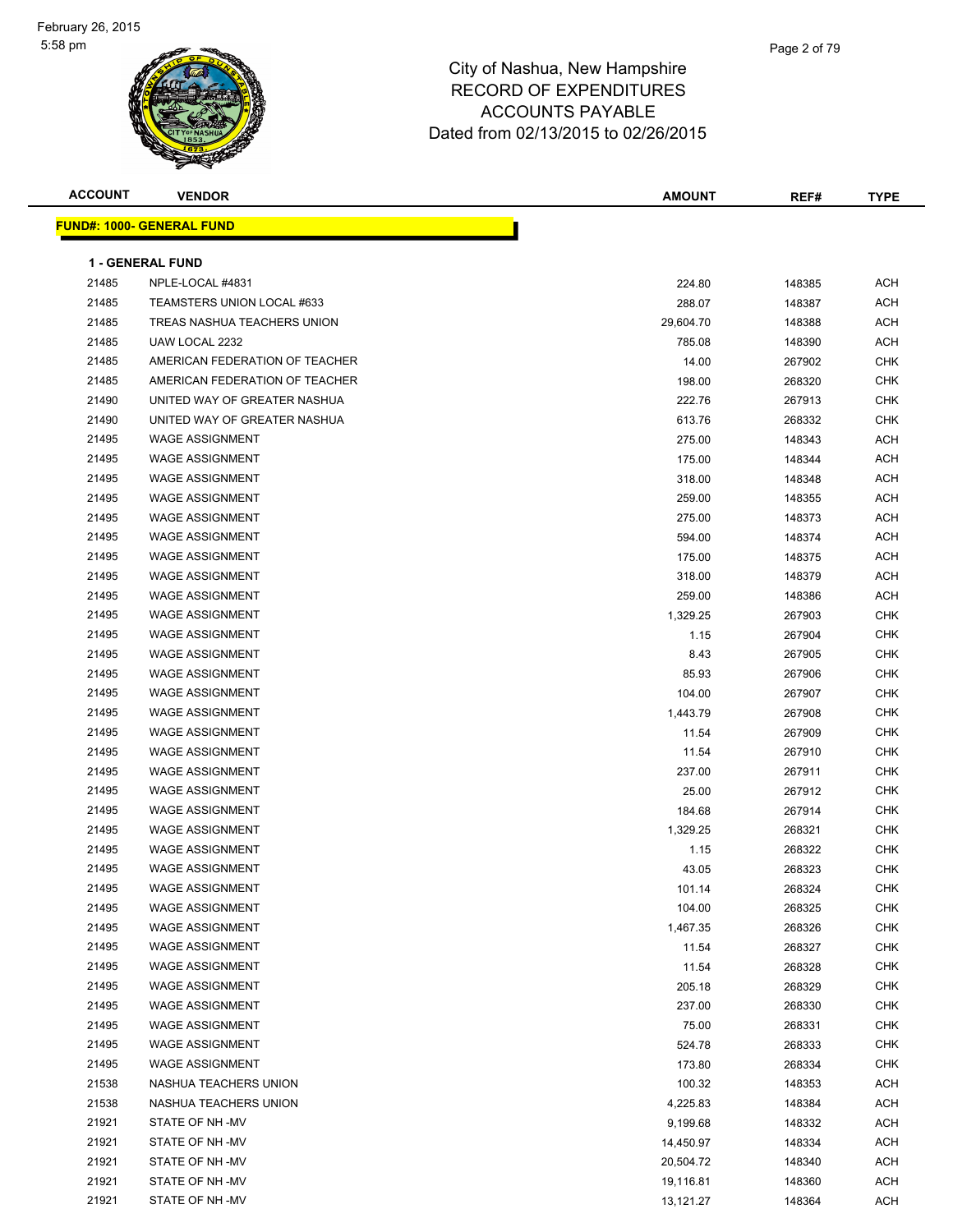

| <b>ACCOUNT</b>     | <b>VENDOR</b>                                       | <b>AMOUNT</b>         | REF#             | <b>TYPE</b> |
|--------------------|-----------------------------------------------------|-----------------------|------------------|-------------|
|                    | <u> FUND#: 1000- GENERAL FUND</u>                   |                       |                  |             |
|                    |                                                     |                       |                  |             |
|                    | <b>1 - GENERAL FUND</b>                             |                       |                  |             |
| 21921              | STATE OF NH -MV                                     | 38,670.06             | 148366           | <b>ACH</b>  |
| 21921              | STATE OF NH -MV                                     | 24,648.13             | 148367           | <b>ACH</b>  |
| 21921              | STATE OF NH-MV                                      | 28,276.27             | 148391           | <b>ACH</b>  |
| 21921              | STATE OF NH-MV                                      | 16,153.39             | 148392           | ACH         |
|                    | <b>TOTAL 1 - GENERAL FUND</b>                       | \$486,614.57          |                  |             |
| <b>101 - MAYOR</b> |                                                     |                       |                  |             |
| 55400              | DONNALEE LOZEAU                                     | 97.60                 | 268342           | <b>CHK</b>  |
| 61910              | PETTY CASH                                          | 6.49                  | 268316           | <b>CHK</b>  |
| 68300              | CANAL ART & FRAMING                                 | 57.00                 | 267899           | <b>CHK</b>  |
|                    |                                                     |                       |                  |             |
|                    | <b>TOTAL 101 - MAYOR</b>                            | \$161.09              |                  |             |
| <b>103 - LEGAL</b> |                                                     |                       |                  |             |
| 55300              | STEPHEN M BENNETT ESQ                               | 280.30                | 267916           | <b>CHK</b>  |
| 61100              | WB MASON CO INC                                     | 111.09                | 268578           | <b>CHK</b>  |
|                    | <b>TOTAL 103 - LEGAL</b>                            | \$391.39              |                  |             |
|                    |                                                     |                       |                  |             |
|                    | <b>109 - CIVIC &amp; COMMUNITY ACTIVITIES</b>       |                       |                  |             |
| 56228              | NASHUA SENIORS MEAL PROGRAM                         | 1,950.27              | 268062           | <b>CHK</b>  |
|                    | <b>TOTAL 109 - CIVIC &amp; COMMUNITY ACTIVITIES</b> | \$1,950.27            |                  |             |
|                    |                                                     |                       |                  |             |
|                    | <b>111 - HUMAN RESOURCES</b>                        |                       |                  |             |
| 61100              | ANCO SIGNS & STAMPS INC                             | 23.00                 | 267968           | <b>CHK</b>  |
|                    | <b>TOTAL 111 - HUMAN RESOURCES</b>                  | \$23.00               |                  |             |
| 113 - BENEFITS     |                                                     |                       |                  |             |
| 59580              | STATE OF NH UC                                      | 14,984.05             | 268562           | CHK         |
|                    | <b>TOTAL 113 - BENEFITS</b>                         | \$14,984.05           |                  |             |
|                    |                                                     |                       |                  |             |
|                    | <b>120 - TELECOMMUNICATIONS</b>                     |                       |                  |             |
| 55109              | BAYRING COMMUNICATIONS                              | 2,163.97              | 267927           | <b>CHK</b>  |
| 55109              | <b>FAIRPOINT COMMUNICATIONS</b>                     | 817.89                | 267935           | <b>CHK</b>  |
| 55109              | LANGUAGE LINE SERVICES                              | 184.40                | 268035           | <b>CHK</b>  |
| 55118              | VERIZON WIRELESS-342053899-000                      | 440.11                | 267961           | <b>CHK</b>  |
|                    | <b>TOTAL 120 - TELECOMMUNICATIONS</b>               | \$3,606.37            |                  |             |
|                    | <b>122 - INFORMATION TECHNOLOGY</b>                 |                       |                  |             |
| 54407              | <b>NAMTEK CORP</b>                                  |                       |                  | <b>CHK</b>  |
| 54407              | OPTIMAL IDM LLC                                     | 1,078.19<br>3,000.00  | 268521<br>268535 | <b>CHK</b>  |
| 54407              | SHI INTERNATIONAL CORP                              |                       | 268554           | <b>CHK</b>  |
| 54428              | AFFILIATED COMPUTER SERVICES                        | 5,471.00<br>18,218.00 | 267964           | <b>CHK</b>  |
|                    |                                                     |                       |                  |             |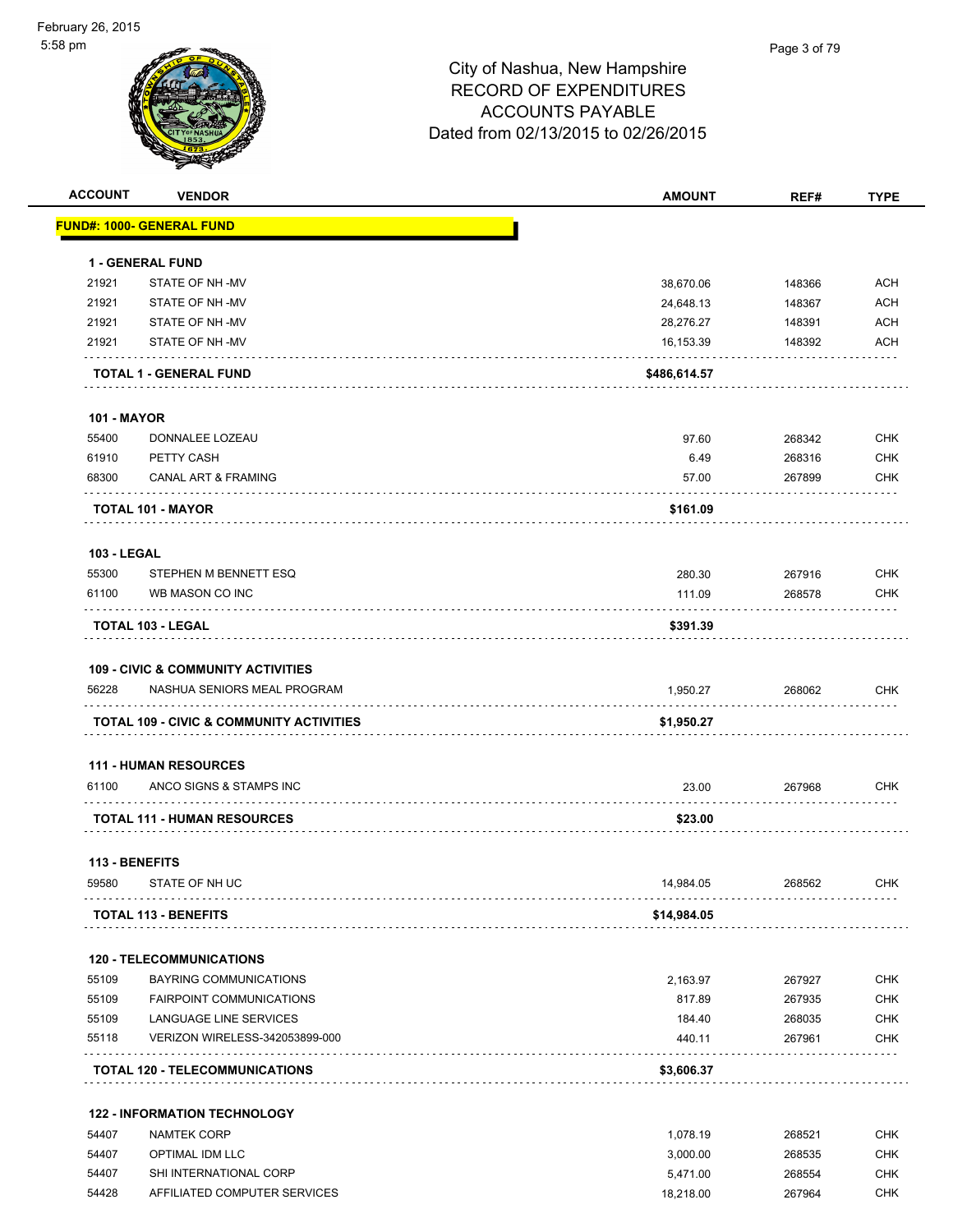| <u> FUND#: 1000- GENERAL FUND</u><br><b>122 - INFORMATION TECHNOLOGY</b><br>32.04<br>55118<br>AT & T MOBILITY<br>268352<br>55118<br>AT & T MOBILITY<br>76.22<br>268353<br><b>TOTAL 122 - INFORMATION TECHNOLOGY</b><br>\$27,875.45<br><b>126 - FINANCIAL SERVICES</b><br>42200<br>ALFRED MOTORS INC<br>16.00<br>267966<br><b>CHARLES H GOYETTE</b><br>124.20<br>267989<br>DAVID M WATTS<br>62.95<br>267996<br><b>FRANKIE A SIMS</b><br>200.00<br>268009<br>HENRY TAVAREZ DIAZ<br>10.00<br>268018<br><b>MEI-YING LIN</b><br>4.50<br>268039<br><b>BJT HOLDING INC</b><br>1,269.00<br>268434<br><b>DAVID SARGENT</b><br>15.00<br>268455<br>ESTATE OF JASON A HATZOPOULOS<br>107.00<br>268469<br>42200<br><b>MICHAEL PATNO</b><br>202.40<br>268515<br>42200<br>MINDS IN MOTION INC<br>183.00<br>268519<br>42200<br>PETER J SMILIKIS<br>81.00<br>268537<br>SOUTHERN NH MEDICAL CENTER<br>20.00<br>268558<br>53467<br>779.94<br><b>MAILINGS UNLIMITED</b><br>268507<br>54828<br>US BANK EQUIPMENT FINANCE<br>96.71<br>268405<br>54828<br>US BANK EQUIPMENT FINANCE<br>87.58<br>268406<br>55307<br>PETTY CASH<br>50.00<br>268316<br>55421<br><b>DAVID FREDETTE</b><br>60.00<br>267917<br>55607<br><b>MAILINGS UNLIMITED</b><br>(15.45)<br>268507<br>COMPUTER HUT dba IT INSIDERS<br>2,519.55<br>267992<br><b>FREEDOM PRINTERS LLC</b><br>268010<br>2,524.12<br><b>TOTAL 126 - FINANCIAL SERVICES</b><br>\$8,397.50<br><b>129 - CITY BUILDINGS</b><br><b>PSNH</b><br>2,553.57<br>267951<br>54100<br><b>EVERSOURCE</b><br>5,906.61<br>268359<br>54114<br>LIBERTY UTILITIES - NH<br>1,254.41<br>267942<br>54114<br>LIBERTY UTILITIES - NH<br>1,429.33<br>268363<br>54114<br>LIBERTY UTILITIES - NH<br>1,189.82<br>268365<br>54114<br><b>DIRECT ENERGY BUSINESS</b><br>4,387.76<br>268460<br>54228<br><b>BAIN PEST CONTROL SERVICE INC</b><br>150.00<br>267977<br>54243<br>VIKING CONTROLS INC<br>1,568.83<br>268094<br>54280<br><b>GRAINGER</b><br>138.98<br>268014<br>54280<br>STANLEY ELEVATOR CO INC<br>279.00<br>268561<br>54487<br>PETTY CASH<br>15.92<br>268316<br>55118<br>AT & T MOBILITY<br>125.03<br>268352<br>61428<br>NEW ENGLAND PAPER & SUPPLY<br>50.97<br>268063<br>\$19,050.23<br><b>TOTAL 129 - CITY BUILDINGS</b> | <b>ACCOUNT</b> | <b>VENDOR</b> | <b>AMOUNT</b> | REF# | <b>TYPE</b> |
|---------------------------------------------------------------------------------------------------------------------------------------------------------------------------------------------------------------------------------------------------------------------------------------------------------------------------------------------------------------------------------------------------------------------------------------------------------------------------------------------------------------------------------------------------------------------------------------------------------------------------------------------------------------------------------------------------------------------------------------------------------------------------------------------------------------------------------------------------------------------------------------------------------------------------------------------------------------------------------------------------------------------------------------------------------------------------------------------------------------------------------------------------------------------------------------------------------------------------------------------------------------------------------------------------------------------------------------------------------------------------------------------------------------------------------------------------------------------------------------------------------------------------------------------------------------------------------------------------------------------------------------------------------------------------------------------------------------------------------------------------------------------------------------------------------------------------------------------------------------------------------------------------------------------------------------------------------------------------------------------------------------------------------------------------------------------------------------------------------------------------------------------------------------------------------------------------------------------------|----------------|---------------|---------------|------|-------------|
|                                                                                                                                                                                                                                                                                                                                                                                                                                                                                                                                                                                                                                                                                                                                                                                                                                                                                                                                                                                                                                                                                                                                                                                                                                                                                                                                                                                                                                                                                                                                                                                                                                                                                                                                                                                                                                                                                                                                                                                                                                                                                                                                                                                                                           |                |               |               |      |             |
|                                                                                                                                                                                                                                                                                                                                                                                                                                                                                                                                                                                                                                                                                                                                                                                                                                                                                                                                                                                                                                                                                                                                                                                                                                                                                                                                                                                                                                                                                                                                                                                                                                                                                                                                                                                                                                                                                                                                                                                                                                                                                                                                                                                                                           |                |               |               |      |             |
|                                                                                                                                                                                                                                                                                                                                                                                                                                                                                                                                                                                                                                                                                                                                                                                                                                                                                                                                                                                                                                                                                                                                                                                                                                                                                                                                                                                                                                                                                                                                                                                                                                                                                                                                                                                                                                                                                                                                                                                                                                                                                                                                                                                                                           |                |               |               |      | <b>CHK</b>  |
|                                                                                                                                                                                                                                                                                                                                                                                                                                                                                                                                                                                                                                                                                                                                                                                                                                                                                                                                                                                                                                                                                                                                                                                                                                                                                                                                                                                                                                                                                                                                                                                                                                                                                                                                                                                                                                                                                                                                                                                                                                                                                                                                                                                                                           |                |               |               |      | <b>CHK</b>  |
|                                                                                                                                                                                                                                                                                                                                                                                                                                                                                                                                                                                                                                                                                                                                                                                                                                                                                                                                                                                                                                                                                                                                                                                                                                                                                                                                                                                                                                                                                                                                                                                                                                                                                                                                                                                                                                                                                                                                                                                                                                                                                                                                                                                                                           |                |               |               |      |             |
|                                                                                                                                                                                                                                                                                                                                                                                                                                                                                                                                                                                                                                                                                                                                                                                                                                                                                                                                                                                                                                                                                                                                                                                                                                                                                                                                                                                                                                                                                                                                                                                                                                                                                                                                                                                                                                                                                                                                                                                                                                                                                                                                                                                                                           |                |               |               |      |             |
|                                                                                                                                                                                                                                                                                                                                                                                                                                                                                                                                                                                                                                                                                                                                                                                                                                                                                                                                                                                                                                                                                                                                                                                                                                                                                                                                                                                                                                                                                                                                                                                                                                                                                                                                                                                                                                                                                                                                                                                                                                                                                                                                                                                                                           |                |               |               |      | <b>CHK</b>  |
|                                                                                                                                                                                                                                                                                                                                                                                                                                                                                                                                                                                                                                                                                                                                                                                                                                                                                                                                                                                                                                                                                                                                                                                                                                                                                                                                                                                                                                                                                                                                                                                                                                                                                                                                                                                                                                                                                                                                                                                                                                                                                                                                                                                                                           | 42200          |               |               |      | <b>CHK</b>  |
|                                                                                                                                                                                                                                                                                                                                                                                                                                                                                                                                                                                                                                                                                                                                                                                                                                                                                                                                                                                                                                                                                                                                                                                                                                                                                                                                                                                                                                                                                                                                                                                                                                                                                                                                                                                                                                                                                                                                                                                                                                                                                                                                                                                                                           | 42200          |               |               |      | <b>CHK</b>  |
|                                                                                                                                                                                                                                                                                                                                                                                                                                                                                                                                                                                                                                                                                                                                                                                                                                                                                                                                                                                                                                                                                                                                                                                                                                                                                                                                                                                                                                                                                                                                                                                                                                                                                                                                                                                                                                                                                                                                                                                                                                                                                                                                                                                                                           | 42200          |               |               |      | <b>CHK</b>  |
|                                                                                                                                                                                                                                                                                                                                                                                                                                                                                                                                                                                                                                                                                                                                                                                                                                                                                                                                                                                                                                                                                                                                                                                                                                                                                                                                                                                                                                                                                                                                                                                                                                                                                                                                                                                                                                                                                                                                                                                                                                                                                                                                                                                                                           | 42200          |               |               |      | <b>CHK</b>  |
|                                                                                                                                                                                                                                                                                                                                                                                                                                                                                                                                                                                                                                                                                                                                                                                                                                                                                                                                                                                                                                                                                                                                                                                                                                                                                                                                                                                                                                                                                                                                                                                                                                                                                                                                                                                                                                                                                                                                                                                                                                                                                                                                                                                                                           | 42200          |               |               |      | <b>CHK</b>  |
|                                                                                                                                                                                                                                                                                                                                                                                                                                                                                                                                                                                                                                                                                                                                                                                                                                                                                                                                                                                                                                                                                                                                                                                                                                                                                                                                                                                                                                                                                                                                                                                                                                                                                                                                                                                                                                                                                                                                                                                                                                                                                                                                                                                                                           | 42200          |               |               |      | <b>CHK</b>  |
|                                                                                                                                                                                                                                                                                                                                                                                                                                                                                                                                                                                                                                                                                                                                                                                                                                                                                                                                                                                                                                                                                                                                                                                                                                                                                                                                                                                                                                                                                                                                                                                                                                                                                                                                                                                                                                                                                                                                                                                                                                                                                                                                                                                                                           | 42200          |               |               |      | <b>CHK</b>  |
|                                                                                                                                                                                                                                                                                                                                                                                                                                                                                                                                                                                                                                                                                                                                                                                                                                                                                                                                                                                                                                                                                                                                                                                                                                                                                                                                                                                                                                                                                                                                                                                                                                                                                                                                                                                                                                                                                                                                                                                                                                                                                                                                                                                                                           | 42200          |               |               |      | <b>CHK</b>  |
|                                                                                                                                                                                                                                                                                                                                                                                                                                                                                                                                                                                                                                                                                                                                                                                                                                                                                                                                                                                                                                                                                                                                                                                                                                                                                                                                                                                                                                                                                                                                                                                                                                                                                                                                                                                                                                                                                                                                                                                                                                                                                                                                                                                                                           |                |               |               |      | <b>CHK</b>  |
|                                                                                                                                                                                                                                                                                                                                                                                                                                                                                                                                                                                                                                                                                                                                                                                                                                                                                                                                                                                                                                                                                                                                                                                                                                                                                                                                                                                                                                                                                                                                                                                                                                                                                                                                                                                                                                                                                                                                                                                                                                                                                                                                                                                                                           |                |               |               |      | <b>CHK</b>  |
|                                                                                                                                                                                                                                                                                                                                                                                                                                                                                                                                                                                                                                                                                                                                                                                                                                                                                                                                                                                                                                                                                                                                                                                                                                                                                                                                                                                                                                                                                                                                                                                                                                                                                                                                                                                                                                                                                                                                                                                                                                                                                                                                                                                                                           |                |               |               |      | <b>CHK</b>  |
|                                                                                                                                                                                                                                                                                                                                                                                                                                                                                                                                                                                                                                                                                                                                                                                                                                                                                                                                                                                                                                                                                                                                                                                                                                                                                                                                                                                                                                                                                                                                                                                                                                                                                                                                                                                                                                                                                                                                                                                                                                                                                                                                                                                                                           | 42200          |               |               |      | <b>CHK</b>  |
|                                                                                                                                                                                                                                                                                                                                                                                                                                                                                                                                                                                                                                                                                                                                                                                                                                                                                                                                                                                                                                                                                                                                                                                                                                                                                                                                                                                                                                                                                                                                                                                                                                                                                                                                                                                                                                                                                                                                                                                                                                                                                                                                                                                                                           |                |               |               |      | <b>CHK</b>  |
|                                                                                                                                                                                                                                                                                                                                                                                                                                                                                                                                                                                                                                                                                                                                                                                                                                                                                                                                                                                                                                                                                                                                                                                                                                                                                                                                                                                                                                                                                                                                                                                                                                                                                                                                                                                                                                                                                                                                                                                                                                                                                                                                                                                                                           |                |               |               |      | <b>CHK</b>  |
|                                                                                                                                                                                                                                                                                                                                                                                                                                                                                                                                                                                                                                                                                                                                                                                                                                                                                                                                                                                                                                                                                                                                                                                                                                                                                                                                                                                                                                                                                                                                                                                                                                                                                                                                                                                                                                                                                                                                                                                                                                                                                                                                                                                                                           |                |               |               |      | <b>CHK</b>  |
|                                                                                                                                                                                                                                                                                                                                                                                                                                                                                                                                                                                                                                                                                                                                                                                                                                                                                                                                                                                                                                                                                                                                                                                                                                                                                                                                                                                                                                                                                                                                                                                                                                                                                                                                                                                                                                                                                                                                                                                                                                                                                                                                                                                                                           |                |               |               |      | <b>CHK</b>  |
|                                                                                                                                                                                                                                                                                                                                                                                                                                                                                                                                                                                                                                                                                                                                                                                                                                                                                                                                                                                                                                                                                                                                                                                                                                                                                                                                                                                                                                                                                                                                                                                                                                                                                                                                                                                                                                                                                                                                                                                                                                                                                                                                                                                                                           |                |               |               |      | <b>CHK</b>  |
|                                                                                                                                                                                                                                                                                                                                                                                                                                                                                                                                                                                                                                                                                                                                                                                                                                                                                                                                                                                                                                                                                                                                                                                                                                                                                                                                                                                                                                                                                                                                                                                                                                                                                                                                                                                                                                                                                                                                                                                                                                                                                                                                                                                                                           |                |               |               |      | <b>CHK</b>  |
|                                                                                                                                                                                                                                                                                                                                                                                                                                                                                                                                                                                                                                                                                                                                                                                                                                                                                                                                                                                                                                                                                                                                                                                                                                                                                                                                                                                                                                                                                                                                                                                                                                                                                                                                                                                                                                                                                                                                                                                                                                                                                                                                                                                                                           | 61100          |               |               |      | <b>CHK</b>  |
|                                                                                                                                                                                                                                                                                                                                                                                                                                                                                                                                                                                                                                                                                                                                                                                                                                                                                                                                                                                                                                                                                                                                                                                                                                                                                                                                                                                                                                                                                                                                                                                                                                                                                                                                                                                                                                                                                                                                                                                                                                                                                                                                                                                                                           | 61235          |               |               |      | CHK         |
|                                                                                                                                                                                                                                                                                                                                                                                                                                                                                                                                                                                                                                                                                                                                                                                                                                                                                                                                                                                                                                                                                                                                                                                                                                                                                                                                                                                                                                                                                                                                                                                                                                                                                                                                                                                                                                                                                                                                                                                                                                                                                                                                                                                                                           |                |               |               |      |             |
|                                                                                                                                                                                                                                                                                                                                                                                                                                                                                                                                                                                                                                                                                                                                                                                                                                                                                                                                                                                                                                                                                                                                                                                                                                                                                                                                                                                                                                                                                                                                                                                                                                                                                                                                                                                                                                                                                                                                                                                                                                                                                                                                                                                                                           |                |               |               |      |             |
|                                                                                                                                                                                                                                                                                                                                                                                                                                                                                                                                                                                                                                                                                                                                                                                                                                                                                                                                                                                                                                                                                                                                                                                                                                                                                                                                                                                                                                                                                                                                                                                                                                                                                                                                                                                                                                                                                                                                                                                                                                                                                                                                                                                                                           | 54100          |               |               |      | <b>CHK</b>  |
|                                                                                                                                                                                                                                                                                                                                                                                                                                                                                                                                                                                                                                                                                                                                                                                                                                                                                                                                                                                                                                                                                                                                                                                                                                                                                                                                                                                                                                                                                                                                                                                                                                                                                                                                                                                                                                                                                                                                                                                                                                                                                                                                                                                                                           |                |               |               |      | <b>CHK</b>  |
|                                                                                                                                                                                                                                                                                                                                                                                                                                                                                                                                                                                                                                                                                                                                                                                                                                                                                                                                                                                                                                                                                                                                                                                                                                                                                                                                                                                                                                                                                                                                                                                                                                                                                                                                                                                                                                                                                                                                                                                                                                                                                                                                                                                                                           |                |               |               |      | <b>CHK</b>  |
|                                                                                                                                                                                                                                                                                                                                                                                                                                                                                                                                                                                                                                                                                                                                                                                                                                                                                                                                                                                                                                                                                                                                                                                                                                                                                                                                                                                                                                                                                                                                                                                                                                                                                                                                                                                                                                                                                                                                                                                                                                                                                                                                                                                                                           |                |               |               |      | <b>CHK</b>  |
|                                                                                                                                                                                                                                                                                                                                                                                                                                                                                                                                                                                                                                                                                                                                                                                                                                                                                                                                                                                                                                                                                                                                                                                                                                                                                                                                                                                                                                                                                                                                                                                                                                                                                                                                                                                                                                                                                                                                                                                                                                                                                                                                                                                                                           |                |               |               |      | <b>CHK</b>  |
|                                                                                                                                                                                                                                                                                                                                                                                                                                                                                                                                                                                                                                                                                                                                                                                                                                                                                                                                                                                                                                                                                                                                                                                                                                                                                                                                                                                                                                                                                                                                                                                                                                                                                                                                                                                                                                                                                                                                                                                                                                                                                                                                                                                                                           |                |               |               |      | <b>CHK</b>  |
|                                                                                                                                                                                                                                                                                                                                                                                                                                                                                                                                                                                                                                                                                                                                                                                                                                                                                                                                                                                                                                                                                                                                                                                                                                                                                                                                                                                                                                                                                                                                                                                                                                                                                                                                                                                                                                                                                                                                                                                                                                                                                                                                                                                                                           |                |               |               |      | <b>CHK</b>  |
|                                                                                                                                                                                                                                                                                                                                                                                                                                                                                                                                                                                                                                                                                                                                                                                                                                                                                                                                                                                                                                                                                                                                                                                                                                                                                                                                                                                                                                                                                                                                                                                                                                                                                                                                                                                                                                                                                                                                                                                                                                                                                                                                                                                                                           |                |               |               |      | <b>CHK</b>  |
|                                                                                                                                                                                                                                                                                                                                                                                                                                                                                                                                                                                                                                                                                                                                                                                                                                                                                                                                                                                                                                                                                                                                                                                                                                                                                                                                                                                                                                                                                                                                                                                                                                                                                                                                                                                                                                                                                                                                                                                                                                                                                                                                                                                                                           |                |               |               |      | <b>CHK</b>  |
|                                                                                                                                                                                                                                                                                                                                                                                                                                                                                                                                                                                                                                                                                                                                                                                                                                                                                                                                                                                                                                                                                                                                                                                                                                                                                                                                                                                                                                                                                                                                                                                                                                                                                                                                                                                                                                                                                                                                                                                                                                                                                                                                                                                                                           |                |               |               |      | <b>CHK</b>  |
|                                                                                                                                                                                                                                                                                                                                                                                                                                                                                                                                                                                                                                                                                                                                                                                                                                                                                                                                                                                                                                                                                                                                                                                                                                                                                                                                                                                                                                                                                                                                                                                                                                                                                                                                                                                                                                                                                                                                                                                                                                                                                                                                                                                                                           |                |               |               |      | <b>CHK</b>  |
|                                                                                                                                                                                                                                                                                                                                                                                                                                                                                                                                                                                                                                                                                                                                                                                                                                                                                                                                                                                                                                                                                                                                                                                                                                                                                                                                                                                                                                                                                                                                                                                                                                                                                                                                                                                                                                                                                                                                                                                                                                                                                                                                                                                                                           |                |               |               |      | <b>CHK</b>  |
|                                                                                                                                                                                                                                                                                                                                                                                                                                                                                                                                                                                                                                                                                                                                                                                                                                                                                                                                                                                                                                                                                                                                                                                                                                                                                                                                                                                                                                                                                                                                                                                                                                                                                                                                                                                                                                                                                                                                                                                                                                                                                                                                                                                                                           |                |               |               |      | <b>CHK</b>  |
|                                                                                                                                                                                                                                                                                                                                                                                                                                                                                                                                                                                                                                                                                                                                                                                                                                                                                                                                                                                                                                                                                                                                                                                                                                                                                                                                                                                                                                                                                                                                                                                                                                                                                                                                                                                                                                                                                                                                                                                                                                                                                                                                                                                                                           |                |               |               |      |             |

. . . . . . . . . . . . .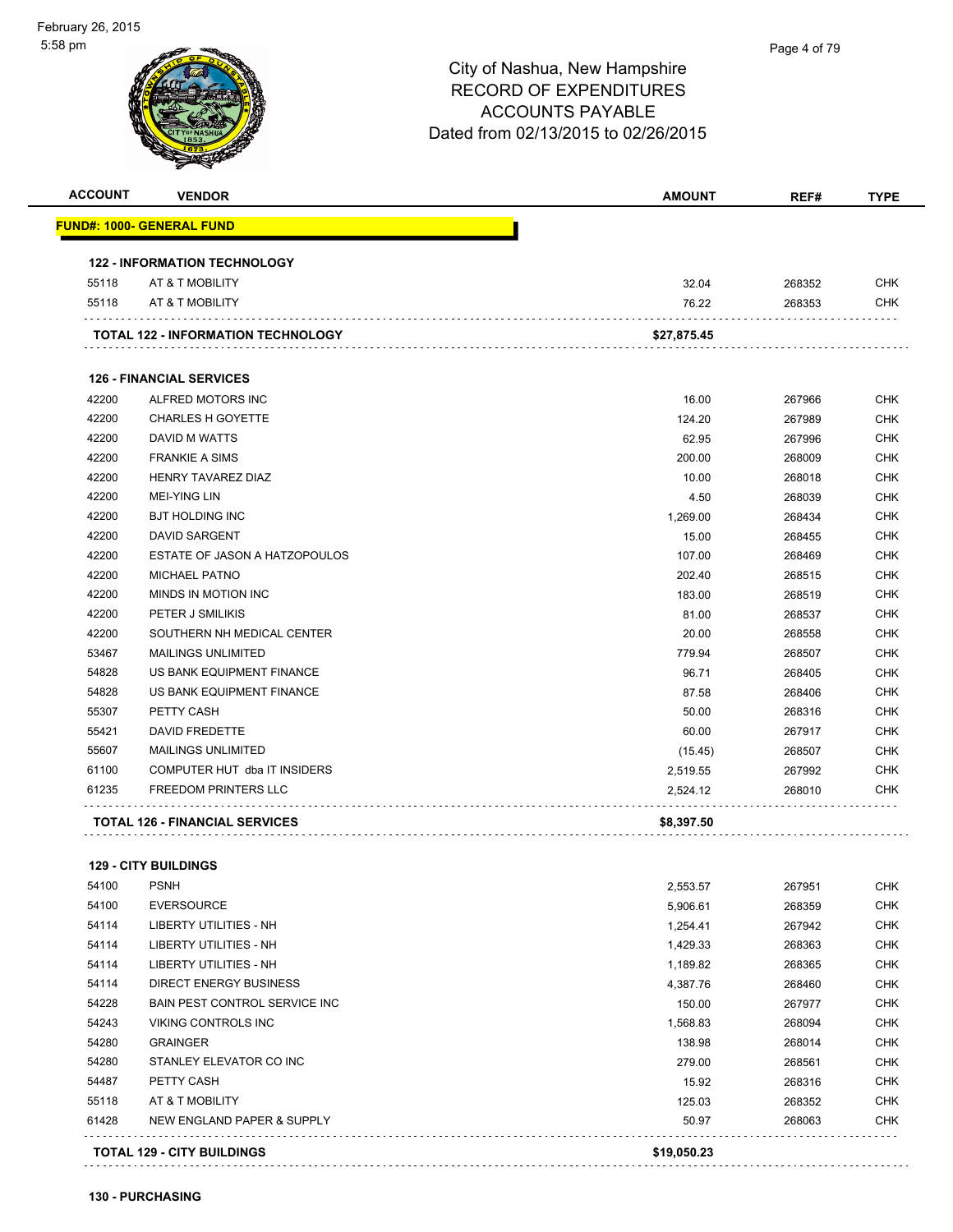| <b>ACCOUNT</b>  | <b>VENDOR</b>                        | <b>AMOUNT</b>      | REF#             | <b>TYPE</b>              |
|-----------------|--------------------------------------|--------------------|------------------|--------------------------|
|                 | <b>FUND#: 1000- GENERAL FUND</b>     |                    |                  |                          |
|                 | <b>130 - PURCHASING</b>              |                    |                  |                          |
| 55500           | THE TELEGRAPH                        | 1,895.75           | 268395           | <b>CHK</b>               |
| 55500           | UNION LEADER CORP -- 19828           | 174.47             |                  | <b>CHK</b>               |
|                 | PITNEY BOWES                         |                    | 268574           |                          |
| 61100<br>61242  | PITNEY BOWES                         | (174.91)<br>339.98 | 268540<br>268540 | <b>CHK</b><br><b>CHK</b> |
|                 | <b>TOTAL 130 - PURCHASING</b>        | \$2,235.29         |                  |                          |
|                 |                                      |                    |                  |                          |
|                 | <b>131 - HUNT BUILDING</b>           |                    |                  |                          |
| 55699           | PETTY CASH                           | 40.00              | 268316           | <b>CHK</b>               |
|                 | TOTAL 131 - HUNT BUILDING            | \$40.00            |                  |                          |
| 132 - ASSESSING |                                      |                    |                  |                          |
| 54828           | US BANK EQUIPMENT FINANCE            | 109.70             | 268407           | <b>CHK</b>               |
| 55200           | NH ASSC OF ASSESSING OFFICIALS       | 120.00             | 268386           | <b>CHK</b>               |
| 55421           | <b>NHAAO</b>                         | 100.00             | 268387           | <b>CHK</b>               |
|                 | <b>TOTAL 132 - ASSESSING</b>         | \$329.70           |                  |                          |
|                 |                                      |                    |                  |                          |
|                 | <b>142 - WOODLAWN CEMETERY</b>       |                    |                  |                          |
| 52800           | UNIVERSITY OF NEW HAMPSHIRE          | 500.00             | 268404           | <b>CHK</b>               |
| 54100           | <b>PSNH</b>                          | 223.99             | 267951           | <b>CHK</b>               |
| 54107           | MCLAUGHLIN OIL CO                    | 843.08             | 268051           | <b>CHK</b>               |
| 54487           | <b>STILL'S POWER EQUIPMENT</b>       | 36.78              | 268567           | <b>CHK</b>               |
| 54600           | MAYNARD & LESIEUR INC                | 180.00             | 268050           | <b>CHK</b>               |
| 54600           | RHOMAR INDUSTRIES INC                | 217.50             | 268081           | <b>CHK</b>               |
| 61499           | PETTY CASH                           | 36.95              | 268316           | <b>CHK</b>               |
| 61709           | PETTY CASH                           | 32.00              | 268316           | <b>CHK</b>               |
|                 | <b>TOTAL 142 - WOODLAWN CEMETERY</b> | \$2,070.30         |                  |                          |
|                 | 144 - EDGEWOOD CEMETERY              |                    |                  |                          |
| 54100           | <b>PSNH</b>                          | 111.48             | 267951           | <b>CHK</b>               |
| 54141           | PENNICHUCK WATER WORKS INC           | 126.07             | 268390           | <b>CHK</b>               |
| 54487           | <b>GRAINGER</b>                      | 283.97             | 268014           | <b>CHK</b>               |
| 61307           | SHATTUCK MALONE OIL CO               | 192.00             | 267953           | <b>CHK</b>               |
| 61428           | NEW ENGLAND PAPER & SUPPLY           | 42.75              | 268529           | <b>CHK</b>               |
| 61549           | J P BARTLETT CO INC                  | 1,696.00           | 267919           | <b>CHK</b>               |
|                 | <b>TOTAL 144 - EDGEWOOD CEMETERY</b> | \$2,452.27         |                  |                          |
|                 |                                      |                    |                  |                          |
| 150 - POLICE    |                                      |                    |                  |                          |
| 52800           | <b>WILLIAM ADAMSON</b>               | 900.00             | 267915           | <b>CHK</b>               |
| 54100           | <b>PSNH</b>                          | 291.06             | 267951           | <b>CHK</b>               |
| 54100           | <b>EVERSOURCE</b>                    | 233.80             | 268359           | <b>CHK</b>               |
| 54107           | SHATTUCK MALONE OIL CO               | 760.52             | 267953           | <b>CHK</b>               |
| 54107           | SHATTUCK MALONE OIL CO               | 876.59             | 268393           | <b>CHK</b>               |
| 54114           | <b>LIBERTY UTILITIES - NH</b>        | 3,124.30           | 268368           | <b>CHK</b>               |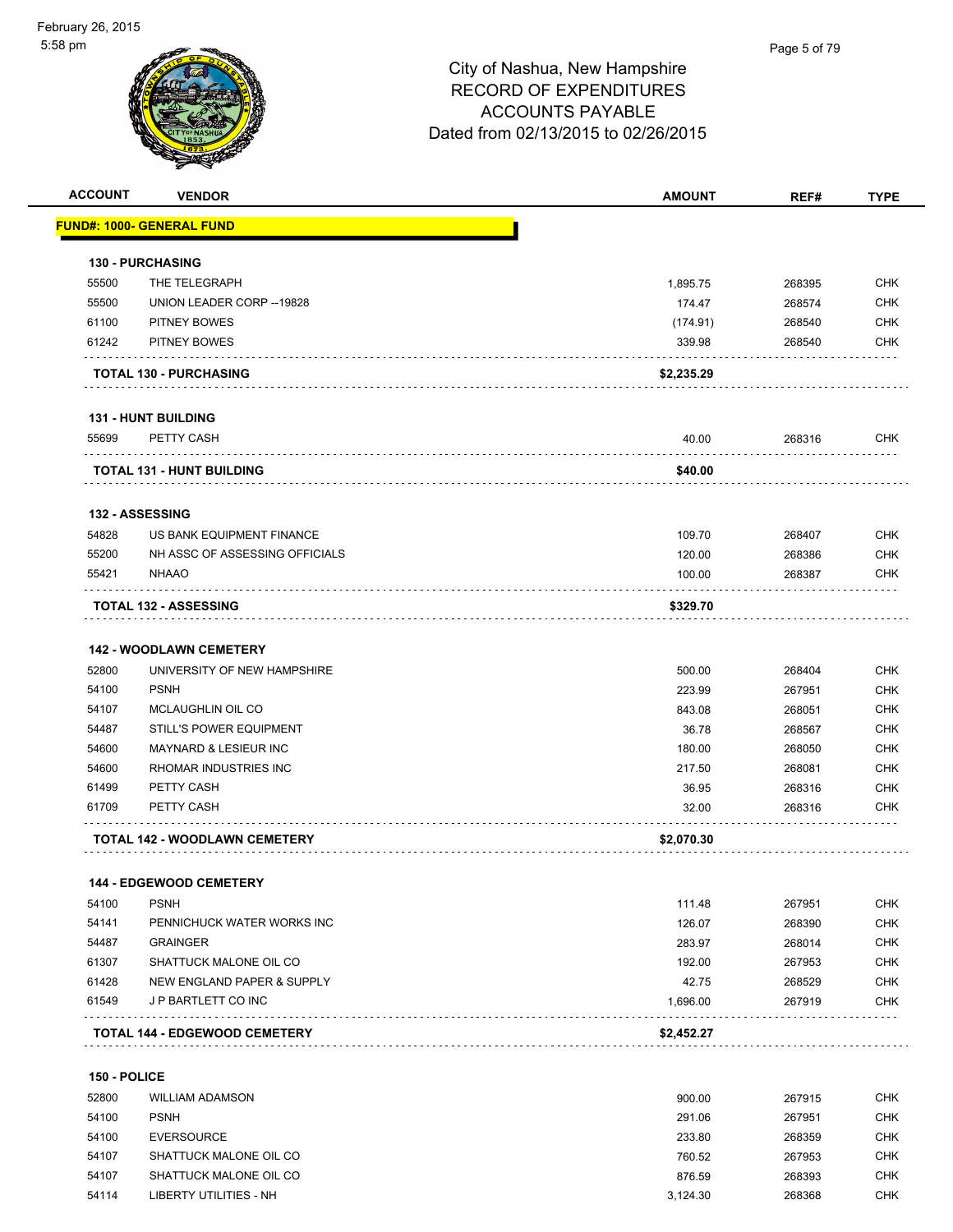| <b>ACCOUNT</b> | <b>VENDOR</b>                         | <b>AMOUNT</b> | REF#   | <b>TYPE</b> |
|----------------|---------------------------------------|---------------|--------|-------------|
|                | <b>FUND#: 1000- GENERAL FUND</b>      |               |        |             |
|                |                                       |               |        |             |
| 150 - POLICE   |                                       |               |        |             |
| 54114          | <b>LIBERTY UTILITIES - NH</b>         | 83.02         | 268369 | <b>CHK</b>  |
| 54114          | <b>LIBERTY UTILITIES - NH</b>         | 101.12        | 268381 | CHK         |
| 54114          | LIBERTY UTILITIES - NH                | 70.87         | 268383 | CHK         |
| 54114          | DIRECT ENERGY BUSINESS                | 6,790.48      | 268460 | <b>CHK</b>  |
| 54141          | PENNICHUCK WATER WORKS INC            | 24.12         | 268390 | <b>CHK</b>  |
| 54280          | <b>B &amp; S LOCKSMITHS INC</b>       | 495.00        | 267975 | CHK         |
| 54280          | <b>METRO GROUP INC</b>                | 201.00        | 268056 | <b>CHK</b>  |
| 54280          | NORMAN E DAY INC                      | 413.50        | 268066 | <b>CHK</b>  |
| 54280          | <b>REXEL</b>                          | 65.15         | 268080 | <b>CHK</b>  |
| 54280          | <b>FIMBEL PAUNET CORP</b>             | 360.00        | 268473 | CHK         |
| 54280          | HOME DEPOT CREDIT SERVICE 3073        | 72.25         | 268489 | CHK         |
| 54487          | <b>DIRECTV INC</b>                    | 527.88        | 268315 | <b>CHK</b>  |
| 54600          | STATEWIDE COLLISION LLC               | 320.70        | 268563 | CHK         |
| 54828          | US BANK EQUIPMENT FINANCE             | 1,385.98      | 267960 | CHK         |
| 54849          | <b>FAIRPOINT COMMUNICATIONS</b>       | 255.99        | 267935 | CHK         |
| 54849          | <b>DIRECTV INC</b>                    | 27.50         | 268315 | CHK         |
| 54849          | <b>COMCAST CABLE COMMUNICATIONS I</b> | 132.85        | 268358 | CHK         |
| 55118          | VERIZON WIRELESS-581499451            | 453.01        | 268411 | CHK         |
| 55200          | PUBLIC SAFETY GROUP                   | 499.00        | 268077 | CHK         |
| 55200          | TREASURER STATE OF NH                 | 75.00         | 268398 | <b>CHK</b>  |
| 55200          | <b>NAPARS</b>                         | 115.00        | 268525 | CHK         |
| 55307          | <b>LAUREN HAWKESWORTH</b>             | 46.00         | 267918 | <b>CHK</b>  |
| 55307          | <b>CALEB GILBERT</b>                  | 46.00         | 268480 | <b>CHK</b>  |
| 55400          | COMMONWEALTH OF MASSACHUSETTS         | 500.00        | 267933 | CHK         |
| 55400          | ROBERT MACLEOD                        | 350.00        | 268343 | CHK         |
| 55400          | <b>NLEOA</b>                          | 1,190.00      | 268388 | CHK         |
| 55400          | ROGER WILLIAMS UNIVERSITY             | 3,200.00      | 268548 | <b>CHK</b>  |
| 55421          | CARLOS CAMACHO                        | 210.00        | 268335 | CHK         |
| 55421          | <b>WILLIAM PEASE</b>                  | 210.00        | 268347 | <b>CHK</b>  |
| 55500          | SUCCESS ADVERTISING INC               | 1,454.66      | 268568 | <b>CHK</b>  |
| 55600          | SOURCE 4 INC                          | 262.36        | 268556 | <b>CHK</b>  |
| 55607          | USPS-CMRS-PB #14658595                | 1,000.00      | 148363 | <b>ACH</b>  |
| 55607          | UNITED PARCEL SERVICE                 | 75.23         | 268402 | <b>CHK</b>  |
| 55699          | ALEXANDRA MESQUITA-BAER               | 175.00        | 268055 | <b>CHK</b>  |
| 55699          | STANLEY ELEVATOR CO INC               | 279.00        | 268087 | CHK         |
| 55699          | CINTAS DOCUMENT MANAGEMENT            | 60.00         | 268443 | <b>CHK</b>  |
| 61100          | WB MASON CO INC                       | 1,277.32      | 268096 | CHK         |
| 61100          | CONWAY OFFICE SOLUTIONS               | 395.96        | 268451 | CHK         |
| 61100          | TAB PRODUCTS CO LLC                   | 67.35         | 268569 | <b>CHK</b>  |
| 61100          | WB MASON CO INC                       | 1,516.74      | 268578 | <b>CHK</b>  |
| 61107          | <b>BEN'S UNIFORMS</b>                 | 86.00         | 267983 | CHK         |
| 61107          | ALECS SHOE STORE INC                  | 1,293.71      | 268421 | <b>CHK</b>  |
| 61107          | <b>BEN'S UNIFORMS</b>                 | 488.00        | 268430 | CHK         |
| 61110          | ATLANTIC TACTICAL INC                 | 446.88        | 267972 | <b>CHK</b>  |
| 61110          | <b>BEN'S UNIFORMS</b>                 | 50.00         | 267983 | <b>CHK</b>  |
| 61110          | <b>COPSPLUS INC</b>                   | 51.37         | 267993 | CHK         |
| 61110          | <b>BEN'S UNIFORMS</b>                 | 243.00        | 268430 | CHK         |
| 61121          | <b>BRIGHAM INDUSTRIES</b>             | 865.00        | 268436 | CHK         |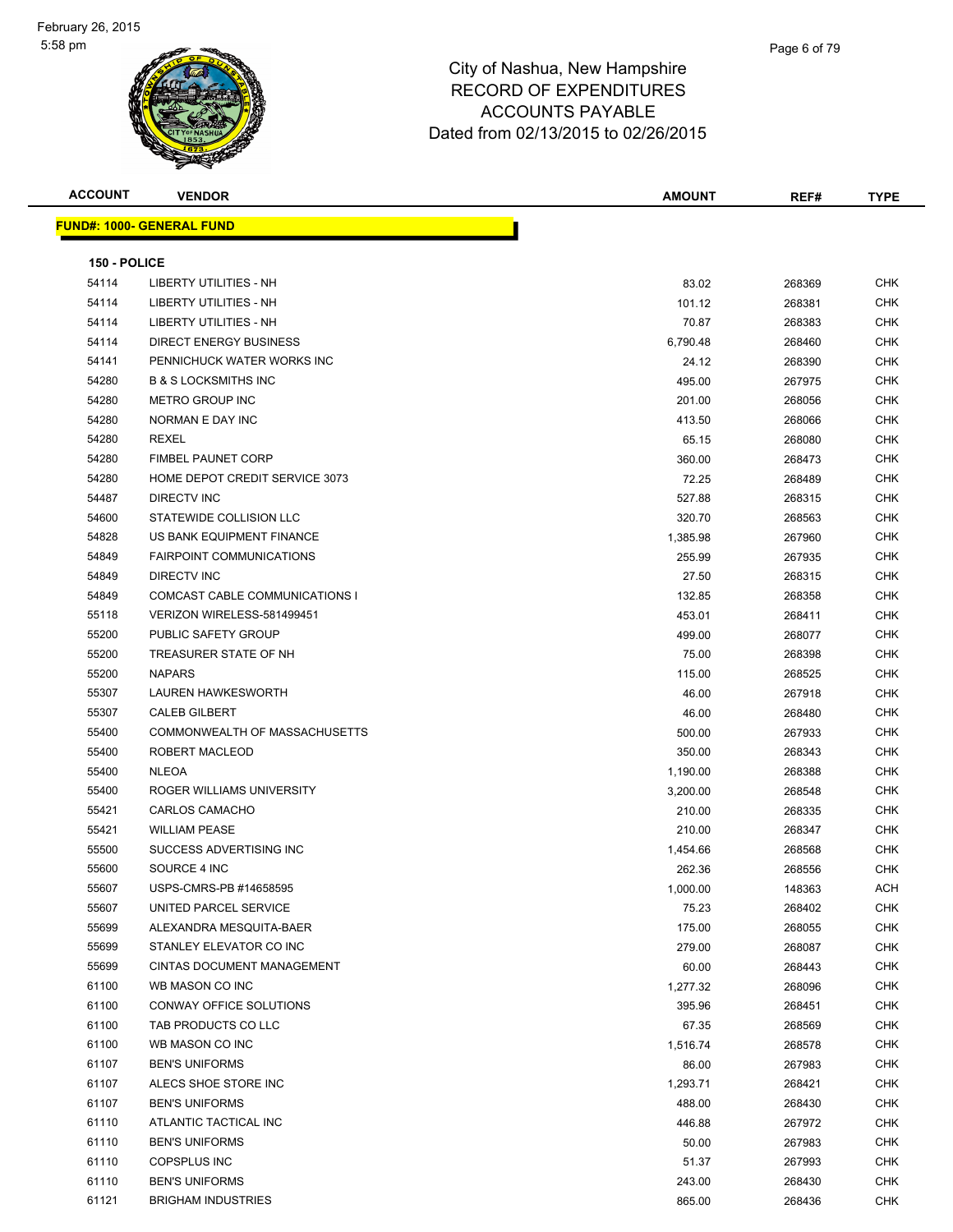

| <b>ACCOUNT</b> | <b>VENDOR</b>                    | <b>AMOUNT</b> | REF#   | <b>TYPE</b> |
|----------------|----------------------------------|---------------|--------|-------------|
|                | <b>FUND#: 1000- GENERAL FUND</b> |               |        |             |
| 150 - POLICE   |                                  |               |        |             |
| 61142          | AIRGAS USA LLC                   | 327.90        | 268419 | <b>CHK</b>  |
| 61185          | WB MASON CO INC                  | 799.90        | 268096 | <b>CHK</b>  |
| 61185          | NAT'L LAW ENFORCEMENT SUPPLY     | 459.73        | 268528 | <b>CHK</b>  |
| 61185          | ADVANTAGE BUNDLING               | 215.39        | 268748 | <b>CHK</b>  |
| 61299          | ATLANTIC TACTICAL INC            | 374.92        | 267972 | <b>CHK</b>  |
| 61299          | <b>CHARLES GRIFFIN</b>           | 564.94        | 268317 | <b>CHK</b>  |
| 61428          | THE DURKIN CO INC                | 274.56        | 268001 | <b>CHK</b>  |
| 61428          | F W WEBB CO                      | 62.70         | 268005 | <b>CHK</b>  |
| 61428          | CENTRAL PAPER PRODUCTS CO        | 186.12        | 268441 | <b>CHK</b>  |
| 61428          | THE DURKIN CO INC                | 406.57        | 268463 | <b>CHK</b>  |
| 61607          | ADVANCED ELECTRONIC DESIGN INC   | 254.00        | 268417 | <b>CHK</b>  |
| 61650          | WB MASON CO INC                  | 606.93        | 268096 | CHK         |
| 61650          | WB MASON CO INC                  | 335.88        | 268578 | <b>CHK</b>  |
| 61799          | <b>CARPARTS OF NASHUA</b>        | 3.90          | 267986 | <b>CHK</b>  |
| 61799          | MACMULKIN CHEVROLET INC          | 78.72         | 268043 | <b>CHK</b>  |
| 61799          | NYTECH SUPPLY CO                 | 68.58         | 268067 | <b>CHK</b>  |
| 61799          | CARPARTS OF NASHUA               | 555.95        | 268440 | <b>CHK</b>  |
| 61799          | DONOVAN SPRING CO INC            | 641.90        | 268462 | <b>CHK</b>  |
| 61799          | NASHUA OUTDOOR POWER EQUIPMENT   | 142.26        | 268526 | <b>CHK</b>  |
| 61799          | <b>STADIUM GRAPHICS</b>          | 1,732.80      | 268560 | <b>CHK</b>  |
| 61799          | <b>TOWERS MOTOR PARTS CORP</b>   | 34.90         | 268571 | <b>CHK</b>  |
| 61807          | <b>MATTHEW BENDER &amp; CO</b>   | 240.10        | 268047 | <b>CHK</b>  |
| 71221          | AXIS BUSINESS SOLUTIONS          | 3,919.00      | 267974 | <b>CHK</b>  |
| 71228          | AXIS BUSINESS SOLUTIONS          | 1,140.00      | 267974 | <b>CHK</b>  |
| 71400          | 1000 BULBS.COM                   | 111.67        | 268414 | <b>CHK</b>  |
|                | <b>TOTAL 150 - POLICE</b>        | \$48,034.59   |        |             |

**152 - FIRE**

| 52800 | <b>KARL GERHARD</b>            | 911.25   | 268479 | <b>CHK</b> |
|-------|--------------------------------|----------|--------|------------|
| 52800 | <b>BRIAN RHODES</b>            | 911.25   | 268547 | <b>CHK</b> |
| 53135 | ST JOSEPHS BUSINESS & HEALTH   | 292.00   | 268559 | CHK        |
| 54100 | <b>EVERSOURCE</b>              | 519.50   | 267934 | <b>CHK</b> |
| 54100 | <b>PSNH</b>                    | 5,739.94 | 267951 | <b>CHK</b> |
| 54100 | <b>EVERSOURCE</b>              | 52.59    | 268359 | <b>CHK</b> |
| 54114 | LIBERTY UTILITIES - NH         | 747.93   | 267944 | <b>CHK</b> |
| 54114 | LIBERTY UTILITIES - NH         | 429.12   | 268364 | <b>CHK</b> |
| 54114 | LIBERTY UTILITIES - NH         | 1,003.87 | 268367 | <b>CHK</b> |
| 54114 | LIBERTY UTILITIES - NH         | 791.49   | 268372 | <b>CHK</b> |
| 54114 | <b>DIRECT ENERGY BUSINESS</b>  | 3,938.33 | 268460 | <b>CHK</b> |
| 54141 | PENNICHUCK WATER WORKS INC     | 457.45   | 268390 | <b>CHK</b> |
| 54228 | <b>JP PEST SERVICES</b>        | 356.00   | 268494 | <b>CHK</b> |
| 54280 | <b>BELLETETES INC</b>          | 335.27   | 267981 | <b>CHK</b> |
| 54280 | <b>DRAIN MEDIC</b>             | 265.00   | 268000 | <b>CHK</b> |
| 54280 | HARRY W WELLS & SON INC        | 104.00   | 268017 | <b>CHK</b> |
| 54280 | HOME DEPOT CREDIT SERVICE 3065 | 37.05    | 268020 | <b>CHK</b> |
| 54280 | <b>BELLETETES INC</b>          | 182.40   | 268429 | <b>CHK</b> |
| 54414 | COMPUTER HUT dba IT INSIDERS   | 789.95   | 267992 | <b>CHK</b> |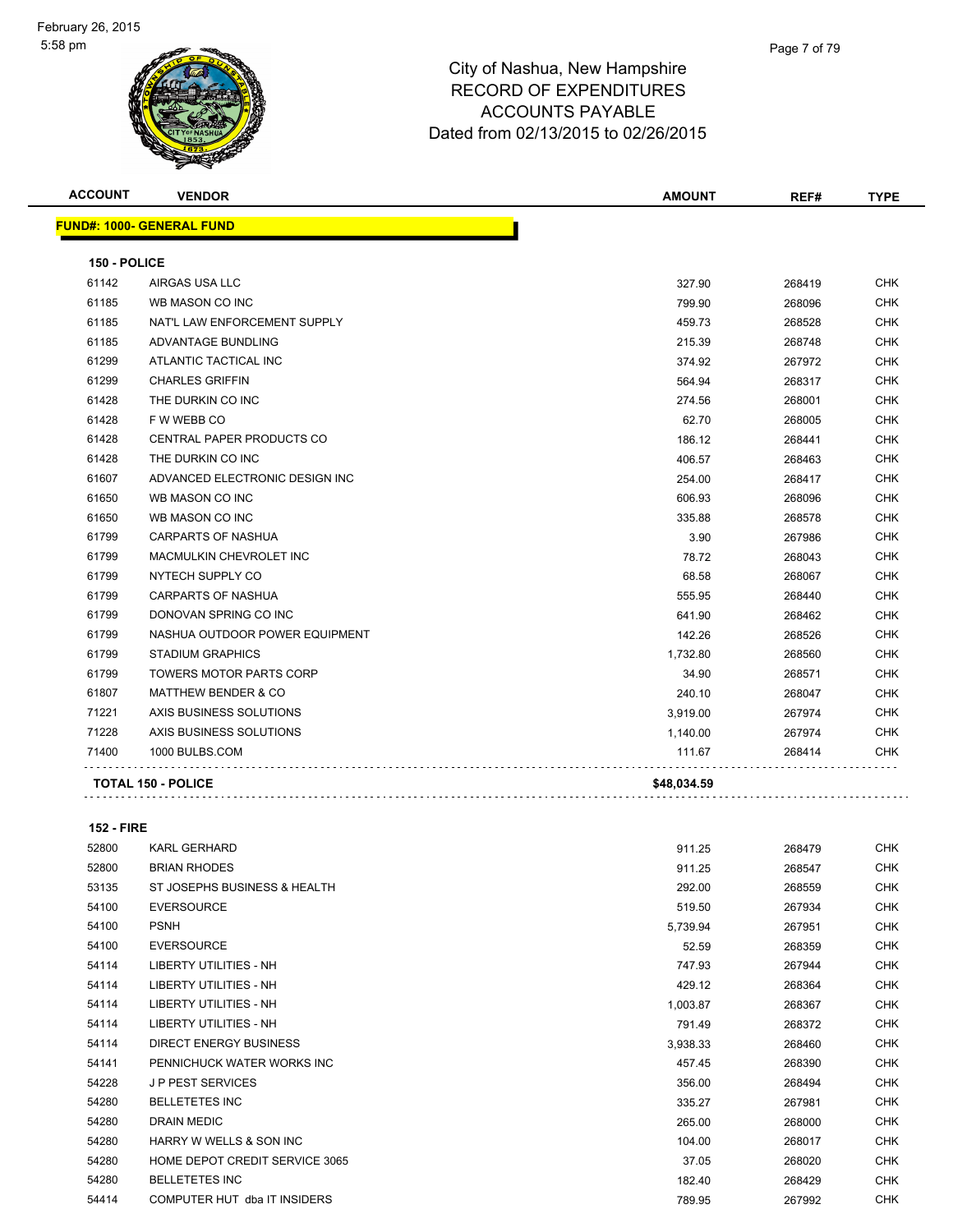

| <b>ACCOUNT</b>    | <b>VENDOR</b>                       | <b>AMOUNT</b> | REF#   | <b>TYPE</b> |
|-------------------|-------------------------------------|---------------|--------|-------------|
|                   | FUND#: 1000- GENERAL FUND           |               |        |             |
| <b>152 - FIRE</b> |                                     |               |        |             |
| 54600             | NASHUA OUTDOOR POWER EQUIPMENT      | 49.38         | 268061 | <b>CHK</b>  |
| 54600             | SANEL AUTO PARTS CO                 | 88.08         | 268551 | <b>CHK</b>  |
| 55118             | AT & T MOBILITY                     | 170.80        | 268352 | <b>CHK</b>  |
| 55607             | CONWAY OFFICE SOLUTIONS             | 10.24         | 268451 | <b>CHK</b>  |
| 55699             | <b>TRUE BLUE CLEANERS</b>           | 15.08         | 268572 | <b>CHK</b>  |
| 61100             | WB MASON CO INC                     | 574.45        | 268096 | <b>CHK</b>  |
| 61107             | BERGERON PROTECTIVE CLOTHING        | 414.76        | 268431 | <b>CHK</b>  |
| 61110             | BERGERON PROTECTIVE CLOTHING        | 3,193.50      | 268431 | <b>CHK</b>  |
| 61142             | MOORE MEDICAL LLC                   | 791.31        | 268520 | <b>CHK</b>  |
| 61299             | <b>CLASSIC SIGNS INC</b>            | 30.50         | 268445 | <b>CHK</b>  |
| 61307             | YANKEE TRUCK LLC                    | 50.12         | 268580 | <b>CHK</b>  |
| 61428             | NEW ENGLAND PAPER & SUPPLY          | 591.53        | 268063 | <b>CHK</b>  |
| 61428             | WB MASON CO INC                     | 160.84        | 268096 | <b>CHK</b>  |
| 61650             | WB MASON CO INC                     | 290.30        | 268096 | <b>CHK</b>  |
| 61699             | <b>BATTERIES PLUS</b>               | 187.96        | 268428 | <b>CHK</b>  |
| 61699             | <b>GRANITE CITY ELECTRIC SUPPLY</b> | 144.66        | 268483 | <b>CHK</b>  |
| 61699             | R B ALLEN CO INC                    | 42.84         | 268545 | <b>CHK</b>  |
| 61705             | <b>MAYNARD &amp; LESIEUR INC</b>    | 61.50         | 268048 | <b>CHK</b>  |
| 61799             | <b>BATTERIES PLUS</b>               | 88.04         | 267979 | <b>CHK</b>  |
| 61799             | JACK YOUNG CO INC                   | 597.39        | 268028 | <b>CHK</b>  |
| 61799             | MINUTEMAN TRUCKS INC                | 683.42        | 268060 | <b>CHK</b>  |
| 61799             | NASHUA OUTDOOR POWER EQUIPMENT      | 102.82        | 268061 | <b>CHK</b>  |
| 61799             | <b>BOOMER MCLOUD</b>                | 179.99        | 268435 | <b>CHK</b>  |
| 61799             | HANSEN MARINE ENGINEERING           | 3,692.20      | 268486 | <b>CHK</b>  |
| 61799             | YANKEE TRUCK LLC                    | 109.38        | 268580 | <b>CHK</b>  |
| 61910             | <b>ADAM POULIOT</b>                 | 76.97         | 267922 | <b>CHK</b>  |
| 71400             | FIRE TECH & SAFETY OF NEW ENGL      | 4,131.72      | 268007 | <b>CHK</b>  |
| 71999             | ADAMSON INDUSTRIES CORP             | 270.00        | 267963 | <b>CHK</b>  |
| 71999             | AQUATIC SPECIALTIES LLC             | 200.00        | 267969 | <b>CHK</b>  |
| 71999             | FIRE TECH & SAFETY OF NEW ENGL      | 264.00        | 268474 | <b>CHK</b>  |
|                   | <b>TOTAL 152 - FIRE</b>             | \$35,128.17   |        |             |

#### **153 - BUILDING INSPECTION**

| 55200 | <b>GMNHBRA</b>                         | 35.00   | 268013 | CHK |
|-------|----------------------------------------|---------|--------|-----|
|       | <b>TOTAL 153 - BUILDING INSPECTION</b> | \$35.00 |        |     |
|       |                                        |         |        |     |

#### **155 - CODE ENFORCEMENT**

|       | <b>TOTAL 155 - CODE ENFORCEMENT</b> | \$732.25 |        |            |
|-------|-------------------------------------|----------|--------|------------|
| 61299 | WB MASON CO INC                     | 33.20    | 268096 | CHK        |
| 55307 | ROBERT SOUSA                        | 297.28   | 268351 | <b>CHK</b> |
| 55307 | <b>KYLE METCALF</b>                 | 303.03   | 268344 | <b>CHK</b> |
| 55118 | AT & T MOBILITY                     | 98.74    | 268352 | <b>CHK</b> |

**156 - EMERGENCY MANAGEMENT**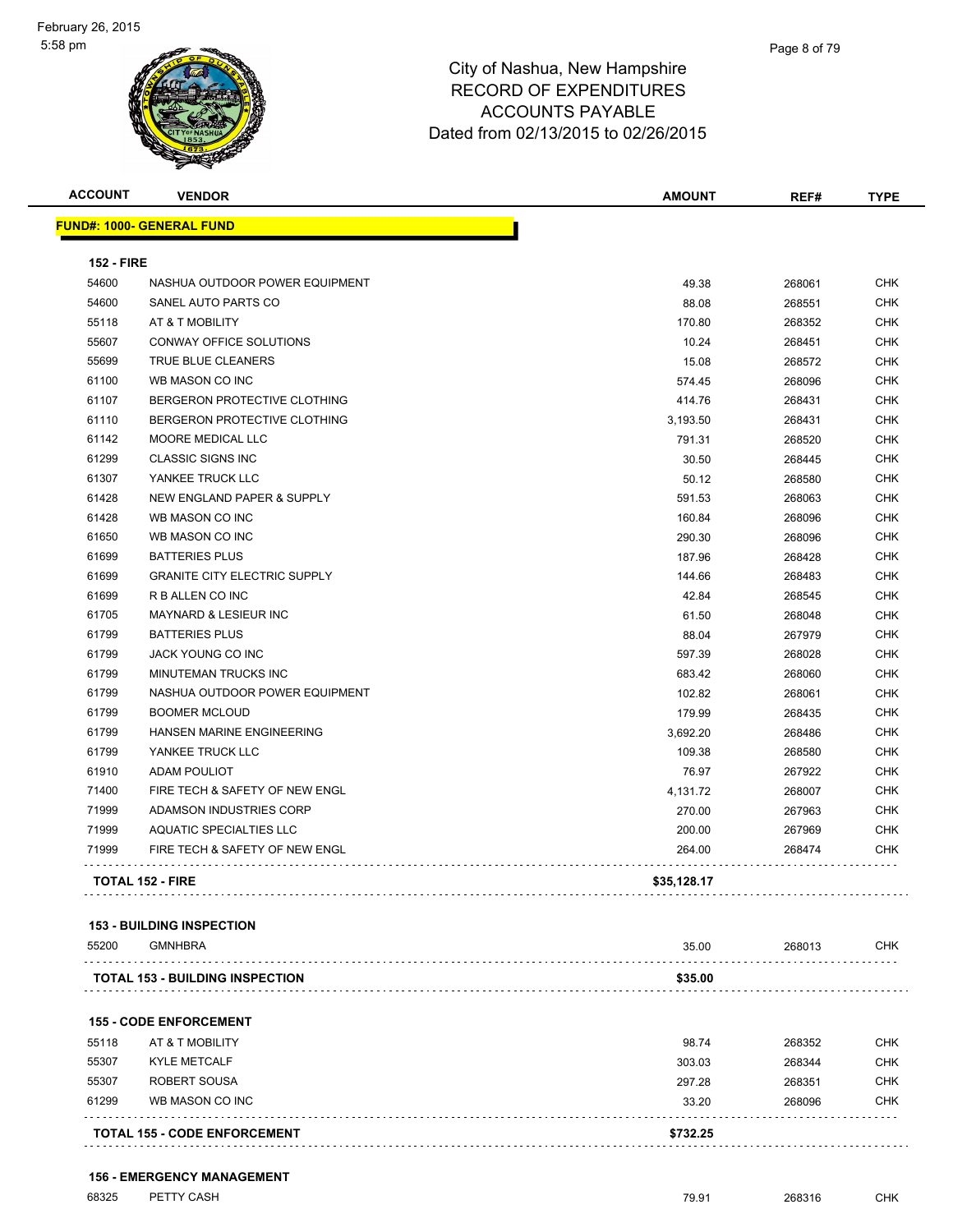| <b>ACCOUNT</b> | <b>VENDOR</b>                               | <b>AMOUNT</b>        | REF#             | <b>TYPE</b>              |
|----------------|---------------------------------------------|----------------------|------------------|--------------------------|
|                | FUND#: 1000- GENERAL FUND                   |                      |                  |                          |
|                | TOTAL 156 - EMERGENCY MANAGEMENT            | \$79.91              |                  |                          |
|                | <b>157 - CITYWIDE COMMUNICATIONS</b>        |                      |                  |                          |
| 54100          | <b>EVERSOURCE</b>                           | 561.48               | 268359           | <b>CHK</b>               |
| 54100          | <b>PSNH</b>                                 | 362.10               | 268391           | <b>CHK</b>               |
| 55118          | VERIZON WIRELESS-581499451                  | 40.03                | 268411           | <b>CHK</b>               |
| 55699          | PAGE STREET LEASING LLC                     | 75.00                | 268071           | <b>CHK</b>               |
|                | .<br>TOTAL 157 - CITYWIDE COMMUNICATIONS    | \$1,038.61           |                  |                          |
|                | <b>160 - PUBLIC WORKS-ADMIN/ENGINEERING</b> |                      |                  |                          |
| 54114          | LIBERTY UTILITIES - NH                      | 175.82               | 268369           | <b>CHK</b>               |
| 54114          | <b>DIRECT ENERGY BUSINESS</b>               | 339.05               | 268460           | <b>CHK</b>               |
| 55118          | AT & T MOBILITY                             | 225.43               | 268352           | <b>CHK</b>               |
| 55400          | <b>NEPCA</b>                                | 50.00                | 267948           | <b>CHK</b>               |
| 61100          | NEW ENGLAND PAPER & SUPPLY                  | 65.30                | 268063           | <b>CHK</b>               |
| 61100          | WB MASON CO INC                             | 93.86                | 268096           | <b>CHK</b>               |
| 61100          | WB MASON CO INC                             | 125.06               | 268578           | <b>CHK</b>               |
| 61310          | <b>AVSG LP</b>                              | 278.00               | 267973           | <b>CHK</b>               |
| 61830          | UNION LEADER CORP                           | 239.72               | 267958           | <b>CHK</b>               |
|                |                                             |                      |                  |                          |
|                | TOTAL 160 - PUBLIC WORKS-ADMIN/ENGINEERING  | \$1,592.24           |                  |                          |
| 161 - STREETS  |                                             |                      |                  |                          |
|                |                                             |                      |                  | <b>CHK</b>               |
| 54100          | <b>EVERSOURCE</b>                           | 278.71               | 267934           |                          |
| 54100<br>54100 | <b>PSNH</b>                                 | 3,152.90             | 267951           | <b>CHK</b>               |
| 54114          | <b>EVERSOURCE</b><br>LIBERTY UTILITIES - NH | 1,058.16             | 268359<br>268371 | <b>CHK</b><br><b>CHK</b> |
| 54114          | <b>DIRECT ENERGY BUSINESS</b>               | 3,684.87             |                  | <b>CHK</b>               |
| 54114          | <b>ENERGYNORTH PROPANE</b>                  | 8,897.29<br>2,596.40 | 268460<br>268467 | <b>CHK</b>               |
| 54200          | JAN PRO CLEANING SYSTEMS NE                 | 855.00               | 268029           | <b>CHK</b>               |
| 54207          | LYDIA E BELTRAN                             | 687.50               | 267928           | <b>CHK</b>               |
| 54207          | BETTER BUILT HOMES                          | 1,917.50             | 267929           | <b>CHK</b>               |
| 54207          | <b>ROY E BRIAND</b>                         | 1,942.50             | 267930           | <b>CHK</b>               |
| 54207          | <b>JOHN MARINO</b>                          | 1,512.00             | 267938           | <b>CHK</b>               |
| 54207          | ROGER LEVEILLE JR                           | 1,809.00             | 267939           | <b>CHK</b>               |
| 54207          | RONALD MANN                                 | 1,107.00             | 267946           | <b>CHK</b>               |
| 54207          | <b>STEPHAN MORIN</b>                        | 1,566.00             | 267947           | CHK                      |
| 54207          | ON TIME SERVICE                             | 2,322.00             | 267950           | <b>CHK</b>               |
| 54207          | S L DIONNE LANDSCAPING                      | 2,075.00             | 267952           | <b>CHK</b>               |
| 54207          | TAYLOR MADE PROPERTY SERVICES               | 237.50               | 267954           | <b>CHK</b>               |
| 54207          | UNDERGROUND TESTING & SERVICES              | 1,272.00             | 267957           | <b>CHK</b>               |
| 54207          | UNITED ROOFING & HOME REMODEL               | 875.00               | 267959           | <b>CHK</b>               |
| 54207          | LYDIA E BELTRAN                             | 812.50               | 267982           | <b>CHK</b>               |
| 54207          | LYDIA E BELTRAN                             | 875.00               | 268355           | <b>CHK</b>               |
| 54207          | BETTER BUILT HOMES                          | 1,135.75             | 268356           | <b>CHK</b>               |
| 54207          | ROY E BRIAND                                | 1,202.50             | 268357           | <b>CHK</b>               |
| 54207          | <b>JOHN MARINO</b>                          | 1,161.00             | 268361           | <b>CHK</b>               |
|                |                                             |                      |                  |                          |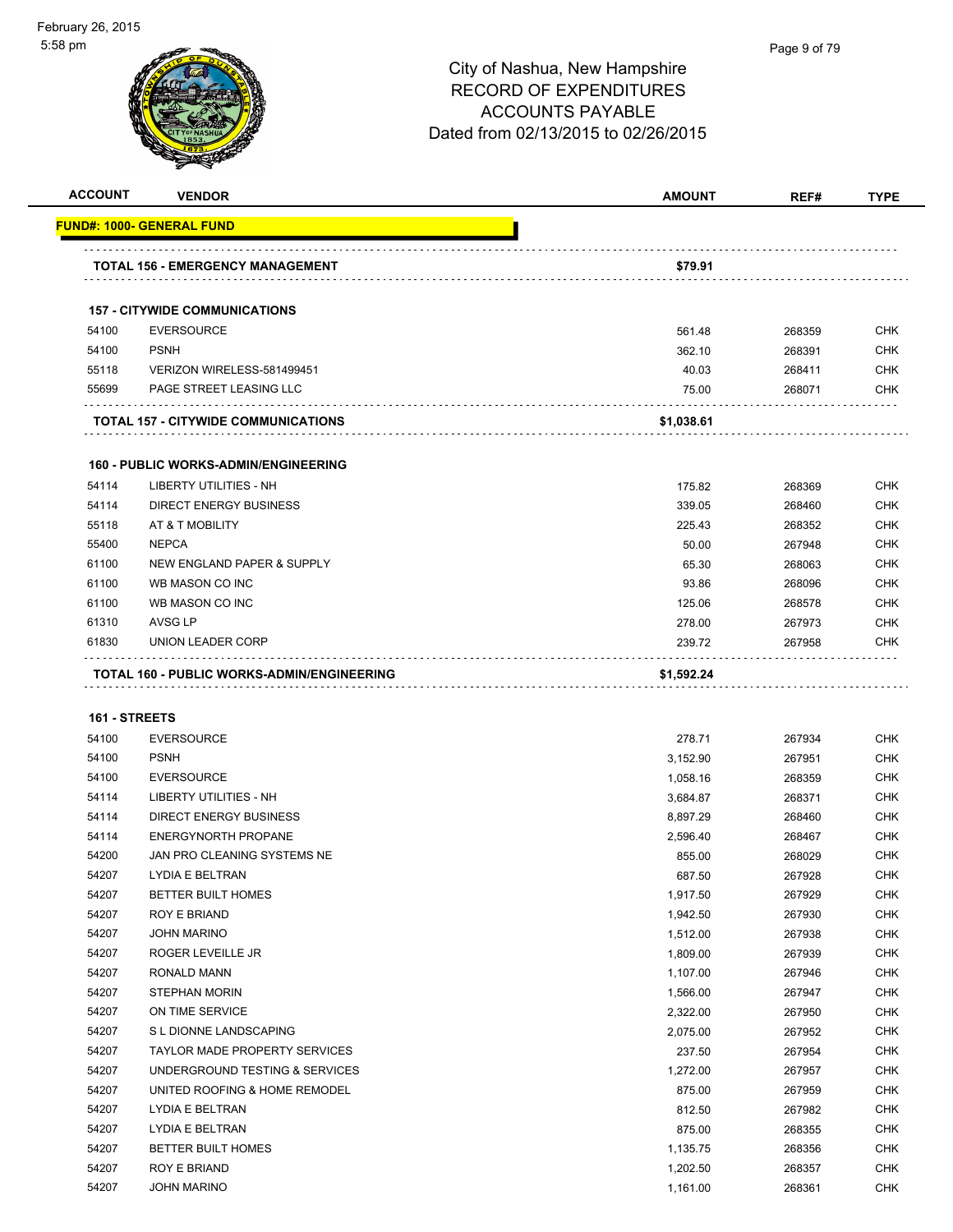

| <b>ACCOUNT</b> | <b>VENDOR</b>                    | <b>AMOUNT</b> | REF#   | <b>TYPE</b> |
|----------------|----------------------------------|---------------|--------|-------------|
|                | <b>FUND#: 1000- GENERAL FUND</b> |               |        |             |
| 161 - STREETS  |                                  |               |        |             |
| 54207          | ROGER LEVEILLE JR                | 985.50        | 268362 | <b>CHK</b>  |
| 54207          | RONALD MANN                      | 1,026.00      | 268384 | <b>CHK</b>  |
| 54207          | <b>STEPHAN MORIN</b>             | 486.00        | 268385 | <b>CHK</b>  |
| 54207          | ON TIME SERVICE                  | 931.50        | 268389 | <b>CHK</b>  |
| 54207          | S L DIONNE LANDSCAPING           | 1,750.00      | 268392 | <b>CHK</b>  |
| 54207          | UNDERGROUND TESTING & SERVICES   | 2,093.00      | 268401 | <b>CHK</b>  |
| 54207          | UNITED ROOFING & HOME REMODEL    | 228.00        | 268403 | <b>CHK</b>  |
| 54228          | <b>JP PEST SERVICES</b>          | 68.00         | 268027 | <b>CHK</b>  |
| 54236          | CALLOGIX INC                     | 623.70        | 267985 | <b>CHK</b>  |
| 54280          | HOME DEPOT CREDIT SERVICE 3065   | 66.95         | 268488 | <b>CHK</b>  |
| 54280          | STEVE SHUMSKY UNLIMITED DOOR     | 1,121.00      | 268566 | <b>CHK</b>  |
| 54600          | CARPARTS OF NASHUA               | 64.97         | 267986 | <b>CHK</b>  |
| 54600          | JOHNSON SUPPLY CO INC            | 339.48        | 268032 | <b>CHK</b>  |
| 54600          | LIBERTY INTNL TRUCKS OF NH LLC   | 2,652.36      | 268038 | <b>CHK</b>  |
| 54600          | <b>B-B CHAIN INC</b>             | 997.50        | 268425 | <b>CHK</b>  |
| 54600          | <b>BEST FORD</b>                 | 278.05        | 268432 | <b>CHK</b>  |
| 54600          | CARPARTS OF NASHUA               | 1,352.39      | 268440 | <b>CHK</b>  |
| 54600          | CHAPPELL TRACTOR SALES INC       | 135.76        | 268442 | <b>CHK</b>  |
| 54600          | DONOVAN EQUIPMENT CO INC         | 1,629.83      | 268461 | <b>CHK</b>  |
| 54600          | EASTERN NE HYDRAULICS INC        | 820.00        | 268466 | <b>CHK</b>  |
| 54600          | <b>FASTENAL CO</b>               | 247.44        | 268472 | <b>CHK</b>  |
| 54600          | FREIGHTLINER OF NH INC           | 107.74        | 268477 | <b>CHK</b>  |
| 54600          | <b>G H BERLIN WINDWARD</b>       | 291.80        | 268478 | <b>CHK</b>  |
| 54600          | HOWARD P FAIRFIELD LLC           | 5,827.04      | 268491 | <b>CHK</b>  |
| 54600          | <b>J C MADIGAN INC</b>           | 693.39        | 268493 | <b>CHK</b>  |
| 54600          | LIBERTY INTNL TRUCKS OF NH LLC   | 2,966.75      | 268501 | <b>CHK</b>  |
| 54600          | MACMULKIN CHEVROLET INC          | 236.58        | 268506 | <b>CHK</b>  |
| 54600          | MCDEVITT TRUCKS INC              | 46.50         | 268513 | <b>CHK</b>  |
| 54600          | <b>MILL METALS CORP</b>          | 714.00        | 268518 | <b>CHK</b>  |
| 54600          | NAPA AUTO PARTS                  | 1,991.90      | 268522 | <b>CHK</b>  |
| 54828          | US BANK EQUIPMENT FINANCE        | 109.70        | 268408 | <b>CHK</b>  |
| 55118          | AT & T MOBILITY                  | 214.95        | 268352 | <b>CHK</b>  |
| 61100          | WB MASON CO INC                  | 47.26         | 268096 | CHK         |
| 61107          | PHOENIX SCREEN PRINTING          | 788.50        | 268538 | <b>CHK</b>  |
| 61107          | UNIFIRST CORPORATION             | 1,815.29      | 268573 | <b>CHK</b>  |
| 61166          | AIRGAS USA LLC                   | 74.18         | 268419 | <b>CHK</b>  |
| 61299          | PHOENIX SCREEN PRINTING          | 1,924.82      | 268538 | <b>CHK</b>  |
| 61300          | DENNIS K BURKE INC               | 12,271.81     | 268457 | <b>CHK</b>  |
| 61307          | SHATTUCK MALONE OIL CO           | 23,853.33     | 267953 | <b>CHK</b>  |
| 61307          | SHATTUCK MALONE OIL CO           | 26,977.80     | 268393 | <b>CHK</b>  |
| 61310          | AVSG LP                          | 1,726.95      | 267973 | <b>CHK</b>  |
| 61507          | <b>BROX INDUSTRIES INC</b>       | 1,264.40      | 268438 | <b>CHK</b>  |
| 61514          | <b>EASTERN MINERALS INC</b>      | 35,692.95     | 268002 | <b>CHK</b>  |
| 61514          | <b>GRANITE STATE MINERAL INC</b> | 17,836.14     | 268015 | <b>CHK</b>  |
| 61514          | <b>EASTERN MINERALS INC</b>      | 19,275.68     | 268465 | <b>CHK</b>  |
| 61521          | F L MERRILL CONSTRUCTION, INC    | 877.41        | 268008 | <b>CHK</b>  |
| 61521          | F L MERRILL CONSTRUCTION, INC    | 1,906.33      | 268476 | <b>CHK</b>  |
| 61542          | SPECTRUM MARKETING CO            | 429.00        | 268318 | <b>CHK</b>  |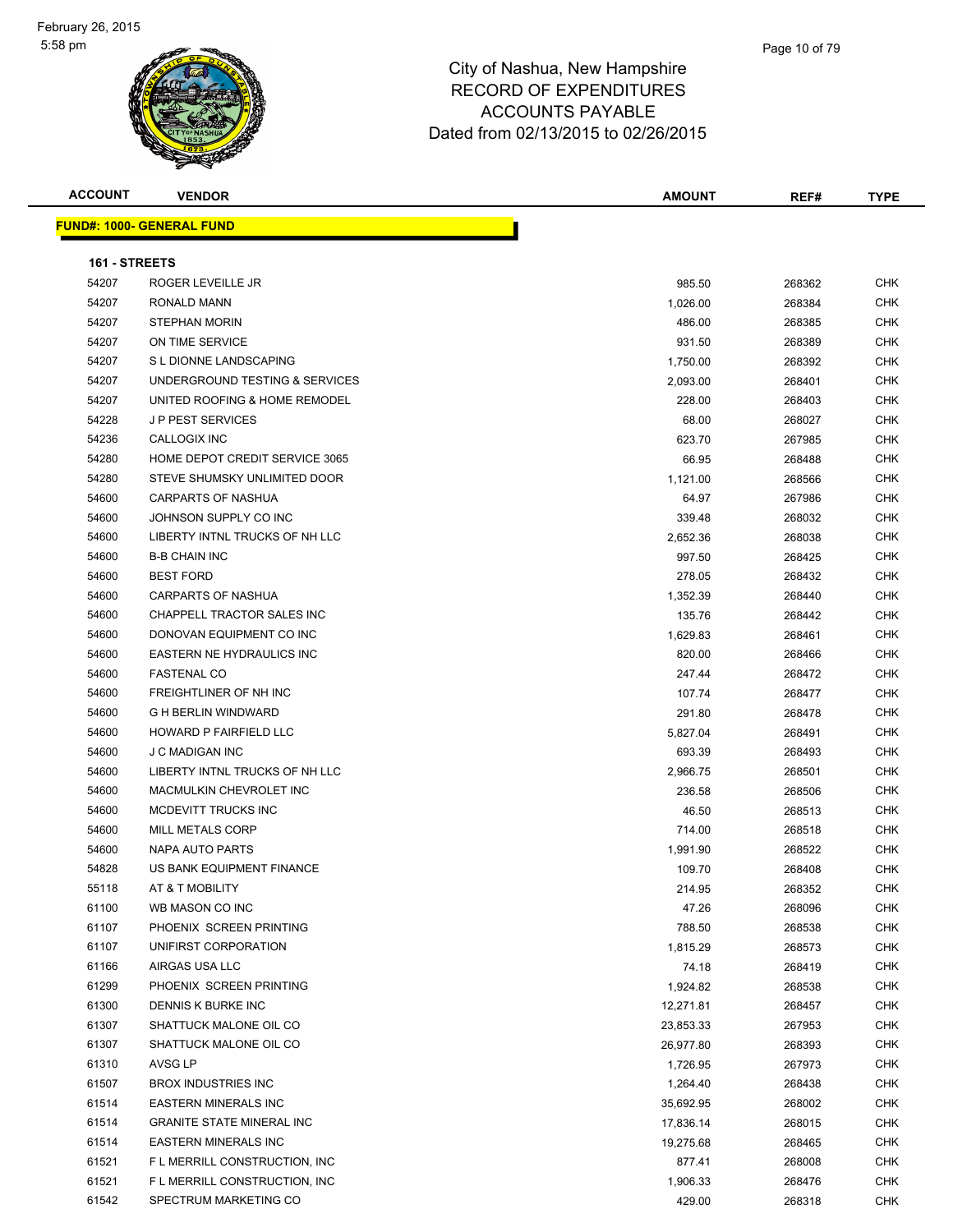|                | <b>VENDOR</b>                                      | <b>AMOUNT</b>    | REF#             | <b>TYPE</b>                                                                                                                              |
|----------------|----------------------------------------------------|------------------|------------------|------------------------------------------------------------------------------------------------------------------------------------------|
|                | <b>FUND#: 1000- GENERAL FUND</b>                   |                  |                  |                                                                                                                                          |
| 161 - STREETS  |                                                    |                  |                  |                                                                                                                                          |
| 61542          | <b>FASTENAL CO</b>                                 | 143.23           | 268472           | <b>CHK</b>                                                                                                                               |
| 61556          | <b>FASTENAL CO</b>                                 | (25.00)          | 268472           | <b>CHK</b>                                                                                                                               |
| 61705          | MAYNARD & LESIEUR INC                              | 1,299.05         | 268509           | <b>CHK</b>                                                                                                                               |
| 61705          | <b>MAYNARD &amp; LESIEUR INC</b>                   | 14.85            | 268510           | <b>CHK</b>                                                                                                                               |
| 61709          | <b>CARPARTS OF NASHUA</b>                          | 61.68            | 268440           | <b>CHK</b>                                                                                                                               |
| 61709          | DONOVAN EQUIPMENT CO INC                           | 84.00            | 268461           | <b>CHK</b>                                                                                                                               |
| 61709          | <b>G H BERLIN WINDWARD</b>                         | 1,042.42         | 268478           | <b>CHK</b>                                                                                                                               |
| 61799          | CARPARTS OF NASHUA                                 | 47.71            | 267986           | <b>CHK</b>                                                                                                                               |
| 61799          | <b>B-B CHAIN INC</b>                               | 12.00            | 268425           | <b>CHK</b>                                                                                                                               |
| 61799          | <b>BELLETETES INC</b>                              | 9.20             | 268429           | <b>CHK</b>                                                                                                                               |
| 61799          | CARPARTS OF NASHUA                                 | 118.62           | 268440           | <b>CHK</b>                                                                                                                               |
| 61799          | F W WEBB CO                                        | 16.93            | 268471           | <b>CHK</b>                                                                                                                               |
| 61799          | <b>FASTENAL CO</b>                                 | 2.32             | 268472           | <b>CHK</b>                                                                                                                               |
| 61799          | NAPA AUTO PARTS                                    | 192.44           | 268522           | <b>CHK</b>                                                                                                                               |
| 61900          | SAM'S CLUB DIRECT-0860                             | 876.57           | 268550           | <b>CHK</b>                                                                                                                               |
| 61900          | <b>TJ'S DELI &amp; CATERING</b>                    | 460.00           | 268749           | <b>CHK</b>                                                                                                                               |
| 71025          | <b>CARPARTS OF NASHUA</b>                          | 14.56            | 268440           | <b>CHK</b>                                                                                                                               |
| 71025          | <b>GMS HYDRAULICS INC</b>                          | 922.70           | 268482           | <b>CHK</b>                                                                                                                               |
|                | <b>TOTAL 161 - STREETS</b>                         | \$226,185.99     |                  |                                                                                                                                          |
|                | <b>162 - STREET LIGHTING</b>                       |                  |                  |                                                                                                                                          |
| 54100          |                                                    |                  |                  |                                                                                                                                          |
| 54100          | <b>EVERSOURCE</b><br><b>PSNH</b>                   | 66,029.30        | 267934           |                                                                                                                                          |
| 54100          | <b>EVERSOURCE</b>                                  | 407.41<br>646.88 | 267951<br>268359 | <b>CHK</b><br><b>CHK</b><br><b>CHK</b>                                                                                                   |
|                | <b>TOTAL 162 - STREET LIGHTING</b>                 | \$67,083.59      |                  |                                                                                                                                          |
|                |                                                    |                  |                  |                                                                                                                                          |
|                | <b>166 - PARKING LOTS</b>                          |                  |                  |                                                                                                                                          |
| 45321          | LEVI COUTINHO                                      | 75.00            | 268499           |                                                                                                                                          |
| 54100          | <b>EVERSOURCE</b>                                  | 2,364.75         | 268359           |                                                                                                                                          |
| 54207          | THE DOTY GROUP INC                                 | 9,375.00         | 267999           |                                                                                                                                          |
| 54487<br>54487 | D & R TOWING INC<br>NASHUA OUTDOOR POWER EQUIPMENT | 125.00           | 267995           |                                                                                                                                          |
| 54600          | NAPA AUTO PARTS                                    | 342.10<br>182.54 | 268061<br>268524 |                                                                                                                                          |
| 55307          | <b>JILL STANSFIELD</b>                             | 29.79            | 267924           |                                                                                                                                          |
| 55307          | <b>JILL STANSFIELD</b>                             | 35.19            | 267925           |                                                                                                                                          |
| 55699          | <b>CALE AMERICA</b>                                | 2,000.00         | 268439           |                                                                                                                                          |
| 61299          | NASHUA OUTDOOR POWER EQUIPMENT                     | 12.82            | 268526           | <b>CHK</b><br><b>CHK</b><br><b>CHK</b><br><b>CHK</b><br><b>CHK</b><br><b>CHK</b><br><b>CHK</b><br><b>CHK</b><br><b>CHK</b><br><b>CHK</b> |

| 54100 | EVERSOURCE                | 983.68   | 268359 | СНК |
|-------|---------------------------|----------|--------|-----|
| 54107 | SHATTUCK MALONE OIL CO    | 2.346.20 | 268393 | CHK |
| 54828 | US BANK EQUIPMENT FINANCE | 339.00   | 268410 | CHK |
| 61100 | WB MASON CO INC           | 281.15   | 268578 | СНК |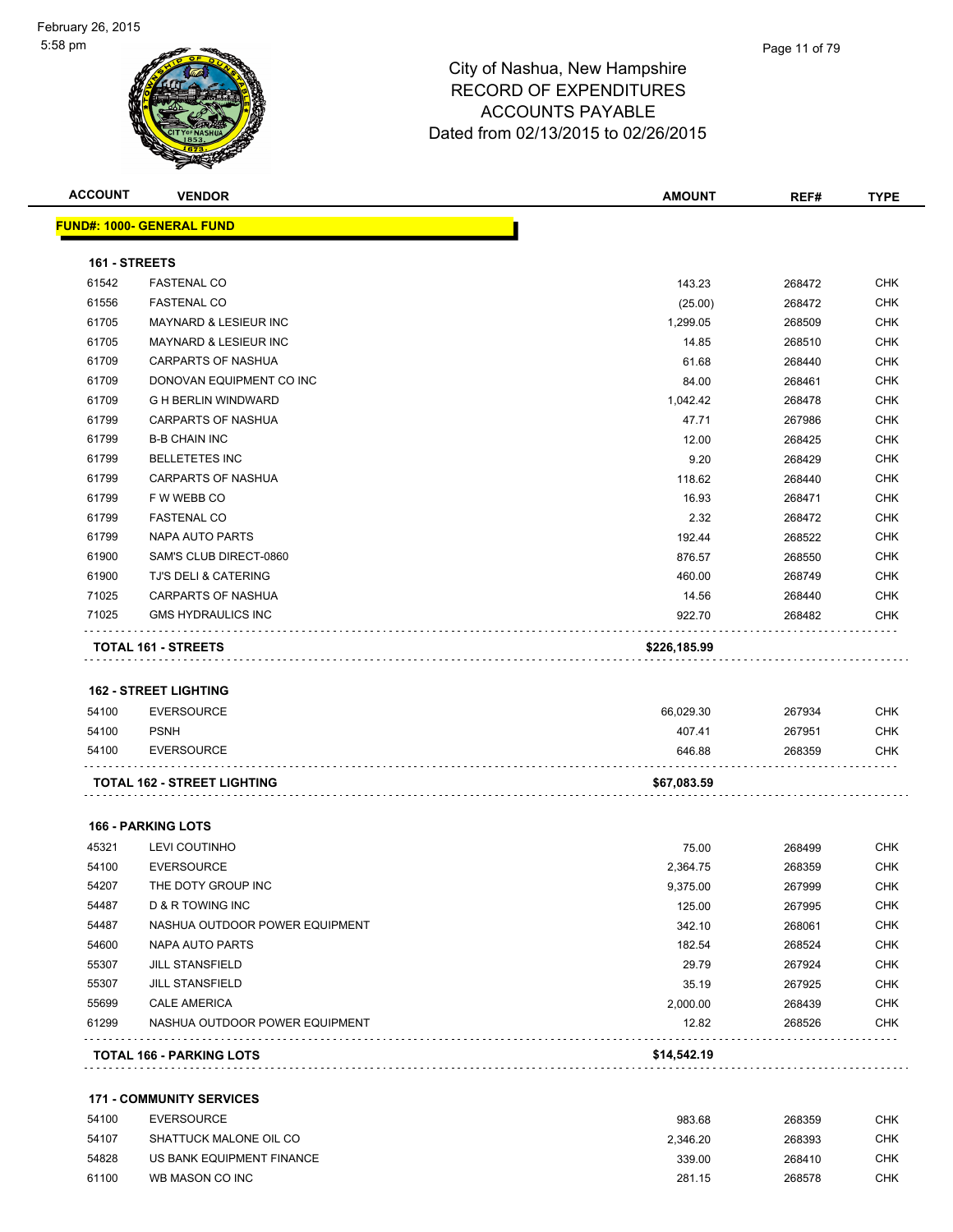| 58 pm          |                                       | City of Nashua, New Hampshire<br><b>RECORD OF EXPENDITURES</b><br><b>ACCOUNTS PAYABLE</b><br>Dated from 02/13/2015 to 02/26/2015 | Page 12 of 79 |             |
|----------------|---------------------------------------|----------------------------------------------------------------------------------------------------------------------------------|---------------|-------------|
| <b>ACCOUNT</b> | <b>VENDOR</b>                         | <b>AMOUNT</b>                                                                                                                    | REF#          | <b>TYPE</b> |
|                | <u> FUND#: 1000- GENERAL FUND</u>     |                                                                                                                                  |               |             |
|                | <b>TOTAL 171 - COMMUNITY SERVICES</b> | \$3,950.03                                                                                                                       |               |             |
|                | <b>172 - COMMUNITY HEALTH</b>         |                                                                                                                                  |               |             |
| 61144          | NH MEDICAL DENTAL SUPPLY LLC          | 138.00                                                                                                                           | 268065        | <b>CHK</b>  |
|                | <b>TOTAL 172 - COMMUNITY HEALTH</b>   | \$138.00                                                                                                                         |               |             |
|                | <b>175 - WELFARE ASSISTANCE</b>       |                                                                                                                                  |               |             |
| 55810          | MOTEL 6                               | 3,489.50                                                                                                                         | 268281        | <b>CHK</b>  |
| 55810          | 23-25 TEMPLE ST REALTY LLC            | 720.63                                                                                                                           | 268282        | <b>CHK</b>  |
| 55810          | 28-34 RAILROAD SQUARE LLC             | 700.00                                                                                                                           | 268283        | <b>CHK</b>  |
| 55810          | BCGP PROPERTY MANAGEMENT LLC          | 650.00                                                                                                                           | 268284        | <b>CHK</b>  |
| 55810          | <b>KRISTA BROUILLARD</b>              | 900.97                                                                                                                           | 268285        | <b>CHK</b>  |
| 55810          | <b>COUNTRY BARN MOTEL</b>             | 552.30                                                                                                                           | 268286        | <b>CHK</b>  |
| 55810          | DOWNTOWNER NELSON                     | 276.04                                                                                                                           | 268287        | <b>CHK</b>  |
| 55810          | L & G PROPERTIES LLC                  | 720.00                                                                                                                           | 268288        | <b>CHK</b>  |
| 55810          | <b>LOUIS MICHAUD</b>                  | 549.95                                                                                                                           | 268290        | <b>CHK</b>  |
| 55810          | NICHOLAS QUARATIELLO                  | 525.00                                                                                                                           | 268291        | <b>CHK</b>  |
| 55810          | <b>JOSE TEJEDA</b>                    | 223.32                                                                                                                           | 268293        | <b>CHK</b>  |
| 55810          | <b>LEONARD VIGEANT</b>                | 466.29                                                                                                                           | 268294        | <b>CHK</b>  |
| 55810          | 23-25 TEMPLE ST REALTY LLC            | 125.00                                                                                                                           | 268723        | <b>CHK</b>  |
| 55810          | 4-10 PIERCE ST LLC                    | 475.00                                                                                                                           | 268724        | <b>CHK</b>  |
| 55810          | AIMCO-ROYAL CREST-NASHUA LLC          | 669.36                                                                                                                           | 268725        | <b>CHK</b>  |
| 55810          | <b>BCAD PROPERTIES</b>                | 99.42                                                                                                                            | 268726        | <b>CHK</b>  |
| 55810          | CANTERBURY APARTMENTS                 | 749.30                                                                                                                           | 268727        | <b>CHK</b>  |
| 55810          | <b>COUNTRY BARN MOTEL</b>             | 552.30                                                                                                                           | 268728        | CHK         |
| 55810          | PETER M TSOUKARIS                     | 785.87                                                                                                                           | 268729        | <b>CHK</b>  |
| 55810          | MARGARET VICENTE                      | 750.00                                                                                                                           | 268730        | <b>CHK</b>  |
| 55816          | MARKET BASKET ACCT 2589096            | 1,312.73                                                                                                                         | 268289        | <b>CHK</b>  |
| 55818          | MARKET BASKET ACCT 2589096            | 161.62                                                                                                                           | 268289        | <b>CHK</b>  |
| 55820          | RIVET FUNERAL HOME &                  | 750.00                                                                                                                           | 268292        | <b>CHK</b>  |

#### **177 - PARKS & RECREATION**

| 53999 | INSTITUTE FOR HUMAN CENTERED | 15.000.00 | 268026 | <b>CHK</b> |
|-------|------------------------------|-----------|--------|------------|
| 54100 | <b>EVERSOURCE</b>            | 193.71    | 267934 | <b>CHK</b> |
| 54100 | <b>PSNH</b>                  | 8,023.74  | 267951 | <b>CHK</b> |
| 54100 | <b>EVERSOURCE</b>            | 9.77      | 268359 | <b>CHK</b> |
| 54114 | LIBERTY UTILITIES - NH       | 52.94     | 267941 | <b>CHK</b> |
| 54114 | LIBERTY UTILITIES - NH       | 618.75    | 267945 | <b>CHK</b> |
| 54114 | LIBERTY UTILITIES - NH       | 46.71     | 268373 | <b>CHK</b> |
| 54114 | LIBERTY UTILITIES - NH       | 615.83    | 268382 | <b>CHK</b> |
| 54114 | DIRECT ENERGY BUSINESS       | 1,221.77  | 268460 | <b>CHK</b> |
| 54141 | PENNICHUCK WATER WORKS INC   | 634.04    | 268390 | <b>CHK</b> |
| 54141 | DIRECT ENERGY BUSINESS       | 1.210.75  | 268459 | <b>CHK</b> |
| 54253 | PIONEER TREE SERVICE LLC     | 1,300.00  | 268075 | <b>CHK</b> |
| 54280 | <b>BOT L GAS INC</b>         | 105.44    | 267984 | <b>CHK</b> |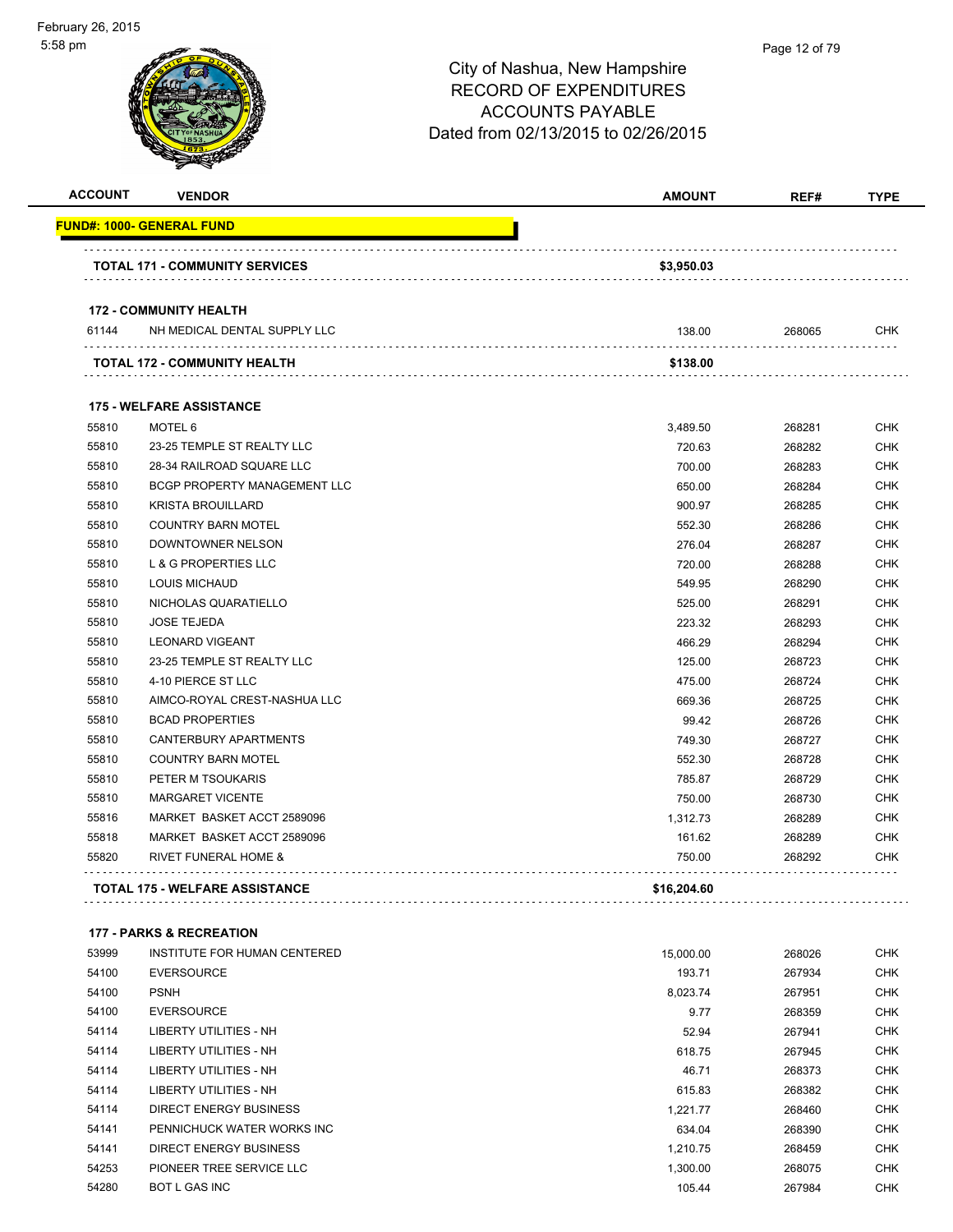#### Page 13 of 79

## City of Nashua, New Hampshire RECORD OF EXPENDITURES ACCOUNTS PAYABLE Dated from 02/13/2015 to 02/26/2015

| <b>ACCOUNT</b> | <b>VENDOR</b>                             | <b>AMOUNT</b> | REF#   | <b>TYPE</b> |
|----------------|-------------------------------------------|---------------|--------|-------------|
|                | <u> FUND#: 1000- GENERAL FUND</u>         |               |        |             |
|                | <b>177 - PARKS &amp; RECREATION</b>       |               |        |             |
| 54280          | HOME DEPOT CREDIT SERVICE 3065            | 85.22         | 268020 | <b>CHK</b>  |
| 54280          | JOHN DEERE LANDSCAPES LLC                 | 110.40        | 268031 | <b>CHK</b>  |
| 54280          | LEMELIN ENVIRONMENTAL SERVICES            | 608.82        | 268037 | <b>CHK</b>  |
| 54280          | MARSHALL SIGNS INC                        | 590.00        | 268046 | <b>CHK</b>  |
| 54280          | SIMPLEX GRINNELL                          | 1,203.36      | 268085 | <b>CHK</b>  |
| 54280          | <b>BELLETETES INC</b>                     | 81.77         | 268429 | <b>CHK</b>  |
| 54280          | <b>FASTENAL CO</b>                        | 506.01        | 268472 | <b>CHK</b>  |
| 54280          | JOHNSONS ELECTRIC INC                     | 115.00        | 268496 | <b>CHK</b>  |
| 54487          | LIBERTY INTNL TRUCKS OF NH LLC            | 209.85        | 268038 | <b>CHK</b>  |
| 54600          | <b>HUDSON SMALL ENGINE</b>                | 364.00        | 268023 | <b>CHK</b>  |
| 54828          | US BANK EQUIPMENT FINANCE                 | 83.85         | 268409 | <b>CHK</b>  |
| 55118          | AT & T MOBILITY                           | 126.09        | 268352 | <b>CHK</b>  |
| 55642          | <b>GREGORY ANDRUSKEVICH</b>               | 50.00         | 268260 | <b>CHK</b>  |
| 55642          | <b>GREG COY</b>                           | 88.00         | 268261 | <b>CHK</b>  |
| 55642          | <b>JOYCE DROWN</b>                        | 270.00        | 268262 | <b>CHK</b>  |
| 55642          | KATELYN E HENMUELLER                      | 154.00        | 268263 | <b>CHK</b>  |
| 55642          | <b>TIMOTHY KLEIN</b>                      | 208.00        | 268264 | <b>CHK</b>  |
| 55642          | SEAN-MICHAEL LANG                         | 334.00        | 268265 | <b>CHK</b>  |
| 55642          | <b>BENJAMIN LOGAN</b>                     | 250.00        | 268266 | <b>CHK</b>  |
| 55642          | <b>ANTON MARINCHIK</b>                    | 200.00        | 268267 | <b>CHK</b>  |
| 55642          | <b>BRIAN OLSEN</b>                        | 144.00        | 268268 | <b>CHK</b>  |
| 55642          | <b>BRUCE SMITH</b>                        | 220.00        | 268269 | <b>CHK</b>  |
| 55642          | <b>BRAD ZAPENAS</b>                       | 450.00        | 268270 | <b>CHK</b>  |
| 55642          | <b>WESLEY MANSFIELD</b>                   | 144.00        | 268719 | <b>CHK</b>  |
| 61110          | ALECS SHOE STORE INC                      | 110.00        | 267965 | <b>CHK</b>  |
| 61128          | <b>NEIBLE INC</b>                         | 180.00        | 268314 | <b>CHK</b>  |
| 61128          | <b>M &amp; N SPORTS LLC</b>               | 250.20        | 268504 | <b>CHK</b>  |
| 61310          | AVSG LP                                   | 1,817.05      | 267973 | <b>CHK</b>  |
| 61542          | MARSHALL SIGNS INC                        | 65.00         | 268046 | <b>CHK</b>  |
| 61705          | MAYNARD & LESIEUR INC                     | 345.00        | 268049 | <b>CHK</b>  |
| 61799          | D & R TOWING INC                          | 80.00         | 267995 | <b>CHK</b>  |
| 61799          | SANEL AUTO PARTS CO                       | 40.56         | 268083 | <b>CHK</b>  |
| 61799          | <b>CARPARTS OF NASHUA</b>                 | 56.71         | 268440 | <b>CHK</b>  |
| 61799          | SANEL AUTO PARTS CO                       | 8.98          | 268552 | <b>CHK</b>  |
| 71625          | M E O'BRIEN & SONS INC                    | 4,323.00      | 268505 | <b>CHK</b>  |
|                | <b>TOTAL 177 - PARKS &amp; RECREATION</b> | \$42,906.32   |        |             |
|                |                                           |               |        |             |

#### **179 - LIBRARY**

| 54114 | LIBERTY UTILITIES - NH         | 897.66   | 268366 | <b>CHK</b> |
|-------|--------------------------------|----------|--------|------------|
| 54114 | LIBERTY UTILITIES - NH         | 1.237.65 | 268383 | <b>CHK</b> |
| 54114 | DIRECT ENERGY BUSINESS         | 2,239.27 | 268460 | <b>CHK</b> |
| 54280 | STANLEY ELEVATOR CO INC        | 536.00   | 268088 | <b>CHK</b> |
| 54280 | PETTY CASH                     | 34.00    | 268348 | <b>CHK</b> |
| 54280 | HOME DEPOT CREDIT SERVICE 3065 | 30.23    | 268488 | <b>CHK</b> |
| 54280 | <b>JP PEST SERVICES</b>        | 114.00   | 268494 | <b>CHK</b> |
| 54428 | CENTURION TECHNOLOGIES         | 366.40   | 267988 | <b>CHK</b> |
| 54428 | EVANCED SOLUTIONS LLC          | 477.00   | 268004 | <b>CHK</b> |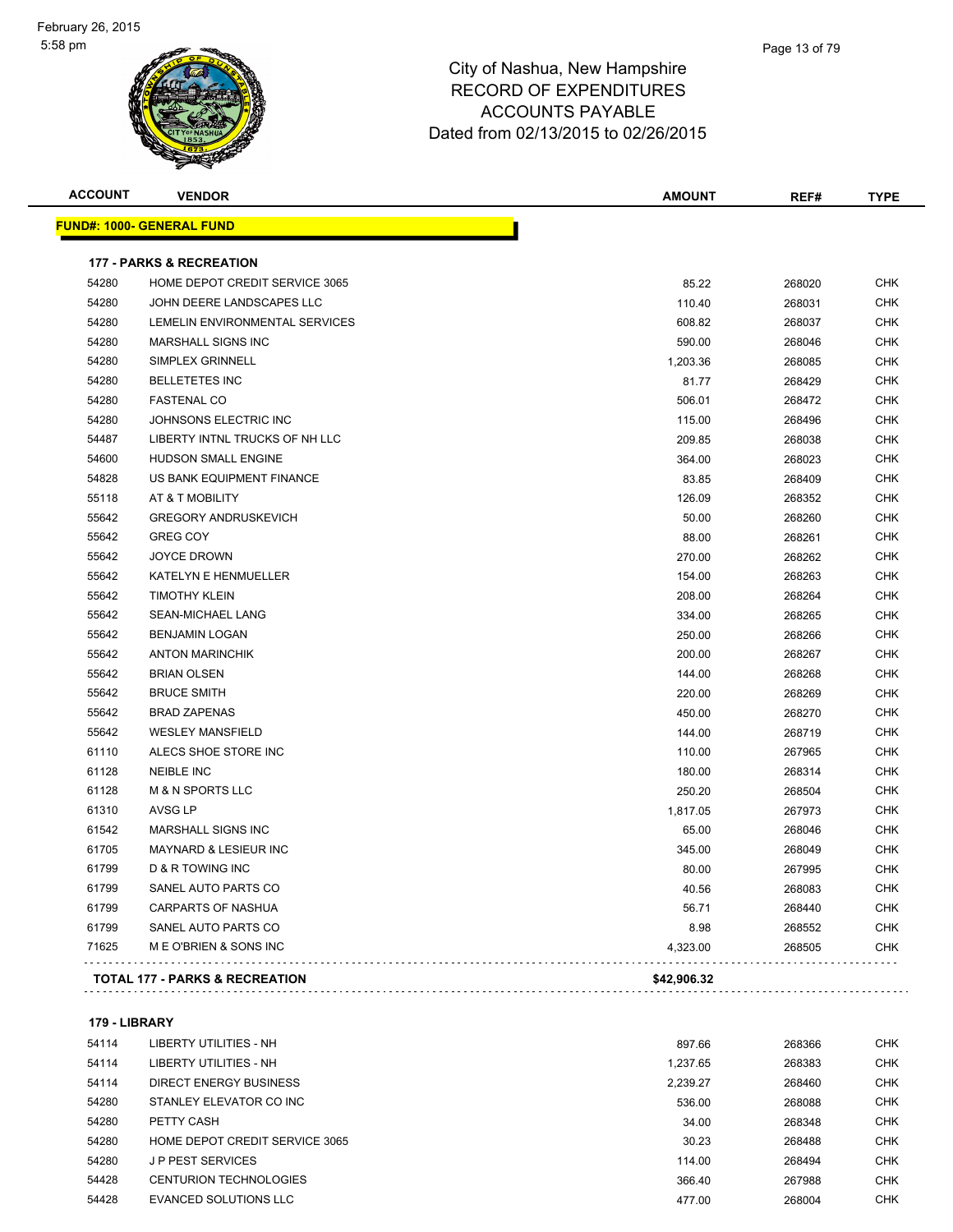#### Page 14 of 79

| <b>ACCOUNT</b> | <b>VENDOR</b>                            | <b>AMOUNT</b> | REF#   | <b>TYPE</b> |
|----------------|------------------------------------------|---------------|--------|-------------|
|                | <b>FUND#: 1000- GENERAL FUND</b>         |               |        |             |
| 179 - LIBRARY  |                                          |               |        |             |
| 54428          | NEW HAMPSHIRE STATE LIBRARY              | 15.00         | 268532 | <b>CHK</b>  |
| 55109          | AT & T MOBILITY                          | 33.44         | 268352 | <b>CHK</b>  |
| 55200          | <b>ZOO NEW ENGLAND</b>                   | 400.00        | 268413 | <b>CHK</b>  |
| 55607          | PETTY CASH                               | 5.16          | 268348 | <b>CHK</b>  |
| 61100          | ANCO SIGNS & STAMPS INC                  | 8.95          | 267968 | <b>CHK</b>  |
| 61100          | ANCO SIGNS & STAMPS INC                  | 8.95          | 268424 | <b>CHK</b>  |
| 61299          | <b>BRODART CO</b>                        | 252.80        | 268437 | <b>CHK</b>  |
| 61299          | SAM'S CLUB DIRECT-0860                   | 83.88         | 268550 | <b>CHK</b>  |
| 61807          | <b>BAKER &amp; TAYLOR</b>                | 1,309.62      | 267978 | <b>CHK</b>  |
| 61807          | <b>FRENCH BOOKS ONLINE</b>               | 131.91        | 268012 | <b>CHK</b>  |
| 61807          | <b>INGRAM LIBRARY SERVICES</b>           | 27.66         | 268024 | CHK         |
| 61807          | U.S. GOVERNMENT BOOKSTORE                | 29.00         | 268400 | <b>CHK</b>  |
| 61807          | <b>BAKER &amp; TAYLOR</b>                | 1,193.57      | 268426 | <b>CHK</b>  |
| 61807          | <b>INGRAM LIBRARY SERVICES</b>           | 1,135.36      | 268492 | <b>CHK</b>  |
| 61807          | <b>SIMON &amp; SCHUSTER</b>              | 17.64         | 268555 | <b>CHK</b>  |
| 61814          | <b>BAKER &amp; TAYLOR</b>                | 147.34        | 267978 | <b>CHK</b>  |
| 61814          | MICRO MARKETING ASSOCIATES               | 59.48         | 268058 | CHK         |
| 61814          | <b>MIDWEST TAPE</b>                      | 1,307.46      | 268059 | CHK         |
| 61814          | <b>RANDOM HOUSE LLC</b>                  | 60.00         | 268079 | CHK         |
| 61814          | PETTY CASH                               | 16.99         | 268348 | <b>CHK</b>  |
| 61814          | <b>BAKER &amp; TAYLOR</b>                | 38.48         | 268426 | <b>CHK</b>  |
| 61814          | MICRO MARKETING ASSOCIATES               | 63.75         | 268516 | <b>CHK</b>  |
| 61814          | <b>MIDWEST TAPE</b>                      | 511.17        | 268517 | <b>CHK</b>  |
| 61814          | RANDOM HOUSE LLC                         | 33.75         | 268546 | <b>CHK</b>  |
| 61816          | <b>INGRAM LIBRARY SERVICES</b>           | 142.21        | 268492 | <b>CHK</b>  |
| 61819          | <b>INGRAM LIBRARY SERVICES</b>           | 142.42        | 268492 | <b>CHK</b>  |
| 68322          | PETTY CASH                               | 164.63        | 268348 | <b>CHK</b>  |
| 68322          | AC MOORE INC                             | 76.93         | 268416 | <b>CHK</b>  |
| 68322          | PROSOURCE SPECIALTIES LLC                | 84.00         | 268542 | CHK         |
|                | TOTAL 179 - LIBRARY                      | \$13,433.76   |        |             |
|                | <b>181 - COMMUNITY DEVELOPMENT</b>       |               |        |             |
| 55421          | JOSEPH MERRITT & CO INC                  | 21.62         | 268497 | CHK         |
| 61100          | WB MASON CO INC                          | 66.11         | 268096 | <b>CHK</b>  |
| 61100          | WB MASON CO INC                          | 33.36         | 268578 | CHK         |
| 61650          | WB MASON CO INC                          | 29.03         | 268096 | <b>CHK</b>  |
|                | <b>TOTAL 181 - COMMUNITY DEVELOPMENT</b> | \$150.12      |        |             |
|                | <b>182 - PLANNING &amp; ZONING</b>       |               |        |             |
| 55307          | PETTY CASH                               | 74.76         | 268316 | <b>CHK</b>  |
| 55421          | <b>ROGER HOUSTON</b>                     | 964.00        | 268340 | CHK         |
|                | <b>TOTAL 182 - PLANNING &amp; ZONING</b> | \$1,038.76    |        |             |
|                |                                          |               |        |             |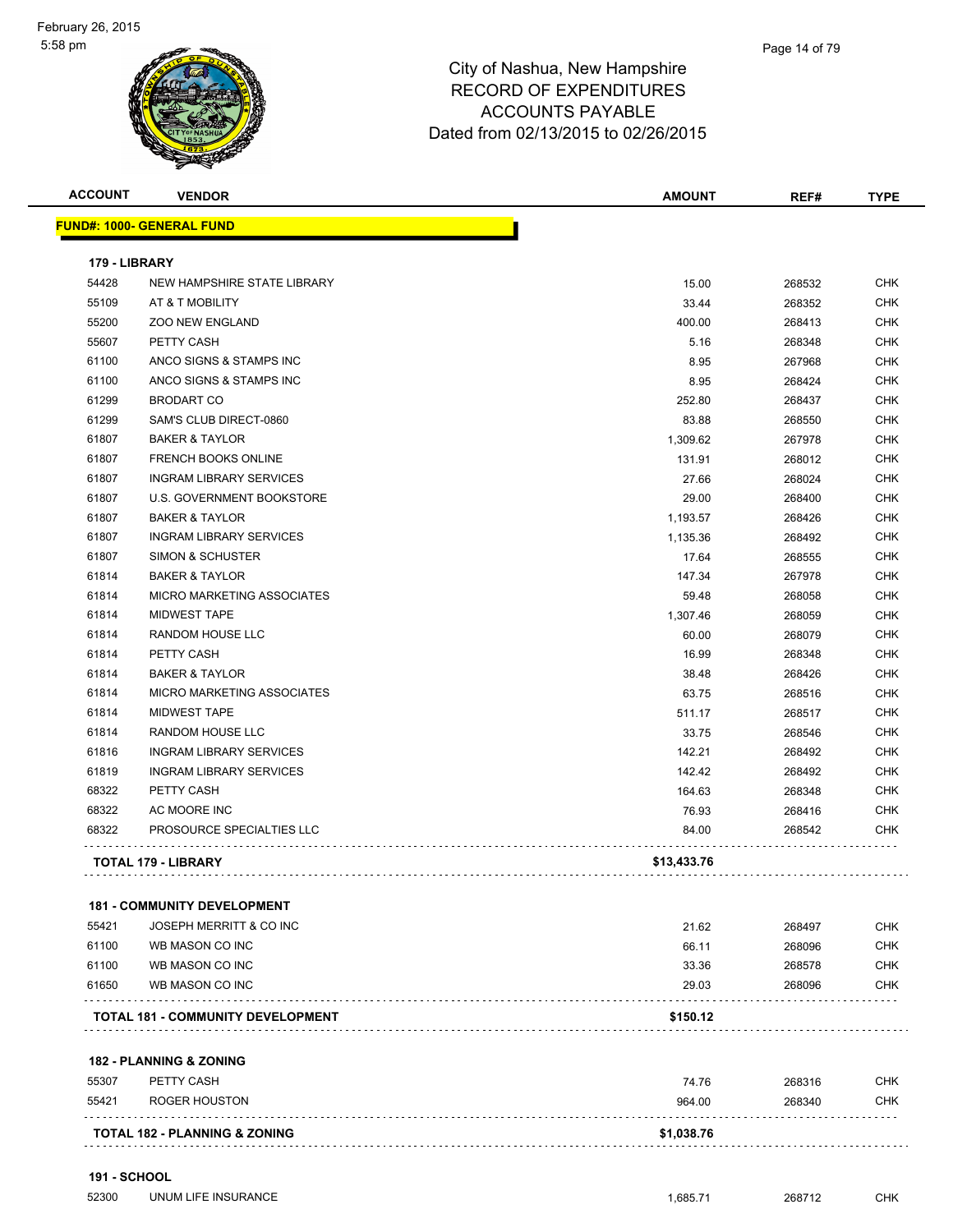

| <b>ACCOUNT</b>      | <b>VENDOR</b>                              | <b>AMOUNT</b>         | REF#             | <b>TYPE</b>              |
|---------------------|--------------------------------------------|-----------------------|------------------|--------------------------|
|                     | <b>FUND#: 1000- GENERAL FUND</b>           |                       |                  |                          |
| <b>191 - SCHOOL</b> |                                            |                       |                  |                          |
| 52800               | <b>DANIELLE BOUTIN</b>                     | 1,272.00              | 268600           | <b>CHK</b>               |
| 52800               | CLAUDIA CASTANO-VELEZ                      | 800.00                | 268608           | <b>CHK</b>               |
| 53614               | SPEECH THERAPY SOLUTIONS INC               | 1,760.00              | 268241           | <b>CHK</b>               |
| 53614               | <b>CLARK ASSOC</b>                         | 28,706.00             | 268613           | <b>CHK</b>               |
| 53614               | <b>COMPASSIONATE STAFFING LLC</b>          | 1,248.75              | 268615           | <b>CHK</b>               |
| 53614               | COUNSELING CENTER OF NASHUA                | 214.00                | 268620           | <b>CHK</b>               |
| 53614               | AMY MCCARTNEY                              | 6,349.40              | 268676           | <b>CHK</b>               |
| 53614               | SOUTHERN NH MEDICAL CENTER                 | 100.00                | 268707           | <b>CHK</b>               |
| 53614               | SPEECH THERAPY SOLUTIONS INC               | 2,700.00              | 268708           | <b>CHK</b>               |
| 53628               | CUSTOM COMPUTER SPECIALIST INC             | 287.50                | 268145           | <b>CHK</b>               |
| 53628               | <b>TYLER KIMBAR</b>                        | 75.00                 | 268192           | <b>CHK</b>               |
| 53628               | MULTI STATE BILLING SERVICES L             | 4,707.72              | 268220           | <b>CHK</b>               |
| 53628               | COMPUTER HUT dba IT INSIDERS               | 140.00                | 268616           | <b>CHK</b>               |
| 53628               | SIEMENS INDUSTRY INC                       | 1,922.85              | 268705           | <b>CHK</b>               |
| 53628               | UNIVERSAL RECYCLING TECH                   | 508.00                | 268711           | <b>CHK</b>               |
| 54100               | <b>EVERSOURCE</b>                          | 7,439.34              | 268103           | <b>CHK</b>               |
| 54100               | <b>EVERSOURCE</b>                          | 103,705.80            | 268581           | <b>CHK</b>               |
| 54114               | <b>LIBERTY UTILITIES</b>                   | 5,533.17              | 268106           | <b>CHK</b>               |
| 54114               | <b>DIRECT ENERGY BUSINESS</b>              | 10,643.24             | 268148           | <b>CHK</b>               |
| 54114               | LIBERTY UTILITIES                          | 9,162.60              | 268582           | <b>CHK</b>               |
| 54114               | <b>DIRECT ENERGY BUSINESS</b>              |                       | 268584           | <b>CHK</b>               |
| 54141               | PENNICHUCK WATER WORKS INC                 | 18,936.61<br>1,799.08 | 268108           | <b>CHK</b>               |
| 54141               | PENNICHUCK WATER WORKS INC                 | 2,070.10              | 268583           | <b>CHK</b>               |
| 54243               | CONTROL TECHNOLOGIES INC                   |                       | 268140           | <b>CHK</b>               |
| 54280               | ALTERNATIVE COMMUNICATIONS SVC             | 3,272.62              |                  | <b>CHK</b>               |
| 54280               | <b>B &amp; S LOCKSMITHS INC</b>            | 1,116.25<br>451.27    | 268112<br>268117 | <b>CHK</b>               |
| 54280               | <b>CONSOLIDATED PLASTICS</b>               | 517.40                | 268139           | <b>CHK</b>               |
| 54280               | KAMCO SUPPLY CORP                          | 842.80                | 268191           | <b>CHK</b>               |
| 54280               | STANLEY ELEVATOR CO INC                    | 1,094.00              | 268243           | <b>CHK</b>               |
| 54280               | TELEPHONE NETWORK TECHNOLOGIES             | 697.00                | 268246           | <b>CHK</b>               |
| 54280               | <b>VIKING ROOFING INC</b>                  | 418.88                | 268252           | <b>CHK</b>               |
| 54280               | MARVELL PLATE GLASS INC                    | 563.95                | 268674           | <b>CHK</b>               |
| 54280               | VIKING ROOFING INC                         |                       | 268714           | <b>CHK</b>               |
| 54487               | DAVID BAILEY                               | 3,723.46              |                  | <b>CHK</b>               |
| 54487               | HOWARD P FAIRFIELD LLC                     | 500.00<br>1,043.87    | 268118<br>268185 | <b>CHK</b>               |
| 54487               | <b>HP FAIRFIELD</b>                        |                       |                  | <b>CHK</b>               |
| 54487               | MSC INDUSTRIAL SUPPLY CO INC               | 435.92                | 268186           | <b>CHK</b>               |
|                     |                                            | 800.41                | 268219           | <b>CHK</b>               |
| 54487<br>54487      | STADIUM SYSTEM INC<br>HILLYARD/MANCHESTER  | 1,521.45              | 268242           |                          |
| 54487               |                                            | 416.17                | 268650           | <b>CHK</b>               |
|                     | HOWARD P FAIRFIELD LLC                     | 241.01                | 268653           | <b>CHK</b><br><b>CHK</b> |
| 54487               | <b>HP FAIRFIELD</b><br><b>DMR SERVICES</b> | 215.32                | 268654           |                          |
| 54600               |                                            | 406.49                | 268150           | <b>CHK</b>               |
| 54600               | DONOVAN EQUIPMENT CO INC                   | 405.26                | 268151           | <b>CHK</b>               |
| 54600               | <b>MB TRACTOR &amp; EQUIPMENT</b>          | 1,361.89              | 268216           | <b>CHK</b>               |
| 54600               | NAPA AUTO PARTS                            | 184.81                | 268222           | <b>CHK</b>               |
| 54600               | SANEL AUTO PARTS CO                        | 156.89                | 268233           | <b>CHK</b>               |
| 54600               | D & R TOWING INC                           | 289.93                | 268626           | <b>CHK</b>               |
| 54600               | DMR SERVICES                               | 3,200.00              | 268629           | <b>CHK</b>               |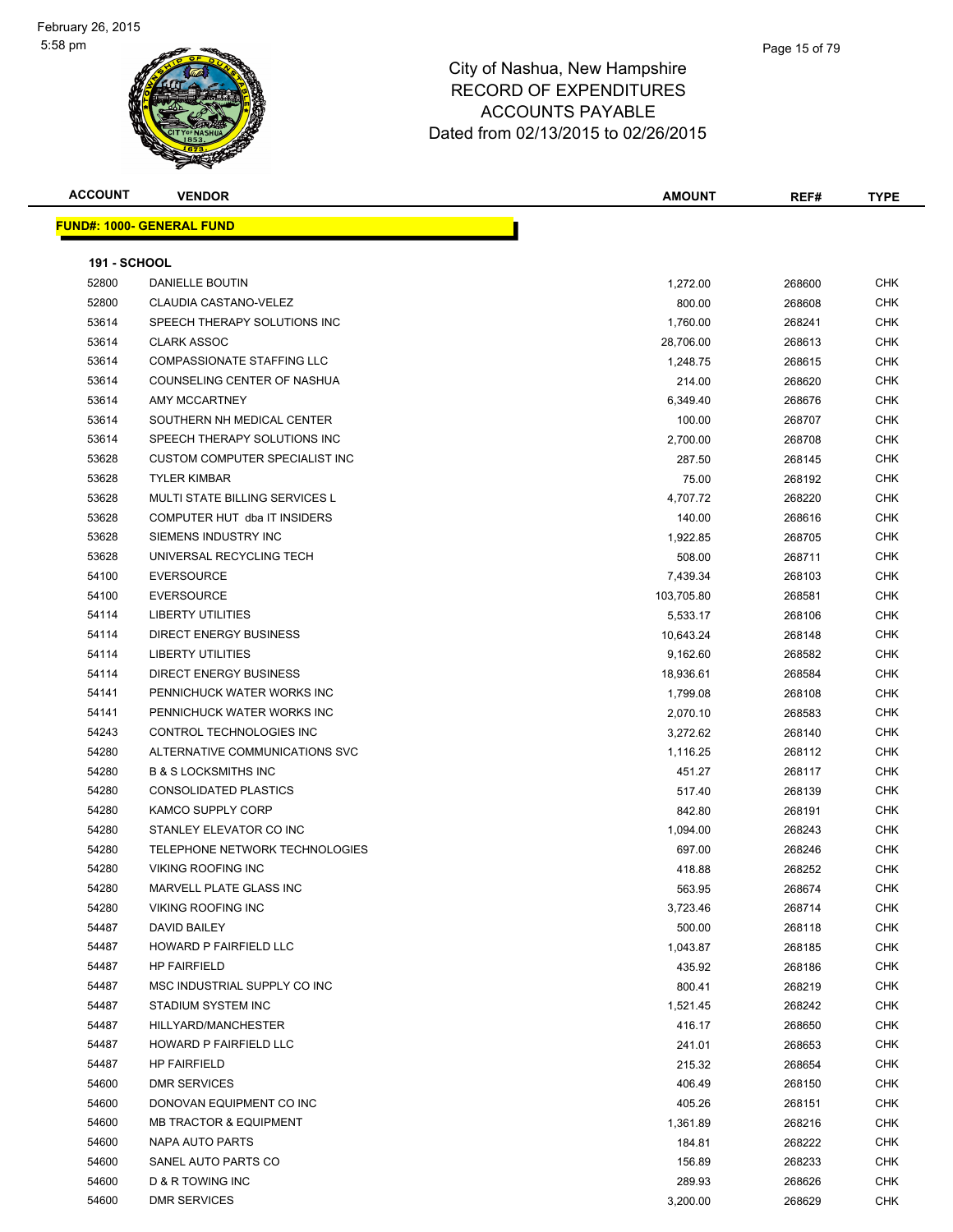

| <b>ACCOUNT</b>      | <b>VENDOR</b>                     | <b>AMOUNT</b> | REF#   | <b>TYPE</b> |
|---------------------|-----------------------------------|---------------|--------|-------------|
|                     | <u> FUND#: 1000- GENERAL FUND</u> |               |        |             |
|                     |                                   |               |        |             |
| <b>191 - SCHOOL</b> |                                   |               |        |             |
| 54600               | SANEL AUTO PARTS CO               | 35.84         | 268697 | CHK         |
| 54899               | PATS PEAK                         | 8,303.00      | 268689 | <b>CHK</b>  |
| 55109               | <b>FAIRPOINT COMMUNICATIONS</b>   | 851.79        | 267935 | <b>CHK</b>  |
| 55109               | <b>EARTHLINK BUSINESS</b>         | 760.32        | 268100 | <b>CHK</b>  |
| 55109               | <b>EARTHLINK BUSINESS</b>         | 219.12        | 268101 | <b>CHK</b>  |
| 55109               | <b>FAIRPOINT COMMUNICATIONS</b>   | 101.44        | 268105 | <b>CHK</b>  |
| 55109               | FAIRPOINT COMMUNICATIONS          | 34.96         | 268585 | <b>CHK</b>  |
| 55109               | VERIZON WIRELESS 742005979        | 416.21        | 268590 | <b>CHK</b>  |
| 55200               | <b>ASCD</b>                       | 239.00        | 268116 | <b>CHK</b>  |
| 55200               | DISTRIBUTED WEBSITE CORP          | 950.00        | 268149 | CHK         |
| 55200               | <b>NHBCO</b>                      | 35.00         | 268586 | <b>CHK</b>  |
| 55200               | <b>JOSEF LAMBERT</b>              | 24.00         | 268665 | CHK         |
| 55200               | <b>NHIAA</b>                      | 50.00         | 268684 | CHK         |
| 55300               | NASHUA SCHOOL DISTRICT 42         | 1,715.00      | 148393 | ACH         |
| 55300               | FIRST STUDENT INC                 | 613.62        | 268635 | CHK         |
| 55307               | <b>NICOLE BURKE</b>               | 91.95         | 268128 | CHK         |
| 55307               | <b>MARIANNE DUSTIN</b>            | 12.94         | 268154 | <b>CHK</b>  |
| 55307               | <b>LORRAINE HORNE</b>             | 20.42         | 268183 | <b>CHK</b>  |
| 55307               | <b>CARMEN KOSOW</b>               | 17.10         | 268195 | <b>CHK</b>  |
| 55307               | <b>MARC LAQUERRE</b>              | 99.18         | 268200 | <b>CHK</b>  |
| 55307               | DONNA LATINA                      | 24.58         | 268202 | <b>CHK</b>  |
| 55307               | JUDITH LOFTUS                     | 38.38         | 268204 | <b>CHK</b>  |
| 55307               | <b>JASON LONERGAN</b>             | 12.07         | 268205 | <b>CHK</b>  |
| 55307               | JOHN RICHARD                      | 25.87         | 268231 | <b>CHK</b>  |
| 55307               | STEPHANIE ROSS-SAURI              | 9.20          | 268232 | <b>CHK</b>  |
| 55307               | <b>ESTHER BRODEUR</b>             | 19.60         | 268602 | CHK         |
| 55307               | LORI COUTU                        | 33.93         | 268621 | <b>CHK</b>  |
| 55307               | <b>JENNIFER GOODWIN</b>           | 61.53         | 268641 | <b>CHK</b>  |
| 55307               | <b>DELESE HOVEY</b>               | 224.79        | 268652 | <b>CHK</b>  |
| 55307               | STEPHANIE ROSS-SAURI              | 18.40         | 268695 | <b>CHK</b>  |
| 55400               | JENNIFER CARITA                   | 149.00        | 268132 | <b>CHK</b>  |
| 55400               | KATHLEEN DUDEVOIR                 | 124.76        | 268153 | <b>CHK</b>  |
| 55400               | SCHOOLLAW.COM                     | 398.00        | 268588 | CHK         |
| 55500               | THE TELEGRAPH                     | 1,230.60      | 268395 | CHK         |
| 55500               | CONCORD MONITOR                   | 657.52        | 268449 | <b>CHK</b>  |
| 55500               | LOWELL PUBLISHING CO              | 1,289.80      | 268503 | CHK         |
| 55500               | UNION LEADER CORP -- 19828        | 211.64        | 268574 | CHK         |
| 55600               | JOSTENS INC                       | 144.31        | 268661 | <b>CHK</b>  |
| 55607               | ELM ST PETTY CASH                 | 10.27         | 268102 | <b>CHK</b>  |
| 55607               | FAIRGROUNDS MIDDLE SCH PETTY C    | 25.02         | 268104 | <b>CHK</b>  |
| 55607               | MAILFINANCE                       | 413.82        | 268211 | <b>CHK</b>  |
| 55607               | PITNEY BOWES                      | 138.05        | 268228 | <b>CHK</b>  |
| 55607               | US POSTAL SERVICE                 | 345.00        | 268250 | CHK         |
| 55607               | RESERVE ACCOUNT                   | 2,500.00      | 268587 | CHK         |
| 55635               | NASHUA SCHOOL DISTRICT 42         | 150.00        | 148393 | ACH         |
| 55642               | KENNETH A BOURQUE                 | 128.00        | 268126 | <b>CHK</b>  |
| 55642               | STEVEN M BOYLE                    | 84.00         | 268127 | CHK         |
| 55642               | ERIC D. CAMPBELL                  | 246.00        | 268129 | CHK         |
|                     |                                   |               |        |             |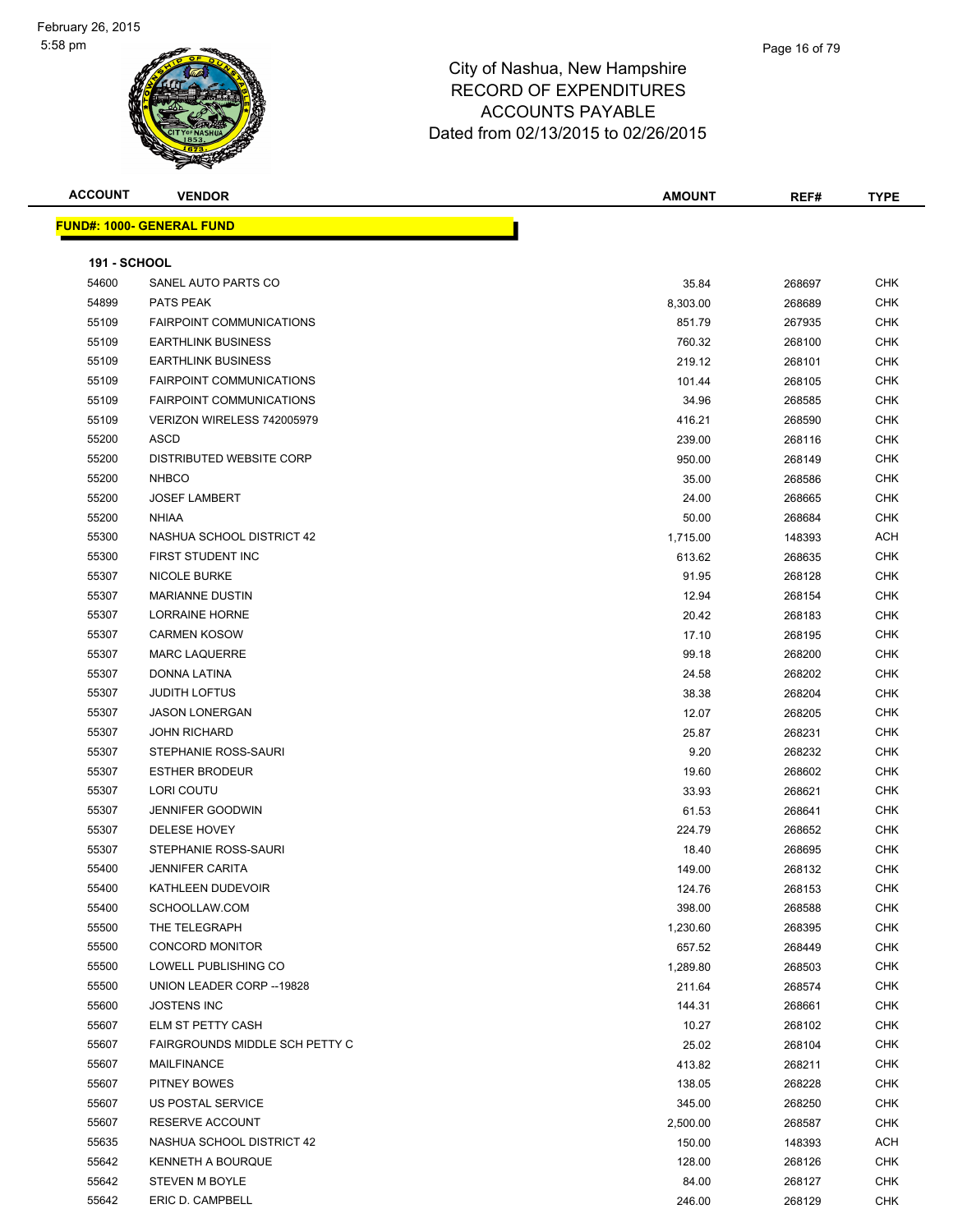

| <b>ACCOUNT</b> | <b>VENDOR</b>                        | <b>AMOUNT</b> | REF#   | <b>TYPE</b> |
|----------------|--------------------------------------|---------------|--------|-------------|
|                | <u> FUND#: 1000- GENERAL FUND</u>    |               |        |             |
| 191 - SCHOOL   |                                      |               |        |             |
| 55642          | RONALD CHANDLER                      | 64.00         | 268136 | <b>CHK</b>  |
| 55642          | <b>MARK CORMIER</b>                  | 84.00         | 268141 | <b>CHK</b>  |
| 55642          | ROBERT DUBE                          | 64.00         | 268152 | <b>CHK</b>  |
| 55642          | <b>DON FERNANDES</b>                 | 148.00        | 268157 | <b>CHK</b>  |
| 55642          | LOUIS GERARD FERULLO                 | 182.00        | 268158 | <b>CHK</b>  |
| 55642          | <b>MICHAEL FROST</b>                 | 84.00         | 268164 | CHK         |
| 55642          | STEVE GREENWOOD                      | 84.00         | 268175 | CHK         |
| 55642          | <b>MARK HAMEL</b>                    | 84.00         | 268176 | <b>CHK</b>  |
| 55642          | <b>MICHAEL HAMILTON</b>              | 64.00         | 268177 | <b>CHK</b>  |
| 55642          | DANIEL HURLEY JR                     | 84.00         | 268187 | CHK         |
| 55642          | <b>JASON KOHM</b>                    | 64.00         | 268194 | <b>CHK</b>  |
| 55642          | <b>GARY KUBA</b>                     | 84.00         | 268196 | <b>CHK</b>  |
| 55642          | DAVID KUZMICK                        | 148.00        | 268197 | CHK         |
| 55642          | STEPHEN LAFORGE                      | 64.00         | 268198 | <b>CHK</b>  |
| 55642          | <b>FREDERICK LATHAM</b>              | 84.00         | 268201 | <b>CHK</b>  |
| 55642          | <b>SHAWN LOUGHRAN</b>                | 64.00         | 268206 | CHK         |
| 55642          | <b>BARBARA MICHAEL</b>               | 64.00         | 268217 | CHK         |
| 55642          | <b>JAMES MOYLAN</b>                  | 84.00         | 268218 | <b>CHK</b>  |
| 55642          | <b>KEVIN SIMONEAU</b>                | 128.00        | 268238 | CHK         |
| 55642          | AL STERLING                          | 84.00         | 268245 | <b>CHK</b>  |
| 55642          | <b>JOEL THONE</b>                    | 172.00        | 268248 | CHK         |
| 55642          | <b>DENNIS VAN ERON</b>               | 64.00         | 268251 | CHK         |
| 55642          | DONALD WOODWORTH                     | 93.00         | 268257 | CHK         |
| 55642          | <b>DAVE YATES</b>                    | 84.00         | 268258 | CHK         |
| 55642          | DAVE ZWICKER                         | 212.00        | 268259 | <b>CHK</b>  |
| 55642          | <b>MARK BUDA</b>                     | 84.00         | 268603 | <b>CHK</b>  |
| 55642          | RONALD CHANDLER                      | 64.00         | 268612 | <b>CHK</b>  |
| 55642          | <b>BRUCE M FIELDING JR</b>           | 98.00         | 268634 | <b>CHK</b>  |
| 55642          | <b>LARRY FRIZZELL</b>                | 98.00         | 268638 | CHK         |
| 55642          | MICHAEL GOULD                        | 84.00         | 268642 | CHK         |
| 55642          | <b>BRIAN HARRINGTON</b>              | 64.00         | 268648 | CHK         |
| 55642          | <b>KENNETH HARRINGTON</b>            | 84.00         | 268649 | <b>CHK</b>  |
| 55642          | DAVID KUZMICK                        | 64.00         | 268664 | CHK         |
| 55642          | <b>FREDERICK LATHAM</b>              | 84.00         | 268666 | <b>CHK</b>  |
| 55642          | SHAWN LOUGHRAN                       | 64.00         | 268670 | CHK         |
| 55642          | PATRICK MCCARTHY                     | 84.00         | 268675 | <b>CHK</b>  |
| 55642          | <b>BARBARA MICHAEL</b>               | 64.00         | 268677 | <b>CHK</b>  |
| 55642          | DAVID PELLETIER                      | 64.00         | 268690 | CHK         |
| 55642          | <b>DAVID SINCLAIR</b>                | 64.00         | 268706 | CHK         |
| 55642          | DAVE ZWICKER                         | 64.00         | 268718 | CHK         |
| 55690          | FIRST STUDENT INC                    | 10,550.40     | 268635 | CHK         |
| 55694          | <b>VERMONT PERMANENCY INITIATIVE</b> | 3,889.95      | 268596 | <b>CHK</b>  |
| 55694          | <b>BOOTHBY THERAPY SERVICES LLC</b>  | 289.48        | 268599 | <b>CHK</b>  |
| 55694          | <b>BOW SCHOOL DISTRICT</b>           | 4,188.32      | 268601 | CHK         |
| 55694          | <b>CEDARCREST INC</b>                | 2,416.28      | 268609 | CHK         |
| 55694          | CROTCHED MOUNTAIN REHAB CTR          | 10,215.92     | 268623 | CHK         |
| 55694          | <b>EDUCATION INC</b>                 | 1,210.31      | 268631 | CHK         |
| 55694          | HAMPSTEAD HOSPITAL                   | 125.00        | 268647 | CHK         |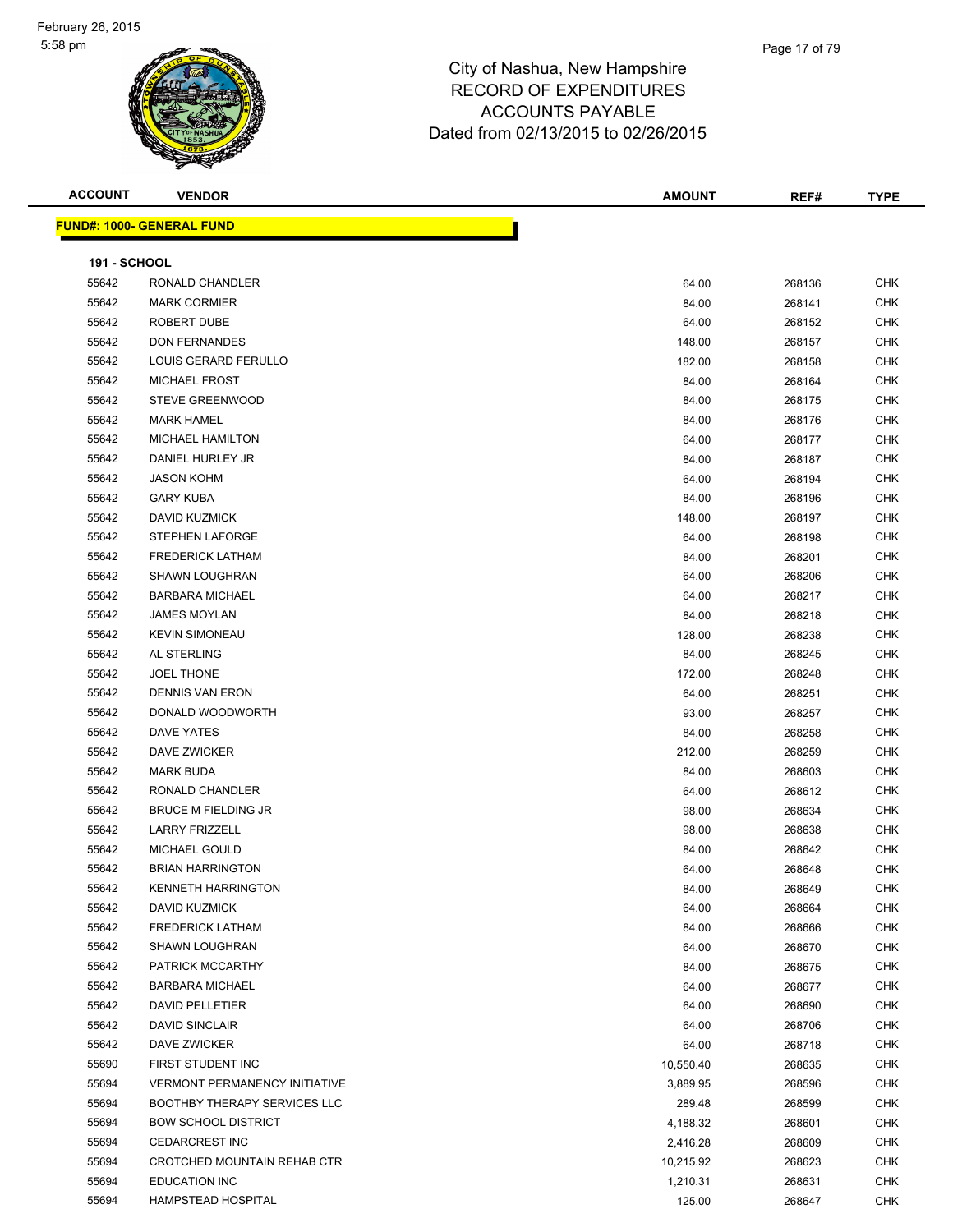| <b>ACCOUNT</b>      | <b>VENDOR</b>                             | <b>AMOUNT</b> | REF#   | TYPE       |
|---------------------|-------------------------------------------|---------------|--------|------------|
|                     | <b>FUND#: 1000- GENERAL FUND</b>          |               |        |            |
|                     |                                           |               |        |            |
| <b>191 - SCHOOL</b> |                                           |               |        |            |
| 55694               | LEARNING CENTER FOR THE DEAF              | 15,778.38     | 268669 | CHK        |
| 55694               | MOUNT PROSPECT ACADEMY INC                | 3,567.84      | 268678 | <b>CHK</b> |
| 55694               | <b>REGIONAL SERVICES &amp; EDUCATION</b>  | 709.90        | 268694 | <b>CHK</b> |
| 55694               | <b>SEVEN HILLS</b>                        | 2,902.79      | 268703 | <b>CHK</b> |
| 55694               | <b>VALLEY COLLABORATIVE</b>               | 21,884.30     | 268713 | <b>CHK</b> |
| 61100               | <b>FAIRGROUNDS MIDDLE SCH PETTY C</b>     | 42.45         | 268104 | <b>CHK</b> |
| 61100               | <b>SCHOOL SPECIALTY</b>                   | 196.13        | 268237 | <b>CHK</b> |
| 61100               | SOUSA SIGNS LLC                           | 40.00         | 268240 | <b>CHK</b> |
| 61100               | <b>SUSAN WILBORG</b>                      | 74.90         | 268255 | <b>CHK</b> |
| 61100               | WILLIAM V MACGILL & CO                    | 306.74        | 268256 | <b>CHK</b> |
| 61100               | TREASURER STATE OF NH                     | 75.00         | 268589 | <b>CHK</b> |
| 61100               | <b>JENNIFER SCARPATI</b>                  | 45.99         | 268699 | <b>CHK</b> |
| 61100               | WB MASON CO INC                           | 5,345.37      | 268716 | <b>CHK</b> |
| 61135               | ELM ST PETTY CASH                         | 88.75         | 268102 | <b>CHK</b> |
| 61135               | <b>KERRY ARGUIN-NEWTON</b>                | 114.61        | 268115 | <b>CHK</b> |
| 61135               | <b>BELLETETES INC</b>                     | 43.85         | 268122 | <b>CHK</b> |
| 61135               | CAROLINA BIOLOGICAL SUPPLY CO             | 201.81        | 268133 | <b>CHK</b> |
| 61135               | CARTRIDGE WORLD NASHUA                    | 215.97        | 268134 | <b>CHK</b> |
| 61135               | CRYSTAL ROCK BOTTLED WATER                | 129.61        | 268143 | <b>CHK</b> |
| 61135               | <b>DEMCO</b>                              | 352.26        | 268147 | <b>CHK</b> |
| 61135               | <b>ELECTRONIX EXPRESS</b>                 | 209.40        | 268155 | <b>CHK</b> |
| 61135               | <b>MAUREEN GAMBACCINI</b>                 | 150.00        | 268166 | <b>CHK</b> |
| 61135               | GENERAL LINEN SERVICE INC                 | 92.94         | 268169 | <b>CHK</b> |
| 61135               | <b>KAREN GREEN</b>                        | 113.50        | 268174 | <b>CHK</b> |
| 61135               | HANDWRITING WITHOUT TEARS                 | 162.69        | 268178 | <b>CHK</b> |
| 61135               | <b>HANNAFORD</b>                          | 61.40         | 268179 | <b>CHK</b> |
| 61135               | <b>HEINEMANN</b>                          | 23,750.00     | 268180 | <b>CHK</b> |
| 61135               | HOME DEPOT CREDIT SERVICE                 |               |        | <b>CHK</b> |
|                     |                                           | 257.17        | 268182 |            |
| 61135               | J W PEPPER & SONS INC<br><b>MAINE OXY</b> | 707.98        | 268190 | <b>CHK</b> |
| 61135               |                                           | 52.00         | 268212 | <b>CHK</b> |
| 61135               | <b>MARKERTEK VIDEO SUPPLY</b>             | 83.72         | 268213 | <b>CHK</b> |
| 61135               | MARKET BASKET ACCT 2589096                | 331.43        | 268214 | <b>CHK</b> |
| 61135               | <b>MUSIC &amp; ART CENTERS</b>            | (10.39)       | 268221 | <b>CHK</b> |
| 61135               | OPTIMA INC                                | 80.49         | 268225 | CHK        |
| 61135               | <b>SARGENT WELCH</b>                      | 215.36        | 268234 | <b>CHK</b> |
| 61135               | <b>SCHOOL SPECIALTY</b>                   | 1,246.21      | 268237 | CHK        |
| 61135               | STENHOUSE PUBLISHERS                      | 404.85        | 268244 | CHK        |
| 61135               | UNIVERSITY OF OREGON                      | 273.00        | 268249 | <b>CHK</b> |
| 61135               | <b>WAL-MART</b>                           | 53.98         | 268253 | CHK        |
| 61135               | WB MASON CO INC                           | 173.90        | 268254 | <b>CHK</b> |
| 61135               | BARNES & NOBLE INC                        | 47.90         | 268593 | <b>CHK</b> |
| 61135               | ANNAMARIA DELK                            | 75.99         | 268627 | CHK        |
| 61135               | <b>DEMCO</b>                              | 53.94         | 268628 | CHK        |
| 61135               | J W PEPPER & SON INC                      | 176.99        | 268658 | CHK        |
| 61135               | J W PEPPER & SONS INC                     | 299.97        | 268659 | CHK        |
| 61135               | LYNNE JOSEPH                              | 257.16        | 268660 | CHK        |
| 61135               | MARKET BASKET ACCT 2589096                | 180.44        | 268673 | CHK        |
| 61135               | <b>NASCO</b>                              | 25.33         | 268679 | CHK        |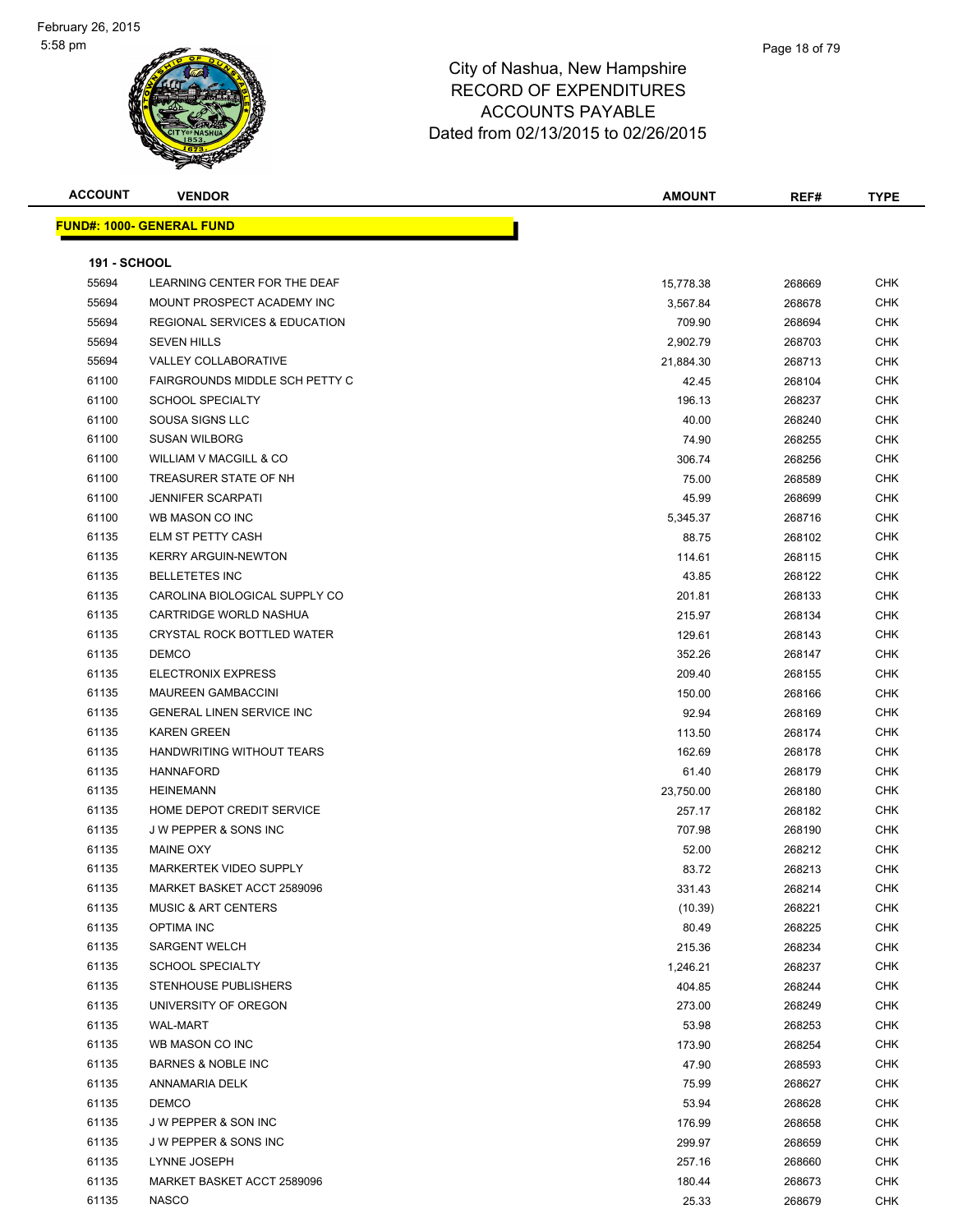

| <b>ACCOUNT</b>      | <b>VENDOR</b>                     | <b>AMOUNT</b> | REF#   | <b>TYPE</b> |
|---------------------|-----------------------------------|---------------|--------|-------------|
|                     | <u> FUND#: 1000- GENERAL FUND</u> |               |        |             |
|                     |                                   |               |        |             |
| <b>191 - SCHOOL</b> |                                   |               |        |             |
| 61135               | <b>NCS PEARSON</b>                | 195.57        | 268682 | <b>CHK</b>  |
| 61135               | NORTH CENTER FOOD SERVICE         | 107.35        | 268686 | <b>CHK</b>  |
| 61135               | <b>REDLEAF PRESS</b>              | 85.80         | 268693 | <b>CHK</b>  |
| 61135               | <b>SARGENT WELCH</b>              | 18.88         | 268698 | <b>CHK</b>  |
| 61135               | <b>SCHOOL SPECIALTY</b>           | 1,525.71      | 268702 | <b>CHK</b>  |
| 61135               | <b>JILL TACY</b>                  | 131.79        | 268709 | <b>CHK</b>  |
| 61135               | <b>TOWERS MOTOR PARTS CORP</b>    | 210.58        | 268710 | <b>CHK</b>  |
| 61135               | WB MASON CO INC                   | 2,664.84      | 268716 | <b>CHK</b>  |
| 61142               | ELM ST PETTY CASH                 | 6.00          | 268102 | <b>CHK</b>  |
| 61142               | <b>SCHOOL HEALTH CORP</b>         | 949.05        | 268235 | <b>CHK</b>  |
| 61142               | <b>WAL-MART</b>                   | 233.30        | 268253 | <b>CHK</b>  |
| 61142               | DXE MEDICAL INC                   | 99.00         | 268630 | <b>CHK</b>  |
| 61142               | <b>SCHOOL HEALTH CORP</b>         | 756.00        | 268700 | <b>CHK</b>  |
| 61142               | SCHOOL NURSE SUPPLY INC           | 86.95         | 268701 | <b>CHK</b>  |
| 61249               | <b>VICKI HIGGINS</b>              | 38.93         | 268181 | <b>CHK</b>  |
| 61249               | <b>WAL-MART</b>                   | 97.90         | 268253 | <b>CHK</b>  |
| 61299               | BRENTWOOD PETTY CASH              | 177.92        | 268099 | <b>CHK</b>  |
| 61299               | TREASURER STATE OF NH             | 30.47         | 268110 | <b>CHK</b>  |
| 61299               | <b>BELLETETES INC</b>             | 506.82        | 268122 | <b>CHK</b>  |
| 61299               | DATTCO, INC                       | 312.36        | 268146 | <b>CHK</b>  |
| 61299               | NASHUA WALLPAPER & PAINT CO       | 127.96        | 268224 | <b>CHK</b>  |
| 61299               | <b>DAVID PELLETIER</b>            | 33.84         | 268226 | <b>CHK</b>  |
| 61299               | <b>BELLETETES INC</b>             | 96.48         | 268595 | <b>CHK</b>  |
| 61299               | <b>FASTENAL CO</b>                | 148.44        | 268633 | <b>CHK</b>  |
| 61299               | HOME DEPOT CREDIT SERVICES        | 75.92         | 268651 | <b>CHK</b>  |
| 61299               | <b>PASEK CORP</b>                 | 483.28        | 268688 | <b>CHK</b>  |
| 61299               | WB MASON CO INC                   | 126.32        | 268716 | <b>CHK</b>  |
| 61407               | INTERSTATE BATTERY OF SOUTHERN    | 202.62        | 268189 | <b>CHK</b>  |
| 61407               | M & M ELECTRICAL SUPPLY CO INC    | 1,074.01      | 268207 | CHK         |
| 61407               | M & M ELECTRICAL SUPPLY CO INC    | 58.56         | 268671 | <b>CHK</b>  |
| 61414               | F W WEBB CO                       | 865.71        | 268156 | <b>CHK</b>  |
| 61414               | F W WEBB CO                       | 189.16        | 268632 | <b>CHK</b>  |
| 61414               | <b>GRANITE GROUP</b>              | 175.20        | 268644 | <b>CHK</b>  |
| 61421               | BEARINGS SPECIALTY CO INC         | 156.60        | 268121 | <b>CHK</b>  |
| 61421               | CAPP INC                          | 2,656.00      | 268131 | <b>CHK</b>  |
| 61421               | <b>GRAINGER</b>                   | 962.46        | 268172 | <b>CHK</b>  |
| 61421               | CAPP INC                          | 105.00        | 268605 | <b>CHK</b>  |
| 61421               | <b>GRAINGER</b>                   | 101.30        | 268643 | <b>CHK</b>  |
| 61428               | CENTRAL PAPER PRODUCTS CO         | 18,180.85     | 268135 | <b>CHK</b>  |
| 61428               | CENTRAL PAPER PRODUCTS CO         | 3,294.00      | 268611 | <b>CHK</b>  |
| 61428               | NATIONAL CHEMICAL LABS            | 2,442.72      | 268681 | <b>CHK</b>  |
| 61599               | NASHUA OUTDOOR POWER EQUIPMENT    | 84.16         | 268223 | <b>CHK</b>  |
| 61599               | NASHUA OUTDOOR POWER EQUIPMENT    | 2,756.13      | 268680 | <b>CHK</b>  |
| 61607               | COMPUTER HUT dba IT INSIDERS      | (36.00)       | 268138 | <b>CHK</b>  |
| 61607               | COMPUTER HUT dba IT INSIDERS      | 391.69        | 268616 | <b>CHK</b>  |
| 61814               | <b>BARNES &amp; NOBLE INC</b>     | 60.66         | 268120 | <b>CHK</b>  |
| 61814               | FOLLETT SCHOOL SOLUTIONS INC      | 1,935.78      | 268161 | <b>CHK</b>  |
| 61814               | FOLLETT SCHOOL SOLUTIONS INC      | 2,206.90      | 268162 | <b>CHK</b>  |
|                     |                                   |               |        |             |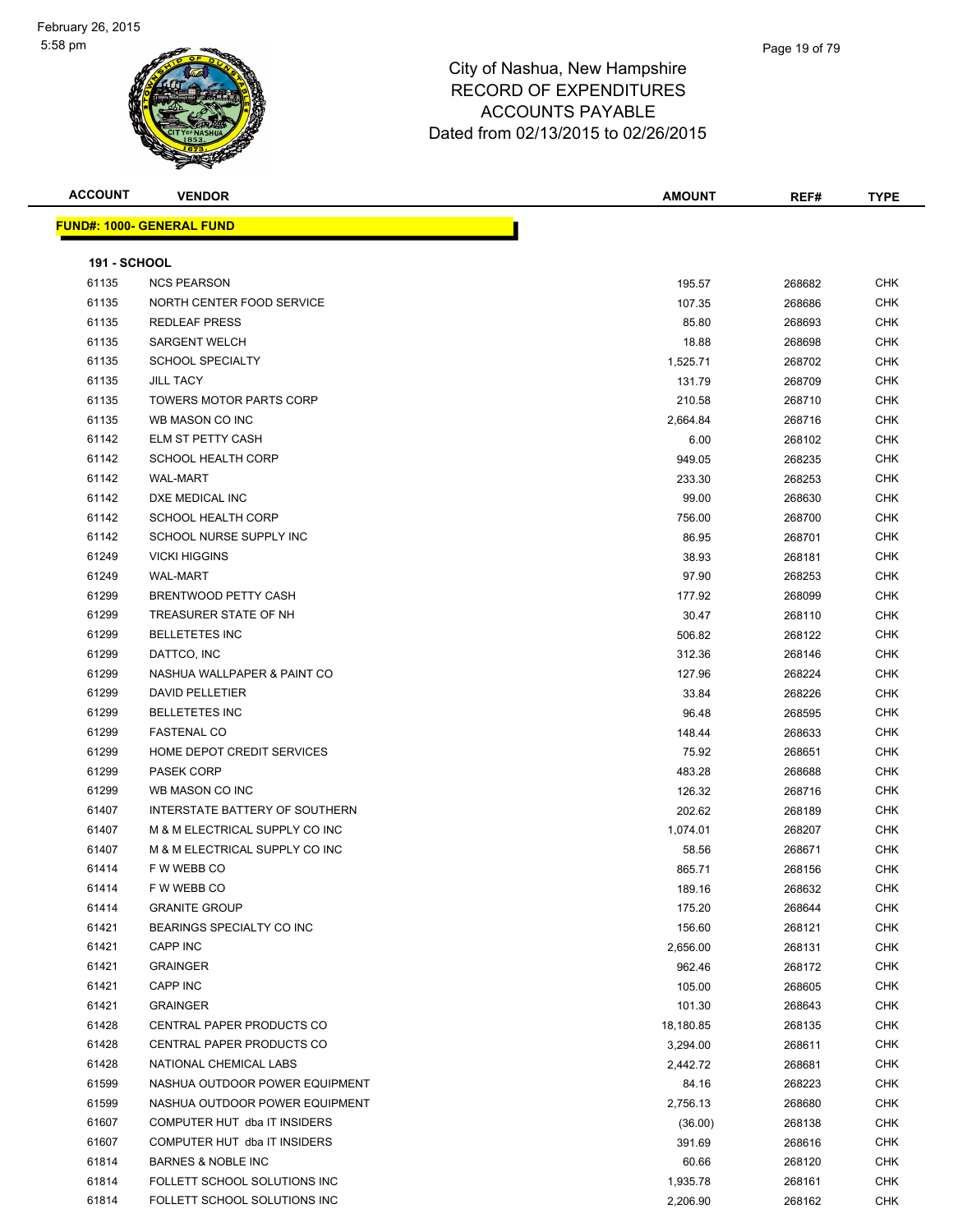| <b>ACCOUNT</b>      | <b>VENDOR</b>                                                                         | <b>AMOUNT</b>  | REF#   | <b>TYPE</b> |
|---------------------|---------------------------------------------------------------------------------------|----------------|--------|-------------|
|                     | <b>FUND#: 1000- GENERAL FUND</b>                                                      |                |        |             |
| 191 - SCHOOL        |                                                                                       |                |        |             |
| 61814               | <b>BARNES &amp; NOBLE INC</b>                                                         | 159.75         | 268593 | <b>CHK</b>  |
| 61814               | PERMA-BOUND                                                                           | 684.87         | 268691 | <b>CHK</b>  |
| 61830               | <b>ASCD</b>                                                                           | 79.00          | 268116 | <b>CHK</b>  |
| 61830               | <b>MICHAEL K MARSHALL</b>                                                             | 500.00         | 268215 | <b>CHK</b>  |
| 61830               | SCHOOL LIBRARY JOURNAL                                                                | 88.99          | 268236 | <b>CHK</b>  |
| 61875               | FOLLETT SCHOOL SOLUTIONS INC                                                          | 326.91         | 268160 | <b>CHK</b>  |
| 61875               | FOLLETT SCHOOL SOLUTIONS INC                                                          | 124.87         | 268636 | <b>CHK</b>  |
| 71221               | APPLE INC                                                                             | 479.00         | 268114 | <b>CHK</b>  |
| 71221               | COMPUTER HUT dba IT INSIDERS                                                          | 956.70         | 268138 | <b>CHK</b>  |
| 71228               | ANDREW'S NETWORK ENTERPRISES                                                          | 12,601.00      | 268113 | <b>CHK</b>  |
| 71800               | <b>WENGER CORP</b>                                                                    | 1,009.00       | 268717 | <b>CHK</b>  |
| 71999               | <b>MUSIC &amp; ART CENTERS</b>                                                        | 336.30         | 268221 | <b>CHK</b>  |
| 71999               | OFFICE ALTERNATIVES LLC                                                               | 265.00         | 268687 | <b>CHK</b>  |
|                     |                                                                                       |                |        |             |
|                     | <b>TOTAL 191 - SCHOOL</b>                                                             | \$441,843.97   |        |             |
|                     | <b>TOTAL FUND 1000 - GENERAL FUND</b><br><u> FUND#: 1001- GF-CAPITAL IMPROVEMENTS</u> | \$1,484,299.58 |        |             |
|                     |                                                                                       |                |        |             |
| 81100               | 152 - FIRE-CAP IMP<br>SCHROEDER CONSTRUCTION MGMT IN                                  | 18,700.00      | 268553 |             |
|                     | <b>TOTAL 152 - FIRE-CAP IMP</b>                                                       | \$18,700.00    |        | <b>CHK</b>  |
|                     |                                                                                       |                |        |             |
|                     | 161 - STREETS-CAP IMP                                                                 |                |        |             |
| 81100               | JOHNSONS ELECTRIC INC                                                                 | 355.00         | 268496 | <b>CHK</b>  |
| 81100               | JOHNSONS ELECTRIC INC                                                                 | 4,045.00       | 268496 | <b>CHK</b>  |
| 81100               | KING LUMINAIRE CO INC                                                                 | 431.00         | 268498 | <b>CHK</b>  |
| 81100               | VELLANO BROS., INC                                                                    | 775.00         | 268093 | <b>CHK</b>  |
| 81100               | JOHNSONS ELECTRIC INC                                                                 | 4,407.01       | 268496 | <b>CHK</b>  |
|                     | TOTAL 161 - STREETS-CAP IMP                                                           | \$10,013.01    |        |             |
| <b>191 - SCHOOL</b> |                                                                                       |                |        |             |
| 81100               | <b>NOBLIN &amp; ASSOCIATES</b>                                                        | 4,016.25       | 268685 | CHK         |
|                     | <b>TOTAL 191 - SCHOOL</b>                                                             | \$4,016.25     |        |             |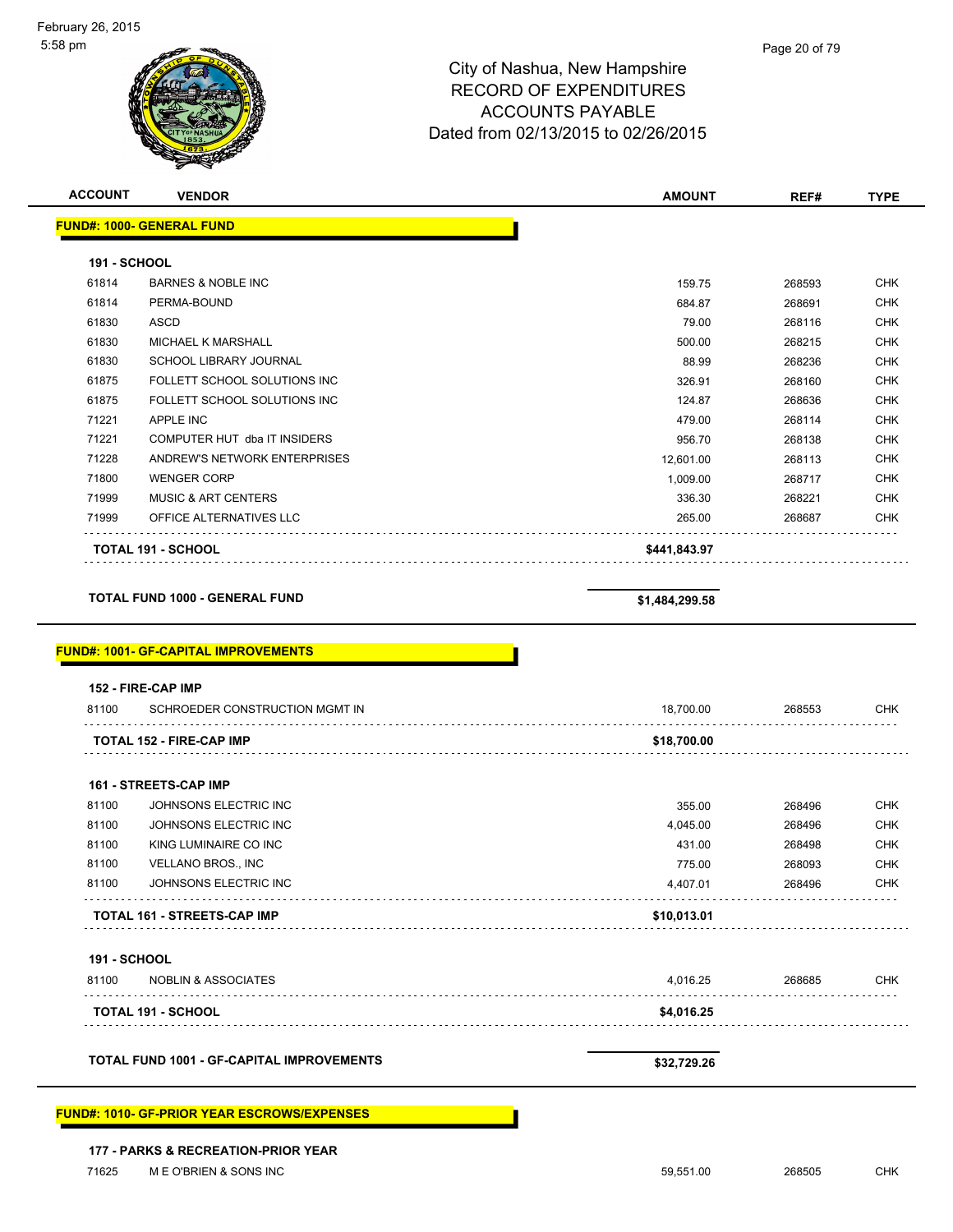5:58 pm Page 21 of 79City of Nashua, New Hampshire RECORD OF EXPENDITURES ACCOUNTS PAYABLE Dated from 02/13/2015 to 02/26/2015 **ACCOUNT VENDOR AMOUNT REF# TYPE FUND#: 1010- GF-PRIOR YEAR ESCROWS/EXPENSES TOTAL 177 - PARKS & RECREATION-PRIOR YEAR \$59,551.00 191 - SCHOOL** 71999 CUSTOM COMPUTER SPECIALIST INC 52,691.04 268145 CHK **TOTAL 191 - SCHOOL \$52,691.04 TOTAL FUND 1010 - GF-PRIOR YEAR ESCROWS/EXPENSES \$112,242.04 FUND#: 2100- FOOD SERVICES FUND** 54487 GOOD MORNING SALES INC 173.00 268171 CHK 54487 BASSETT SERVICES CORPORATION 151.60 268594 CHK 54487 KITTREDGE EQUIPMENT CO - NH 802.23 268662 CHK 55307 ODETTE SLOSEK 68.88 268239 CHK 55307 AMY CASSIDY 20.44 268607 CHK 55307 PAMELA CORREA 50.12 268618 CHK 55307 KAREN GUSTIN 149.77 268646 CHK 55400 SNA LOCKBOX CREDENTIALING 10.00 268109 CHK 55400 AMY CASSIDY 75.00 268607 CHK 61100 ANN HOVEY 49.99 268184 CHK 61214 BIMBO FOODS BAKERIES INC 1,042.55 268123 CHK 61214 COCA COLA BOTTLING CO 269.25 268137 CHK 61214 COSTA FRUIT & PRODUCE CO INC 11,764.72 268142 CHK 61214 GARELICK FARMS LYNN 7,829.10 268167 CHK 61214 GILLS PIZZA CO 2,291.10 268170 CHK 61214 GREAT STATE BEVERAGES INC 236.60 268173 CHK 61214 M SAUNDERS INC 4,222.69 268208 CHK 61214 BIMBO FOODS BAKERIES INC 792.55 268598 CHK 61214 COCA COLA BOTTLING CO 858.80 268614 CHK 61214 COSTA FRUIT & PRODUCE CO INC 22,472.92 268619 CHK 61214 GREAT STATE BEVERAGES INC 279.40 268645 CHK 61214 M SAUNDERS INC 2,127.55 268672 CHK 61214 NEW ENGLAND ICE CREAM 447.60 268683 CHK 61299 CENTRAL PAPER PRODUCTS CO **10,117.42** 268611 CHK The State of the State of the State of the State of the State of the State of the State of the State of the State of the State of the State of the State of the State of the State of the State of the State of the State of t TOTAL FUND 2100 - FOOD SERVICES FUND **100 CM 200 CM 200 CM 200 CM 366,848.28 FUND#: 2201- DRIVERS EDUCATION FUND** 61799 MACMULKIN CHEVROLET INC 1,129.71 268210 CHK 61799 BEST FORD 54.82 268597 CHK **TOTAL FUND 2201 - DRIVERS EDUCATION FUND \$1,184.53** 

February 26, 2015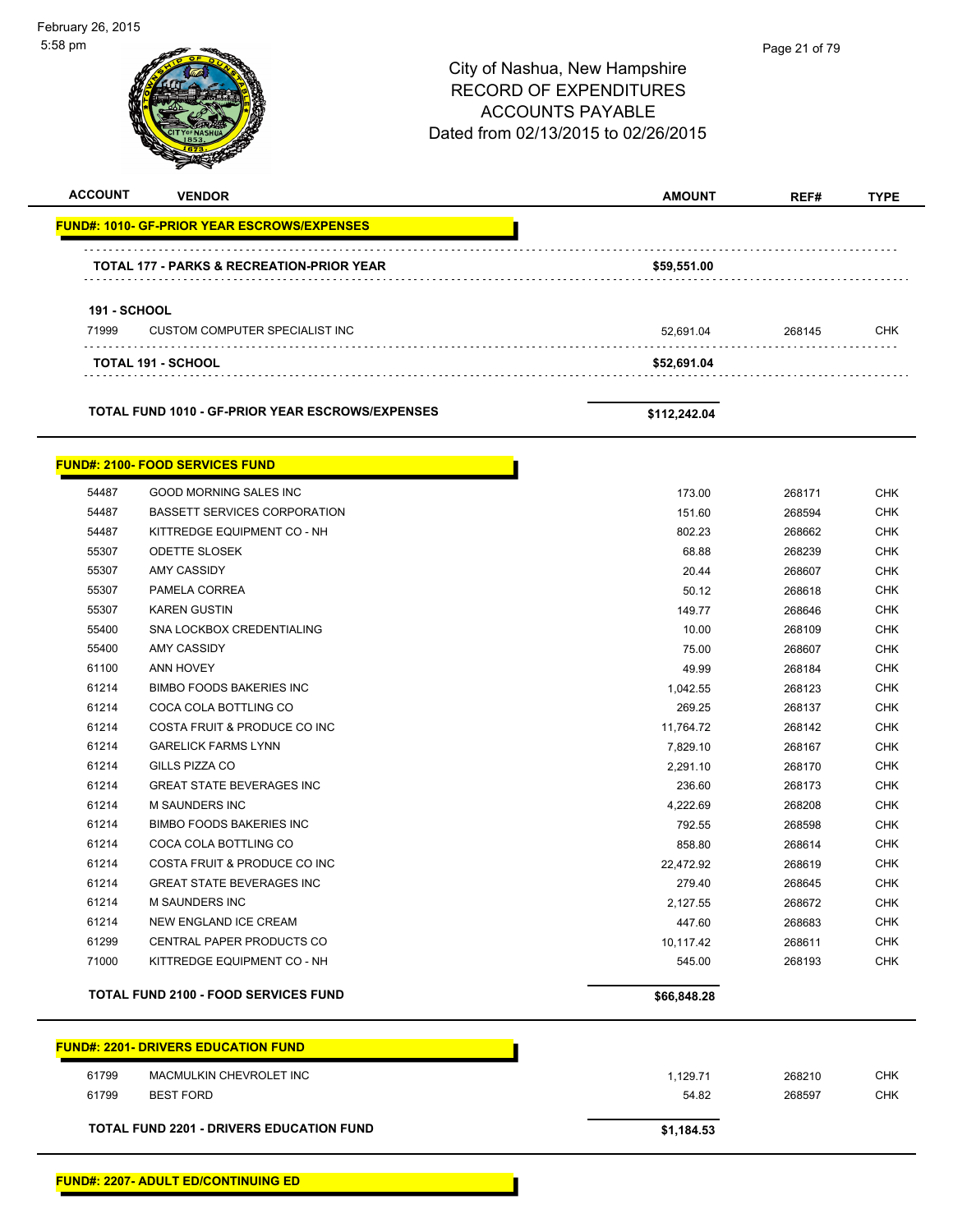| <b>ACCOUNT</b> | <b>VENDOR</b>                                          | <b>AMOUNT</b> | REF#   | <b>TYPE</b> |
|----------------|--------------------------------------------------------|---------------|--------|-------------|
|                | <b>FUND#: 2207- ADULT ED/CONTINUING ED</b>             |               |        |             |
| 55307          | ADAM ROZUMEK                                           | 127.02        | 268696 | <b>CHK</b>  |
|                | <b>TOTAL FUND 2207 - ADULT ED/CONTINUING ED</b>        | \$127.02      |        |             |
|                |                                                        |               |        |             |
|                | <b>FUND#: 2222- AFTER SCHOOL PROGRAM</b>               |               |        |             |
| 55300          | <b>AMY CREAR</b>                                       | 50.00         | 268622 | <b>CHK</b>  |
| 55300          | <b>DEBRA KUDALIS</b>                                   | 187.92        | 268663 | <b>CHK</b>  |
| 61299          | SYMPHONY NEW HAMPSHIRE                                 | 900.00        | 268098 | <b>CHK</b>  |
| 61299          | AC MOORE INC                                           | 61.42         | 268111 | <b>CHK</b>  |
| 61299          | <b>GARELICK FARMS LYNN</b>                             | 150.87        | 268167 | <b>CHK</b>  |
| 61299          | MARKET BASKET ACCT 2589096                             | 68.96         | 268214 | <b>CHK</b>  |
| 61299          | AC MOORE INC                                           | 8.88          | 268591 | <b>CHK</b>  |
| 61299          | COSTA FRUIT & PRODUCE CO INC                           | 546.50        | 268619 | <b>CHK</b>  |
| 61299          | <b>GARELICK FARMS LYNN</b>                             | 159.17        | 268639 | <b>CHK</b>  |
| 61299          | <b>M SAUNDERS INC</b>                                  | 126.35        | 268672 | <b>CHK</b>  |
| 61299          | MARKET BASKET ACCT 2589096                             | 98.60         | 268673 | <b>CHK</b>  |
| 61299          | <b>WAL-MART</b>                                        | 98.03         | 268715 | <b>CHK</b>  |
|                | <b>TOTAL FUND 2222 - AFTER SCHOOL PROGRAM</b>          | \$2,456.70    |        |             |
|                |                                                        |               |        |             |
|                | <b>FUND#: 2247- CULINARY ARTS</b>                      |               |        |             |
|                |                                                        |               |        |             |
| 61135          | <b>HANNAFORD</b>                                       | 102.94        | 268179 | <b>CHK</b>  |
| 61135          | NORTH CENTER FOOD SERVICE                              | 328.16        | 268686 | <b>CHK</b>  |
|                | TOTAL FUND 2247 - CULINARY ARTS                        | \$431.10      |        |             |
|                | <b>FUND#: 2501- PUBLIC HEALTH CLIENT FEES FUND</b>     |               |        |             |
| 55845          | TREASURER STATE OF NH                                  | 426.00        | 268399 | <b>CHK</b>  |
|                |                                                        |               |        |             |
|                | TOTAL FUND 2501 - PUBLIC HEALTH CLIENT FEES FUND       | \$426.00      |        |             |
|                | <b>FUND#: 2503- PARKS &amp; REC PROGRAMS FUND</b>      |               |        |             |
| 55658          | THE COACH CO                                           | 72.00         | 267931 | CHK         |
|                | <b>TOTAL FUND 2503 - PARKS &amp; REC PROGRAMS FUND</b> | \$72.00       |        |             |
|                |                                                        |               |        |             |
|                | <b>FUND#: 2505- GOVT &amp; EDUCATION CHANNELS FUND</b> |               |        |             |
| 53470          | JOHN COLLINS                                           | 200.00        | 267991 | CHK         |
| 53470          | MIKE JEYNES                                            | 275.00        | 268030 | <b>CHK</b>  |
| 53470          | <b>THOMAS KING</b>                                     | 150.00        | 268034 | <b>CHK</b>  |
| 53470          | PATRICK MALONE                                         | 50.00         | 268045 | <b>CHK</b>  |
| 53470          | <b>JIM MCLEAN</b>                                      | 325.00        | 268052 | <b>CHK</b>  |
| 53470          | TIM O'NEIL                                             | 575.00        | 268068 | <b>CHK</b>  |
| 53470          | FRANK J WALLENT                                        | 500.00        | 268095 | <b>CHK</b>  |
| 54114          | <b>LIBERTY UTILITIES - NH</b>                          | 48.84         | 268369 | <b>CHK</b>  |
|                |                                                        |               |        |             |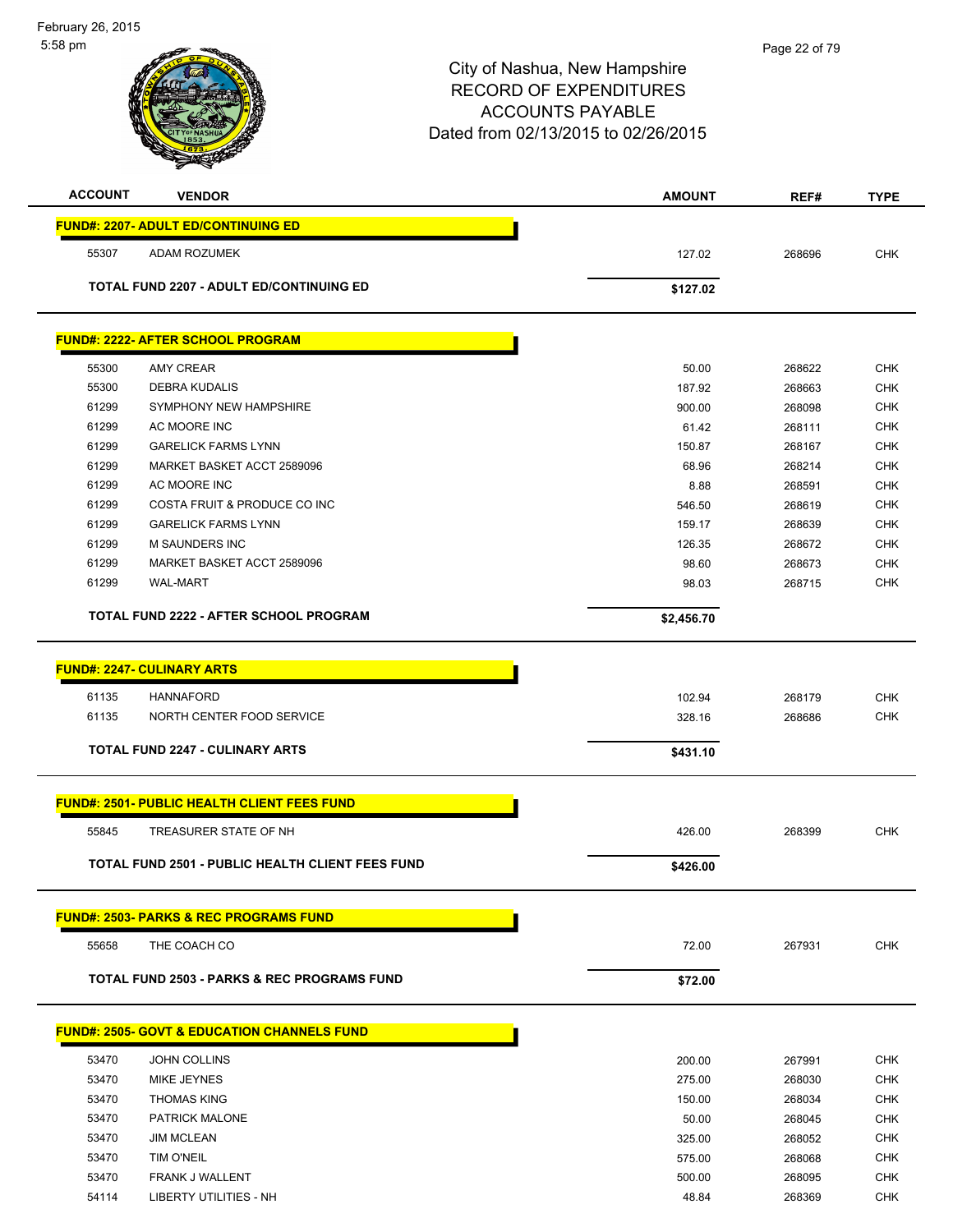| <b>ACCOUNT</b> | <b>VENDOR</b>                                               | <b>AMOUNT</b> | REF#   | <b>TYPE</b> |
|----------------|-------------------------------------------------------------|---------------|--------|-------------|
|                | <b>FUND#: 2505- GOVT &amp; EDUCATION CHANNELS FUND</b>      |               |        |             |
| 54114          | <b>DIRECT ENERGY BUSINESS</b>                               | 94.18         | 268460 | <b>CHK</b>  |
|                | <b>TOTAL FUND 2505 - GOVT &amp; EDUCATION CHANNELS FUND</b> | \$2,218.02    |        |             |
|                | <b>FUND#: 2506- HUNT BLDG FACILITY RENTAL FUND</b>          |               |        |             |
|                |                                                             |               |        |             |
| 53400          | PETTY CASH                                                  | 10.00         | 268316 | <b>CHK</b>  |
| 53400          | NEW HAMPSHIRE MAGAZINE                                      | 340.00        | 268531 | <b>CHK</b>  |
| 54100          | <b>PSNH</b>                                                 | 663.63        | 267951 | <b>CHK</b>  |
| 54114          | LIBERTY UTILITIES - NH                                      | 477.86        | 267940 | <b>CHK</b>  |
| 54114          | <b>DIRECT ENERGY BUSINESS</b>                               | 901.20        | 268460 | <b>CHK</b>  |
| 54200          | ERICKSON CLEANING SERVICES LLC                              | 520.00        | 268003 | <b>CHK</b>  |
| 54200          | <b>ERICKSON CLEANING SERVICES LLC</b>                       | 280.00        | 268468 | <b>CHK</b>  |
| 54236          | PROTECTION ONE ALARM MONTORING                              | 54.00         | 268543 | <b>CHK</b>  |
| 68350          | PETTY CASH                                                  | 49.95         | 268316 | <b>CHK</b>  |
| 68350          | <b>MARY L BINGHAM</b>                                       | 125.00        | 268433 | <b>CHK</b>  |
|                | TOTAL FUND 2506 - HUNT BLDG FACILITY RENTAL FUND            | \$3,421.64    |        |             |
|                |                                                             |               |        |             |
|                | <b>FUND#: 3030- EMERGENCY MGMT GRANTS FUND</b>              |               |        |             |
| 61299          | LIFESECURE LLC                                              | 2,449.50      | 268502 | <b>CHK</b>  |
| 61917          | DAVES SEPTIC SERVICE INC                                    | 129.00        | 268454 | <b>CHK</b>  |
| 68332          | <b>JUSTIN KATES</b>                                         | 639.99        | 267921 | <b>CHK</b>  |
| 68332          | <b>JUSTIN KATES</b>                                         | 632.08        | 268341 | <b>CHK</b>  |
|                | <b>TOTAL FUND 3030 - EMERGENCY MGMT GRANTS FUND</b>         | \$3,850.57    |        |             |
|                |                                                             |               |        |             |
|                | <b>FUND#: 3068- COMMUNITY SERVICES GRANTS FUND</b>          |               |        |             |
| 55100          | <b>ASHLEY CONLEY</b>                                        | 27.00         | 268338 | <b>CHK</b>  |
| 55100          | AT & T MOBILITY                                             | 76.22         | 268352 | <b>CHK</b>  |
| 55300          | AMY MOUTENOT                                                | 47.70         | 268345 | <b>CHK</b>  |
| 55300          | <b>ASHLEY CONLEY</b>                                        | 550.00        | 268338 | <b>CHK</b>  |
| 55421          | <b>NHPHA</b>                                                | 250.00        | 267949 | <b>CHK</b>  |
| 55699          | SOUTHERN NH HIV AIDS TASK FORC                              | 12,154.00     | 268086 | <b>CHK</b>  |
| 55699          | SOUTHERN NH HIV AIDS TASK FORC                              | 8,597.00      | 268557 | <b>CHK</b>  |
| 55810          | <b>HARBOR HOMES INC</b>                                     | 36,528.00     | 268487 | <b>CHK</b>  |
| 68235          | SOUTHERN NH HIV AIDS TASK FORC                              | 851.00        | 268086 | CHK         |
| 68235          | <b>HARBOR HOMES INC</b>                                     | 2,556.76      | 268487 | <b>CHK</b>  |
| 68235          | SOUTHERN NH HIV AIDS TASK FORC                              | 602.00        | 268557 | <b>CHK</b>  |
|                | <b>TOTAL FUND 3068 - COMMUNITY SERVICES GRANTS FUND</b>     | \$62,239.68   |        |             |
|                | <b>FUND#: 3070- COMMUNITY HEALTH GRANTS FUND</b>            |               |        |             |
| 54221          | STERICYCLE INC                                              | 88.72         | 268090 | <b>CHK</b>  |
| 61135          | ETR ASSOCIATES INC                                          | 778.95        | 268470 | <b>CHK</b>  |
| 61142          | NH MEDICAL DENTAL SUPPLY LLC                                | 75.00         | 268065 | <b>CHK</b>  |
|                |                                                             |               |        |             |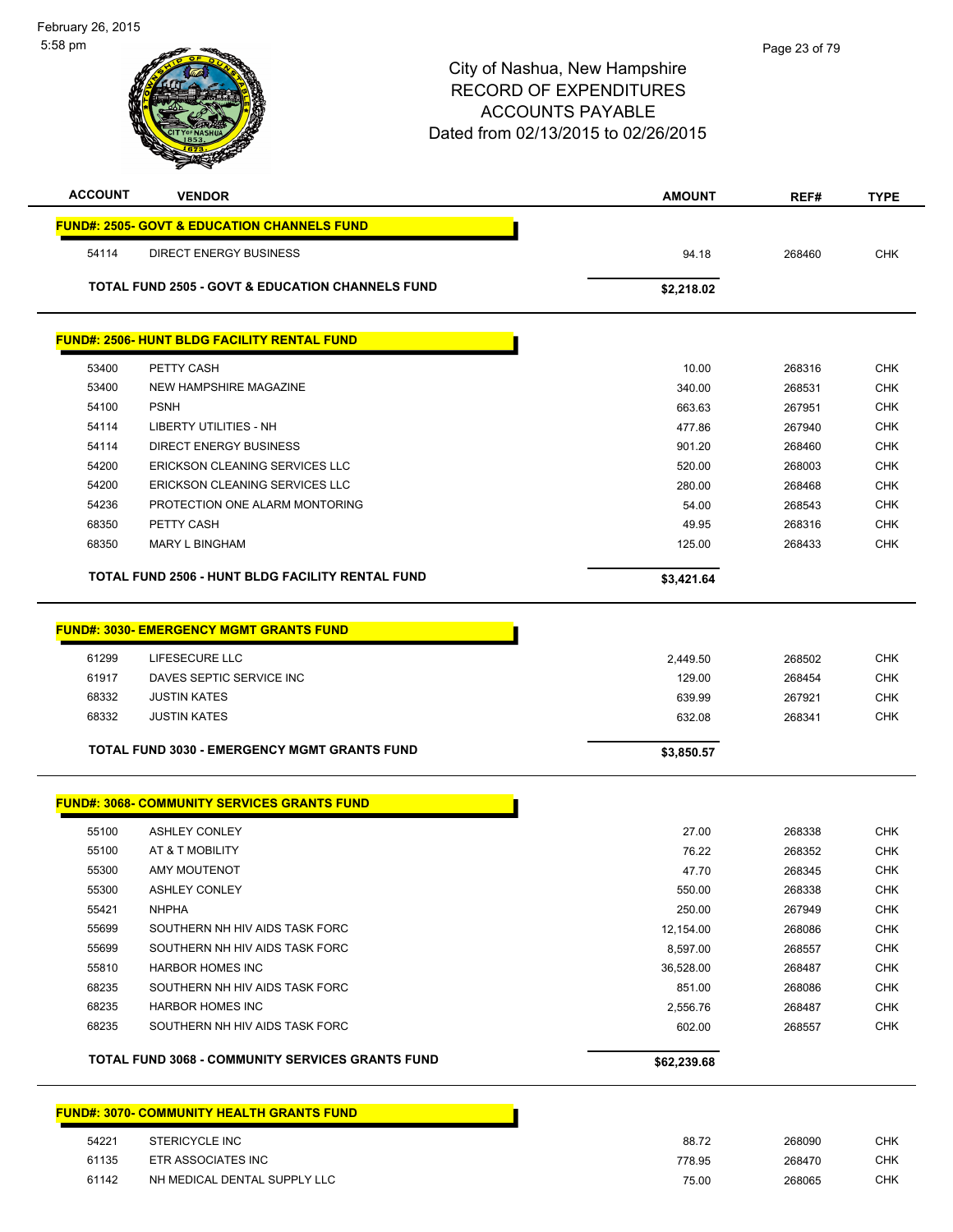| <b>ACCOUNT</b> | <b>VENDOR</b>                                                                                          | <b>AMOUNT</b> | REF#   | <b>TYPE</b> |
|----------------|--------------------------------------------------------------------------------------------------------|---------------|--------|-------------|
|                | <b>TOTAL FUND 3070 - COMMUNITY HEALTH GRANTS FUND</b>                                                  | \$942.67      |        |             |
|                | <b>FUND#: 3080- COMMUNITY DEVELOPMENT GRANTS</b>                                                       |               |        |             |
| 68400          | <b>JOHN P STABILE II</b>                                                                               | 12.553.90     | 267920 | <b>CHK</b>  |
|                |                                                                                                        |               |        |             |
|                | <b>TOTAL FUND 3080 - COMMUNITY DEVELOPMENT GRANTS</b><br><b>FUND#: 3090- URBAN PROGRAM GRANTS FUND</b> | \$12,553.90   |        |             |
|                |                                                                                                        |               |        |             |
| 55118          | AT & T MOBILITY                                                                                        | 32.04         | 268352 | <b>CHK</b>  |
| 55307          | DAVID SULLIVAN                                                                                         | 369.15        | 267926 | <b>CHK</b>  |
| 55500          | THE TELEGRAPH                                                                                          | 238.55        | 268395 | <b>CHK</b>  |
| 68240          | THE TELEGRAPH                                                                                          | 660.60        | 268395 | <b>CHK</b>  |
| 69075          | NASHUA POLICE ATHLETIC LEAGUE                                                                          | 13,258.58     | 268527 | <b>CHK</b>  |

| 54100 | <b>PSNH</b>                    | 825.27     | 267951 | <b>CHK</b> |
|-------|--------------------------------|------------|--------|------------|
| 54100 | <b>PSNH</b>                    | 290.71     | 267951 | <b>CHK</b> |
| 54114 | <b>LIBERTY UTILITIES - NH</b>  | 180.70     | 268369 | <b>CHK</b> |
| 54114 | <b>DIRECT ENERGY BUSINESS</b>  | 348.47     | 268460 | <b>CHK</b> |
| 54114 | <b>LIBERTY UTILITIES - NH</b>  | 597.65     | 268370 | <b>CHK</b> |
| 54114 | <b>DIRECT ENERGY BUSINESS</b>  | 1,181.89   | 268460 | <b>CHK</b> |
| 54114 | <b>LIBERTY UTILITIES - NH</b>  | 187.29     | 267943 | <b>CHK</b> |
| 54114 | DIRECT ENERGY BUSINESS         | 275.88     | 268460 | <b>CHK</b> |
| 54600 | D & R TOWING INC               | 250.00     | 267995 | <b>CHK</b> |
| 55118 | AT & T MOBILITY                | 126.61     | 268352 | <b>CHK</b> |
| 55699 | OCCUPATIONAL DRUG TESTING LLC  | 159.00     | 268069 | <b>CHK</b> |
| 55699 | <b>CINTAS UNIFORMS</b>         | 42.96      | 268444 | <b>CHK</b> |
| 55699 | MAYNARD & LESIEUR INC          | 40.00      | 268511 | <b>CHK</b> |
| 61299 | HOME DEPOT CREDIT SERVICE 3065 | 148.77     | 268020 | <b>CHK</b> |
| 61299 | NASHUA OUTDOOR POWER EQUIPMENT | 10.27      | 268061 | <b>CHK</b> |
| 61299 | AIREX FILTER CORPORATION       | 25.32      | 268418 | <b>CHK</b> |
| 61299 | NASHUA OUTDOOR POWER EQUIPMENT | 141.98     | 268526 | <b>CHK</b> |
| 61310 | AVSG LP                        | 2,014.20   | 267973 | <b>CHK</b> |
| 61709 | SAFETY KLEEN SYSTEMS INC       | 344.27     | 268082 | <b>CHK</b> |
| 61799 | <b>CUMMINS NORTHEAST LLC</b>   | (1,306.24) | 267994 | <b>CHK</b> |
| 61799 | AIREX FILTER CORPORATION       | 310.48     | 268418 | <b>CHK</b> |
| 61799 | <b>CUMMINS NORTHEAST LLC</b>   | 1,167.68   | 268452 | <b>CHK</b> |
| 61799 | <b>GILLIG LLC</b>              | 649.08     | 268481 | <b>CHK</b> |
| 61799 | <b>NAPA AUTO PARTS</b>         | 833.91     | 268524 | <b>CHK</b> |
| 61799 | ALLIANCE BUS GROUP INC         | 512.44     | 267967 | <b>CHK</b> |
| 61799 | <b>QUIRK GM PARTS DEPOT</b>    | 19.31      | 268078 | <b>CHK</b> |
| 61799 | <b>CUMMINS NORTHEAST LLC</b>   | 3,995.93   | 267994 | <b>CHK</b> |
| 61799 | <b>NAPA AUTO PARTS</b>         | 49.24      | 268524 | <b>CHK</b> |
| 61799 | <b>FASTENAL CO</b>             | 72.63      | 268006 | <b>CHK</b> |
| 61799 | <b>GRAINGER</b>                | 35.04      | 268014 | <b>CHK</b> |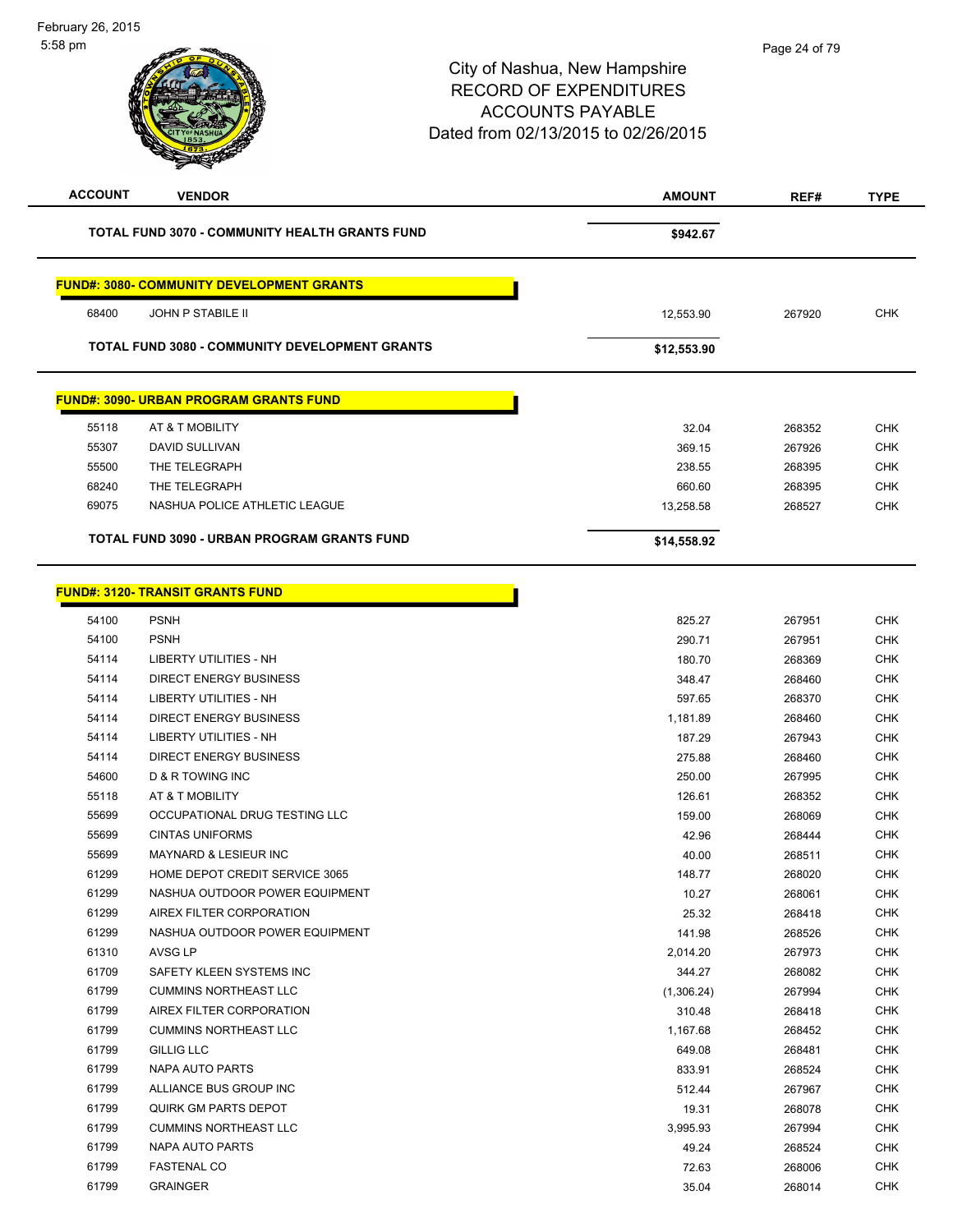$\overline{\phantom{a}}$ 



| <b>ACCOUNT</b> | <b>VENDOR</b>                           | <b>AMOUNT</b> | REF#   | <b>TYPE</b> |
|----------------|-----------------------------------------|---------------|--------|-------------|
|                | <b>FUND#: 3120- TRANSIT GRANTS FUND</b> |               |        |             |
| 61799          | HOME DEPOT CREDIT SERVICE 3065          | (25.91)       | 268020 | <b>CHK</b>  |
| 61799          | NAPA AUTO PARTS                         | 93.23         | 268524 | <b>CHK</b>  |
| 61799          | <b>MAYNARD &amp; LESIEUR INC</b>        | 25.25         | 268511 | <b>CHK</b>  |
| 61799          | NAPA AUTO PARTS                         | 139.42        | 268524 | <b>CHK</b>  |
| 68240          | PURE WATERS OF NEW ENGLAND LLC          | 31.50         | 268544 | <b>CHK</b>  |
|                |                                         |               |        |             |
|                | TOTAL FUND 3120 - TRANSIT GRANTS FUND   | \$13,794.23   |        |             |
|                | <b>FUND#: 3300- LIBRARY GRANTS FUND</b> |               |        |             |
| 68322          | ROBERT GOODBY                           | 245.00        | 268349 | <b>CHK</b>  |
|                | TOTAL FUND 3300 - LIBRARY GRANTS FUND   | \$245.00      |        |             |
|                |                                         |               |        |             |
|                | <b>FUND#: 3800- SCHOOL GRANTS FUND</b>  |               |        |             |
| 53600          | <b>STEVE BLUNT</b>                      | 200.00        | 268124 | <b>CHK</b>  |
| 53628          | <b>ICAT RESOURCES LLC</b>               | 5,500.00      | 268655 | <b>CHK</b>  |
| 53628          | <b>CENTER FOR TEACHING</b>              | 20,647.22     | 268610 | <b>CHK</b>  |
| 53628          | <b>GATEWAYS COMMUNITY SERVICES</b>      | 2,600.00      | 268168 | <b>CHK</b>  |
| 53628          | <b>MARIAH CAMPBELL</b>                  | 150.00        | 268130 | <b>CHK</b>  |
| 53628          | <b>WHITNEY FREEMAN</b>                  | 50.00         | 268163 | <b>CHK</b>  |
| 53628          | <b>HOLLY LAVINE</b>                     | 100.00        | 268203 | <b>CHK</b>  |
| 53628          | <b>MARIAH CAMPBELL</b>                  | 125.00        | 268604 | <b>CHK</b>  |
| 53628          | <b>WHITNEY FREEMAN</b>                  | 50.00         | 268637 | <b>CHK</b>  |
| 53628          | KATHERINE S GOLTSOV                     | 25.00         | 268640 | <b>CHK</b>  |
| 53628          | <b>HOLLY LAVINE</b>                     | 50.00         | 268667 | <b>CHK</b>  |
| 53628          | <b>BOOTHBY THERAPY SERVICES LLC</b>     | 701.36        | 268125 | <b>CHK</b>  |
| 53628          | <b>INTERIM HEALTH CARE</b>              | 7,392.00      | 268188 | <b>CHK</b>  |
| 53628          | <b>BOOTHBY THERAPY SERVICES LLC</b>     | 701.36        | 268599 | <b>CHK</b>  |
| 53628          | <b>INTERIM HEALTH CARE</b>              | 3,232.00      | 268657 | <b>CHK</b>  |
| 53628          | <b>TERESA BOLICK PHD</b>                | 2,500.00      | 268247 | <b>CHK</b>  |
| 55109          | <b>FAIRPOINT COMMUNICATIONS</b>         | 170.36        | 267935 | <b>CHK</b>  |
| 55400          | <b>CHERRIE FULTON</b>                   | 2,036.05      | 268165 | CHK         |
| 55400          | CTR FOR TEACHER EFFECTIVENESS           | 750.00        | 268624 | <b>CHK</b>  |
| 55400          | <b>MARIA REYNOLDS</b>                   | 259.70        | 268230 | CHK         |
| 55690          | FIRST STUDENT INC                       | 223.86        | 268159 | <b>CHK</b>  |
| 55690          | FIRST STUDENT INC                       | 571.20        | 268635 | <b>CHK</b>  |
| 61135          | <b>SCHOOL SPECIALTY</b>                 | 2,739.00      | 268702 | <b>CHK</b>  |
| 61135          | THE COPY SHOP                           | 494.00        | 268617 | <b>CHK</b>  |
| 61299          | WB MASON CO INC                         | 106.39        | 268716 | CHK         |
| 61299          | <b>JOHN RICHARD</b>                     | 34.71         | 268231 | <b>CHK</b>  |
| 61299          | WB MASON CO INC                         | 185.56        | 268716 | <b>CHK</b>  |
| 61299          | <b>CURRICULUM ASSOCIATES LLC</b>        | 1,047.00      | 268144 | CHK         |
| 61299          | LAKESHORE LEARNING MATERIALS            | 175.93        | 268199 | CHK         |
| 61299          | KATHLEEN MACINTYRE                      | 45.55         | 268209 | CHK         |
| 61299          | <b>CURRICULUM ASSOCIATES LLC</b>        | 937.44        | 268625 | CHK         |
| 61299          | WB MASON CO INC                         | 77.31         | 268716 | <b>CHK</b>  |
| 71228          | LAZEL                                   | 99.95         | 268668 | <b>CHK</b>  |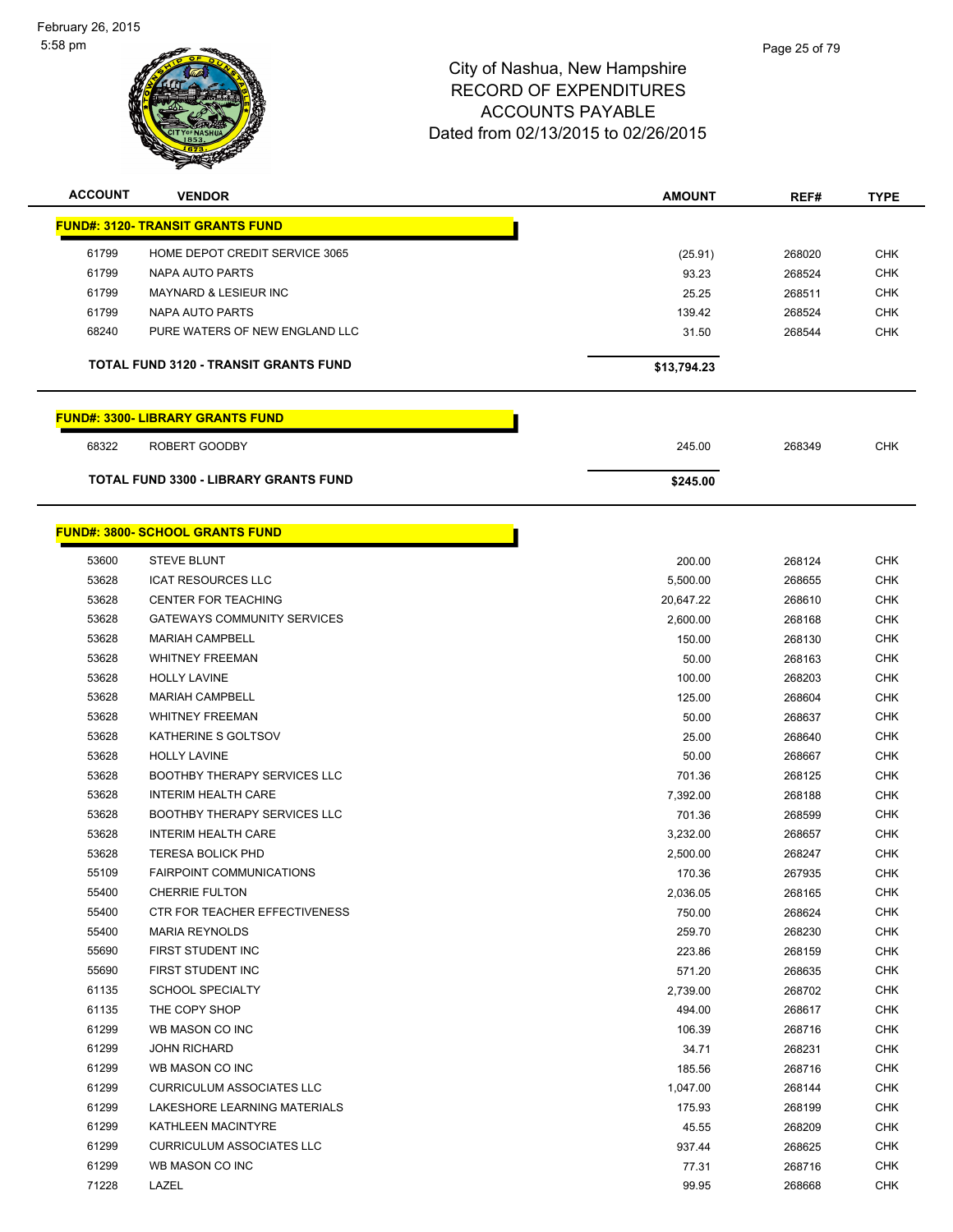

| <b>ACCOUNT</b> | <b>VENDOR</b>                                     | <b>AMOUNT</b> | REF#   | <b>TYPE</b> |
|----------------|---------------------------------------------------|---------------|--------|-------------|
|                | <b>FUND#: 3800- SCHOOL GRANTS FUND</b>            |               |        |             |
| 71999          | CARTRIDGE WORLD NASHUA                            | 45.99         | 268606 | <b>CHK</b>  |
| 71999          | PIPETTE CALIBRATION SERVICES                      | 1,150.00      | 268227 | <b>CHK</b>  |
| 71999          | PRO AV SYSTEMS INC                                | 4,208.00      | 268229 | <b>CHK</b>  |
| 71999          | THE CAMERA COMPANY                                | 5,250.00      | 268656 | <b>CHK</b>  |
|                | <b>TOTAL FUND 3800 - SCHOOL GRANTS FUND</b>       | \$64,631.94   |        |             |
|                | <b>FUND#: 3810- FOOD SERVICE GRANTS FUND</b>      |               |        |             |
| 61214          | <b>M SAUNDERS INC</b>                             | 1,153.25      | 268672 | <b>CHK</b>  |
| 61214          | M SAUNDERS INC                                    | 1,578.74      | 268672 | <b>CHK</b>  |
| 61214          | M SAUNDERS INC                                    | 985.70        | 268672 | <b>CHK</b>  |
| 61214          | M SAUNDERS INC                                    | 1,194.25      | 268672 | <b>CHK</b>  |
| 61214          | <b>M SAUNDERS INC</b>                             | 1,425.05      | 268672 | <b>CHK</b>  |
| 61214          | M SAUNDERS INC                                    | 1,428.40      | 268672 | <b>CHK</b>  |
| 61214          | M SAUNDERS INC                                    | 1,234.55      | 268672 | <b>CHK</b>  |
| 61214          | <b>M SAUNDERS INC</b>                             | 1,210.65      | 268672 | <b>CHK</b>  |
| 61299          | COSTA FRUIT & PRODUCE CO INC                      | 64.00         | 268142 | <b>CHK</b>  |
| 61299          | COSTA FRUIT & PRODUCE CO INC                      | 32.00         | 268619 | <b>CHK</b>  |
| 61299          | COSTA FRUIT & PRODUCE CO INC                      | 32.00         | 268142 | <b>CHK</b>  |
| 61299          | CENTRAL PAPER PRODUCTS CO                         | 70.78         | 268611 | <b>CHK</b>  |
| 61299          | COSTA FRUIT & PRODUCE CO INC                      | 32.00         | 268142 | <b>CHK</b>  |
| 61299          | COSTA FRUIT & PRODUCE CO INC                      | 32.00         | 268619 | <b>CHK</b>  |
|                | <b>TOTAL FUND 3810 - FOOD SERVICE GRANTS FUND</b> | \$10,473.37   |        |             |
|                | <b>FUND#: 4005- TRAFFIC VIOLATIONS FUND</b>       |               |        |             |
| 45400          | ALLEN MELLO DODGE INC                             | 10.00         | 268422 | <b>CHK</b>  |
| 55607          | <b>MAILINGS UNLIMITED</b>                         | (10.29)       | 268507 | <b>CHK</b>  |
| 55699          | STATEWIDE COLLISION LLC                           | 4,417.50      | 268089 | <b>CHK</b>  |
| 55699          | <b>1ST PRIORITY TOWING &amp; RECOVERY</b>         | 4,180.00      | 268415 | <b>CHK</b>  |
| 55699          | D & R TOWING INC                                  | 14,155.00     | 268453 | <b>CHK</b>  |
| 55699          | STATEWIDE COLLISION LLC                           | 9,452.50      | 268563 | <b>CHK</b>  |
| 61799          | <b>CARPARTS OF NASHUA</b>                         | 2.31          | 267986 | <b>CHK</b>  |
| 61799          | <b>BEST FORD</b>                                  | 72.74         | 268432 | <b>CHK</b>  |
| 61799          | FISHER AUTO PARTS INC                             | 6.84          | 268475 | <b>CHK</b>  |
|                | <b>TOTAL FUND 4005 - TRAFFIC VIOLATIONS FUND</b>  | \$32,286.60   |        |             |
|                | <b>FUND#: 4010- MOTOR VEHICLE ADMIN FUND</b>      |               |        |             |
|                |                                                   |               |        |             |
| 53467          | <b>MAILINGS UNLIMITED</b>                         | 137.63        | 268507 | <b>CHK</b>  |
| 55699          | <b>CINTAS DOCUMENT MANAGEMENT</b>                 | 43.28         | 268443 | <b>CHK</b>  |
|                | <b>TOTAL FUND 4010 - MOTOR VEHICLE ADMIN FUND</b> | \$180.91      |        |             |
|                | <b>FUND#: 4020- POLICE DRUG ENFORCEMENT FUND</b>  |               |        |             |
| 54899          | LAW REALTY CO INC                                 | 416.67        | 268036 | <b>CHK</b>  |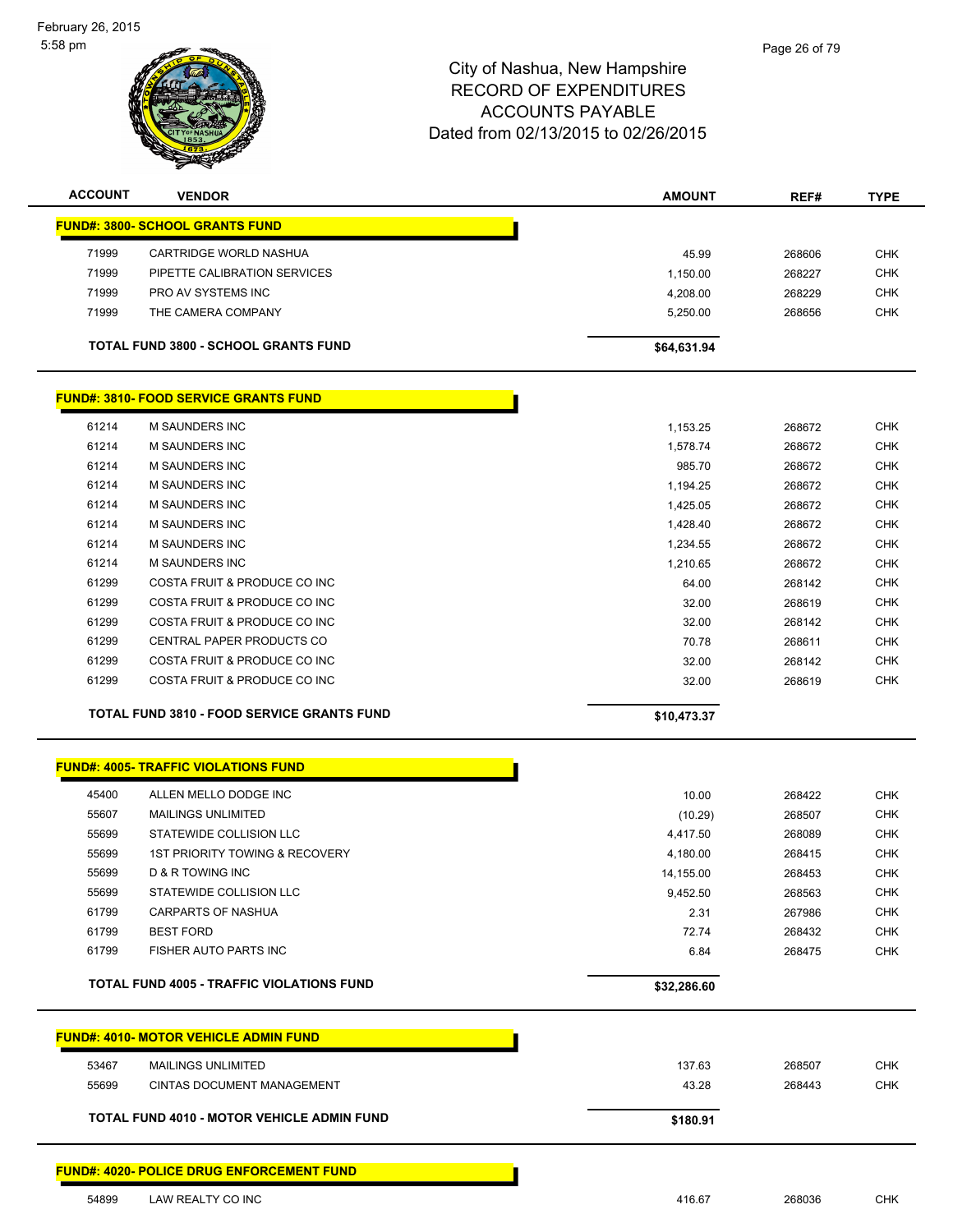| <b>ACCOUNT</b> | <b>VENDOR</b>                                           | <b>AMOUNT</b>   | REF#             | <b>TYPE</b>              |
|----------------|---------------------------------------------------------|-----------------|------------------|--------------------------|
|                | <b>FUND#: 4020- POLICE DRUG ENFORCEMENT FUND</b>        |                 |                  |                          |
| 54899          | LITCHFIELD VANTAGE LLC                                  | 1,963.37        | 268040           | <b>CHK</b>               |
|                | TOTAL FUND 4020 - POLICE DRUG ENFORCEMENT FUND          | \$2,380.04      |                  |                          |
|                | <b>FUND#: 4025- DOJ DRUG FORFEITURE FUND</b>            |                 |                  |                          |
| 55400          | <b>CHRISTOPHER CARON</b>                                | 210.00          | 268336           | <b>CHK</b>               |
| 55400          | <b>CLARK GAPHARDT</b>                                   | 210.00          | 268339           | <b>CHK</b>               |
| 55400          | DANIEL C OSTLER                                         | 210.00          | 268346           | <b>CHK</b>               |
| 56315          | HILLSBOROUGH COUNTY CHILD                               | 833.33          | 267990           | <b>CHK</b>               |
| 61799          | <b>GRAPPONE AUTOMOTIVE GROUP</b>                        | 31.08           | 268484           | <b>CHK</b>               |
| 71000          | <b>BEN'S UNIFORMS</b>                                   | 719.90          | 268430           | <b>CHK</b>               |
|                | TOTAL FUND 4025 - DOJ DRUG FORFEITURE FUND              | \$2,214.31      |                  |                          |
|                | <b>FUND#: 4068- ENGINEERING SERVICES FUND</b>           |                 |                  |                          |
| 12400          | <b>HERA DEVELOPMENT CORP</b>                            | 286.00          | 268019           | <b>CHK</b>               |
| 12400          | HUDSON PAVING & EXCAVATION INC                          | 39.00           | 268022           | <b>CHK</b>               |
| 12400          | LYNCH'S EXCAVATION                                      | 84.50           | 268041           | <b>CHK</b>               |
| 12400          | MICHAEL TASCHEREAU                                      | 193.50          | 268057           | <b>CHK</b>               |
| 12400          | PICHETTE BROS CONSTRUCTION CO                           | 52.00           | 268073           | <b>CHK</b>               |
|                | <b>TOTAL FUND 4068 - ENGINEERING SERVICES FUND</b>      | \$655.00        |                  |                          |
|                | <b>FUND#: 4090- LIB-LOST/DAMAGED BOOK FINES</b>         |                 |                  |                          |
| 55699          | UNIQUE MANAGEMENT SERVICES INC                          | 537.00          | 268575           | <b>CHK</b>               |
| 61807          | TELEVEND SERVICES INC                                   | 143.85          | 268091           | <b>CHK</b>               |
| 61814          | <b>MIDWEST TAPE</b>                                     | 103.79          | 268059           | <b>CHK</b>               |
| 61814          | <b>MIDWEST TAPE</b>                                     | 69.51           | 268517           | <b>CHK</b>               |
| 61875          | <b>BAKER &amp; TAYLOR</b>                               | 168.27          | 267978           | CHK                      |
| 61875          | <b>INGRAM LIBRARY SERVICES</b>                          | 7.14            | 268024           | <b>CHK</b>               |
| 61875          | <b>BAKER &amp; TAYLOR</b>                               | 39.99           | 268426           | <b>CHK</b>               |
| 61875          | <b>INGRAM LIBRARY SERVICES</b>                          | 142.34          | 268492           | <b>CHK</b>               |
|                | TOTAL FUND 4090 - LIB-LOST/DAMAGED BOOK FINES           | \$1,211.89      |                  |                          |
|                | <b>FUND#: 4600- ECON DEV-GREATER NASHUA RLF</b>         |                 |                  |                          |
| 53628          | <b>PIDC</b>                                             | 656.25          | 268074           | <b>CHK</b>               |
|                | TOTAL FUND 4600 - ECON DEV-GREATER NASHUA RLF           | \$656.25        |                  |                          |
|                | <b>FUND#: 5050- CAPITAL PROJ-COMMUNICATIONS</b>         |                 |                  |                          |
| 53999          |                                                         |                 |                  |                          |
|                |                                                         |                 |                  |                          |
| 81300          | COMCAST CABLE COMMUNICATIONS I<br><b>CDW GOVERNMENT</b> | 99.90<br>227.89 | 267932<br>267987 | <b>CHK</b><br><b>CHK</b> |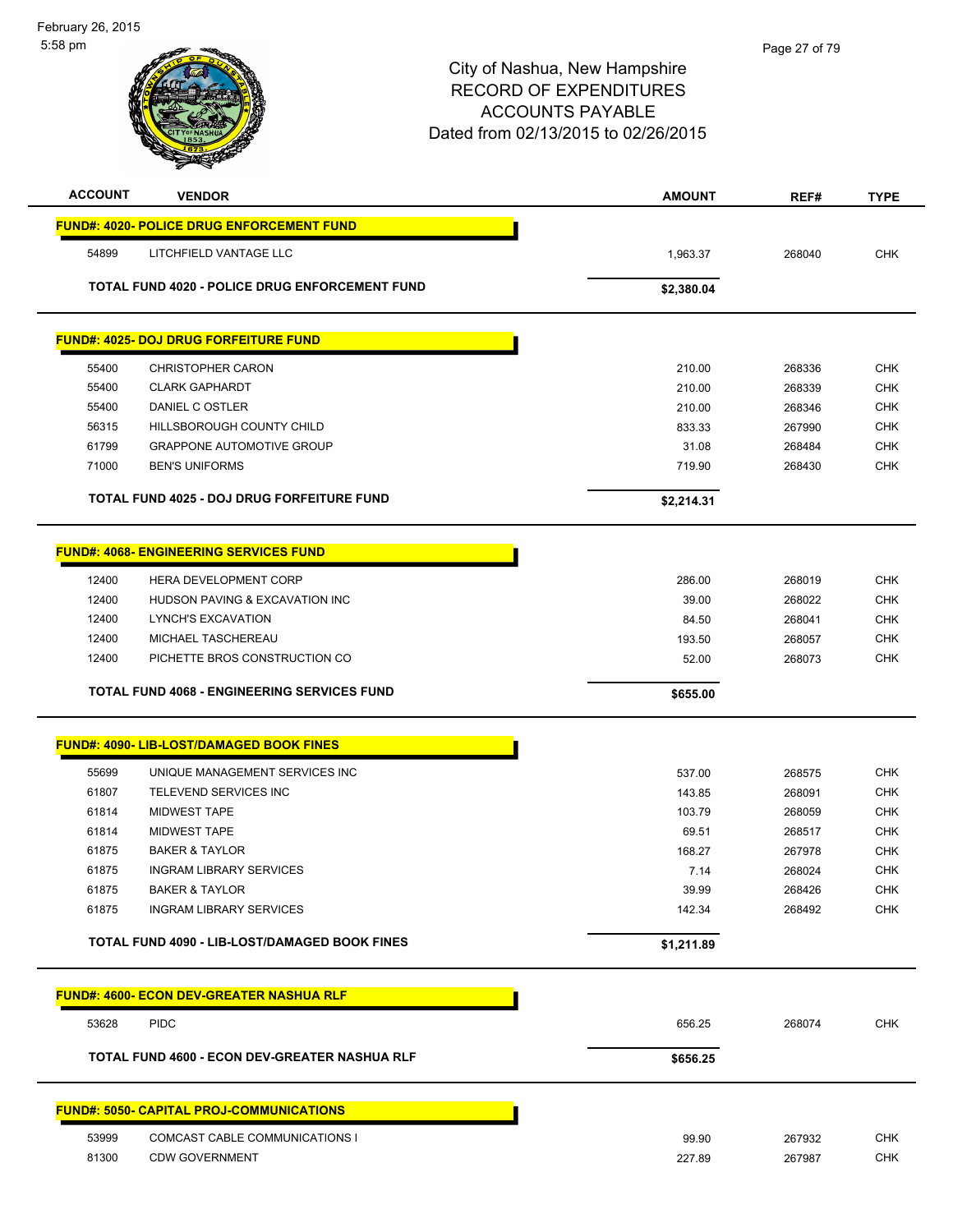| <b>ACCOUNT</b> | <b>VENDOR</b>                                  | AMOUNT       | REF#   | <b>TYPE</b> |
|----------------|------------------------------------------------|--------------|--------|-------------|
|                | TOTAL FUND 5050 - CAPITAL PROJ-COMMUNICATIONS  | \$327.79     |        |             |
|                | <b>FUND#: 5200- CAPITAL PROJECTS-STREETS</b>   |              |        |             |
| 81700          | <b>CLD CONSULTING ENGINEERS INC</b>            | 6,356.89     | 268446 | <b>CHK</b>  |
|                | TOTAL FUND 5200 - CAPITAL PROJECTS-STREETS     | \$6,356.89   |        |             |
|                | <b>FUND#: 5700- CAP PROJECTS-BROAD ST PKWY</b> |              |        |             |
| 45103          | <b>BRIAN ZAGORITES</b>                         | 5,000.00     | 267900 | <b>CHK</b>  |
| 81700          | E D SWETT INC                                  | 178,850.70   | 268464 | <b>CHK</b>  |
| 81700          | E D SWETT INC                                  | 216,543.90   | 268464 | <b>CHK</b>  |
| 81700          | WB MASON CO INC                                |              |        | <b>CHK</b>  |
| 81700          |                                                | 126.00       | 268096 |             |
|                | CONTINENTAL PAVING INC                         | 14,125.00    | 268450 | <b>CHK</b>  |
| 81700          | PARSONS BRINCKERHOFF INC                       | 19,327.92    | 268536 | <b>CHK</b>  |
| 81700          | PARSONS BRINCKERHOFF INC                       | 28,427.53    | 268536 | <b>CHK</b>  |
| 81700          | PARSONS BRINCKERHOFF INC                       | 3,053.66     | 268536 | <b>CHK</b>  |
| 81700          | PARSONS BRINCKERHOFF INC                       | 1,262.84     | 268536 | <b>CHK</b>  |
| 81700          | HALEY AND WARD INC                             | 11,314.53    | 268485 | <b>CHK</b>  |
| 81700          | WARD GEOTECHNICAL CONSULTING                   | 750.00       | 268577 | <b>CHK</b>  |
| 81700          | CITY OF NASHUA/TAX COLLECTORS                  | 516.00       | 268337 | <b>CHK</b>  |
| 81700          | <b>FEDEX</b>                                   | 24.98        | 267937 | <b>CHK</b>  |
| 81700          | <b>B H LABRIE LANDSCAPE CO INC</b>             | 1,275.00     | 267976 | <b>CHK</b>  |
|                | TOTAL FUND 5700 - CAP PROJECTS-BROAD ST PKWY   | \$480,598.06 |        |             |
|                |                                                |              |        |             |
|                | <b>FUND#: 6000- SOLID WASTE FUND</b>           |              |        |             |
| 21707          | <b>DELTA EDUCATION</b>                         | 1,000.00     | 268456 | <b>CHK</b>  |
| 21707          | <b>MAYO ROOFING INC</b>                        | 300.00       | 268512 | <b>CHK</b>  |
| 44514          | PETTY CASH                                     | 75.00        | 268316 | <b>CHK</b>  |
| 54100          | <b>EVERSOURCE</b>                              | 55.32        | 268359 | <b>CHK</b>  |
| 54280          | <b>BELLETETES INC</b>                          | 59.64        | 267981 | <b>CHK</b>  |
| 54280          | <b>BELLETETES INC</b>                          | 20.47        | 268429 | <b>CHK</b>  |
| 54280          | HOME DEPOT CREDIT SERVICE 3065                 | 61.58        | 268488 | <b>CHK</b>  |
| 54600          | BEARINGS SPECIALTY CO INC                      | 363.60       | 267980 | <b>CHK</b>  |
| 54600          | FREIGHTLINER OF NH INC                         | 749.66       | 268011 | <b>CHK</b>  |
| 54600          | MCNEILUS TRUCK & MANUFACTURING                 | 296.96       | 268054 | <b>CHK</b>  |
| 54600          | YANKEE TRUCK LLC                               | 7.27         | 268097 | <b>CHK</b>  |
| 54600          | CARPARTS OF NASHUA                             | 267.59       | 268440 | <b>CHK</b>  |
| 54600          | MCNEILUS TRUCK & MANUFACTURING                 | 461.34       | 268514 | <b>CHK</b>  |
| 54600          | NAPA AUTO PARTS                                | 110.99       | 268523 | <b>CHK</b>  |
| 54600          | <b>POWERPLAN</b>                               | 4,386.02     | 268541 | <b>CHK</b>  |
|                |                                                |              |        |             |
| 54625          | D & R TOWING INC                               | 330.00       | 268453 | <b>CHK</b>  |
| 54625          | JENNINGS EXCAVATION INC                        | 437.50       | 268495 | <b>CHK</b>  |
| 55109          | COMCAST CABLE COMMUNICATIONS I                 | 112.68       | 268358 | <b>CHK</b>  |
| 55109          | <b>FAIRPOINT COMMUNICATIONS</b>                | 32.71        | 268360 | CHK         |
| 55200          | SWANA                                          | 200.00       | 268394 | <b>CHK</b>  |
| 55421          | TREASURER STATE OF NH                          | 50.00        | 267955 | <b>CHK</b>  |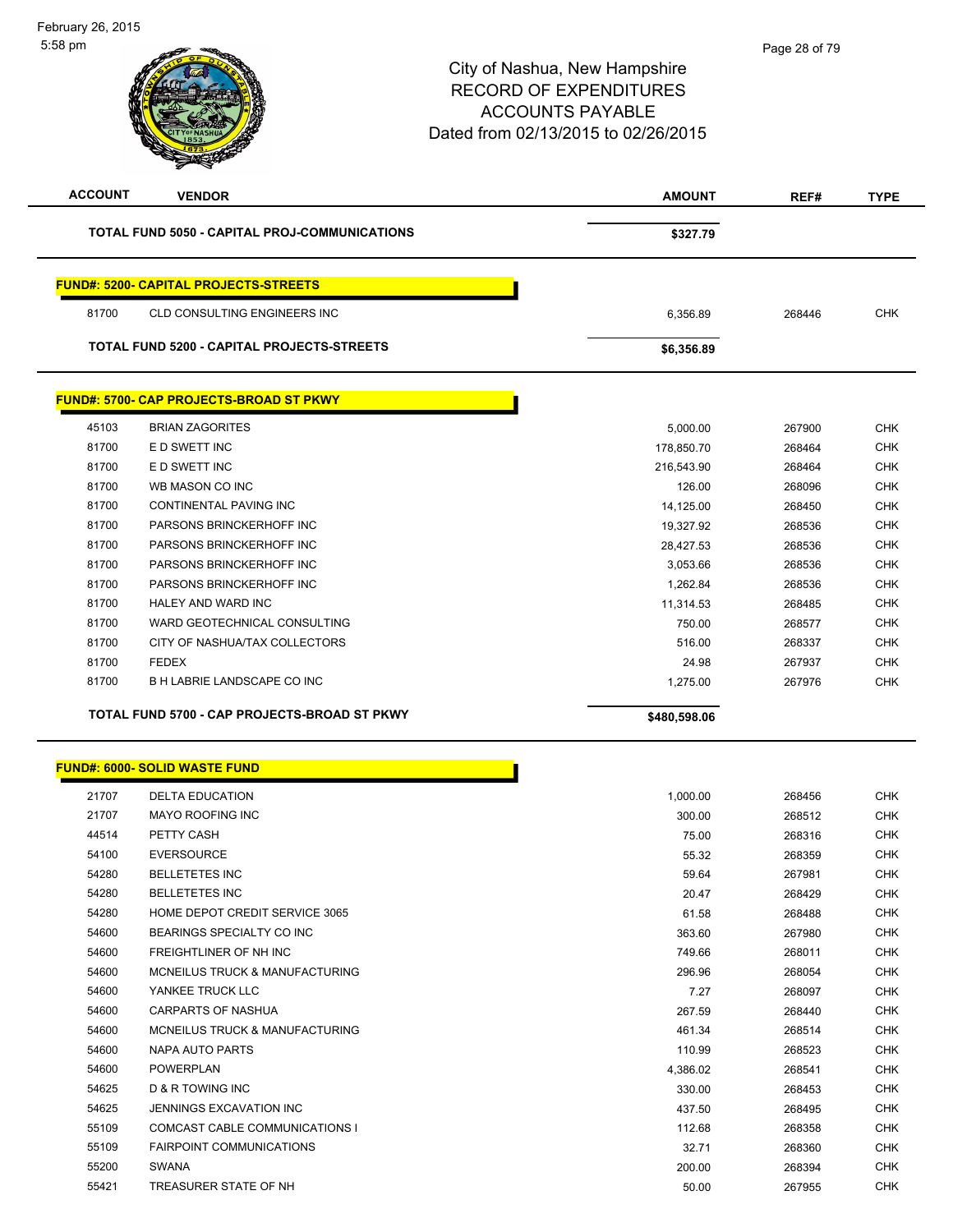

| <b>ACCOUNT</b> | <b>VENDOR</b>                        | <b>AMOUNT</b> | REF#   | <b>TYPE</b> |
|----------------|--------------------------------------|---------------|--------|-------------|
|                | <b>FUND#: 6000- SOLID WASTE FUND</b> |               |        |             |
| 55421          | TREASURER STATE OF NH                | 150.00        | 267956 | <b>CHK</b>  |
| 55421          | TREASURER STATE OF NH                | 672.00        | 268397 | <b>CHK</b>  |
| 55699          | <b>ACTION KING SERVICES</b>          | 350.00        | 267962 | <b>CHK</b>  |
| 55699          | <b>CALLOGIX INC</b>                  | 267.30        | 267985 | <b>CHK</b>  |
| 55699          | UNIVERSAL RECYCLING TECH             | 7,621.53      | 268576 | <b>CHK</b>  |
| 61100          | WB MASON CO INC                      | 123.07        | 268096 | <b>CHK</b>  |
| 61107          | UNIFIRST CORPORATION                 | 185.56        | 268573 | <b>CHK</b>  |
| 61307          | SHATTUCK MALONE OIL CO               | 17,531.65     | 267953 | <b>CHK</b>  |
| 61307          | SHATTUCK MALONE OIL CO               | 702.50        | 268393 | <b>CHK</b>  |
| 61310          | <b>AVSG LP</b>                       | 14,612.06     | 267973 | <b>CHK</b>  |
| 61542          | STAY SAFE TRAFFIC PRODUCTS INC       | 200.00        | 268564 | <b>CHK</b>  |
| 61705          | <b>MAYNARD &amp; LESIEUR INC</b>     | 2,485.00      | 268508 | <b>CHK</b>  |
| 71000          | ASSOCIATED ELECTRO-MECHANICS         | 1,201.46      | 267971 | <b>CHK</b>  |
| 81100          | NORTHEAST EARTH MECHANICS INC        | 13,405.00     | 268533 | <b>CHK</b>  |
| 81100          | NORTHEAST EARTH MECHANICS INC        | 33,076.17     | 268533 | <b>CHK</b>  |
| 81100          | STEARNS CONRAD & SCHMIDT             | 133,207.00    | 268565 | <b>CHK</b>  |
|                |                                      |               |        |             |
|                | TOTAL FUND 6000 - SOLID WASTE FUND   | \$235,168.63  |        |             |
|                |                                      |               |        |             |
|                | <b>FUND#: 6200- WASTEWATER FUND</b>  |               |        |             |
| 21775          | <b>BHARTI B SARVAIYA</b>             | 88.27         | 268272 | <b>CHK</b>  |
| 53107          | WESTON & SAMPSON CMR, INC            | 1,060.00      | 268579 | <b>CHK</b>  |
| 53467          | <b>MAILINGS UNLIMITED</b>            | 143.90        | 268044 | <b>CHK</b>  |
| 53467          | <b>MAILINGS UNLIMITED</b>            | 384.83        | 268507 | <b>CHK</b>  |
| 54100          | <b>PSNH</b>                          | 2,057.33      | 267951 | <b>CHK</b>  |
| 54100          | <b>EVERSOURCE</b>                    | 37,087.40     | 268359 | <b>CHK</b>  |
| 54114          | LIBERTY UTILITIES - NH               | 5,075.28      | 268374 | <b>CHK</b>  |
| 54114          | <b>LIBERTY UTILITIES - NH</b>        | 198.56        | 268375 | <b>CHK</b>  |
| 54114          | <b>LIBERTY UTILITIES - NH</b>        | 1,000.99      | 268376 | <b>CHK</b>  |
| 54114          | <b>LIBERTY UTILITIES - NH</b>        | 541.29        | 268377 | <b>CHK</b>  |
| 54114          | <b>LIBERTY UTILITIES - NH</b>        | 353.45        | 268378 | <b>CHK</b>  |
| 54114          | <b>LIBERTY UTILITIES - NH</b>        | 104.52        | 268379 | <b>CHK</b>  |
| 54114          | LIBERTY UTILITIES - NH               | 140.87        | 268380 | <b>CHK</b>  |
| 54114          | <b>DIRECT ENERGY BUSINESS</b>        | 5.48          | 268460 | <b>CHK</b>  |
| 54141          | PENNICHUCK WATER WORKS INC           | 182.64        | 268390 | <b>CHK</b>  |
| 54221          | CLEAN VENTURE INC                    | 631.00        | 268447 | <b>CHK</b>  |
| 54280          | DEPENDABLE LOCK SERVICE INC          | 151.50        | 268458 | <b>CHK</b>  |
| 54487          | <b>GRAINGER</b>                      | 1,239.30      | 268014 | <b>CHK</b>  |
| 54487          | M & M ELECTRICAL SUPPLY CO INC       | 2,234.61      | 268042 | <b>CHK</b>  |
| 54487          | MCMASTER-CARR                        | 1,578.18      | 268053 | <b>CHK</b>  |
| 54487          | NASHUA OUTDOOR POWER EQUIPMENT       | 16.88         | 268061 | <b>CHK</b>  |
| 54487          | PEABODY SUPPLY CO                    | 2,525.18      | 268072 | <b>CHK</b>  |
| 54487          | PEABODY SUPPLY CO                    | 3,258.07      | 268313 | <b>CHK</b>  |
| 54487          | PETTY CASH                           | 15.96         | 268316 | <b>CHK</b>  |
| 54487          | NEW HAMPSHIRE HYDRAULICS INC         | 207.72        | 268530 | <b>CHK</b>  |

 PINE MOTOR PARTS 20.00 268539 CHK BAYRING COMMUNICATIONS 60.21 267927 CHK FAIRPOINT COMMUNICATIONS 735.04 267935 CHK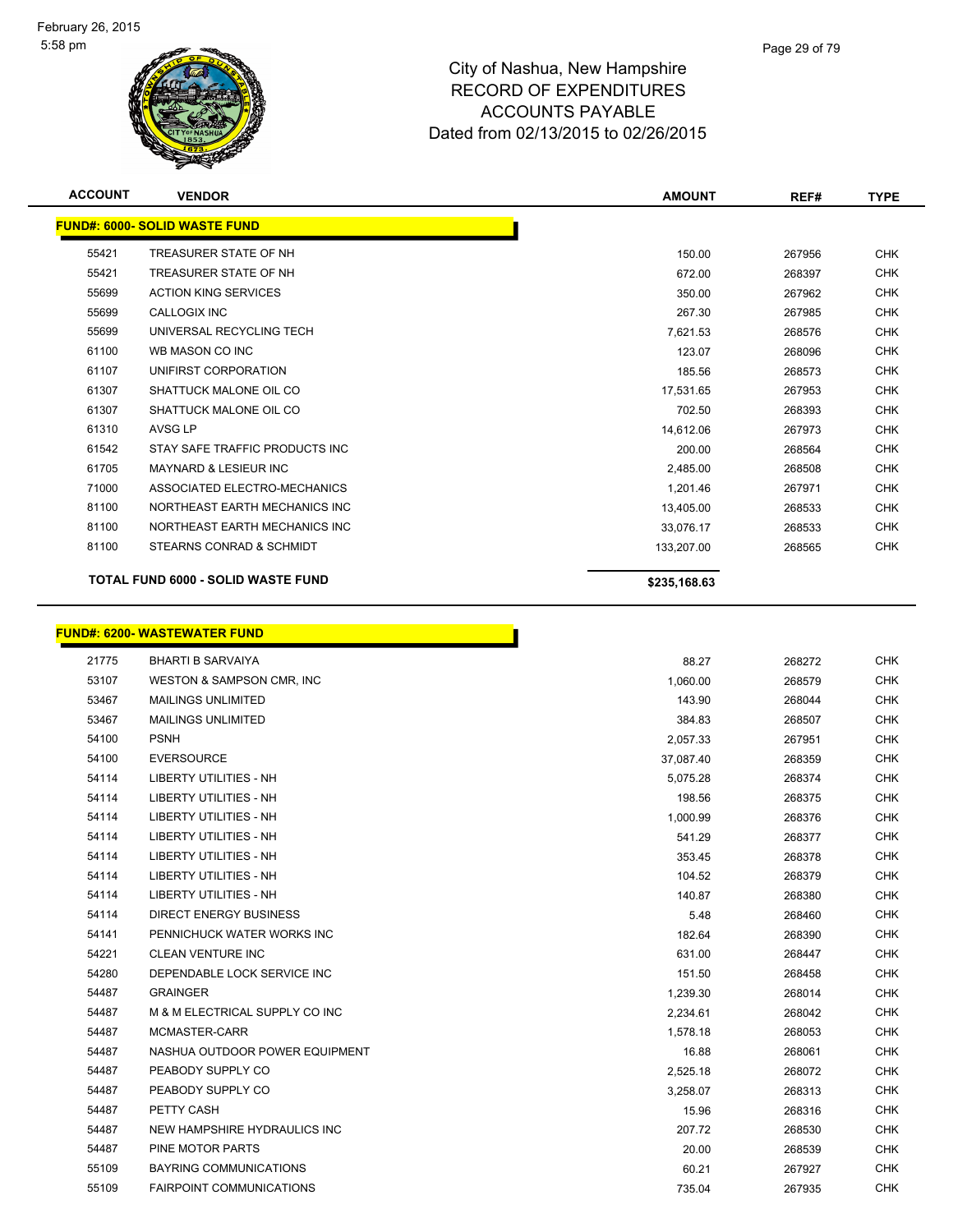

| <b>ACCOUNT</b> | <b>VENDOR</b>                            | <b>AMOUNT</b> | REF#   | <b>TYPE</b> |
|----------------|------------------------------------------|---------------|--------|-------------|
|                | <b>FUND#: 6200- WASTEWATER FUND</b>      |               |        |             |
| 55109          | <b>FAIRPOINT COMMUNICATIONS</b>          | 76.84         | 267936 | <b>CHK</b>  |
| 55118          | AT & T MOBILITY                          | 204.46        | 268352 | <b>CHK</b>  |
| 55118          | AT&T                                     | 212.52        | 268354 | <b>CHK</b>  |
| 55400          | <b>NOELLE OSBORNE</b>                    | 115.64        | 268070 | <b>CHK</b>  |
| 55607          | PETTY CASH                               | 20.05         | 268316 | <b>CHK</b>  |
| 55618          | <b>CITIZENS BANK</b>                     | 1,600.66      | 148361 | <b>ACH</b>  |
| 55618          | <b>CITIZENS BANK</b>                     | 971.33        | 148362 | ACH         |
| 55699          | CALLOGIX INC                             | 160.00        | 267985 | <b>CHK</b>  |
| 61107          | UNIFIRST CORPORATION                     | 236.07        | 268092 | <b>CHK</b>  |
| 61107          | PHOENIX SCREEN PRINTING                  | 1,182.75      | 268538 | <b>CHK</b>  |
| 61107          | UNIFIRST CORPORATION                     | 247.98        | 268573 | <b>CHK</b>  |
| 61156          | KEMIRA WATER SOLUTIONS INC               | 3,129.52      | 268033 | <b>CHK</b>  |
| 61156          | <b>BASF CORP</b>                         | 4,739.04      | 268427 | <b>CHK</b>  |
| 61166          | ARCSOURCE INC                            | 72.00         | 267970 | <b>CHK</b>  |
| 61299          | <b>FASTENAL CO</b>                       | 38.72         | 268006 | <b>CHK</b>  |
| 61299          | M & M ELECTRICAL SUPPLY CO INC           | 145.80        | 268042 | <b>CHK</b>  |
| 61299          | PETTY CASH                               | 20.00         | 268316 | <b>CHK</b>  |
| 61299          | <b>FASTENAL CO</b>                       | 65.89         | 268472 | <b>CHK</b>  |
| 61299          | OMEGA INDUSTRIAL SUPPLY INC              | 918.00        | 268534 | <b>CHK</b>  |
| 61300          | DENNIS K BURKE INC                       | 1,631.03      | 267997 | <b>CHK</b>  |
| 61300          | PETTY CASH                               | 20.00         | 268316 | <b>CHK</b>  |
| 61310          | <b>AVSG LP</b>                           | 749.52        | 267973 | <b>CHK</b>  |
| 81200          | <b>HACH COMPANY</b>                      | 2,046.39      | 268016 | <b>CHK</b>  |
| 81200          | <b>HORIZON SOLUTIONS LLC</b>             | 769.78        | 268490 | <b>CHK</b>  |
| 81700          | <b>TEAM EJP CONCORD NH</b>               | 22,537.67     | 268570 | <b>CHK</b>  |
| 81700          | ALBANESE D & S INC                       | 393,257.36    | 268420 | <b>CHK</b>  |
|                | <b>TOTAL FUND 6200 - WASTEWATER FUND</b> | \$496,267.48  |        |             |

#### **FUND#: 6500- PROPERTY & CASUALTY FUND**

| 54267 | TREASURER STATE OF NH          | 100.00   | 268396 | CHK        |
|-------|--------------------------------|----------|--------|------------|
| 54267 | STANLEY ELEVATOR CO INC        | 118.66   | 268561 | <b>CHK</b> |
| 59207 | <b>CHRISTINE WEBBER</b>        | 43.98    | 268295 | CHK        |
| 59207 | CLAIMS BUREAU USA INC          | 337.00   | 268296 | <b>CHK</b> |
| 59207 | DARTMOUTH HITCHCOCK CLINIC     | 328.00   | 268297 | <b>CHK</b> |
| 59207 | DEVINE MILLIMET & BRANCH PA    | 2,519.81 | 268298 | <b>CHK</b> |
| 59207 | <b>FLEISCHER SPINE PLLC</b>    | 514.57   | 268300 | <b>CHK</b> |
| 59207 | FOUR SEASONS ORTHOPAEDIC CTR P | 180.00   | 268301 | CHK        |
| 59207 | FOUR SEASONS ORTHOPEDIC CENTER | 999.00   | 268302 | <b>CHK</b> |
| 59207 | <b>HEALTH STOP INC</b>         | 165.00   | 268303 | <b>CHK</b> |
| 59207 | LAHEY CLINIC HOSPITAL INC      | 636.00   | 268304 | <b>CHK</b> |
| 59207 | MARK B CONSTANTIAN MD PA       | 177.97   | 268306 | <b>CHK</b> |
| 59207 | <b>PAIN SOLUTIONS PLLC</b>     | 200.00   | 268307 | CHK        |
| 59207 | PERFORMANCE REHAB INC          | 735.00   | 268308 | CHK        |
| 59207 | SANG-GIL LEE MD                | 275.00   | 268309 | <b>CHK</b> |
| 59207 | ST JOSEPHS HOSPITAL            | 1,702.00 | 268310 | <b>CHK</b> |
| 59207 | STONERIVER PHARMACY SOLUTIONS  | 732.00   | 268312 | <b>CHK</b> |
| 59207 | ASSOCIATED RADIOLOGISTS PA     | 186.00   | 268733 | CHK        |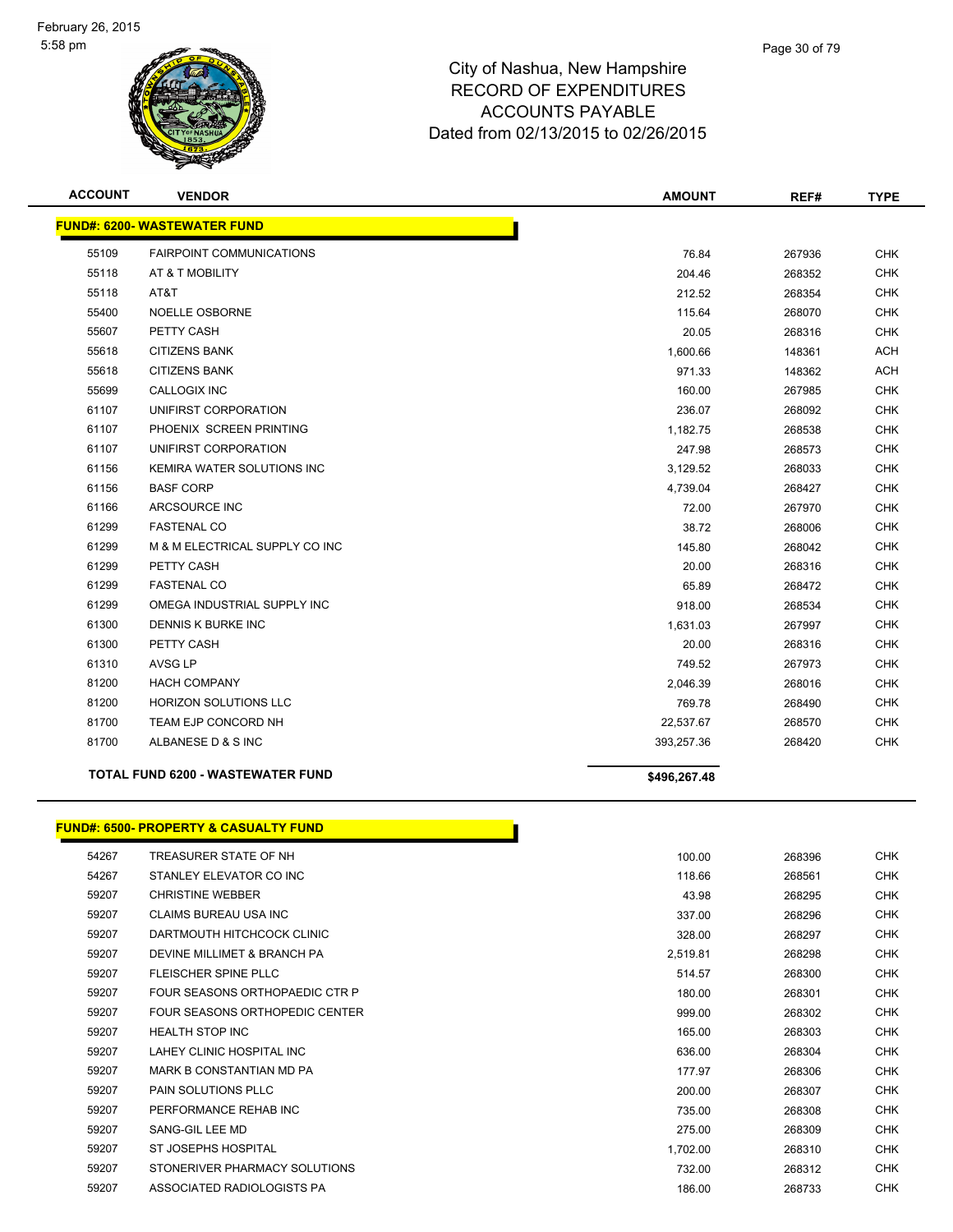

| <b>ACCOUNT</b> | <b>VENDOR</b>                                         | <b>AMOUNT</b> | REF#   | <b>TYPE</b> |
|----------------|-------------------------------------------------------|---------------|--------|-------------|
|                | <b>FUND#: 6500- PROPERTY &amp; CASUALTY FUND</b>      |               |        |             |
| 59207          | CLAIMS BUREAU USA INC                                 | 1,795.00      | 268734 | <b>CHK</b>  |
| 59207          | <b>COMP TODAY</b>                                     | 25.48         | 268735 | <b>CHK</b>  |
| 59207          | DARTMOUTH HITCHCOCK CLINIC                            | 587.00        | 268737 | <b>CHK</b>  |
| 59207          | FAMILY PHYSICAL THERAPY SVC                           | 424.17        | 268738 | <b>CHK</b>  |
| 59207          | NASHUA RADIOLOGY PA                                   | 50.00         | 268740 | <b>CHK</b>  |
| 59207          | PERFORMANCE REHAB INC                                 | 400.00        | 268741 | <b>CHK</b>  |
| 59207          | PRATT ORTHOPAEDIC ASSOC INC                           | 354.00        | 268742 | <b>CHK</b>  |
| 59207          | <b>RENEE SANDERS</b>                                  | 48.30         | 268743 | <b>CHK</b>  |
| 59207          | SJ PHYSICIAN SERVICES                                 | 135.00        | 268744 | <b>CHK</b>  |
| 59207          | STONERIVER PHARMACY SOLUTIONS                         | 317.46        | 268746 | <b>CHK</b>  |
| 59207          | TUFTS MEDICAL CENTER INC                              | 361.00        | 268747 | <b>CHK</b>  |
| 59225          | DEVINE MILLIMET & BRANCH PA                           | 220.30        | 268298 | <b>CHK</b>  |
| 59250          | <b>ENVIRO VANTAGE INC</b>                             | 5,163.50      | 268299 | CHK         |
| 59250          | <b>ASAP SPRINKLER LLC</b>                             | 3,866.00      | 268732 | <b>CHK</b>  |
| 59250          | CW SLITER & SONS INC                                  | 3,260.00      | 268736 | <b>CHK</b>  |
| 59275          | MACMULKIN CHEVROLET INC                               | 1,705.20      | 268305 | <b>CHK</b>  |
| 59275          | STATEWIDE COLLISION LLC                               | 2,260.33      | 268311 | <b>CHK</b>  |
| 59275          | ALLIANCE BUS GROUP INC                                | 1,679.16      | 268731 | <b>CHK</b>  |
| 59275          | <b>WILLIAM R MANSFIELD</b>                            | 416.88        | 268739 | <b>CHK</b>  |
| 59275          | STATEWIDE COLLISION LLC                               | 1,598.61      | 268745 | <b>CHK</b>  |
| 68365          | OCCUPATIONAL DRUG TESTING LLC                         | 889.00        | 268069 | <b>CHK</b>  |
|                |                                                       |               |        |             |
|                | <b>TOTAL FUND 6500 - PROPERTY &amp; CASUALTY FUND</b> | \$35,506.38   |        |             |
|                | <b>FUND#: 6600- BENEFITS SELF INSURANCE FUND</b>      |               |        |             |
| 21500          | <b>ITT HARTFORD</b>                                   | 35,909.65     | 148338 | <b>ACH</b>  |
| 21516          | BOSTON MUTUAL LIFE INSURANCE                          | 8,256.92      | 148336 | <b>ACH</b>  |
| 21575          | NORTHEAST DELTA DENTAL                                | 159,288.93    | 148370 | ACH         |
| 21585          | VISION SERVICE PLAN NH                                | 7,352.62      | 268412 | <b>CHK</b>  |
| 21990          | SOPHIA MIZARA C/O                                     | 386.66        | 268350 | <b>CHK</b>  |
| 59500          | NORTHEAST DELTA DENTAL                                | 12,184.46     | 148339 | ACH         |
| 59507          | ANTHEM BCBS OF NE                                     | 78,133.80     | 148335 | ACH         |
| 59507          | ANTHEM BCBS OF NE                                     | 126,890.76    | 148365 | <b>ACH</b>  |
| 59507          | ANTHEM BCBS OF NE                                     | 77,204.81     | 148368 | ACH         |
| 59507          | ANTHEM BCBS OF NE                                     | 654,096.77    | 148335 | ACH         |
| 59507          | ANTHEM BCBS OF NE                                     | 635,870.43    | 148365 | ACH         |
| 59507          | ANTHEM BCBS OF NE                                     | 491,611.41    | 148368 | ACH         |
| 59507          | ANTHEM BCBS OF NE                                     | 56,290.38     | 148335 | ACH         |
| 59507          | ANTHEM BCBS OF NE                                     | 62,805.58     | 148365 | ACH         |
| 59507          | ANTHEM BCBS OF NE                                     | 33,175.56     | 148368 | ACH         |
| 59507          | HARVARD PILGRIM HEALTH CARE                           | 95,705.42     | 148337 | <b>ACH</b>  |
| 59525          | NORTHEAST DELTA DENTAL                                | 20,084.47     | 148339 | ACH         |

**TOTAL FUND 6600 - BENEFITS SELF INSURANCE FUND \$2,612,314.20**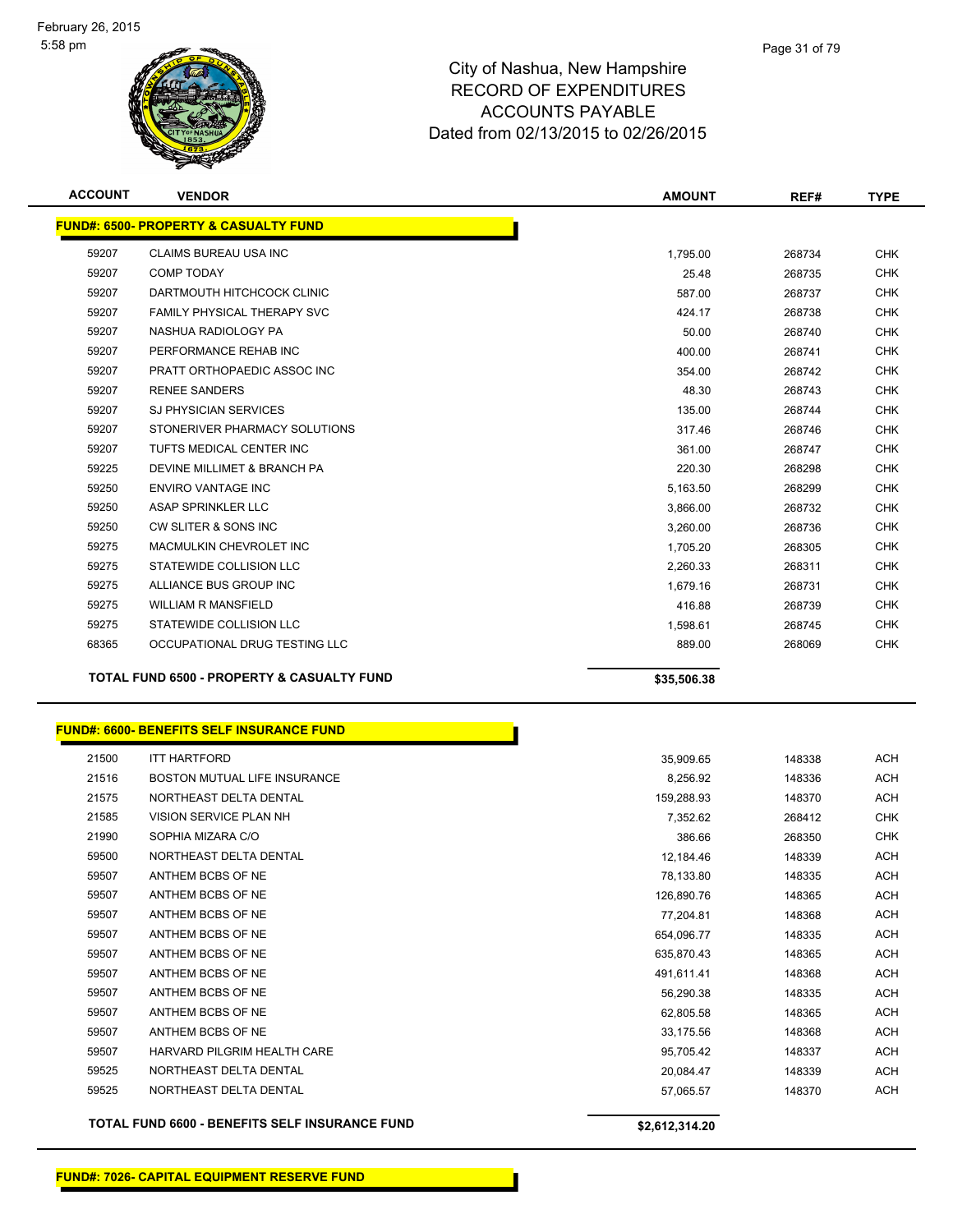February 26, 2015 5:58 pm



| <b>ACCOUNT</b> | <b>VENDOR</b>                                         | <b>AMOUNT</b>     | REF#             | <b>TYPE</b> |
|----------------|-------------------------------------------------------|-------------------|------------------|-------------|
|                | <b>FUND#: 7026- CAPITAL EQUIPMENT RESERVE FUND</b>    |                   |                  |             |
| 81500          | HOWARD P FAIRFIELD LLC                                | 71,856.50         | 268021           | <b>CHK</b>  |
| 81500          | LIBERTY INTNL TRUCKS OF NH LLC                        | 355,600.00        | 268038           | <b>CHK</b>  |
| 81500          | LIBERTY INTNL TRUCKS OF NH LLC                        | 88,900.00         | 268500           | <b>CHK</b>  |
|                | TOTAL FUND 7026 - CAPITAL EQUIPMENT RESERVE FUND      | \$516,356.50      |                  |             |
|                | <b>FUND#: 7064- JACKSON MILLS DAM OPERATIONS</b>      |                   |                  |             |
| 54100          | <b>EVERSOURCE</b>                                     | 177.93            | 268359           | <b>CHK</b>  |
|                | <b>TOTAL FUND 7064 - JACKSON MILLS DAM OPERATIONS</b> | \$177.93          |                  |             |
|                | <b>FUND#: 7076- REG VOC ED CAPITAL RESERVE</b>        |                   |                  |             |
| 71000          | CUSTOM COMPUTER SPECIALIST INC                        | 550.00            | 268145           | <b>CHK</b>  |
|                | <b>TOTAL FUND 7076 - REG VOC ED CAPITAL RESERVE</b>   | \$550.00          |                  |             |
|                | <b>FUND#: 7078- CITY BUILDINGS ETF</b>                |                   |                  |             |
| 54280          | COMPUTER CABLE CO INC                                 | 961.00            | 268448           | <b>CHK</b>  |
|                | <b>TOTAL FUND 7078 - CITY BUILDINGS ETF</b>           | \$961.00          |                  |             |
|                |                                                       |                   |                  |             |
|                | <b>FUND#: 7501- HUNT BUILDING CONTRIBUTNS ETF</b>     |                   |                  |             |
| 61299          | PETTY CASH                                            | 99.10             | 268316           | <b>CHK</b>  |
|                | TOTAL FUND 7501 - HUNT BUILDING CONTRIBUTNS ETF       | \$99.10           |                  |             |
|                | <b>FUND#: 7506- ETF CONTRIB-WOODLAWN CEMETERY</b>     |                   |                  |             |
| 54280          | INNOVATIVE SECURITY SOLUTIONS                         | 1,068.00          | 268025           | <b>CHK</b>  |
|                | TOTAL FUND 7506 - ETF CONTRIB-WOODLAWN CEMETERY       | \$1,068.00        |                  |             |
|                | <b>FUND#: 7551- P&amp;R-SUMMERFUN</b>                 |                   |                  |             |
| 55654          | WALTER B HEFFERNAN JR                                 | 400.00            | 268084           | <b>CHK</b>  |
|                | <b>TOTAL FUND 7551 - P&amp;R-SUMMERFUN</b>            | \$400.00          |                  |             |
|                | <b>FUND#: 7565- SCHOOL RELATED PROGRAMS-ETF</b>       |                   |                  |             |
|                | SYMPHONY NEW HAMPSHIRE                                |                   |                  | <b>CHK</b>  |
| 53628<br>55642 | <b>FREDERICK LATHAM</b>                               | 2,925.00<br>64.00 | 268098<br>268201 | <b>CHK</b>  |
| 61135          | <b>BAILEY POTTERY EQUIP CORP</b>                      | 1,418.00          | 268119           | <b>CHK</b>  |
| 61135          | <b>LISA ANDERSON</b>                                  | 55.15             | 268592           | <b>CHK</b>  |
| 61135          | <b>SHAR MUSIC</b>                                     | 700.53            | 268704           | <b>CHK</b>  |
| 61299          | MUSEUM OF SCIENCE                                     | 865.00            | 268107           | <b>CHK</b>  |
|                |                                                       |                   |                  |             |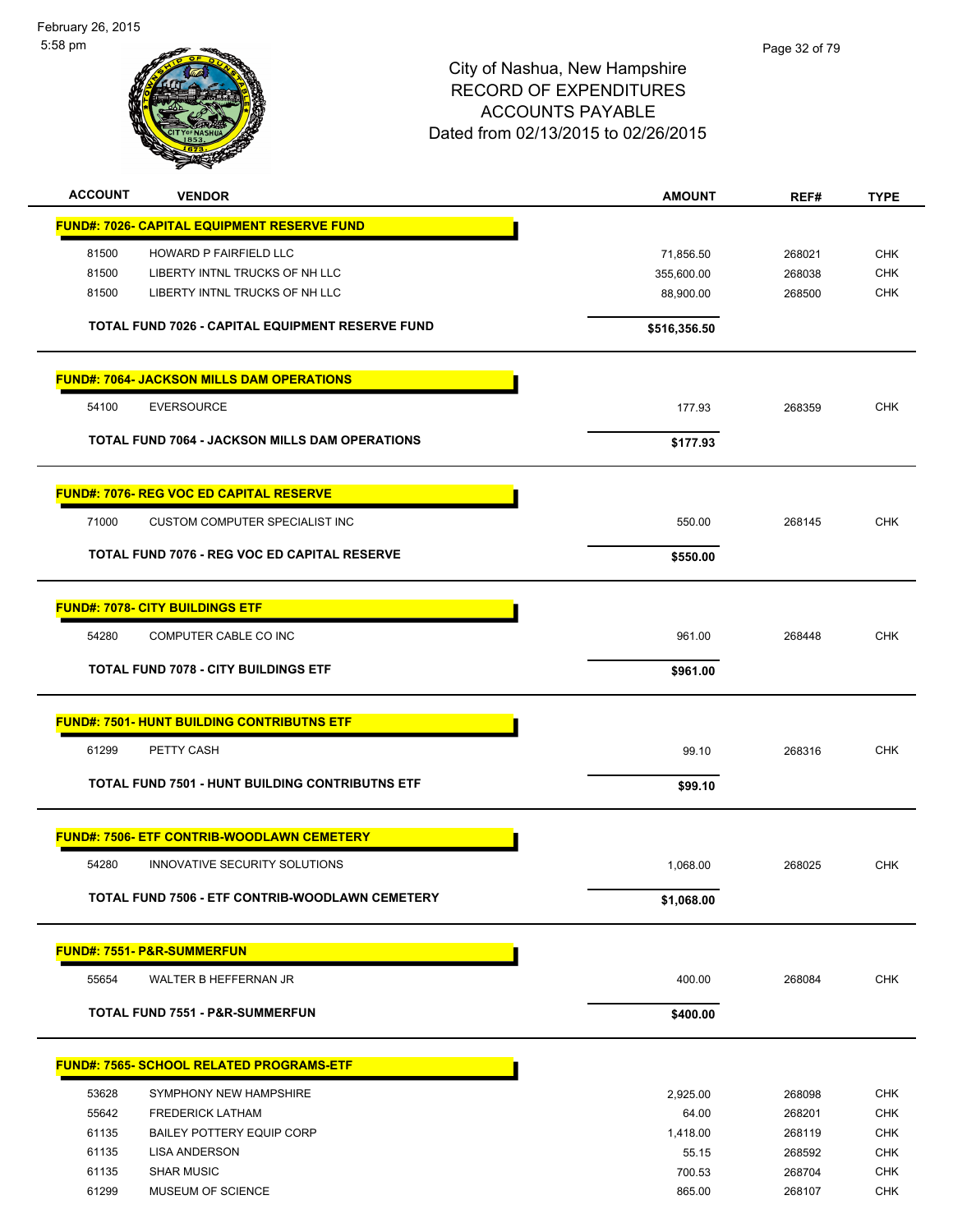

| <b>ACCOUNT</b> | <b>VENDOR</b>                                        | <b>AMOUNT</b> | REF#   | <b>TYPE</b> |
|----------------|------------------------------------------------------|---------------|--------|-------------|
|                | <b>FUND#: 7565- SCHOOL RELATED PROGRAMS-ETF</b>      |               |        |             |
| 61875          | <b>BARNES &amp; NOBLE INC</b>                        | 701.93        | 268120 | <b>CHK</b>  |
| 61875          | <b>BARNES &amp; NOBLE INC</b>                        | 2,517.88      | 268593 | <b>CHK</b>  |
| 71999          | PRO AV SYSTEMS INC                                   | 651.00        | 268692 | <b>CHK</b>  |
|                | <b>TOTAL FUND 7565 - SCHOOL RELATED PROGRAMS-ETF</b> | \$9,898.49    |        |             |
|                | <b>FUND#: 8063- LIBRARY-HENRY STEARNS FUND</b>       |               |        |             |
| 61807          | <b>BAKER &amp; TAYLOR</b>                            | 408.60        | 267978 | <b>CHK</b>  |
| 61807          | <b>BAKER &amp; TAYLOR</b>                            | 405.22        | 268426 | <b>CHK</b>  |
|                | <b>TOTAL FUND 8063 - LIBRARY-HENRY STEARNS FUND</b>  | \$813.82      |        |             |
|                | <b>FUND#: 8400- AGENCY-DEVELOPER ESCROWS</b>         |               |        |             |
| 21730          | MICHAEL TASCHEREAU                                   | 500.00        | 268057 | <b>CHK</b>  |
| 21730          | NEWPORT CONSTRUCTION CORP                            | 500.00        | 268064 | <b>CHK</b>  |
|                | <b>TOTAL FUND 8400 - AGENCY-DEVELOPER ESCROWS</b>    | \$1,000.00    |        |             |

**Grand Total:**

**\$6,327,195.72**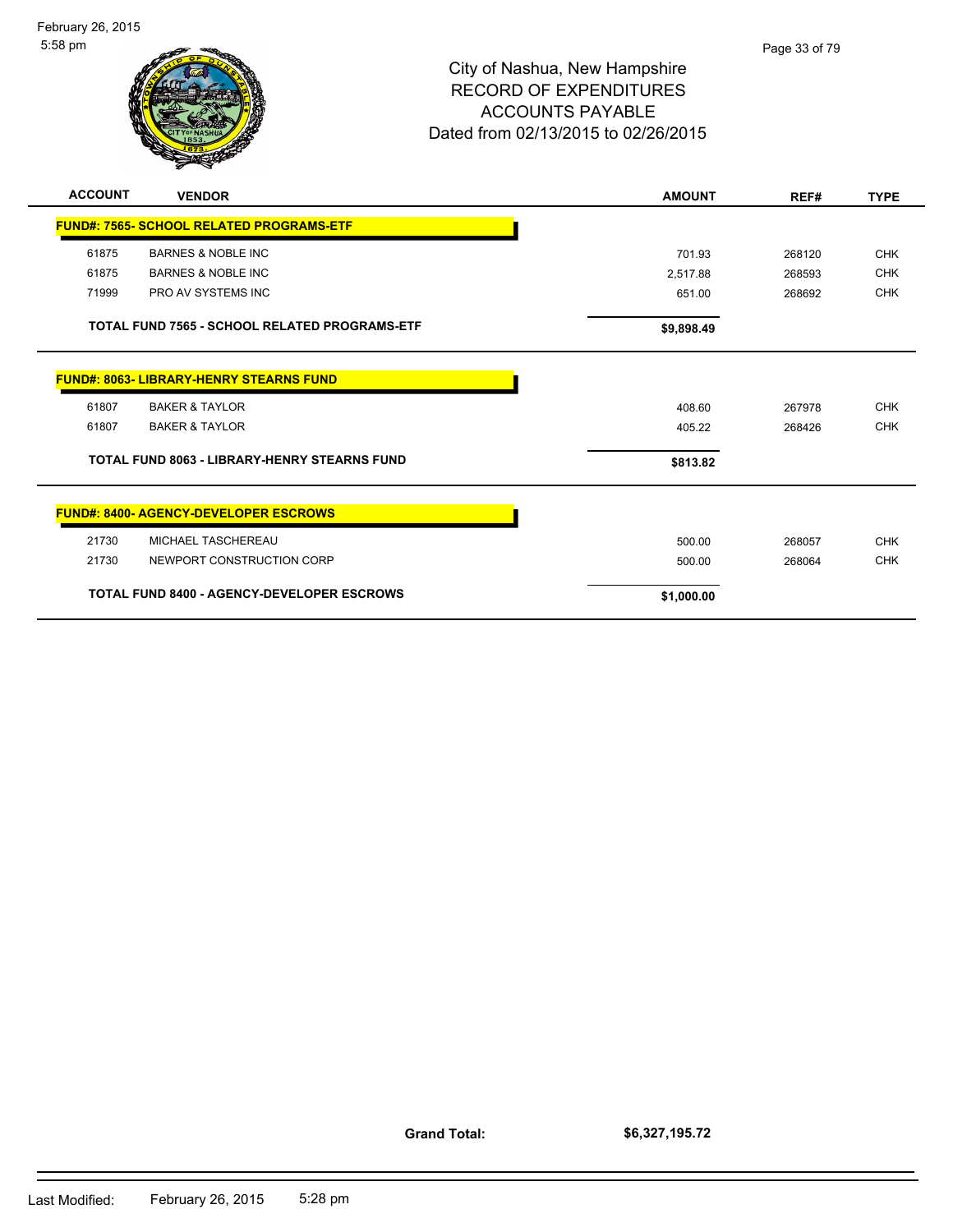

#### City of Nashua, New Hampshire RECORD OF EXPENDITURES PAYROLL-GROSS WAGES Dated from 02/13/2015- 02/26/2015

Page 34 of 79

| <b>PAY DATE</b>                      | <b>ACCOUNT</b>           | <b>DESCRIPTION</b>             | <b>AMOUNT</b> |
|--------------------------------------|--------------------------|--------------------------------|---------------|
| <b>FUND#: 1000 - GENERAL FUND</b>    |                          |                                |               |
|                                      |                          |                                |               |
| <b>MAYOR</b><br>101                  |                          |                                |               |
| 2/19/15                              | 51100                    | CITIZEN SERVICES DIRECTOR      | 929.80        |
| 2/26/15                              | 51100                    | CITIZEN SERVICES DIRECTOR      | 929.80        |
| 2/19/15                              | 51100                    | <b>COMMUNICATIONS DIRECTOR</b> | 877.25        |
| 2/26/15                              | 51100                    | <b>COMMUNICATIONS DIRECTOR</b> | 877.25        |
| 2/19/15                              | 51100                    | EXECUTIVE SECRETARY AA         | 929.80        |
| 2/26/15                              | 51100                    | EXECUTIVE SECRETARY AA         | 929.80        |
| 2/19/15                              | 51100                    | <b>SECRETARY RECEPTIONIST</b>  | 565.55        |
| 2/26/15                              | 51100                    | SECRETARY RECEPTIONIST         | 565.55        |
| 2/19/15                              | 51500                    | <b>MAYOR</b>                   | 2,160.35      |
| 2/26/15                              | 51500                    | <b>MAYOR</b>                   | 2,160.35      |
| 2/26/15                              | 55118                    | TELEPHONE-CELLULAR             | 50.00         |
| <b>TOTAL 101 - MAYOR</b>             |                          |                                | \$10,975.50   |
| 102                                  | <b>BOARD OF ALDERMEN</b> |                                |               |
| 2/19/15                              | 51100                    | ALDERMANIC LEGISLATION MANAGER | 1,446.40      |
| 2/26/15                              | 51100                    | ALDERMANIC LEGISLATION MANAGER | 1,446.40      |
| 2/19/15                              | 51200                    | LEGISLATIVE TRANSCRIPTION SPEC | 363.89        |
| 2/26/15                              | 51200                    | LEGISLATIVE TRANSCRIPTION SPEC | 446.21        |
| 2/13/15                              | 51500                    | <b>BOARD OF ALDERMEN</b>       | (2,500.00)    |
| <b>TOTAL 102 - BOARD OF ALDERMEN</b> |                          |                                | \$1,202.90    |
| <b>LEGAL</b><br>103                  |                          |                                |               |
| 2/19/15                              | 51100                    | ASSISTANT CORP COUNSEL         | 1,364.21      |
| 2/26/15                              | 51100                    | ASSISTANT CORP COUNSEL         | 1,364.20      |
| 2/19/15                              | 51100                    | <b>CORPORATION COUNSEL</b>     | 2,229.60      |
| 2/26/15                              | 51100                    | <b>CORPORATION COUNSEL</b>     | 2,229.60      |
| 2/19/15                              | 51100                    | DEPUTY CORPORATION COUNSEL     | 2,028.40      |
| 2/26/15                              | 51100                    | DEPUTY CORPORATION COUNSEL     | 2,028.40      |
| 2/19/15                              | 51100                    | <b>LEGAL ASSISTANT</b>         | 1,901.06      |
| 2/26/15                              | 51100                    | <b>LEGAL ASSISTANT</b>         | 1,901.05      |
| 2/26/15                              | 55118                    | TELEPHONE-CELLULAR             | 100.00        |
| <b>TOTAL 103 - LEGAL</b>             |                          |                                | \$15,146.52   |
| <b>CITY CLERK</b><br>107             |                          |                                |               |
| 2/19/15                              | 51100                    | <b>CITY CLERK</b>              | 1,823.90      |
| 2/26/15                              | 51100                    | <b>CITY CLERK</b>              | 1,823.90      |
| 2/19/15                              | 51100                    | <b>CLERK VITAL RECORDS II</b>  | 2,122.70      |
| 2/26/15                              | 51100                    | <b>CLERK VITAL RECORDS II</b>  | 3,760.54      |
| 2/19/15                              | 51100                    | DEPARTMENT COORDINATOR, CC     | 817.35        |
| 2/26/15                              | 51100                    | DEPARTMENT COORDINATOR, CC     | 817.35        |
| 2/19/15                              | 51100                    | DEPUTY CITY CLERK              | 1,411.70      |
| 2/26/15                              |                          | DEPUTY CITY CLERK              | 1,411.70      |
| 2/26/15                              | 51100<br>51300           | OVERTIME-REGULAR               | 15.32         |
|                                      |                          |                                |               |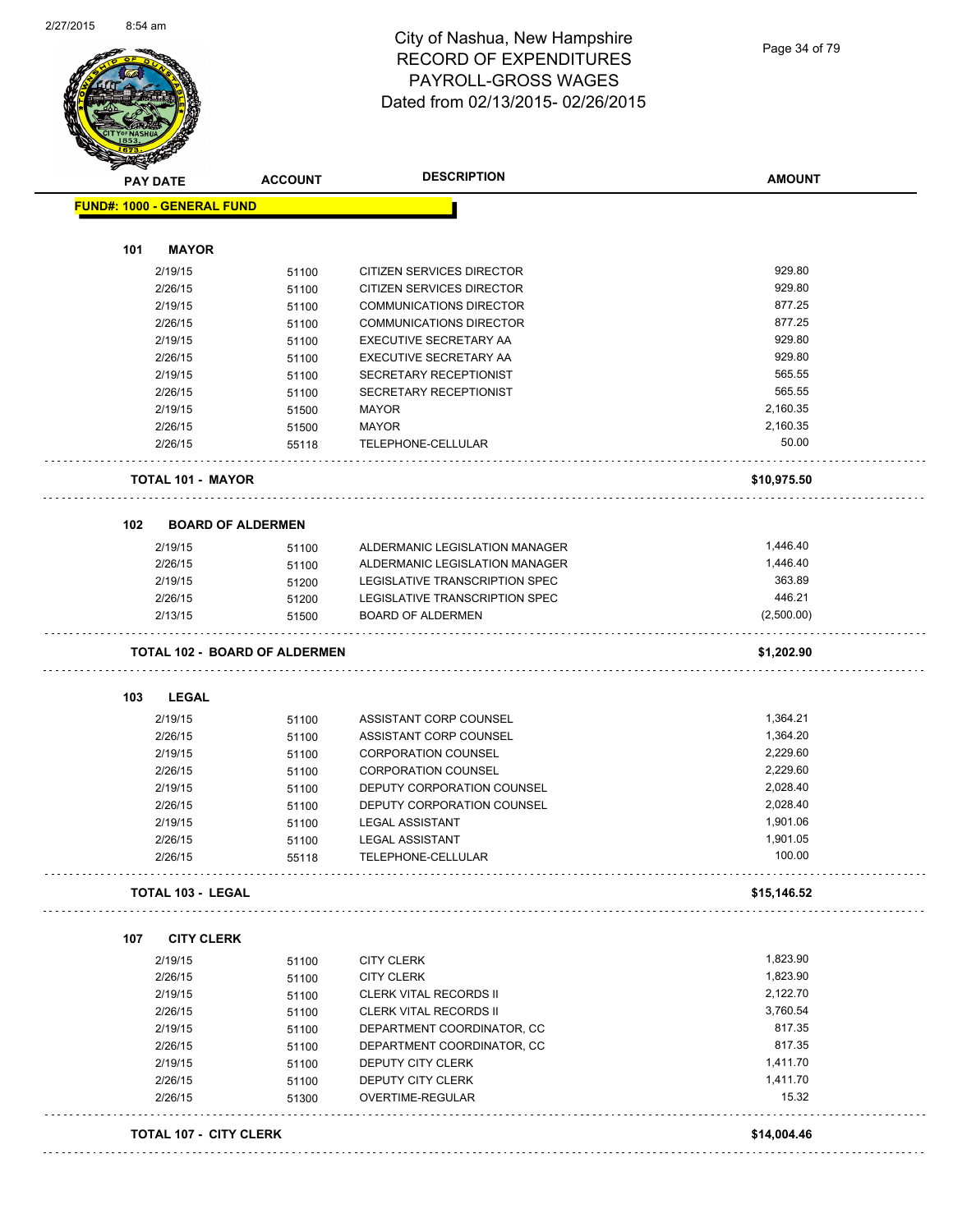#### City of Nashua, New Hampshire RECORD OF EXPENDITURES PAYROLL-GROSS WAGES Dated from 02/13/2015- 02/26/2015

| <b>PAY DATE</b>                   | <b>ACCOUNT</b>                       | <b>DESCRIPTION</b>                  | <b>AMOUNT</b> |
|-----------------------------------|--------------------------------------|-------------------------------------|---------------|
| <b>FUND#: 1000 - GENERAL FUND</b> |                                      |                                     |               |
| 111                               | <b>HUMAN RESOURCES</b>               |                                     |               |
|                                   |                                      |                                     | 1,044.70      |
| 2/19/15                           | 51100                                | <b>HR ANALYST</b>                   |               |
| 2/26/15                           | 51100                                | <b>HR ANALYST</b>                   | 1,044.70      |
| 2/19/15                           | 51100                                | HR SPEC                             | 83.39         |
| 2/19/15                           | 51100                                | HUMAN RESOURCES DIRECTOR            | 1,286.80      |
| 2/26/15                           | 51100                                | HUMAN RESOURCES DIRECTOR            | 1,286.80      |
| 2/19/15                           | 51200                                | ADMINISTRATIVE ASSISTANT I          | 283.66        |
| 2/26/15                           | 51200                                | ADMINISTRATIVE ASSISTANT I          | 280.24        |
|                                   | <b>TOTAL 111 - HUMAN RESOURCES</b>   |                                     | \$5,310.29    |
| 115                               | <b>CITYWIDE PENSIONS</b>             |                                     |               |
| 2/26/15                           | 52120                                | PENSION DISTRIBUTIONS               | 50.00         |
|                                   | <b>TOTAL 115 - CITYWIDE PENSIONS</b> |                                     | \$50.00       |
|                                   |                                      |                                     |               |
| 122                               | <b>INFORMATION TECHNOLOGY</b>        |                                     |               |
| 2/19/15                           | 51100                                | ADMIN ASSISTANT II                  | 687.40        |
| 2/26/15                           | 51100                                | ADMIN ASSISTANT II                  | 687.40        |
| 2/19/15                           | 51100                                | <b>ENTERPRISE SYS ADMINISTRATOR</b> | 1,364.20      |
| 2/26/15                           | 51100                                | ENTERPRISE SYS ADMINISTRATOR        | 1,364.20      |
| 2/19/15                           | 51100                                | ERP SYSTEM ADMIN DBA                | 1,670.35      |
| 2/26/15                           | 51100                                | ERP SYSTEM ADMIN DBA                | 1,670.35      |
| 2/19/15                           | 51100                                | INTER INTRA APPL DEV PROJ LDR       | 1,626.10      |
| 2/26/15                           | 51100                                | INTER INTRA APPL DEV PROJ LDR       | 1,626.11      |
| 2/19/15                           | 51100                                | IT APPLICATIONS ANALYST             | 1,176.05      |
| 2/26/15                           | 51100                                | IT APPLICATIONS ANALYST             | 1,176.05      |
| 2/19/15                           | 51100                                | IT DIVISION DIRECTOR                | 2,028.40      |
| 2/26/15                           | 51100                                | IT DIVISION DIRECTOR                | 2,028.40      |
| 2/19/15                           | 51100                                | IT INFRASTRUCTURE TEAM LEADER       | 1,823.90      |
| 2/26/15                           | 51100                                | IT INFRASTRUCTURE TEAM LEADER       | 1,823.90      |
| 2/19/15                           | 51100                                | SYSTEMS ADM DATABASE ADM            | 1,200.37      |
| 2/26/15                           | 51100                                | SYSTEMS ADM DATABASE ADM            | 2,111.00      |
| 2/19/15                           | 51100                                | TECH SUPPORT TEAM LEADER            | 1,537.40      |
| 2/26/15                           | 51100                                | TECH SUPPORT TEAM LEADER            | 1,537.40      |
| 2/19/15                           | 51100                                | TECHNICAL SPEC II NET SUPPORT       | 1,140.00      |
| 2/26/15                           | 51100                                | TECHNICAL SPEC II NET SUPPORT       | 1,140.00      |
| 2/19/15                           | 51100                                | <b>TECHNICAL SPECIALIST I</b>       | 709.91        |
| 2/26/15                           | 51100                                | TECHNICAL SPECIALIST I              | 709.90        |
| 2/19/15                           | 51100                                | WEB DESIGNER                        | 654.20        |
| 2/26/15                           | 51100                                | <b>WEB DESIGNER</b>                 | 654.20        |
| 2/19/15                           | 51300                                | OVERTIME-REGULAR                    | 294.40        |
| 2/26/15                           | 51300                                | OVERTIME-REGULAR                    | 264.75        |
| 2/19/15                           | 51400                                | WAGES TEMP-SEASONAL                 | 428.75        |
| 2/26/15                           | 51400                                | WAGES TEMP-SEASONAL                 | 367.50        |
| 2/26/15                           | 55118                                | TELEPHONE-CELLULAR                  | 267.00        |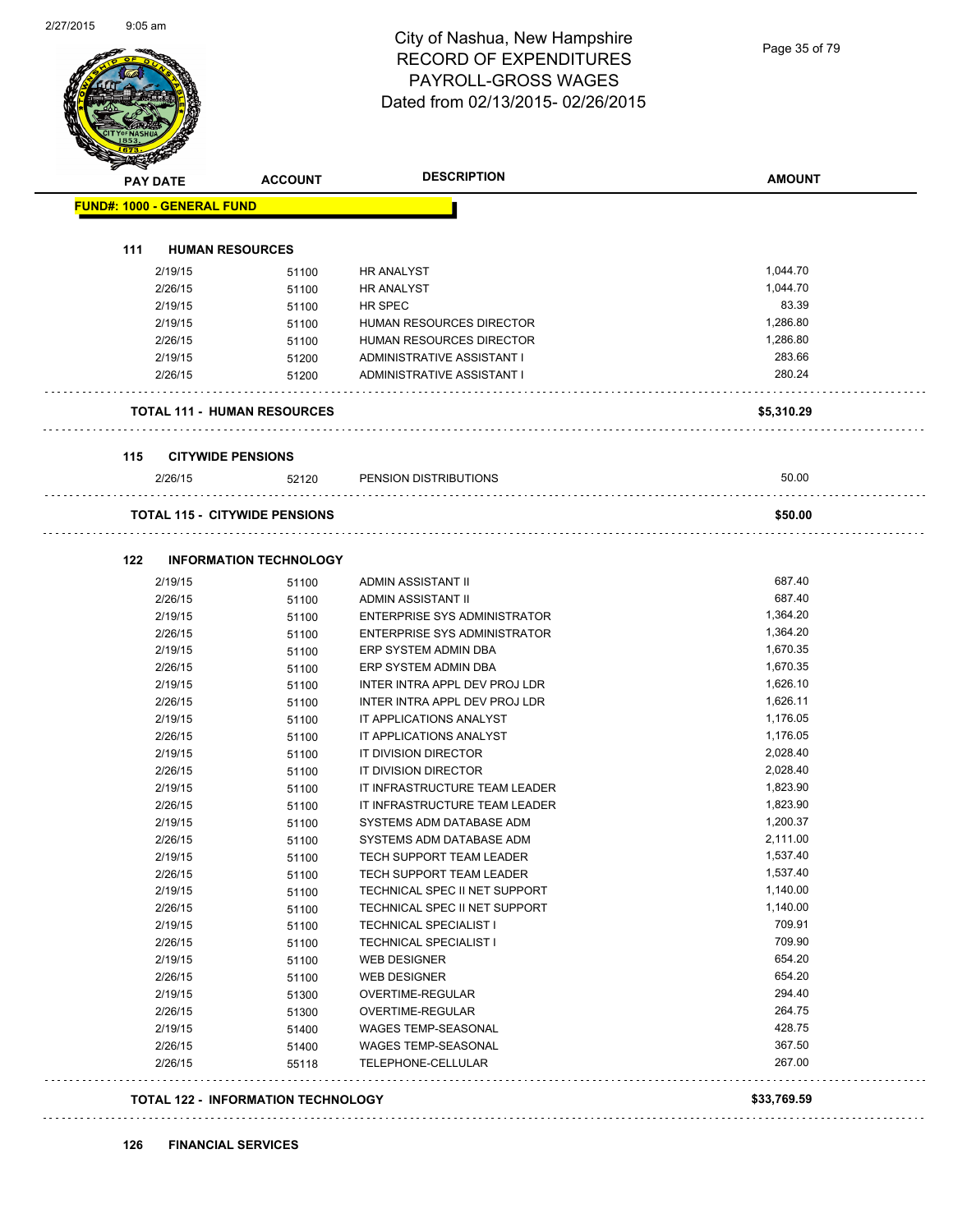

#### City of Nashua, New Hampshire RECORD OF EXPENDITURES PAYROLL-GROSS WAGES Dated from 02/13/2015- 02/26/2015

| 126<br><b>FINANCIAL SERVICES</b> |       |                                   |          |
|----------------------------------|-------|-----------------------------------|----------|
| 2/19/15                          | 51100 | ACCOUNTING COMPLIANCE MGR         | 1,105.45 |
| 2/26/15                          | 51100 | ACCOUNTING COMPLIANCE MGR         | 1,105.45 |
| 2/19/15                          | 51100 | ACCOUNTS PAYABLE COORDINATOR      | 2,260.60 |
| 2/26/15                          | 51100 | ACCOUNTS PAYABLE COORDINATOR      | 2,245.75 |
| 2/19/15                          | 51100 | ADMINISTRATIVE ASSISTANT I        | 666.90   |
| 2/26/15                          | 51100 | ADMINISTRATIVE ASSISTANT I        | 554.35   |
| 2/19/15                          | 51100 | <b>CFO COMPTROLLER</b>            | 2,059.25 |
| 2/26/15                          | 51100 | <b>CFO COMPTROLLER</b>            | 2,059.25 |
| 2/19/15                          | 51100 | <b>COMPENSATION MANAGER</b>       | 1,579.20 |
| 2/26/15                          | 51100 | <b>COMPENSATION MANAGER</b>       | 1,579.20 |
| 2/19/15                          | 51100 | DEP TREASURER TAX COLLECTOR       | 1,098.80 |
| 2/26/15                          | 51100 | DEP TREASURER TAX COLLECTOR       | 1,098.80 |
| 2/19/15                          | 51100 | FINANCE AND ADMIN MANAGER         | 766.80   |
| 2/26/15                          | 51100 | FINANCE AND ADMIN MANAGER         | 766.80   |
| 2/19/15                          | 51100 | FINANCIAL MANAGER GENERAL GOVT    | 1,408.20 |
| 2/26/15                          | 51100 | FINANCIAL MANAGER GENERAL GOVT    | 1,408.20 |
| 2/19/15                          | 51100 | FINANCIAL SERVICES COORDINATOR    | 958.33   |
| 2/26/15                          | 51100 | FINANCIAL SERVICES COORDINATOR    | 964.35   |
| 2/19/15                          | 51100 | <b>MOTOR VEHICLE COORDINATOR</b>  | 666.90   |
| 2/26/15                          | 51100 | MOTOR VEHICLE COORDINATOR         | 666.90   |
| 2/19/15                          | 51100 | MV CLERK II REGISTRATION          | 651.65   |
| 2/26/15                          | 51100 | MV CLERK II REGISTRATION          | 651.65   |
| 2/19/15                          | 51100 | OPERATIONS ANALYST                | 742.60   |
| 2/26/15                          | 51100 | OPERATIONS ANALYST                | 742.60   |
| 2/19/15                          | 51100 | PAYROLL ANALYST                   | 1,883.89 |
| 2/26/15                          | 51100 | PAYROLL ANALYST                   | 1,862.90 |
| 2/19/15                          | 51100 | RESOURCE COORDINATOR              | 486.36   |
| 2/26/15                          | 51100 | RESOURCE COORDINATOR              | 486.36   |
| 2/19/15                          | 51100 | REVENUE ACCOUNTS SPEC             | 757.74   |
| 2/26/15                          | 51100 | REVENUE ACCOUNTS SPEC             | 757.75   |
| 2/19/15                          | 51100 | REVENUE COORDINATOR               | 988.16   |
| 2/26/15                          | 51100 | REVENUE COORDINATOR               | 988.15   |
| 2/19/15                          | 51100 | SENIOR ACCOUNTANT                 | 1,042.70 |
| 2/26/15                          | 51100 | SENIOR ACCOUNTANT                 | 1,042.70 |
| 2/19/15                          | 51100 | SENIOR FINANCIAL ANALYST          | 1,131.65 |
| 2/26/15                          | 51100 | SENIOR FINANCIAL ANALYST          | 1,131.65 |
| 2/19/15                          | 51100 | SUPV VEHICLE REGISTRATION         | 1,075.60 |
| 2/26/15                          | 51100 | <b>SUPV VEHICLE REGISTRATION</b>  | 1,075.60 |
| 2/19/15                          | 51100 | TREASURER TAX COLLECTOR           | 1,823.90 |
| 2/26/15                          | 51100 | TREASURER TAX COLLECTOR           | 1,823.90 |
| 2/19/15                          | 51100 | <b>VEHICLE REGISTRATION CLERK</b> | 1,106.09 |
| 2/26/15                          | 51100 | <b>VEHICLE REGISTRATION CLERK</b> | 1,106.10 |
| 2/19/15                          | 51200 | TRUST ACCOUNTANT PT               | 689.88   |
| 2/26/15                          | 51200 | TRUST ACCOUNTANT PT               | 689.88   |
| 2/19/15                          | 51300 | OVERTIME-REGULAR                  | 84.79    |
| 2/26/15                          | 51300 | OVERTIME-REGULAR                  | 75.62    |
| 2/26/15                          | 55118 | TELEPHONE-CELLULAR                | 50.00    |

#### Page 36 of 79

**AMOUNT**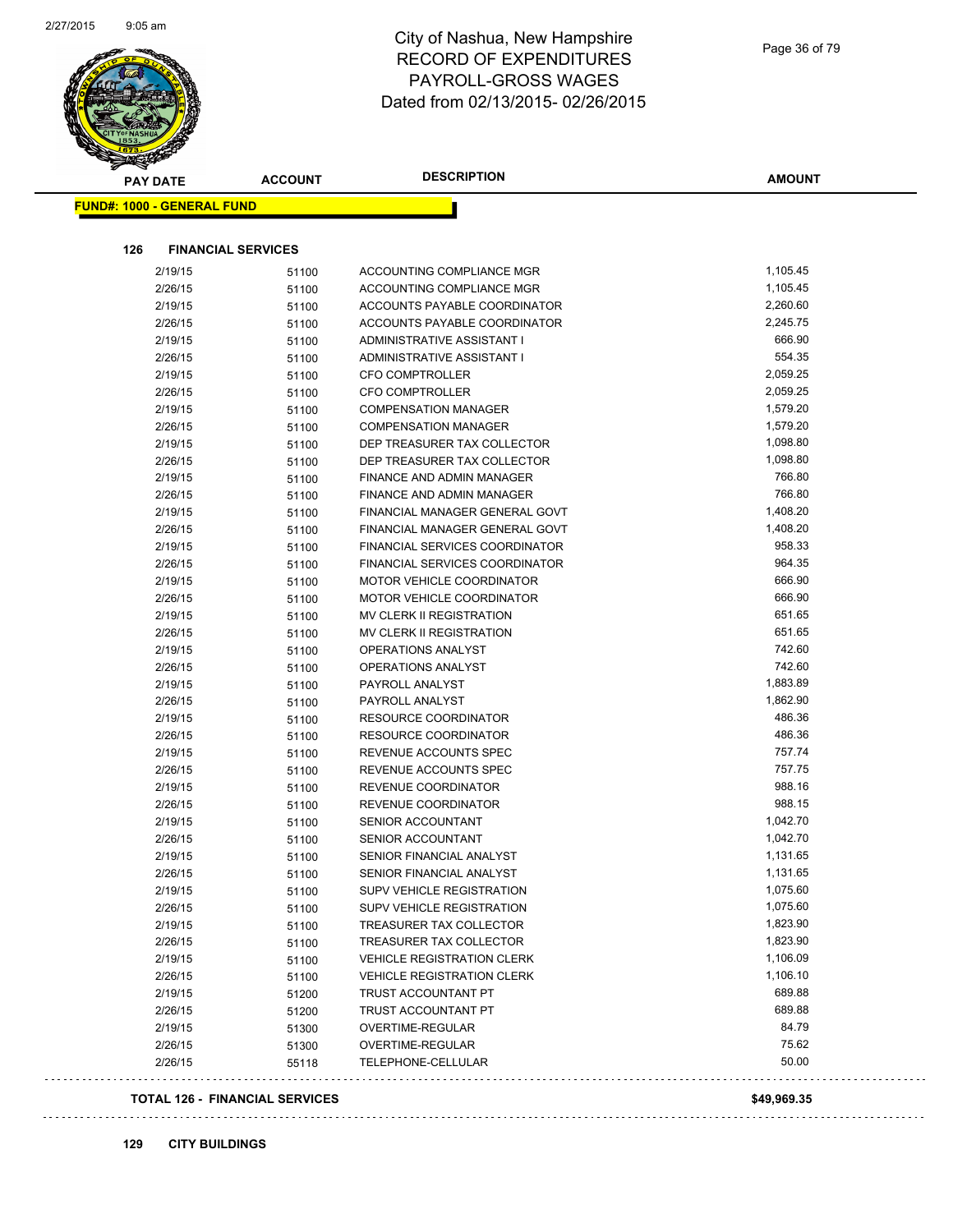Page 37 of 79

|     | <b>PAY DATE</b>                   | <b>ACCOUNT</b> | <b>DESCRIPTION</b>           | <b>AMOUNT</b> |
|-----|-----------------------------------|----------------|------------------------------|---------------|
|     | <b>FUND#: 1000 - GENERAL FUND</b> |                |                              |               |
|     |                                   |                |                              |               |
| 129 | <b>CITY BUILDINGS</b>             |                |                              |               |
|     | 2/19/15                           | 51100          | <b>BUILDING MANAGER</b>      | 811.80        |
|     | 2/26/15                           | 51100          | <b>BUILDING MANAGER</b>      | 811.80        |
|     | 2/19/15                           | 51100          | <b>CUSTODIAN I</b>           | 936.37        |
|     | 2/26/15                           | 51100          | <b>CUSTODIAN I</b>           | 1,223.01      |
|     | 2/19/15                           | 51100          | <b>MAINTENANCE SPEC</b>      | 685.70        |
|     | 2/26/15                           | 51100          | <b>MAINTENANCE SPEC</b>      | 685.70        |
|     | 2/19/15                           | 51200          | <b>CUSTODIAN I</b>           | 318.45        |
|     | 2/26/15                           | 51200          | <b>CUSTODIAN I</b>           | 318.45        |
|     | 2/19/15                           | 51300          | OVERTIME-REGULAR             | 563.35        |
|     | 2/26/15                           | 51300          | OVERTIME-REGULAR             | 390.41        |
|     |                                   |                |                              |               |
|     | <b>TOTAL 129 - CITY BUILDINGS</b> |                |                              | \$6,745.04    |
|     |                                   |                |                              |               |
| 130 | <b>PURCHASING</b>                 |                |                              |               |
|     | 2/19/15                           | 51100          | PRINTING TECH MAIL DIST      | 999.21        |
|     | 2/26/15                           | 51100          | PRINTING TECH MAIL DIST      | 999.20        |
|     | 2/19/15                           | 51100          | PURCHASING AGENT I           | 682.50        |
|     | 2/26/15                           | 51100          | PURCHASING AGENT I           | 682.50        |
|     | 2/19/15                           | 51100          | PURCHASING AGENT II          | 1,048.70      |
|     | 2/26/15                           | 51100          | PURCHASING AGENT II          | 1,048.70      |
|     |                                   |                |                              |               |
|     | <b>TOTAL 130 - PURCHASING</b>     |                |                              | \$5,460.81    |
| 131 | <b>HUNT BUILDING</b>              |                |                              |               |
|     | 2/19/15                           | 51200          | HUNT BUILDING ADMINISTRATOR  | 318.35        |
|     | 2/26/15                           | 51200          | HUNT BUILDING ADMINISTRATOR  | 384.50        |
|     | <b>TOTAL 131 - HUNT BUILDING</b>  |                |                              | \$702.85      |
|     |                                   |                |                              |               |
| 132 | <b>ASSESSING</b>                  |                |                              |               |
|     | 2/19/15                           | 51100          | <b>APPRAISER I</b>           | 877.90        |
|     | 2/26/15                           | 51100          | APPRAISER I                  | 877.90        |
|     | 2/19/15                           | 51100          | <b>APPRAISER II</b>          | 1,048.70      |
|     | 2/26/15                           | 51100          | <b>APPRAISER II</b>          | 1,048.70      |
|     | 2/19/15                           | 51100          | <b>APPRAISER III</b>         | 1,194.60      |
|     | 2/26/15                           | 51100          | <b>APPRAISER III</b>         | 1,194.60      |
|     | 2/19/15                           | 51100          | ASSESSING ADMIN SPEC I CSR   | 621.10        |
|     | 2/26/15                           | 51100          | ASSESSING ADMIN SPEC I CSR   | 621.10        |
|     | 2/19/15                           | 51100          | ASSESSING ADMIN SPEC II CSR  | 722.30        |
|     | 2/26/15                           | 51100          | ASSESSING ADMIN SPEC II CSR  | 722.30        |
|     | 2/19/15                           | 51100          | ASSESSING ADMIN SPEC III CSR | 913.35        |
|     | 2/26/15                           | 51100          | ASSESSING ADMIN SPEC III CSR | 913.35        |
|     | 2/19/15                           | 51100          | CHIEF ASSESSOR GIS MANAGER   | 2,120.90      |
|     | 2/26/15                           | 51100          | CHIEF ASSESSOR GIS MANAGER   | 2,120.90      |
|     | 2/19/15                           | 51100          | DEPARTMENT COORDINATOR       | 867.35        |
|     | 2/26/15                           | 51100          | DEPARTMENT COORDINATOR       | 867.35        |
|     | 2/19/15                           | 51100          | DEPUTY MANAGER APPRAISER IV  | 1,493.05      |
|     | 2/26/15                           | 51100          | DEPUTY MANAGER APPRAISER IV  | 1,493.05      |
|     |                                   |                |                              |               |

2/26/15 51100 DEPUTY MANAGER APPRAISER IV 1,493.05

2/26/15 51512 WAGES APPOINTED OFFICIALS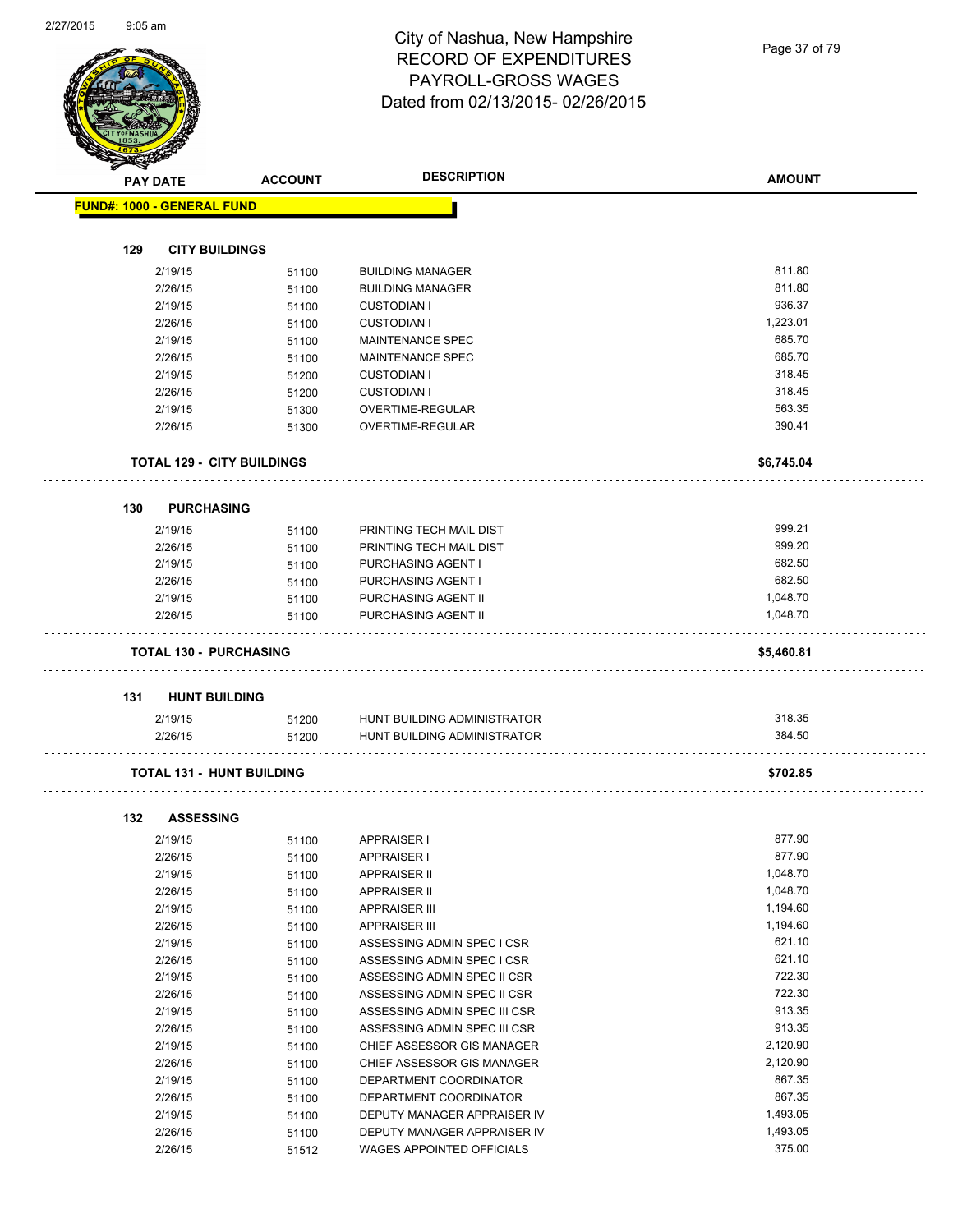

Page 38 of 79

|     | <b>PAY DATE</b>                   | <b>ACCOUNT</b>                       | <b>DESCRIPTION</b>            | <b>AMOUNT</b> |
|-----|-----------------------------------|--------------------------------------|-------------------------------|---------------|
|     | <b>FUND#: 1000 - GENERAL FUND</b> |                                      |                               |               |
|     | <b>TOTAL 132 - ASSESSING</b>      |                                      |                               | \$20,093.50   |
| 134 | GIS                               |                                      |                               |               |
|     | 2/19/15                           | 51100                                | <b>GIS TECHNICIAN II</b>      | 1,072.10      |
|     | 2/26/15                           | 51100                                | <b>GIS TECHNICIAN II</b>      | 1,072.10      |
|     | <b>TOTAL 134 - GIS</b>            |                                      |                               | \$2,144.20    |
| 140 |                                   | <b>PINEWOOD CEMETERY</b>             |                               |               |
|     | 2/26/15                           | 55314                                | FIXED RATE MILEAGE ALLOWANCE  | 100.00        |
|     |                                   | <b>TOTAL 140 - PINEWOOD CEMETERY</b> |                               | \$100.00      |
| 142 |                                   | <b>WOODLAWN CEMETERY</b>             |                               |               |
|     | 2/19/15                           | 51100                                | <b>GROUNDSKEEPER CEMETERY</b> | 1,301.50      |
|     | 2/26/15                           | 51100                                | <b>GROUNDSKEEPER CEMETERY</b> | 1,301.50      |
|     | 2/19/15                           | 51100                                | SUBFOREMAN CEMETERY           | 744.15        |
|     | 2/26/15                           | 51100                                | SUBFOREMAN CEMETERY           | 744.15        |
|     | 2/19/15                           | 51100                                | SUPERINTENDENT CEMETERY I     | 1,044.70      |
|     | 2/26/15                           | 51100                                | SUPERINTENDENT CEMETERY I     | 1,044.70      |
|     | 2/19/15                           | 51300                                | OVERTIME-REGULAR              | 36.60         |
|     | 2/26/15                           | 51300                                | OVERTIME-REGULAR              | 316.42        |
|     |                                   | <b>TOTAL 142 - WOODLAWN CEMETERY</b> |                               | \$6,533.72    |
| 144 |                                   | <b>EDGEWOOD CEMETERY</b>             |                               |               |
|     | 2/19/15                           | 51100                                | <b>GROUNDSKEEPER CEMETERY</b> | 1,127.15      |
|     | 2/26/15                           | 51100                                | <b>GROUNDSKEEPER CEMETERY</b> | 1,127.15      |
|     | 2/19/15                           | 51100                                | SUBFOREMAN CEMETERY           | 811.80        |
|     | 2/26/15                           | 51100                                | SUBFOREMAN CEMETERY           | 811.80        |
|     | 2/19/15                           | 51100                                | SUPERINTENDENT CEMETERY II    | 1,148.25      |
|     | 2/26/15                           | 51100                                | SUPERINTENDENT CEMETERY II    | 1,148.25      |
|     | 2/19/15                           | 51300                                | OVERTIME-REGULAR              | 454.75        |
|     | 2/26/15                           | 55314                                | FIXED RATE MILEAGE ALLOWANCE  | 100.00        |
|     |                                   | <b>TOTAL 144 - EDGEWOOD CEMETERY</b> |                               | \$6,729.15    |
| 150 | <b>POLICE</b>                     |                                      |                               |               |
|     | 2/19/15                           | 51100                                | <b>1ST YEAR OFFICERS</b>      | 13,344.80     |
|     | 2/26/15                           | 51100                                | <b>1ST YEAR OFFICERS</b>      | 13,344.80     |
|     | 2/19/15                           | 51100                                | <b>ACCOUNT CLERK III</b>      | 2,143.10      |
|     | 2/26/15                           | 51100                                | <b>ACCOUNT CLERK III</b>      | 2,143.10      |
|     |                                   |                                      |                               |               |
|     | 2/19/15                           | 51100                                | ADMINISTRATIVE PROJECT SPEC   | 1,248.00      |
|     | 2/26/15                           | 51100                                | ADMINISTRATIVE PROJECT SPEC   | 1,248.00      |
|     | 2/19/15                           | 51100                                | ANIMAL CONTROL OFFICER        | 927.40        |
|     | 2/26/15                           | 51100                                | ANIMAL CONTROL OFFICER        | 927.40        |
|     | 2/19/15                           | 51100                                | ASSISTANT RECORDS MANAGER     | 962.10        |
|     | 2/26/15                           | 51100                                | ASSISTANT RECORDS MANAGER     | 962.10        |
|     |                                   |                                      |                               |               |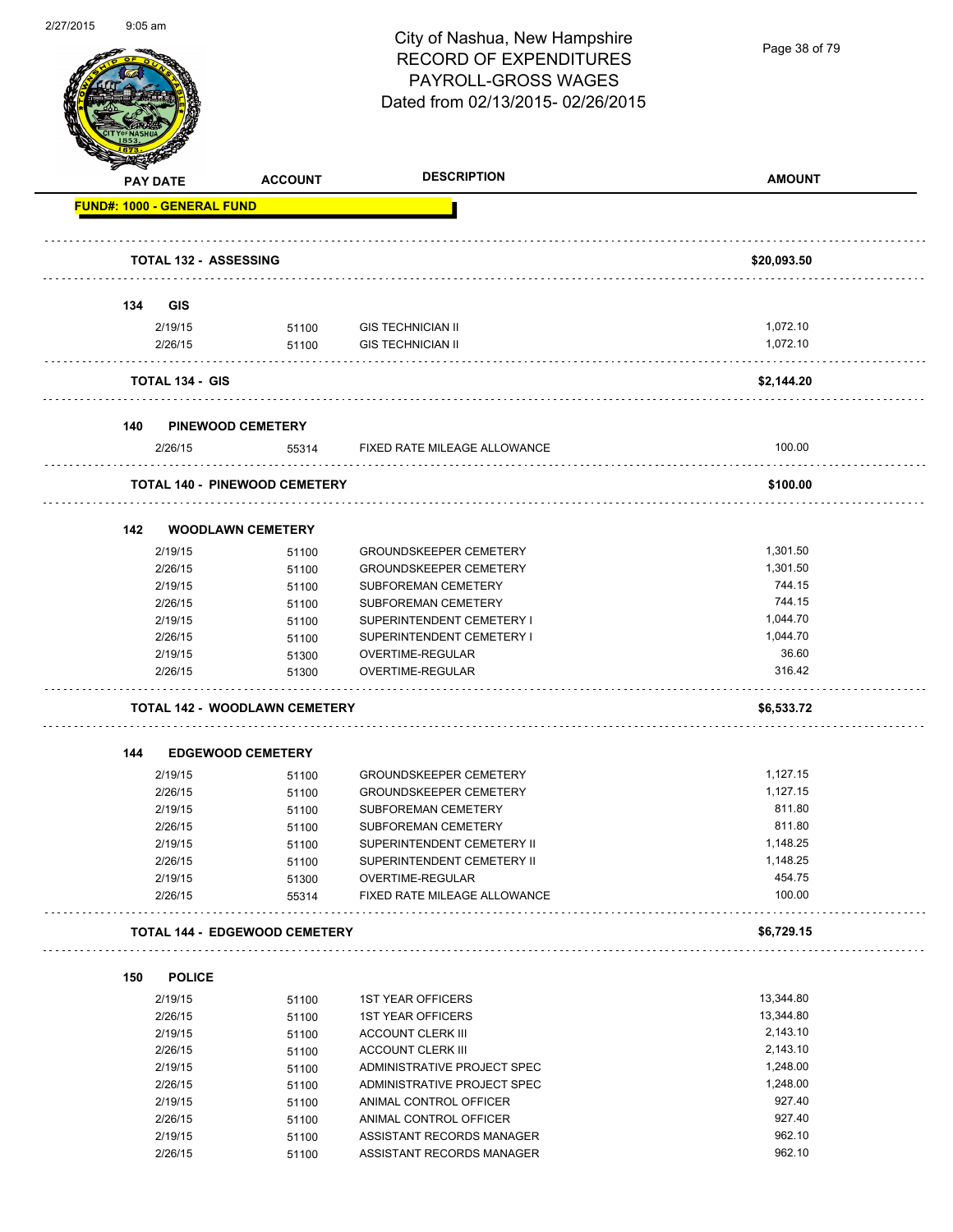

| <b>PAY DATE</b>                   | <b>ACCOUNT</b> | <b>DESCRIPTION</b>                                  | <b>AMOUNT</b>        |
|-----------------------------------|----------------|-----------------------------------------------------|----------------------|
| <b>FUND#: 1000 - GENERAL FUND</b> |                |                                                     |                      |
|                                   |                |                                                     |                      |
|                                   |                |                                                     |                      |
| <b>POLICE</b><br>150              |                |                                                     |                      |
| 2/19/15                           | 51100          | AUTO MECHANIC 1ST CLASS                             | 1,589.34             |
| 2/26/15                           | 51100          | AUTO MECHANIC 1ST CLASS                             | 1,589.34             |
| 2/19/15                           | 51100          | <b>BUILDING MAINTENANCE SUPV</b>                    | 962.00               |
| 2/26/15                           | 51100          | <b>BUILDING MAINTENANCE SUPV</b>                    | 962.00               |
| 2/19/15                           | 51100          | <b>CAPTAIN</b>                                      | 14,341.25            |
| 2/26/15                           | 51100          | CAPTAIN                                             | 14,341.25            |
| 2/19/15                           | 51100          | CHIEF OF POLICE                                     | 2,524.30             |
| 2/26/15                           | 51100          | CHIEF OF POLICE                                     | 2,524.30             |
| 2/19/15                           | 51100          | COMM TECH ALL DESIGNATIONS                          | 8,995.11<br>8,995.12 |
| 2/26/15                           | 51100          | COMM TECH ALL DESIGNATIONS                          |                      |
| 2/19/15                           | 51100          | COMMUNITY POLICE COORD CEMD                         | 1,266.80<br>1,266.80 |
| 2/26/15                           | 51100          | COMMUNITY POLICE COORD CEMD<br><b>CRIME ANALYST</b> | 1,229.75             |
| 2/19/15                           | 51100          | <b>CRIME ANALYST</b>                                | 1,229.75             |
| 2/26/15<br>2/19/15                | 51100          | <b>CUSTODIAN II</b>                                 | 741.45               |
| 2/26/15                           | 51100          | <b>CUSTODIAN II</b>                                 | 741.45               |
| 2/19/15                           | 51100          | <b>CUSTODIAN III</b>                                | 1,449.35             |
| 2/26/15                           | 51100<br>51100 | <b>CUSTODIAN III</b>                                | 1,449.35             |
| 2/19/15                           | 51100          | DEPUTY CHIEF OF POLICE                              | 2,287.50             |
| 2/26/15                           | 51100          | DEPUTY CHIEF OF POLICE                              | 2,287.50             |
| 2/19/15                           | 51100          | <b>DETENTION SPEC</b>                               | 837.65               |
| 2/26/15                           | 51100          | DETENTION SPEC                                      | 837.65               |
| 2/19/15                           | 51100          | DISPATCHERS ALL DESIGNATIONS                        | 5,011.69             |
| 2/26/15                           | 51100          | DISPATCHERS ALL DESIGNATIONS                        | 5,011.70             |
| 2/19/15                           | 51100          | FLEET MAINTENANCE ASST SUPV                         | 900.80               |
| 2/26/15                           | 51100          | FLEET MAINTENANCE ASST SUPV                         | 900.80               |
| 2/19/15                           | 51100          | IT MANAGER/SOFTWARE SPECIALIST                      | 1,616.40             |
| 2/26/15                           | 51100          | IT MANAGER/SOFTWARE SPECIALIST                      | 1,616.40             |
| 2/19/15                           | 51100          | LEGAL SECRETARY                                     | 678.40               |
| 2/26/15                           | 51100          | <b>LEGAL SECRETARY</b>                              | 678.40               |
| 2/19/15                           | 51100          | LIEUTENANT                                          | 15,632.55            |
| 2/26/15                           | 51100          | LIEUTENANT                                          | 15,632.55            |
| 2/19/15                           | 51100          | NPD BUSINESS COORDINATOR                            | 962.00               |
| 2/26/15                           | 51100          | NPD BUSINESS COORDINATOR                            | 962.00               |
| 2/19/15                           | 51100          | NPD BUSINESS MANAGER                                | 1,709.65             |
| 2/26/15                           | 51100          | NPD BUSINESS MANAGER                                | 1,709.65             |
| 2/19/15                           | 51100          | NPD NETWORK ADMINISTRATOR                           | 1,288.45             |
| 2/26/15                           | 51100          | NPD NETWORK ADMINISTRATOR                           | 1,288.45             |
| 2/19/15                           | 51100          | PARALEGAL                                           | 948.65               |
| 2/26/15                           | 51100          | PARALEGAL                                           | 948.65               |
| 2/19/15                           | 51100          | PATROLMAN ALL RANKS                                 | 155,517.59           |
| 2/26/15                           | 51100          | PATROLMAN ALL RANKS                                 | 155,517.60           |
| 2/19/15                           | 51100          | POLICE ATTORNEY                                     | 1,561.60             |
| 2/26/15                           | 51100          | POLICE ATTORNEY                                     | 1,561.60             |
| 2/19/15                           | 51100          | <b>RECORDS &amp; COMMUNICATIONS MGR</b>             | 1,486.65             |
| 2/26/15                           | 51100          | <b>RECORDS &amp; COMMUNICATIONS MGR</b>             | 1,486.65             |
| 2/19/15                           | 51100          | <b>RECORDS TECHNICIAN I</b>                         | 1,900.30             |
| 2/26/15                           | 51100          | <b>RECORDS TECHNICIAN I</b>                         | 1,900.30             |
| 2/19/15                           | 51100          | <b>RECORDS TECHNICIAN II</b>                        | 824.10               |
| 2/26/15                           | 51100          | <b>RECORDS TECHNICIAN II</b>                        | 824.10               |
| 2/19/15                           | 51100          | SEC DOMESTIC VIOLENCE UNIT                          | 701.05               |
| 2/26/15                           | 51100          | SEC DOMESTIC VIOLENCE UNIT                          | 701.05               |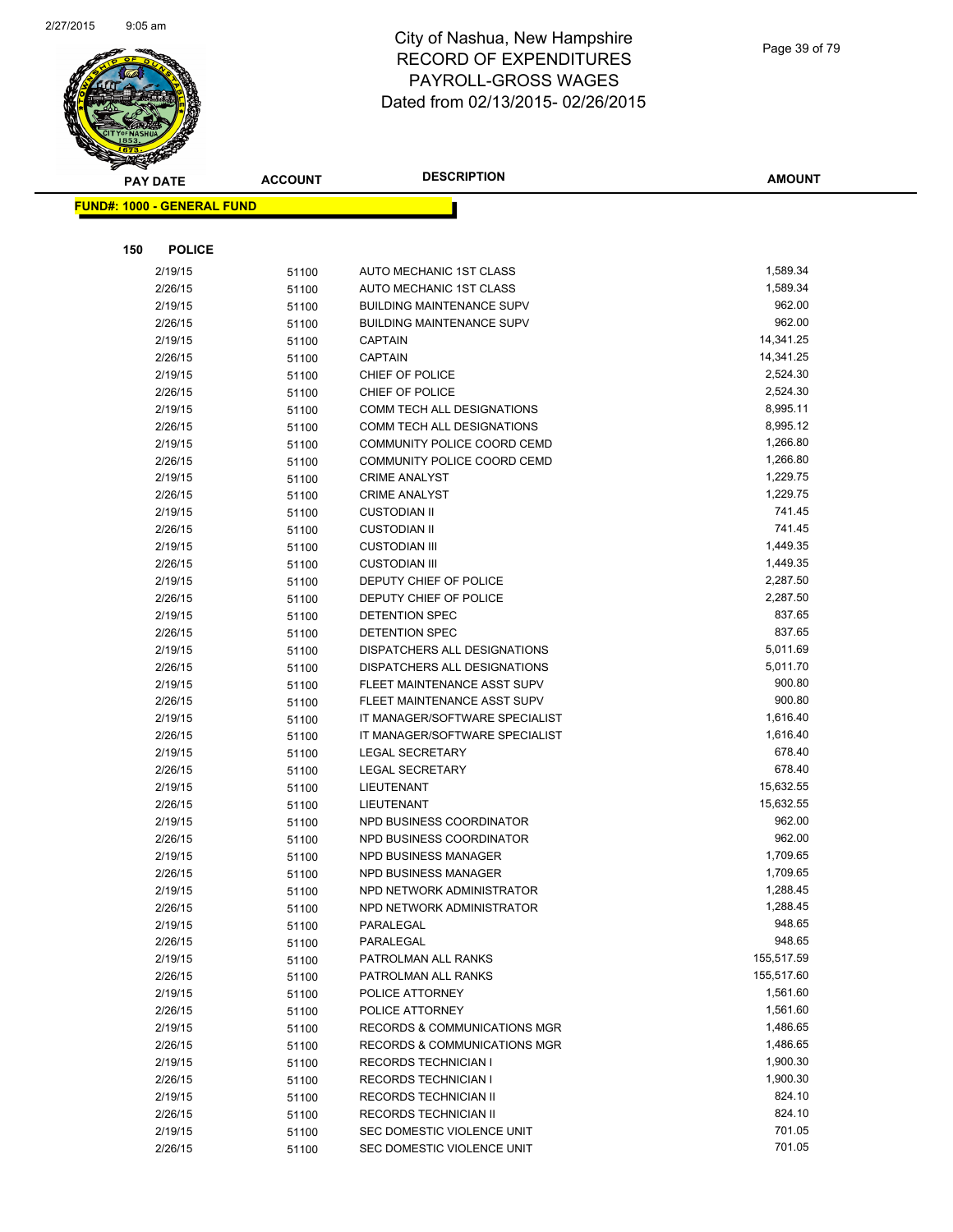

| <b>PAY DATE</b>                   | <b>ACCOUNT</b> | <b>DESCRIPTION</b>                                   | <b>AMOUNT</b> |
|-----------------------------------|----------------|------------------------------------------------------|---------------|
| <b>FUND#: 1000 - GENERAL FUND</b> |                |                                                      |               |
| 150<br><b>POLICE</b>              |                |                                                      |               |
| 2/19/15                           | 51100          | SECRETARIAL SUPV DET BUREAU                          | 882.80        |
| 2/26/15                           | 51100          | SECRETARIAL SUPV DET BUREAU                          | 882.80        |
| 2/19/15                           | 51100          | <b>SECRETARY III</b>                                 | 2,728.94      |
| 2/26/15                           | 51100          | <b>SECRETARY III</b>                                 | 2,728.94      |
| 2/19/15                           | 51100          | <b>SECRETARY V</b>                                   | 3,238.10      |
| 2/26/15                           | 51100          | <b>SECRETARY V</b>                                   | 3,133.67      |
| 2/19/15                           | 51100          | <b>SERGEANT</b>                                      | 36,215.42     |
| 2/26/15                           | 51100          | <b>SERGEANT</b>                                      | 36,533.12     |
| 2/19/15                           | 51100          | SHIFT LEADER                                         | 2,971.23      |
| 2/26/15                           | 51100          | SHIFT LEADER                                         | 2,971.21      |
| 2/19/15                           | 51100          | SUPV POLICE FLEET                                    | 1,222.00      |
| 2/26/15                           | 51100          | <b>SUPV POLICE FLEET</b>                             | 1,222.00      |
| 2/19/15                           | 51200          | <b>ACCREDITATION MANAGER</b>                         | 1,043.20      |
| 2/26/15                           | 51200          | <b>ACCREDITATION MANAGER</b>                         | 1,043.20      |
| 2/19/15                           | 51200          | DETENTION SPEC                                       | 716.64        |
| 2/26/15                           | 51200          | DETENTION SPEC                                       | 716.64        |
| 2/19/15                           | 51200          | POLICE ATTORNEY PT                                   | 1,208.96      |
| 2/26/15                           | 51200          | POLICE ATTORNEY PT                                   | 1,208.96      |
| 2/19/15                           | 51200          | PRISONER TRANSPORT OFFICER                           | 775.80        |
| 2/26/15                           | 51200          | PRISONER TRANSPORT OFFICER                           | 775.80        |
| 2/19/15                           | 51200          | SENIOR RELATIONS SPECIALIST                          | 686.79        |
| 2/26/15                           | 51200          | SENIOR RELATIONS SPECIALIST                          | 670.12        |
| 2/19/15                           | 51300          | OVERTIME-REGULAR                                     | 2,901.20      |
| 2/26/15                           | 51300          | OVERTIME-REGULAR                                     | 3,283.14      |
| 2/19/15                           | 51315          | OVERTIME-WITNESS                                     | 4,869.73      |
| 2/26/15                           | 51315          | <b>OVERTIME-WITNESS</b>                              | 3,328.37      |
| 2/19/15                           | 51322          | OVERTIME-INVESTIGATIVE                               | 3,411.86      |
| 2/26/15                           | 51322          | OVERTIME-INVESTIGATIVE                               | 3,348.16      |
| 2/19/15                           | 51330          | OVERTIME-COVERAGE                                    | 2,958.00      |
| 2/26/15                           | 51330          | OVERTIME-COVERAGE                                    | 2,031.96      |
| 2/19/15                           | 51412          | <b>WAGES PER DIEM</b>                                | 1,066.00      |
| 2/26/15                           | 51412          | WAGES PER DIEM                                       | 1,199.25      |
| 2/19/15                           | 51600          | <b>LONGEVITY</b>                                     | 1,400.00      |
| 2/26/15                           | 51600          | <b>LONGEVITY</b>                                     | 1,450.00      |
| 2/26/15                           | 51628          | <b>EXTRA HOLIDAY</b>                                 | 52,358.83     |
| 2/12/15                           |                | SPECIAL DETAIL                                       | (193.75)      |
|                                   | 51712          |                                                      | 100.00        |
| 2/26/15<br>2/19/15                | 55118          | TELEPHONE-CELLULAR<br><b>CLOTHING &amp; UNIFORMS</b> | 236.90        |
| 2/26/15                           | 61107<br>61107 | <b>CLOTHING &amp; UNIFORMS</b>                       | 2,081.53      |
| <b>TOTAL 150 - POLICE</b>         |                |                                                      | \$680,587.11  |
|                                   |                |                                                      |               |
| 152<br><b>FIRE</b><br>2/19/15     | 51100          | ADMINISTRATIVE ASSISTANT II                          | 2,278.50      |

| 2/19/15 | 51100 | ADMINISTRATIVE ASSISTANT II    | 2.278.50 |
|---------|-------|--------------------------------|----------|
| 2/26/15 | 51100 | ADMINISTRATIVE ASSISTANT II    | 2.278.51 |
| 2/19/15 | 51100 | <b>ASST FIRE CHIEF</b>         | 2.075.08 |
| 2/26/15 | 51100 | <b>ASST FIRE CHIEF</b>         | 2.075.08 |
| 2/19/15 | 51100 | ASST SUPERINTENDENT FIRE ALARM | 1.512.76 |
| 2/26/15 | 51100 | ASST SUPERINTENDENT FIRE ALARM | 1.512.76 |
| 2/19/15 | 51100 | ASST SUPERINTENDENT FIRE FLEET | 1.497.76 |
| 2/26/15 | 51100 | ASST SUPERINTENDENT FIRE FLEET | 1.497.76 |

Page 40 of 79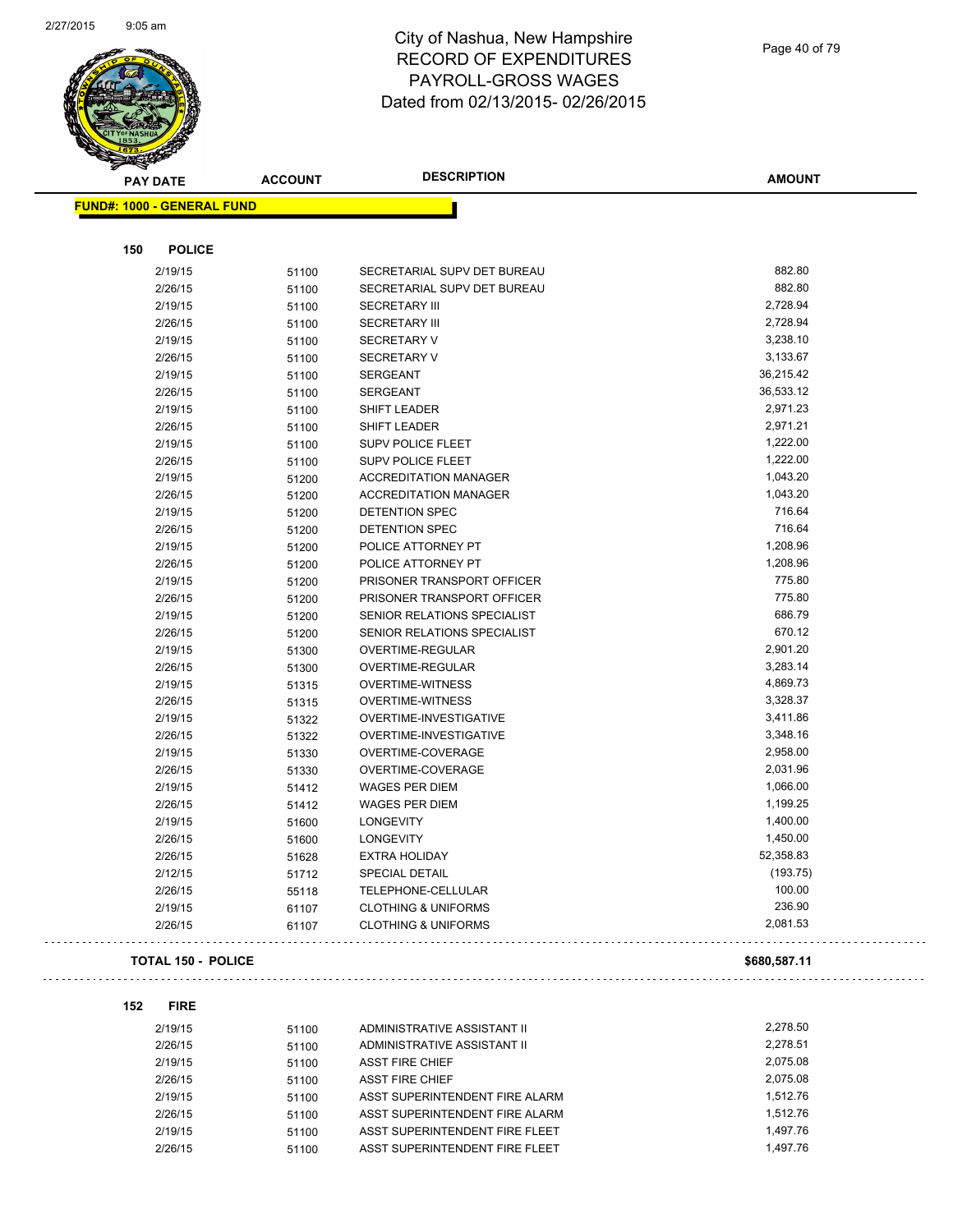

| <b>PAY DATE</b>                   | <b>ACCOUNT</b> | <b>DESCRIPTION</b>                    | <b>AMOUNT</b> |
|-----------------------------------|----------------|---------------------------------------|---------------|
| <b>FUND#: 1000 - GENERAL FUND</b> |                |                                       |               |
|                                   |                |                                       |               |
| <b>FIRE</b><br>152                |                |                                       |               |
| 2/19/15                           | 51100          | <b>ASST SUPERINTENDENT PREVENTION</b> | 3,010.52      |
| 2/26/15                           | 51100          | <b>ASST SUPERINTENDENT PREVENTION</b> | 3,010.52      |
| 2/19/15                           | 51100          | <b>CAPTAIN</b>                        | 12,179.18     |
| 2/26/15                           | 51100          | <b>CAPTAIN</b>                        | 12,179.17     |
| 2/19/15                           | 51100          | CAPTAIN FIRE TRAINING SAFETY          | 1,704.12      |
| 2/26/15                           | 51100          | CAPTAIN FIRE TRAINING SAFETY          | 1,704.12      |
| 2/19/15                           | 51100          | <b>DEPUTY FIRE CHIEF</b>              | 7,506.71      |
| 2/26/15                           | 51100          | DEPUTY FIRE CHIEF                     | 7,506.72      |
| 2/19/15                           | 51100          | <b>EXEC ASST BUSINESS COORD</b>       | 1,070.15      |
| 2/26/15                           | 51100          | <b>EXEC ASST BUSINESS COORD</b>       | 1,070.15      |
| 2/19/15                           | 51100          | <b>FIRE CHIEF</b>                     | 2,380.24      |
| 2/26/15                           | 51100          | <b>FIRE CHIEF</b>                     | 2,380.24      |
| 2/19/15                           | 51100          | FIRE DISPATCH ALL RANKS               | 7,392.27      |
| 2/26/15                           | 51100          | FIRE DISPATCH ALL RANKS               | 7,242.25      |
| 2/19/15                           | 51100          | FIRE DISPATCHER CLERK TRAINER         | 1,084.47      |
| 2/26/15                           | 51100          | FIRE DISPATCHER CLERK TRAINER         | 1,212.06      |
| 2/19/15                           | 51100          | <b>FIRE LIEUTENANT</b>                | 37,489.29     |
| 2/26/15                           | 51100          | FIRE LIEUTENANT                       | 37,489.30     |
| 2/19/15                           | 51100          | <b>FIRE MECHANIC</b>                  | 1,341.20      |
| 2/26/15                           | 51100          | <b>FIRE MECHANIC</b>                  | 1,341.20      |
| 2/19/15                           | 51100          | FIRE TRAINING OFFICER                 | 1,482.96      |
| 2/26/15                           | 51100          | FIRE TRAINING OFFICER                 | 1,482.96      |
| 2/19/15                           | 51100          | <b>FIREFIGHTERS ALL RANKS</b>         | 119,738.60    |
| 2/26/15                           | 51100          | <b>FIREFIGHTERS ALL RANKS</b>         | 119,738.55    |
| 2/19/15                           | 51100          | SUPERINTENDENT FIRE ALARM             | 1,670.56      |
| 2/26/15                           | 51100          | SUPERINTENDENT FIRE ALARM             | 1,670.56      |
| 2/19/15                           | 51100          | SUPERINTENDENT FIRE FLEET             | 1,670.56      |
| 2/26/15                           | 51100          | SUPERINTENDENT FIRE FLEET             | 1,670.56      |
| 2/19/15                           | 51100          | SUPERINTENDENT FIRE PREVENTION        | 1,670.56      |
| 2/26/15                           | 51100          | SUPERINTENDENT FIRE PREVENTION        | 1,670.56      |
| 2/19/15                           | 51300          | OVERTIME-REGULAR                      | 1,172.90      |
| 2/26/15                           | 51300          | OVERTIME-REGULAR                      | 56,427.55     |
| 2/19/15                           | 51330          | OVERTIME-COVERAGE                     | 12,144.76     |
| 2/26/15                           | 51330          | OVERTIME-COVERAGE                     | 14,303.58     |
| 2/26/15                           | 51628          | <b>EXTRA HOLIDAY</b>                  | 51,528.77     |
| 2/19/15                           | 51650          | <b>ADDITIONAL HOURS</b>               | 32,683.45     |
| 2/26/15                           | 51650          | <b>ADDITIONAL HOURS</b>               | 33,140.92     |
| 2/19/15                           | 51700          | <b>STIPENDS</b>                       | 4,478.42      |
| 2/26/15                           | 51700          | <b>STIPENDS</b>                       | 4,478.42      |
| 2/26/15                           | 55118          | TELEPHONE-CELLULAR                    | 402.00        |
| <b>TOTAL 152 - FIRE</b>           |                |                                       | \$628,249.29  |

 $\sim$   $\sim$ 

 $\sim 100$ 

#### **153 BUILDING INSPECTION**

| 2/19/15 | 51100 | <b>BUILDING AND UTILITIES INSPCTR</b> | 3.314.23 |
|---------|-------|---------------------------------------|----------|
| 2/26/15 | 51100 | <b>BUILDING AND UTILITIES INSPCTR</b> | 3.314.22 |
| 2/19/15 | 51100 | <b>BUILDING DEPARTMENT MANAGER</b>    | 1.408.20 |
| 2/26/15 | 51100 | <b>BUILDING DEPARTMENT MANAGER</b>    | 1.408.20 |
| 2/19/15 | 51100 | PERMIT TECHNICIAN I                   | 618.60   |
| 2/26/15 | 51100 | PERMIT TECHNICIAN I                   | 618.60   |
| 2/19/15 | 51100 | PERMIT TECHNICIAN III                 | 758.86   |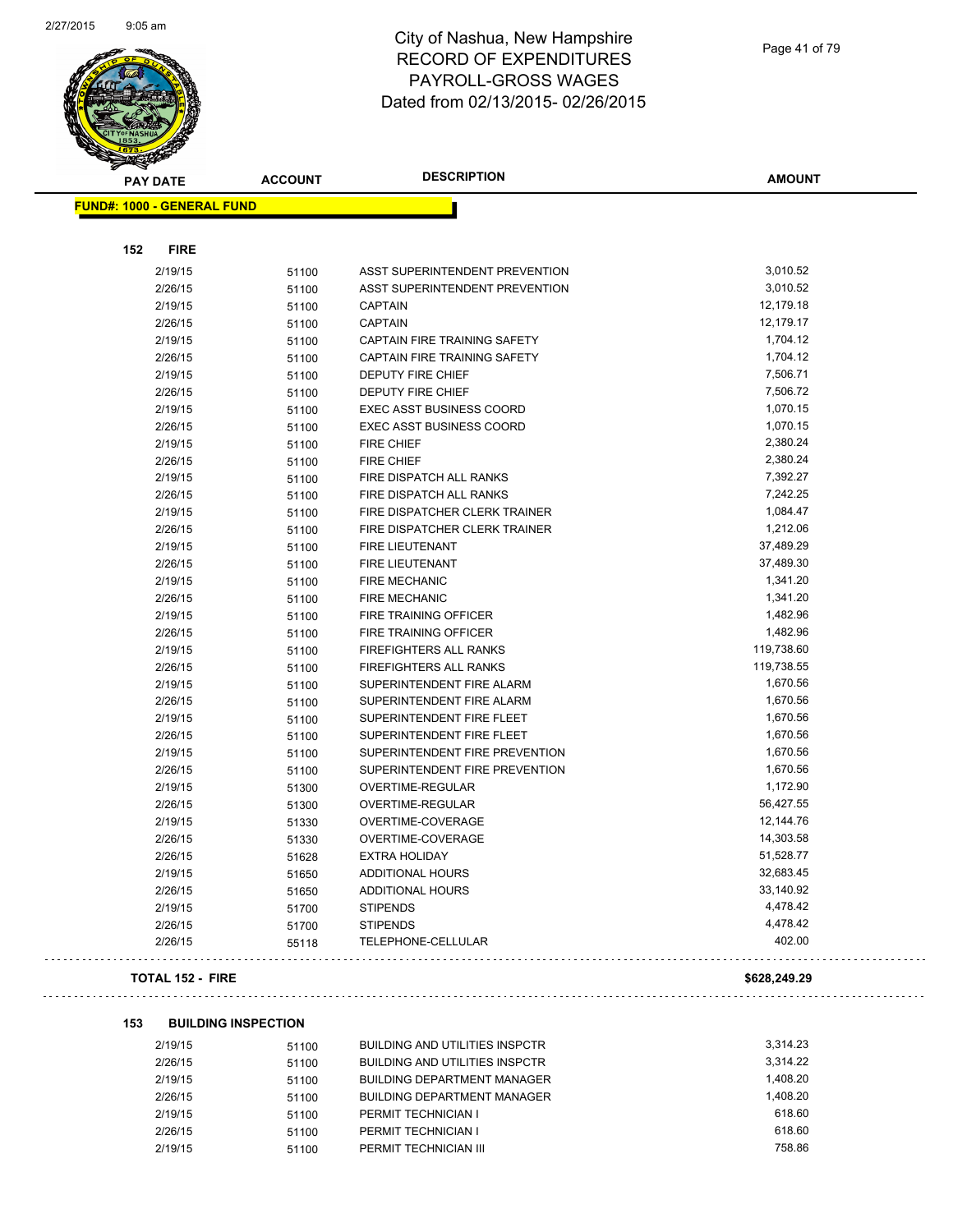Page 42 of 79

| <b>PAY DATE</b>                   | <b>ACCOUNT</b>                             | <b>DESCRIPTION</b>                                                             | <b>AMOUNT</b>      |
|-----------------------------------|--------------------------------------------|--------------------------------------------------------------------------------|--------------------|
| <b>FUND#: 1000 - GENERAL FUND</b> |                                            |                                                                                |                    |
|                                   |                                            |                                                                                |                    |
| 153                               | <b>BUILDING INSPECTION</b>                 |                                                                                |                    |
| 2/26/15                           | 51100                                      | PERMIT TECHNICIAN III                                                          | 758.85             |
| 2/19/15                           | 51100                                      | <b>PLANS EXAMINER</b>                                                          | 1,162.75           |
| 2/26/15                           | 51100                                      | <b>PLANS EXAMINER</b>                                                          | 1,162.75<br>789.86 |
| 2/19/15<br>2/26/15                | 51200                                      | <b>BUILDING AND UTILITIES INSPCTR</b><br><b>BUILDING AND UTILITIES INSPCTR</b> | 789.85             |
|                                   | 51200                                      |                                                                                |                    |
|                                   | <b>TOTAL 153 - BUILDING INSPECTION</b>     |                                                                                | \$16,104.97        |
| 155                               | <b>CODE ENFORCEMENT</b>                    |                                                                                |                    |
| 2/19/15                           | 51100                                      | <b>CODE ENFORCEMENT OFFICER II</b>                                             | 2,082.70           |
| 2/26/15                           | 51100                                      | <b>CODE ENFORCEMENT OFFICER II</b>                                             | 2,082.70           |
| 2/19/15                           | 51100                                      | MGR CODE ENFORCEMENT DEPT                                                      | 722.20             |
| 2/26/15                           | 51100                                      | MGR CODE ENFORCEMENT DEPT                                                      | 722.21             |
|                                   | <b>TOTAL 155 - CODE ENFORCEMENT</b>        |                                                                                | \$5,609.81         |
|                                   |                                            |                                                                                |                    |
| 156                               | <b>EMERGENCY MANAGEMENT</b>                |                                                                                |                    |
| 2/19/15                           | 51100                                      | <b>EMERGENCY MANAGEMENT DIRECTOR</b>                                           | 1,485.70           |
| 2/26/15                           | 51100                                      | <b>EMERGENCY MANAGEMENT DIRECTOR</b>                                           | 1,485.70           |
| 2/26/15                           | 55118                                      | TELEPHONE-CELLULAR                                                             | 50.00              |
|                                   | <b>TOTAL 156 - EMERGENCY MANAGEMENT</b>    |                                                                                | \$3,021.40         |
| 157                               | <b>CITYWIDE COMMUNICATIONS</b>             |                                                                                |                    |
| 2/19/15                           | 51100                                      | <b>COMM SYS ENGR TECH</b>                                                      | 1,512.40           |
| 2/26/15                           | 51100                                      | <b>COMM SYS ENGR TECH</b>                                                      | 1,512.40           |
| 2/19/15                           | 51200                                      | RADIO SYSTEMS MANAGER                                                          | 1,283.52           |
| 2/26/15                           | 51200                                      | <b>RADIO SYSTEMS MANAGER</b>                                                   | 1,283.52           |
| 2/26/15                           | 55118                                      | TELEPHONE-CELLULAR                                                             | 100.00             |
|                                   | <b>TOTAL 157 - CITYWIDE COMMUNICATIONS</b> |                                                                                | \$5,691.84         |
|                                   |                                            |                                                                                |                    |
| 160                               | <b>PUBLIC WORKS-ADMIN/ENGINEERING</b>      |                                                                                |                    |
| 2/19/15                           | 51100                                      | ADMINISTRATIVE ASSISTANT II                                                    | 687.40             |
| 2/26/15                           | 51100                                      | ADMINISTRATIVE ASSISTANT II                                                    | 687.40             |
| 2/19/15                           | 51100                                      | CITIZEN SERVICES COORDINATOR                                                   | 745.20             |
| 2/26/15                           | 51100                                      | CITIZEN SERVICES COORDINATOR                                                   | 745.20             |
| 2/19/15                           | 51100                                      | <b>CITY ENGINEER</b>                                                           | 1,014.20           |
| 2/26/15                           | 51100                                      | <b>CITY ENGINEER</b>                                                           | 1,014.20           |
| 2/19/15                           | 51100                                      | CONST INSP ENGINEERING ASST                                                    | 928.95             |
| 2/26/15                           | 51100                                      | CONST INSP ENGINEERING ASST                                                    | 928.95             |
| 2/19/15                           | 51100                                      | DEPUTY MANAGER OF ENGINEERING                                                  | 690.10             |
| 2/26/15                           | 51100                                      | DEPUTY MANAGER OF ENGINEERING                                                  | 690.10             |
| 2/19/15                           | 51100                                      | DIRECTOR PUBLIC WORKS                                                          | 1,484.40           |
| 2/26/15                           | 51100                                      | DIRECTOR PUBLIC WORKS                                                          | 1,484.40           |
| 2/19/15                           | 51100                                      | DIVISION OPERATIONS MANAGER                                                    | 1,413.40           |
| 2/26/15                           | 51100                                      | DIVISION OPERATIONS MANAGER                                                    | 1,413.40           |
| 2/19/15                           | 51100                                      | DPW CONTRACT ADMINISTRATOR                                                     | 333.85             |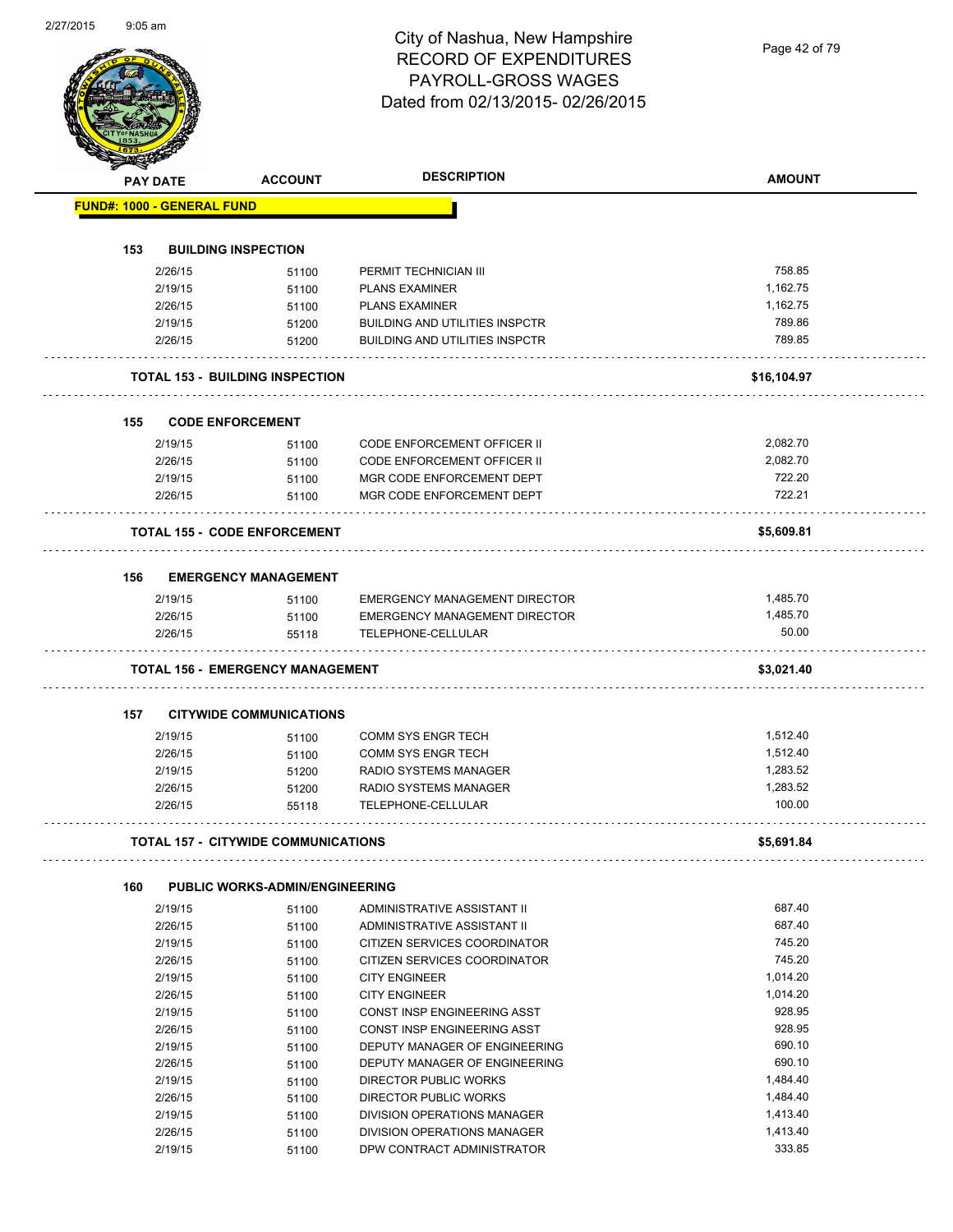| Page 43 of 79 |  |
|---------------|--|
|---------------|--|

|                                   | <b>ACCOUNT</b>                        | <b>DESCRIPTION</b>                            | <b>AMOUNT</b>    |
|-----------------------------------|---------------------------------------|-----------------------------------------------|------------------|
| <b>FUND#: 1000 - GENERAL FUND</b> |                                       |                                               |                  |
|                                   |                                       |                                               |                  |
| 160                               | <b>PUBLIC WORKS-ADMIN/ENGINEERING</b> |                                               |                  |
| 2/26/15                           | 51100                                 | DPW CONTRACT ADMINISTRATOR                    | 333.85           |
| 2/19/15                           | 51100                                 | <b>ENGINEERING INSPECTORS</b>                 | 1,910.40         |
| 2/26/15                           | 51100                                 | <b>ENGINEERING INSPECTORS</b>                 | 1,680.84         |
| 2/19/15                           | 51100                                 | <b>EXECUTIVE ASSISTANT</b>                    | 670.10           |
| 2/26/15                           | 51100                                 | <b>EXECUTIVE ASSISTANT</b>                    | 670.10           |
| 2/19/15                           | 51100                                 | <b>SENIOR FOREMAN</b>                         | 1,285.00         |
| 2/26/15                           | 51100                                 | <b>SENIOR FOREMAN</b>                         | 1,285.00         |
| 2/19/15                           | 51100                                 | SENIOR STAFF ENGINEER                         | 426.90           |
| 2/26/15                           | 51100                                 | <b>SENIOR STAFF ENGINEER</b>                  | 426.90           |
| 2/19/15                           | 51100                                 | SENIOR TRAFFIC ENGINEER                       | 1,579.20         |
| 2/26/15                           | 51100                                 | SENIOR TRAFFIC ENGINEER                       | 1,579.20         |
| 2/19/15                           | 51100                                 | STREET CONSTRUCTION ENGINEER                  | 1,312.00         |
| 2/26/15                           | 51100                                 | STREET CONSTRUCTION ENGINEER                  | 1,312.00         |
| 2/19/15                           | 51100                                 | <b>SURVEY TECHNICIAN</b>                      | 1,126.95         |
| 2/26/15                           | 51100                                 | <b>SURVEY TECHNICIAN</b>                      | 1,126.95         |
| 2/19/15                           | 51300                                 | <b>OVERTIME-REGULAR</b>                       | 282.90           |
| 2/26/15                           | 51300                                 | <b>OVERTIME-REGULAR</b>                       | (265.22)         |
| 2/13/15                           | 51500                                 | ELECTED BOARD MEMBER                          | (500.00)         |
| 2/26/15                           | 55118                                 | TELEPHONE-CELLULAR                            | 234.00           |
| 2/13/15                           | 55314                                 | FIXED RATE MILEAGE ALLOWANCE                  | (150.00)         |
| <b>STREETS</b><br>161             |                                       |                                               |                  |
| 2/19/15                           | 51100                                 | ADMINISTRATIVE ASSISTANT III                  | 979.60           |
| 2/26/15                           | 51100                                 | ADMINISTRATIVE ASSISTANT III                  | 979.60           |
| 2/19/15                           | 51100                                 | AUTO MECH 1ST CLASS NIGHTS                    | 3,033.60         |
| 2/26/15                           | 51100                                 | AUTO MECH 1ST CLASS NIGHTS                    | 3,021.60         |
| 2/19/15                           | 51100                                 | AUTO MECH 2ND CLASS                           | 1,818.40         |
| 2/26/15                           | 51100                                 | AUTO MECH 2ND CLASS                           | 1,818.41         |
|                                   | 51100                                 | AUTO MECH 2ND CLASS NIGHTS                    |                  |
| 2/19/15                           |                                       |                                               | 921.20           |
| 2/26/15                           | 51100                                 | AUTO MECH 2ND CLASS NIGHTS                    | 918.80           |
| 2/19/15                           | 51100                                 | AUTO MECHANIC 1ST CLASS                       | 2,993.61         |
| 2/26/15                           | 51100                                 | AUTO MECHANIC 1ST CLASS                       | 2,993.60         |
| 2/26/15                           | 51100                                 | <b>ENGINEERING INSPECTORS</b>                 | 169.34           |
| 2/19/15                           | 51100                                 | EQUIP OPR STREET REPAIR                       | 7,273.60         |
| 2/26/15                           | 51100                                 | EQUIP OPR STREET REPAIR                       | 7,276.69         |
| 2/19/15                           | 51100                                 | FLEET MAINTENANCE FOREMAN                     | 1,126.95         |
| 2/26/15                           | 51100                                 | FLEET MAINTENANCE FOREMAN                     | 1,126.95         |
| 2/19/15                           | 51100                                 | FLEET MANAGER STREET DEPT                     | 1,044.00         |
| 2/26/15                           | 51100                                 | FLEET MANAGER STREET DEPT                     | 1,044.00         |
| 2/19/15                           | 51100                                 | <b>MASON PIPELAYER</b>                        | 2,608.80         |
| 2/26/15                           | 51100                                 | <b>MASON PIPELAYER</b>                        | 2,608.82         |
| 2/19/15                           | 51100                                 | OPERATIONS COORDINATOR                        | 814.71           |
| 2/26/15                           | 51100                                 | OPERATIONS COORDINATOR                        | 814.71           |
| 2/19/15                           | 51100                                 | <b>SIGN MAINTENANCE</b>                       | 1,731.20         |
| 2/26/15                           | 51100                                 | <b>SIGN MAINTENANCE</b>                       | 1,731.20         |
| 2/19/15                           | 51100                                 | SIGN MAINTENANCE ASSISTANT                    | 1,614.40         |
| 2/26/15<br>2/19/15                | 51100<br>51100                        | SIGN MAINTENANCE ASSISTANT<br>STOREKEEPER PWD | 807.20<br>920.45 |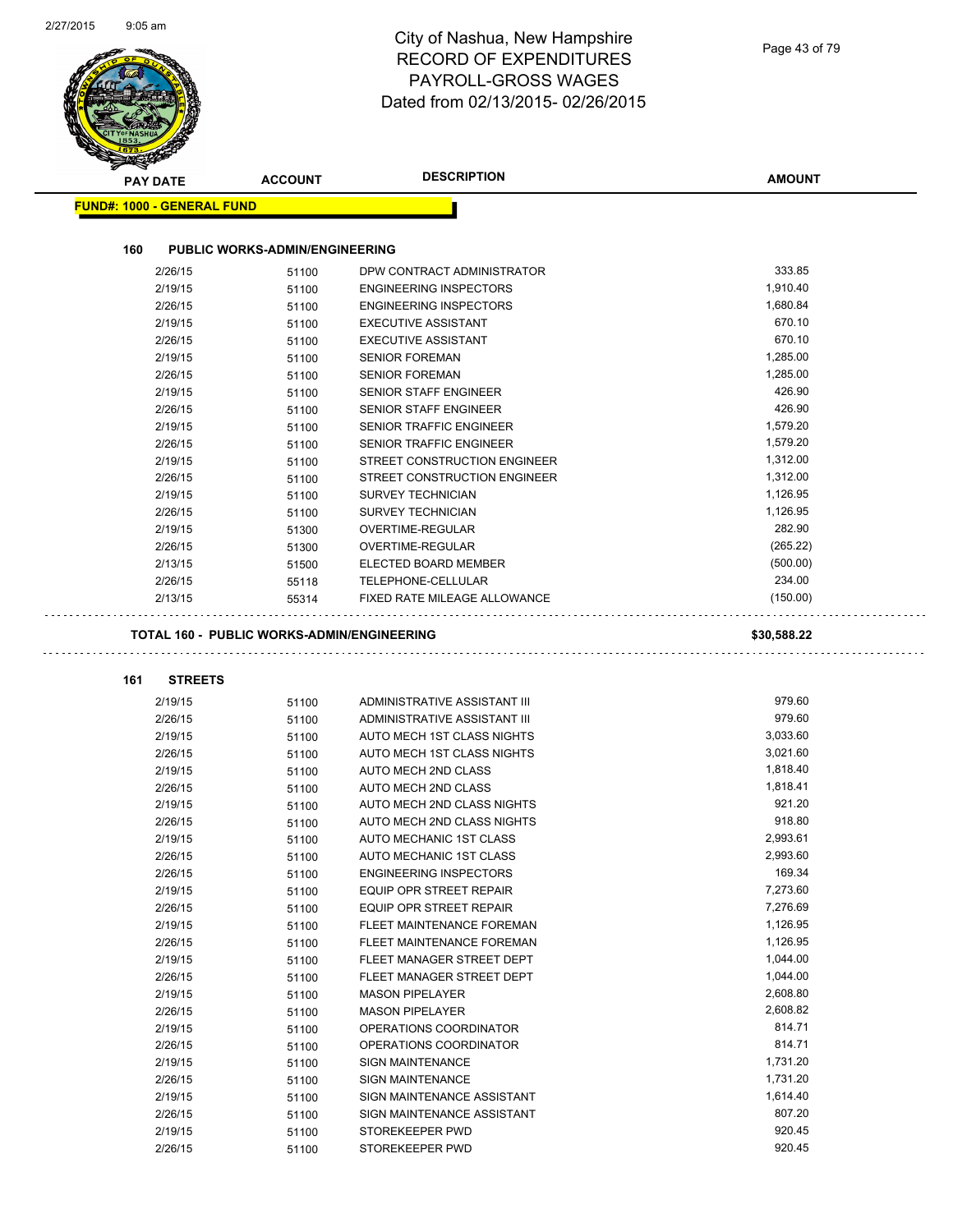

| <b>STATERS</b> |                                   |                                       |                                    |                  |
|----------------|-----------------------------------|---------------------------------------|------------------------------------|------------------|
|                | <b>PAY DATE</b>                   | <b>ACCOUNT</b>                        | <b>DESCRIPTION</b>                 | <b>AMOUNT</b>    |
|                | <b>FUND#: 1000 - GENERAL FUND</b> |                                       |                                    |                  |
|                |                                   |                                       |                                    |                  |
| 161            | <b>STREETS</b>                    |                                       |                                    |                  |
|                | 2/19/15                           | 51100                                 | STR CONSTR RPR AND PERMT COORD     | 1,145.55         |
|                | 2/26/15                           | 51100                                 | STR CONSTR RPR AND PERMT COORD     | 1,091.13         |
|                | 2/19/15                           | 51100                                 | <b>STREET FOREMAN</b>              | 4,744.00         |
|                | 2/26/15                           | 51100                                 | <b>STREET FOREMAN</b>              | 4,744.00         |
|                | 2/19/15                           | 51100                                 | SUPERINTENDENT OF STREETS          | 1,771.20         |
|                | 2/26/15                           | 51100                                 | SUPERINTENDENT OF STREETS          | 1,771.20         |
|                | 2/19/15                           | 51100                                 | TRAFFIC MAINTENANCE ASSISTANT      | 860.80           |
|                | 2/26/15                           | 51100                                 | TRAFFIC MAINTENANCE ASSISTANT      | 860.80           |
|                | 2/19/15                           | 51100                                 | TRAFFIC TECHNICIAN I               | 2,071.20         |
|                | 2/26/15                           | 51100                                 | <b>TRAFFIC TECHNICIAN I</b>        | 2,071.20         |
|                | 2/19/15                           | 51100                                 | TRUCK DRIVER STREET REPAIR         | 15,823.44        |
|                | 2/26/15                           | 51100                                 | TRUCK DRIVER STREET REPAIR         | 15,808.00        |
|                | 2/19/15                           | 51100                                 | <b>WELDER FIRST CLASS</b>          | 1,984.80         |
|                | 2/26/15                           | 51100                                 | <b>WELDER FIRST CLASS</b>          | 1,984.80         |
|                | 2/13/15                           | 51300                                 | OVERTIME-REGULAR                   | (967.34)         |
|                | 2/19/15                           | 51300                                 | OVERTIME-REGULAR                   | 158,802.64       |
|                | 2/26/15                           | 51300                                 | OVERTIME-REGULAR                   | 121,377.01       |
|                | 2/26/15                           | 51600                                 | <b>LONGEVITY</b>                   | 1,200.00         |
|                | 2/26/15                           | 55118                                 | TELEPHONE-CELLULAR                 | 67.00            |
|                | <b>TOTAL 161 - STREETS</b>        |                                       |                                    | \$390,323.32     |
|                |                                   |                                       |                                    |                  |
| 166            | <b>PARKING LOTS</b>               |                                       |                                    |                  |
|                | 2/19/15                           | 51100                                 | ADMINISTRATIVE ASSISTANT II        | 687.40           |
|                | 2/26/15                           | 51100                                 | ADMINISTRATIVE ASSISTANT II        | 687.40           |
|                | 2/19/15                           | 51100                                 | PARKING MAINTENANCE                | 1,353.90         |
|                | 2/26/15                           | 51100                                 | PARKING MAINTENANCE                | 1,353.90         |
|                | 2/19/15                           | 51100                                 | <b>TRANSPORTATION DEPT MANAGER</b> | 64.50            |
|                | 2/26/15                           | 51100                                 | TRANSPORTATION DEPT MANAGER        | 64.50            |
|                | 2/19/15                           | 51300                                 | <b>OVERTIME-REGULAR</b>            | 1,509.88         |
|                | 2/26/15                           | 51300                                 | OVERTIME-REGULAR                   | 1,194.31         |
|                | 2/26/15                           | 55118                                 | TELEPHONE-CELLULAR                 | 51.00            |
|                | TOTAL 166 - PARKING LOTS          |                                       |                                    | \$6,966.79       |
| 171            | <b>COMMUNITY SERVICES</b>         |                                       |                                    |                  |
|                | 2/19/15                           | 51100                                 | DIRECTOR HEALTH AND COMM SVS       | 1,726.90         |
|                | 2/26/15                           | 51100                                 | DIRECTOR HEALTH AND COMM SVS       | 1,726.90         |
|                | 2/19/15                           | 51100                                 | PROGRAM ASSISTANT                  | 435.30           |
|                | 2/26/15                           | 51100                                 | PROGRAM ASSISTANT                  | 435.30           |
|                | 2/19/15                           | 51100                                 | PROGRAM COORDINATOR                | 929.80           |
|                | 2/26/15                           | 51100                                 | PROGRAM COORDINATOR                | 929.80           |
|                | 2/26/15                           | 55118                                 | TELEPHONE-CELLULAR                 | 50.00            |
|                |                                   | <b>TOTAL 171 - COMMUNITY SERVICES</b> |                                    | \$6,234.00       |
|                |                                   |                                       |                                    |                  |
| 172            | <b>COMMUNITY HEALTH</b>           |                                       |                                    |                  |
|                |                                   |                                       |                                    |                  |
|                | 2/19/15                           | 51100                                 | ADMINISTRATIVE ASSISTANT II        | 717.24<br>717.24 |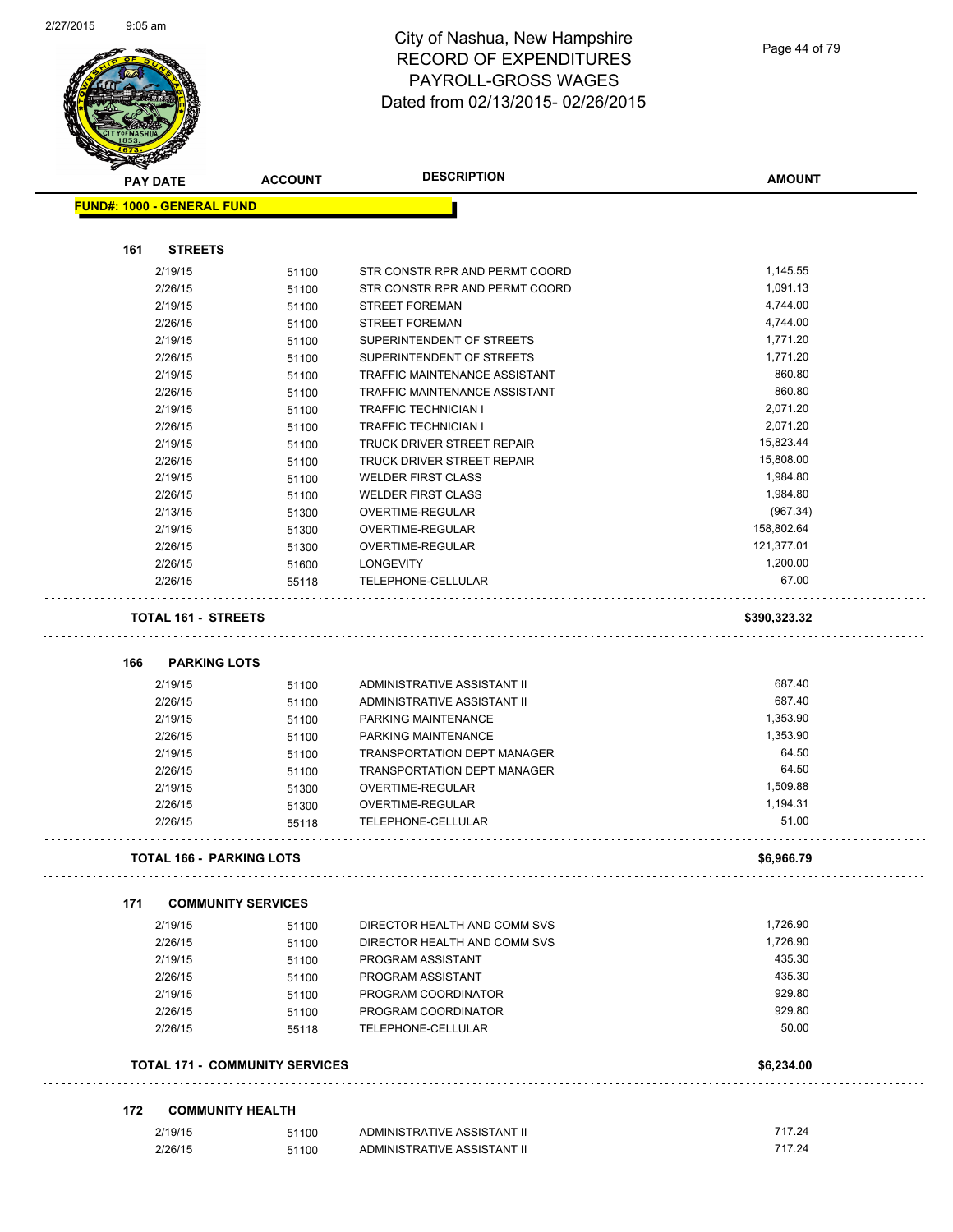Page 45 of 79

|     | <b>PAY DATE</b>                   | <b>ACCOUNT</b>                            | <b>DESCRIPTION</b>                                     | <b>AMOUNT</b>  |
|-----|-----------------------------------|-------------------------------------------|--------------------------------------------------------|----------------|
|     | <b>FUND#: 1000 - GENERAL FUND</b> |                                           |                                                        |                |
|     |                                   |                                           |                                                        |                |
| 172 |                                   | <b>COMMUNITY HEALTH</b>                   |                                                        |                |
|     | 2/19/15                           | 51100                                     | <b>BILINGUAL OUTREACH WORKER</b>                       | 764.30         |
|     | 2/26/15                           | 51100                                     | <b>BILINGUAL OUTREACH WORKER</b>                       | 764.30         |
|     | 2/19/15                           | 51100                                     | MANAGER COMMUNITY HEALTH                               | 1,364.20       |
|     | 2/26/15                           | 51100                                     | MANAGER COMMUNITY HEALTH                               | 1,364.20       |
|     | 2/19/15                           | 51100                                     | PUB HEALTH NURSE                                       | 3,307.96       |
|     | 2/26/15                           | 51100                                     | PUB HEALTH NURSE                                       | 3,307.95       |
|     | 2/26/15                           | 51412                                     | <b>WAGES PER DIEM</b>                                  | 295.43         |
|     | 2/26/15                           | 55118                                     | TELEPHONE-CELLULAR                                     | 50.00          |
|     |                                   | <b>TOTAL 172 - COMMUNITY HEALTH</b>       |                                                        | \$12,652.82    |
| 173 |                                   | <b>ENVIRONMENTAL HEALTH</b>               |                                                        |                |
|     | 2/19/15                           | 51100                                     | ENVIRONMENTAL HEALTH SPEC                              | 2,119.55       |
|     | 2/26/15                           | 51100                                     | ENVIRONMENTAL HEALTH SPEC                              | 2,539.91       |
|     | 2/19/15                           | 51100                                     | ENVIRONMENTAL TECH OFFICE MGR                          | 992.85         |
|     | 2/26/15                           | 51100                                     | ENVIRONMENTAL TECH OFFICE MGR                          | 992.85         |
|     | 2/19/15                           | 51100                                     | <b>LABORATORY DIRECTOR</b>                             | 988.20         |
|     | 2/26/15                           | 51100                                     | <b>LABORATORY DIRECTOR</b>                             | 988.20         |
|     | 2/19/15                           | 51100                                     | MANAGER ENVIRONMENTAL HEALTH                           | 1,446.40       |
|     | 2/26/15                           | 51100                                     | MANAGER ENVIRONMENTAL HEALTH                           | 1,446.40       |
|     | 2/26/15                           | 55118                                     | TELEPHONE-CELLULAR                                     | 84.00          |
|     |                                   |                                           |                                                        |                |
|     |                                   | <b>TOTAL 173 - ENVIRONMENTAL HEALTH</b>   |                                                        | \$11,598.36    |
|     |                                   |                                           |                                                        |                |
| 174 | 2/19/15                           | <b>WELFARE ADMINISTRATION</b>             | ADMINISTRATIVE ASSISTANT I                             | 829.30         |
|     |                                   | 51100                                     |                                                        | 829.30         |
|     | 2/26/15<br>2/19/15                | 51100                                     | ADMINISTRATIVE ASSISTANT I<br>CASE TECHNICIAN WELFARE  | 2,384.96       |
|     | 2/26/15                           | 51100<br>51100                            | CASE TECHNICIAN WELFARE                                | 2,384.95       |
|     | 2/19/15                           | 51100                                     | <b>INTAKE WORKER ACCOUNTANT</b>                        | 936.70         |
|     | 2/26/15                           | 51100                                     | INTAKE WORKER ACCOUNTANT                               | 936.70         |
|     | 2/19/15                           | 51100                                     | SENIOR CASE TECHNICIAN                                 | 957.30         |
|     | 2/26/15                           | 51100                                     | SENIOR CASE TECHNICIAN                                 | 957.30         |
|     | 2/19/15                           | 51100                                     | <b>WELFARE OFFICER</b>                                 | 1,450.00       |
|     | 2/26/15                           | 51100                                     | <b>WELFARE OFFICER</b>                                 | 1,450.00       |
|     | 2/26/15                           | 55118                                     | TELEPHONE-CELLULAR                                     | 50.00          |
|     |                                   | <b>TOTAL 174 - WELFARE ADMINISTRATION</b> |                                                        | \$13,166.51    |
|     |                                   |                                           |                                                        |                |
| 177 |                                   | <b>PARKS &amp; RECREATION</b>             |                                                        |                |
|     | 2/19/15                           | 51100                                     | ADMINISTRATIVE ASSISTANT II                            | 758.87         |
|     | 2/26/15                           | 51100                                     | ADMINISTRATIVE ASSISTANT II                            | 758.86         |
|     | 2/26/15                           | 51100                                     | <b>CUSTODIAN LDG</b>                                   | 0.01           |
|     | 2/26/15                           | 51100                                     | <b>CUSTODIAN MDE</b>                                   | 8.48<br>909.20 |
|     | 2/19/15                           | 51100                                     | EQUIPMENT OPERATOR, PARKS                              | 909.20         |
|     | 2/26/15                           | 51100                                     | EQUIPMENT OPERATOR, PARKS                              | 3,099.16       |
|     | 2/19/15<br>2/26/15                | 51100<br>51100                            | <b>FOREMAN LABOR PARK</b><br><b>FOREMAN LABOR PARK</b> | 3,099.14       |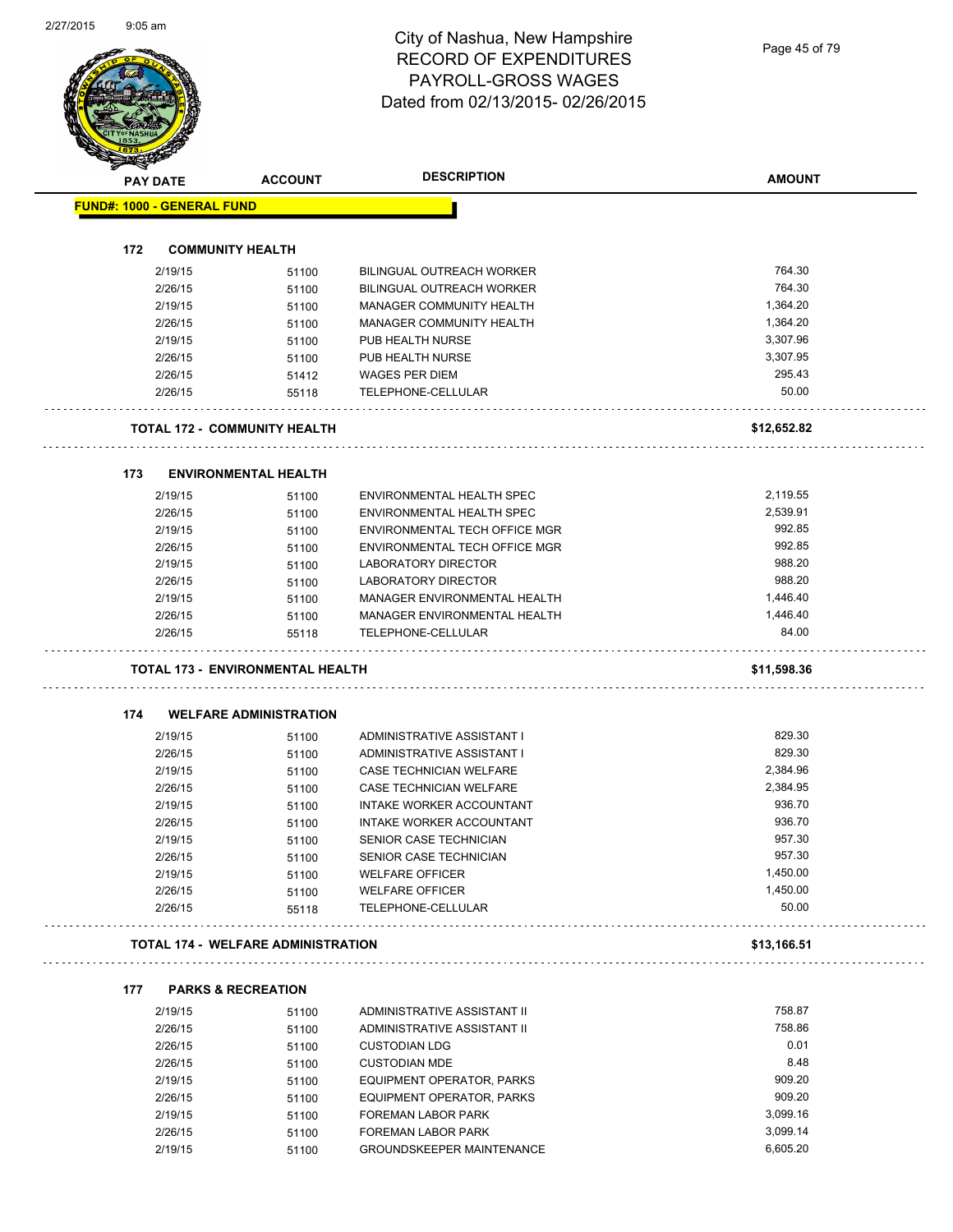$\bar{\tau}$  ,  $\bar{\tau}$  ,

 $\ldots$  .



#### City of Nashua, New Hampshire RECORD OF EXPENDITURES PAYROLL-GROSS WAGES Dated from 02/13/2015- 02/26/2015

| <b>PAY DATE</b>                   | <b>ACCOUNT</b>                            | <b>DESCRIPTION</b>               | <b>AMOUNT</b> |
|-----------------------------------|-------------------------------------------|----------------------------------|---------------|
| <b>FUND#: 1000 - GENERAL FUND</b> |                                           |                                  |               |
|                                   |                                           |                                  |               |
| 177                               | <b>PARKS &amp; RECREATION</b>             |                                  |               |
| 2/26/15                           | 51100                                     | <b>GROUNDSKEEPER MAINTENANCE</b> | 6,640.29      |
| 2/19/15                           | 51100                                     | <b>GROUNDSMAN I</b>              | 2,338.81      |
| 2/26/15                           | 51100                                     | <b>GROUNDSMAN I</b>              | 2,338.80      |
| 2/19/15                           | 51100                                     | <b>GROUNDSMAN II</b>             | 818.80        |
| 2/26/15                           | 51100                                     | <b>GROUNDSMAN II</b>             | 818.80        |
| 2/19/15                           | 51100                                     | <b>LEAD GROUNDSMAN</b>           | 2,758.80      |
| 2/26/15                           | 51100                                     | <b>LEAD GROUNDSMAN</b>           | 2,798.67      |
| 2/19/15                           | 51100                                     | NURSERY WORKER PARKS             | 865.60        |
| 2/26/15                           | 51100                                     | NURSERY WORKER PARKS             | 865.60        |
| 2/19/15                           | 51100                                     | PROGRAM COORDINATOR              | 357.70        |
| 2/26/15                           | 51100                                     | PROGRAM COORDINATOR              | 357.70        |
| 2/19/15                           | 51100                                     | RECREATION PROGRAM MANAGER       | 1,098.20      |
| 2/26/15                           | 51100                                     | RECREATION PROGRAM MANAGER       | 1,098.20      |
| 2/19/15                           | 51100                                     | STELLOS STADIUM ATTENDANT        | 909.20        |
| 2/26/15                           | 51100                                     | STELLOS STADIUM ATTENDANT        | 909.20        |
| 2/19/15                           | 51100                                     | SUPERINTENDENT OF PARKS RECR     | 1,720.00      |
| 2/26/15                           | 51100                                     | SUPERINTENDENT OF PARKS RECR     | 1,720.00      |
| 2/19/15                           | 51100                                     | <b>TRUCK DRIVER</b>              | 832.00        |
| 2/26/15                           | 51100                                     | <b>TRUCK DRIVER</b>              | 832.00        |
| 2/19/15                           | 51300                                     | OVERTIME-REGULAR                 | 635.66        |
| 2/26/15                           | 51300                                     | OVERTIME-REGULAR                 | 2,325.70      |
| 2/26/15                           | 55118                                     | TELEPHONE-CELLULAR               | 67.00         |
| 2/26/15                           | 61107                                     | <b>CLOTHING &amp; UNIFORMS</b>   | 118.94        |
|                                   | <b>TOTAL 177 - PARKS &amp; RECREATION</b> |                                  | \$49,373.79   |
| 179<br><b>LIBRARY</b>             |                                           |                                  |               |
| 2/19/15                           | 51100                                     | ADMIN ASST COST ACCOUNTANT       | 805.43        |
| 2/26/15                           | 51100                                     | ADMIN ASST COST ACCOUNTANT       | 805.45        |
| 2/19/15                           | 51100                                     | ASSISTANT DIRECTOR LIBRARY       | 1,293.10      |
| 2/26/15                           | 51100                                     | ASSISTANT DIRECTOR LIBRARY       |               |
| 2/19/15                           |                                           |                                  | 1,293.10      |
|                                   | 51100                                     | ASSISTANT LIBRARIAN CIRCULATIO   | 973.40        |
| 2/26/15                           | 51100                                     | ASSISTANT LIBRARIAN CIRCULATIO   | 973.40        |
| 2/19/15                           | 51100                                     | ASSISTANT LIBRARIAN YOUTH SERV   | 780.11        |
| 2/26/15                           | 51100                                     | ASSISTANT LIBRARIAN YOUTH SERV   | 780.10        |
| 2/19/15                           | 51100                                     | <b>DIRECTOR LIBRARY</b>          | 1,885.70      |
| 2/26/15                           | 51100                                     | <b>DIRECTOR LIBRARY</b>          | 1,885.70      |
| 2/19/15                           |                                           | EXECUTIVE ASST OFFICE MANAGER    | 858.45        |
| 2/26/15                           | 51100<br>51100                            | EXECUTIVE ASST OFFICE MANAGER    | 858.44        |
| 2/19/15                           | 51100                                     | <b>JANITOR</b>                   | 493.57        |
| 2/26/15                           | 51100                                     | <b>JANITOR</b>                   | 475.17        |
| 2/19/15                           | 51100                                     | LIBRARIAN ADULT SERVICES         | 962.60        |
| 2/26/15                           |                                           | <b>LIBRARIAN ADULT SERVICES</b>  | 962.60        |
| 2/19/15                           | 51100                                     | <b>LIBRARIAN CIRCULATION</b>     | 1,003.20      |
| 2/26/15                           | 51100                                     | LIBRARIAN CIRCULATION            | 1,065.90      |
|                                   | 51100                                     | <b>LIBRARIAN OUTREACH SVS</b>    | 999.19        |
| 2/19/15                           | 51100                                     | LIBRARIAN OUTREACH SVS           | 999.18        |
| 2/26/15<br>2/19/15                | 51100<br>51100                            | LIBRARIAN TECH SERVICES          | 1,998.70      |

2/19/15 51100 LIBRARIAN YOUTH SERVICES 2,283.21

2/26/15 51100 LIBRARIAN YOUTH SERVICES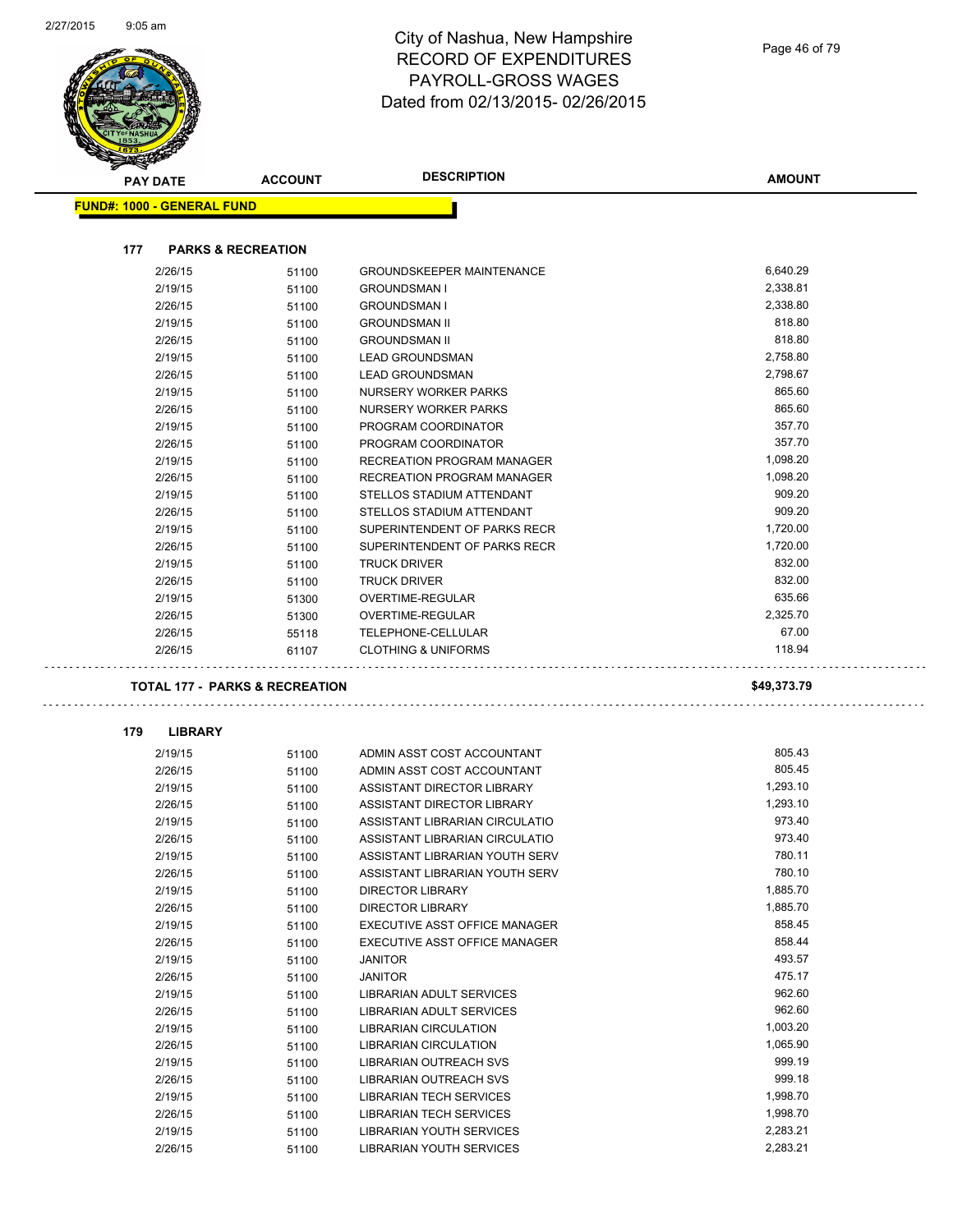

**FUND#: 1000 - GENERAL FUND**

**179 LIBRARY**

### City of Nashua, New Hampshire RECORD OF EXPENDITURES PAYROLL-GROSS WAGES Dated from 02/13/2015- 02/26/2015

h

| <b>LIBRARY</b> |       |                                       |          |
|----------------|-------|---------------------------------------|----------|
| 2/19/15        | 51100 | <b>LIBRARY ASSISTANT CIRCULATION</b>  | 5,344.00 |
| 2/26/15        | 51100 | <b>LIBRARY ASSISTANT CIRCULATION</b>  | 5,491.21 |
| 2/19/15        | 51100 | LIBRARY ASSISTANT MEDIA SERVIC        | 706.90   |
| 2/26/15        | 51100 | <b>LIBRARY ASSISTANT MEDIA SERVIC</b> | 777.58   |
| 2/19/15        | 51100 | <b>LIBRARY ASSISTANT TECH SVS</b>     | 706.90   |
| 2/26/15        | 51100 | <b>LIBRARY ASSISTANT TECH SVS</b>     | 706.90   |
| 2/19/15        | 51100 | <b>LIBRARY ASSISTANT YOUTH SERVIC</b> | 1,733.50 |
| 2/26/15        | 51100 | LIBRARY ASSISTANT YOUTH SERVIC        | 1,704.23 |
| 2/19/15        | 51100 | <b>MAINTENANCE SUPV</b>               | 852.55   |
| 2/26/15        | 51100 | MAINTENANCE SUPV                      | 852.55   |
| 2/19/15        | 51100 | <b>MEDIA SERVICES COORDINATOR</b>     | 1,205.05 |
| 2/26/15        | 51100 | <b>MEDIA SERVICES COORDINATOR</b>     | 1,205.05 |
| 2/19/15        | 51100 | PAGE & COLLECTION COORDINATOR         | 840.00   |
| 2/26/15        | 51100 | PAGE & COLLECTION COORDINATOR         | 840.00   |
| 2/19/15        | 51100 | REFERENCE LIBRARIAN ADULT SERV        | 3,057.27 |
| 2/26/15        | 51100 | REFERENCE LIBRARIAN ADULT SERV        | 3,197.45 |
| 2/19/15        | 51100 | REFERENCE LIBRARIAN TECH SVS          | 756.45   |
| 2/26/15        | 51100 | REFERENCE LIBRARIAN TECH SVS          | 756.45   |
| 2/19/15        | 51100 | <b>SECURITY LIBRARY</b>               | 614.05   |
| 2/26/15        | 51100 | <b>SECURITY LIBRARY</b>               | 617.88   |
| 2/19/15        | 51200 | <b>LIBRARY ASSISTANT CIRCULATION</b>  | 259.36   |
| 2/26/15        | 51200 | <b>LIBRARY ASSISTANT CIRCULATION</b>  | 324.20   |
| 2/19/15        | 51200 | LIBRARY ASSISTANT TECH SVS            | 415.50   |
| 2/26/15        | 51200 | <b>LIBRARY ASSISTANT TECH SVS</b>     | 481.97   |
| 2/19/15        | 51200 | LIBRARY PAGE YOUTH SERVICES           | 379.20   |
| 2/26/15        | 51200 | LIBRARY PAGE YOUTH SERVICES           | 315.55   |
| 2/19/15        | 51200 | <b>LIBRARY PAGES CIRCULATION</b>      | 504.48   |
| 2/26/15        | 51200 | <b>LIBRARY PAGES CIRCULATION</b>      | 497.61   |
| 2/19/15        | 51200 | LIBRARY PAGES MEDIA SERVICES          | 498.40   |
| 2/26/15        | 51200 | <b>LIBRARY PAGES MEDIA SERVICES</b>   | 311.51   |
| 2/10/15        | 51200 | DEEEDENCE LIBDADIAN ANLII T CEDV      | 382 84   |

Page 47 of 79

**AMOUNT**

|     | 2/19/15                      | 51100 | LIBRARY ASSISTANT TECH SVS           | 706.90      |
|-----|------------------------------|-------|--------------------------------------|-------------|
|     | 2/26/15                      | 51100 | <b>LIBRARY ASSISTANT TECH SVS</b>    | 706.90      |
|     | 2/19/15                      | 51100 | LIBRARY ASSISTANT YOUTH SERVIC       | 1,733.50    |
|     | 2/26/15                      | 51100 | LIBRARY ASSISTANT YOUTH SERVIC       | 1,704.23    |
|     | 2/19/15                      | 51100 | <b>MAINTENANCE SUPV</b>              | 852.55      |
|     | 2/26/15                      | 51100 | MAINTENANCE SUPV                     | 852.55      |
|     | 2/19/15                      | 51100 | MEDIA SERVICES COORDINATOR           | 1,205.05    |
|     | 2/26/15                      | 51100 | MEDIA SERVICES COORDINATOR           | 1,205.05    |
|     | 2/19/15                      | 51100 | PAGE & COLLECTION COORDINATOR        | 840.00      |
|     | 2/26/15                      | 51100 | PAGE & COLLECTION COORDINATOR        | 840.00      |
|     | 2/19/15                      | 51100 | REFERENCE LIBRARIAN ADULT SERV       | 3,057.27    |
|     | 2/26/15                      | 51100 | REFERENCE LIBRARIAN ADULT SERV       | 3,197.45    |
|     | 2/19/15                      | 51100 | REFERENCE LIBRARIAN TECH SVS         | 756.45      |
|     | 2/26/15                      | 51100 | REFERENCE LIBRARIAN TECH SVS         | 756.45      |
|     | 2/19/15                      | 51100 | <b>SECURITY LIBRARY</b>              | 614.05      |
|     | 2/26/15                      | 51100 | <b>SECURITY LIBRARY</b>              | 617.88      |
|     | 2/19/15                      | 51200 | LIBRARY ASSISTANT CIRCULATION        | 259.36      |
|     | 2/26/15                      | 51200 | <b>LIBRARY ASSISTANT CIRCULATION</b> | 324.20      |
|     | 2/19/15                      | 51200 | <b>LIBRARY ASSISTANT TECH SVS</b>    | 415.50      |
|     | 2/26/15                      | 51200 | <b>LIBRARY ASSISTANT TECH SVS</b>    | 481.97      |
|     | 2/19/15                      | 51200 | LIBRARY PAGE YOUTH SERVICES          | 379.20      |
|     | 2/26/15                      | 51200 | LIBRARY PAGE YOUTH SERVICES          | 315.55      |
|     | 2/19/15                      | 51200 | <b>LIBRARY PAGES CIRCULATION</b>     | 504.48      |
|     | 2/26/15                      | 51200 | <b>LIBRARY PAGES CIRCULATION</b>     | 497.61      |
|     | 2/19/15                      | 51200 | LIBRARY PAGES MEDIA SERVICES         | 498.40      |
|     | 2/26/15                      | 51200 | <b>LIBRARY PAGES MEDIA SERVICES</b>  | 311.51      |
|     | 2/19/15                      | 51200 | REFERENCE LIBRARIAN ADULT SERV       | 382.84      |
|     | 2/26/15                      | 51200 | REFERENCE LIBRARIAN ADULT SERV       | 373.61      |
|     | 2/19/15                      | 51200 | <b>SECURITY LIBRARY</b>              | 414.58      |
|     | 2/26/15                      | 51200 | <b>SECURITY LIBRARY</b>              | 425.40      |
|     | 2/19/15                      | 51300 | OVERTIME-REGULAR                     | 1,091.89    |
|     | 2/26/15                      | 51300 | OVERTIME-REGULAR                     | 440.77      |
|     | <b>TOTAL 179 - LIBRARY</b>   |       |                                      | \$67,800.45 |
| 181 | <b>COMMUNITY DEVELOPMENT</b> |       |                                      |             |
|     | 2/19/15                      | 51100 | ADMINISTRATIVE ASSISTANT II          | 687.41      |
|     | 2/26/15                      | 51100 | ADMINISTRATIVE ASSISTANT II          | 687.40      |
|     | 2/19/15                      | 51100 | DIRECTOR COMMUNITY DEVELOPMENT       | 1,766.75    |
|     | 2/26/15                      | 51100 | DIRECTOR COMMUNITY DEVELOPMENT       | 1,766.75    |
|     | 2/19/15                      | 51200 | ADMINISTRATIVE ASSISTANT I           | 347.46      |
|     | 2/26/15                      | 51200 | ADMINISTRATIVE ASSISTANT I           | 347.46      |
|     | 2/19/15                      | 51400 | WAGES TEMP-SEASONAL                  | 100.00      |
|     | 2/26/15                      | 51400 | <b>WAGES TEMP-SEASONAL</b>           | 100.00      |
|     | 2/26/15                      | 55118 | TELEPHONE-CELLULAR                   | 50.00       |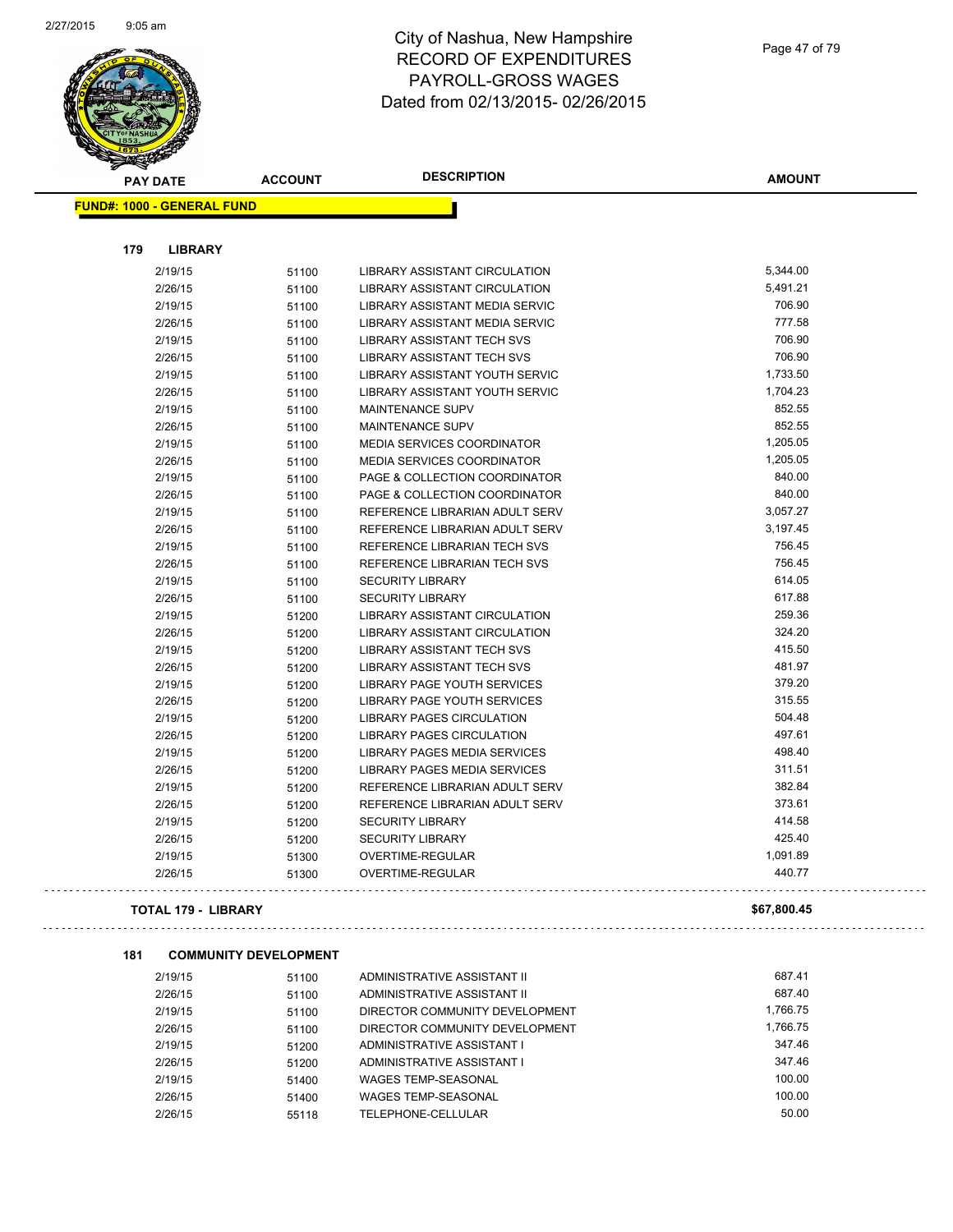| 22112015 | 9.05 am |                                   |                                          | City of Nashua, New Hampshire<br><b>RECORD OF EXPENDITURES</b><br>PAYROLL-GROSS WAGES | Page 48 of 79         |
|----------|---------|-----------------------------------|------------------------------------------|---------------------------------------------------------------------------------------|-----------------------|
|          |         |                                   |                                          | Dated from 02/13/2015-02/26/2015                                                      |                       |
|          |         | <b>PAY DATE</b>                   | <b>ACCOUNT</b>                           | <b>DESCRIPTION</b>                                                                    | <b>AMOUNT</b>         |
|          |         | <b>FUND#: 1000 - GENERAL FUND</b> |                                          |                                                                                       |                       |
|          |         |                                   | <b>TOTAL 181 - COMMUNITY DEVELOPMENT</b> |                                                                                       | \$5,853.23            |
|          | 182     |                                   | <b>PLANNING &amp; ZONING</b>             |                                                                                       |                       |
|          |         | 2/19/15                           | 51100                                    | DEPARTMENT COORDINATOR                                                                | 938.85                |
|          |         | 2/26/15                           | 51100                                    | DEPARTMENT COORDINATOR                                                                | 938.85                |
|          |         | 2/19/15                           | 51100                                    | DEPUTY PLANNING MANAGER                                                               | 2,661.20              |
|          |         | 2/26/15                           | 51100                                    | DEPUTY PLANNING MANAGER                                                               | 2,661.20              |
|          |         | 2/19/15                           | 51100                                    | MANAGER PLANNING DEPT                                                                 | 1,905.00              |
|          |         | 2/26/15                           | 51100                                    | MANAGER PLANNING DEPT                                                                 | 1,905.00              |
|          |         | 2/19/15                           | 51100                                    | PLANNER I                                                                             | 1,722.25              |
|          |         | 2/26/15                           | 51100                                    | PLANNER I                                                                             | 1,722.25              |
|          |         | 2/19/15                           | 51100                                    | <b>PLANNER II</b>                                                                     | 1,125.65              |
|          |         | 2/26/15                           | 51100                                    | <b>PLANNER II</b>                                                                     | 1,125.65              |
|          |         | 2/19/15                           | 51100                                    | ZONING COORDINATOR                                                                    | 704.60                |
|          |         | 2/26/15                           | 51100                                    | ZONING COORDINATOR                                                                    | 704.60                |
|          |         | 2/19/15                           | 53428                                    | STENOGRAPHIC SERVICES                                                                 | 250.00                |
|          |         | 2/26/15                           | 53428                                    | STENOGRAPHIC SERVICES                                                                 | 250.00                |
|          |         | 2/26/15                           | 55118                                    | TELEPHONE-CELLULAR                                                                    | 17.00                 |
|          |         |                                   | <b>TOTAL 182 - PLANNING &amp; ZONING</b> |                                                                                       | \$18,632.10           |
|          | 183     |                                   | <b>ECONOMIC DEVELOPMENT</b>              |                                                                                       |                       |
|          |         | 2/19/15                           | 51100                                    | ECONOMIC DEV DIRECTOR                                                                 | 1,873.50              |
|          |         | 2/26/15                           | 51100                                    | ECONOMIC DEV DIRECTOR                                                                 | 1,873.50              |
|          |         | 2/19/15                           | 51100                                    | OED PROGRAM COORDINATOR                                                               | 558.80                |
|          |         | 2/26/15                           | 51100                                    | OED PROGRAM COORDINATOR                                                               | 558.80                |
|          |         | 2/26/15                           | 55118                                    | TELEPHONE-CELLULAR                                                                    | 50.00                 |
|          |         |                                   | <b>TOTAL 183 - ECONOMIC DEVELOPMENT</b>  |                                                                                       | \$4,914.60            |
|          |         |                                   |                                          |                                                                                       |                       |
|          | 191     | <b>SCHOOL</b>                     |                                          |                                                                                       |                       |
|          |         | 2/26/15                           | 51100                                    | ASSISTANT DIRECTOR BUSINESS                                                           | 2,971.10              |
|          |         | 2/26/15                           | 51100                                    | ASSISTANT PRINCIPAL AMH                                                               | 1,406.10              |
|          |         | 2/26/15                           | 51100                                    | ASSISTANT PRINCIPAL BIC                                                               | 2,925.70              |
|          |         | 2/26/15                           | 51100                                    | ASSISTANT PRINCIPAL BRO                                                               | 1,403.80              |
|          |         | 2/26/15                           | 51100                                    | ASSISTANT PRINCIPAL CHARL                                                             | 1,483.70              |
|          |         | 2/26/15                           | 51100                                    | ASSISTANT PRINCIPAL DR CRSP                                                           | 2,807.70              |
|          |         | 2/26/15                           | 51100                                    | ASSISTANT PRINCIPAL ELM                                                               | 6,549.40              |
|          |         | 2/26/15                           | 51100                                    | ASSISTANT PRINCIPAL FES                                                               | 2,967.50              |
|          |         | 2/26/15                           | 51100                                    | ASSISTANT PRINCIPAL FMS                                                               | 2,928.30              |
|          |         | 2/26/15                           | 51100                                    | ASSISTANT PRINCIPAL LEDGE                                                             | 2,812.30<br>1,406.10  |
|          |         | 2/26/15                           | 51100                                    | ASSISTANT PRINCIPAL MDE                                                               |                       |
|          |         | 2/26/15                           | 51100                                    | ASSISTANT PRINCIPAL MTP                                                               | 2,626.50<br>12,595.80 |
|          |         | 2/26/15<br>2/26/15                | 51100                                    | ASSISTANT PRINCIPAL NHN<br>ASSISTANT PRINCIPAL NHS                                    | 12,890.20             |
|          |         |                                   | 51100                                    |                                                                                       | 3,272.60              |
|          |         | 2/26/15<br>2/26/15                | 51100                                    | ASSISTANT PRINCIPAL PMS<br>ASSISTANT PRINCIPAL SHE                                    | 1,403.80              |
|          |         | 2/26/15                           | 51100<br>51100                           | ASSISTANT SUPERINTENDENT                                                              | 8,484.50              |
|          |         | 2/26/15                           | 51100                                    | ASST DIRECTOR PLANT OPS                                                               | 4,470.90              |
|          |         | 2/26/15                           | 51100                                    | ASST DIRECTOR SPED                                                                    | 6,243.60              |
|          |         |                                   |                                          |                                                                                       |                       |

2/27/2015 9:05 am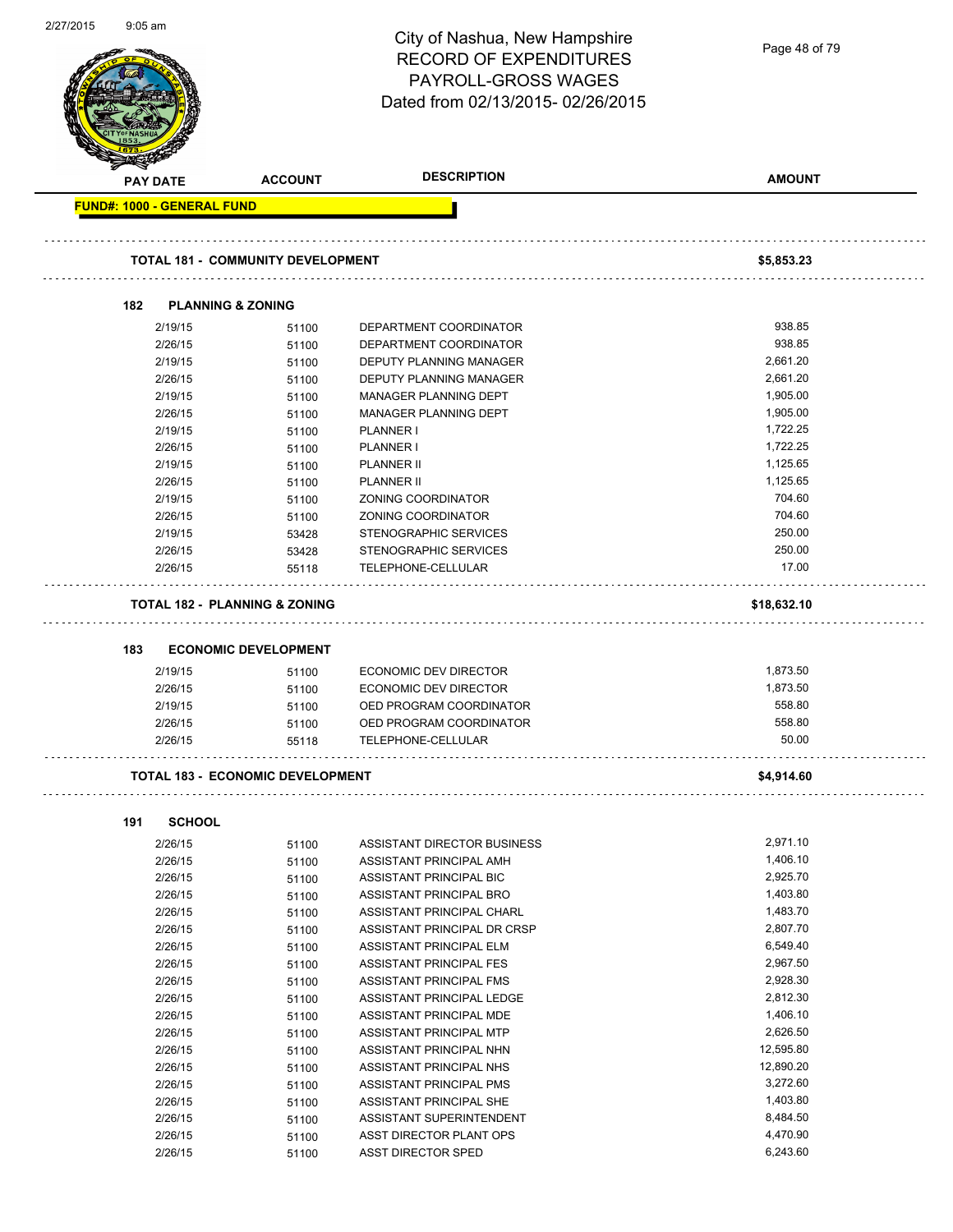

|     | <b>PAY DATE</b>                    | <b>ACCOUNT</b> | <b>DESCRIPTION</b>                                    | <b>AMOUNT</b>        |
|-----|------------------------------------|----------------|-------------------------------------------------------|----------------------|
|     | <u> FUND#: 1000 - GENERAL FUND</u> |                |                                                       |                      |
|     |                                    |                |                                                       |                      |
|     |                                    |                |                                                       |                      |
| 191 | <b>SCHOOL</b>                      |                |                                                       |                      |
|     | 2/13/15                            | 51100          | ASST SYSTEMS ADMIN FULL YEAR                          | (1,320.16)           |
|     | 2/26/15                            | 51100          | ASST SYSTEMS ADMIN FULL YEAR                          | 14,152.07            |
|     | 2/19/15                            | 51100          | ASST SYSTEMS ADMIN SCH YEAR                           | 474.45               |
|     | 2/26/15                            | 51100          | ASST SYSTEMS ADMIN SCH YEAR                           | 552.60               |
|     | 2/26/15                            | 51100          | ATTENDANCE OFFICER                                    | 2,331.49             |
|     | 2/26/15                            | 51100          | CAREER CENTER COORD NHN                               | 1,518.30             |
|     | 2/26/15                            | 51100          | CHIEF OPERATING OFFICER                               | 4,044.00             |
|     | 2/19/15                            | 51100          | CLERICAL ACADEMY NHN                                  | 2,098.02             |
|     | 2/26/15                            | 51100          | CLERICAL ACADEMY NHN                                  | 3,311.08             |
|     | 2/19/15                            | 51100          | <b>CLERICAL ACADEMY NHS</b>                           | 1,936.37             |
|     | 2/26/15                            | 51100          | CLERICAL ACADEMY NHS                                  | 2,771.62             |
|     | 2/19/15                            | 51100          | CLERICAL ADULT ED NHN                                 | 750.90               |
|     | 2/26/15                            | 51100          | CLERICAL ADULT ED NHN                                 | 753.15               |
|     | 2/19/15                            | 51100          | <b>CLERICAL ASST SUPER SUP</b>                        | 2,129.36<br>2,071.96 |
|     | 2/26/15                            | 51100          | <b>CLERICAL ASST SUPER SUP</b>                        | 432.69               |
|     | 2/19/15<br>2/26/15                 | 51100          | <b>CLERICAL ATHLETIC NHN</b><br>CLERICAL ATHLETIC NHN | 682.69               |
|     |                                    | 51100          |                                                       | 606.05               |
|     | 2/19/15<br>2/26/15                 | 51100          | CLERICAL ATHLETIC NHS<br>CLERICAL ATHLETIC NHS        | 730.24               |
|     | 2/19/15                            | 51100          | <b>CLERICAL BUSINESS</b>                              | 3,718.20             |
|     | 2/26/15                            | 51100          | <b>CLERICAL BUSINESS</b>                              | 3,718.20             |
|     | 2/19/15                            | 51100<br>51100 | CLERICAL CHIEF OP OFFICER SUP                         | 816.09               |
|     | 2/26/15                            | 51100          | CLERICAL CHIEF OP OFFICER SUP                         | 816.09               |
|     | 2/19/15                            | 51100          | <b>CLERICAL CTE NHS</b>                               | 605.12               |
|     | 2/26/15                            | 51100          | <b>CLERICAL CTE NHS</b>                               | 756.40               |
|     | 2/19/15                            | 51100          | <b>CLERICAL GUIDANCE ELM</b>                          | 453.84               |
|     | 2/26/15                            | 51100          | <b>CLERICAL GUIDANCE ELM</b>                          | 998.44               |
|     | 2/19/15                            | 51100          | <b>CLERICAL GUIDANCE NHN</b>                          | 1,584.31             |
|     | 2/26/15                            | 51100          | <b>CLERICAL GUIDANCE NHN</b>                          | 2,025.97             |
|     | 2/19/15                            | 51100          | <b>CLERICAL GUIDANCE NHS</b>                          | 1,346.02             |
|     | 2/26/15                            | 51100          | <b>CLERICAL GUIDANCE NHS</b>                          | 2,068.78             |
|     | 2/19/15                            | 51100          | <b>CLERICAL HUMAN RESOURCES</b>                       | 2,156.68             |
|     | 2/26/15                            | 51100          | <b>CLERICAL HUMAN RESOURCES</b>                       | 2,156.69             |
|     | 2/19/15                            | 51100          | <b>CLERICAL PAYROLL SUP</b>                           | 677.25               |
|     | 2/26/15                            | 51100          | <b>CLERICAL PAYROLL SUP</b>                           | 677.25               |
|     | 2/19/15                            | 51100          | <b>CLERICAL PLANT OPS</b>                             | 756.40               |
|     | 2/26/15                            | 51100          | <b>CLERICAL PLANT OPS</b>                             | 756.40               |
|     | 2/19/15                            | 51100          | <b>CLERICAL PRINCIPAL AMH</b>                         | 1,026.66             |
|     | 2/26/15                            | 51100          | <b>CLERICAL PRINCIPAL AMH</b>                         | 1,299.47             |
|     | 2/19/15                            | 51100          | <b>CLERICAL PRINCIPAL BIC</b>                         | 972.87               |
|     | 2/26/15                            | 51100          | <b>CLERICAL PRINCIPAL BIC</b>                         | 1,347.88             |
|     | 2/19/15                            | 51100          | <b>CLERICAL PRINCIPAL BIR</b>                         | 1,230.40             |
|     | 2/26/15                            | 51100          | <b>CLERICAL PRINCIPAL BIR</b>                         | 1,512.80             |
|     | 2/19/15                            | 51100          | CLERICAL PRINCIPAL BRO                                | 1,210.23             |
|     | 2/26/15                            | 51100          | <b>CLERICAL PRINCIPAL BRO</b>                         | 1,512.80             |
|     | 2/19/15                            | 51100          | CLERICAL PRINCIPAL CHA                                | 1,101.66             |
|     | 2/26/15                            | 51100          | <b>CLERICAL PRINCIPAL CHA</b>                         | 1,345.47             |
|     | 2/19/15                            | 51100          | <b>CLERICAL PRINCIPAL DRC</b>                         | 1,123.70             |
|     | 2/26/15                            | 51100          | <b>CLERICAL PRINCIPAL DRC</b>                         | 1,387.15             |
|     | 2/19/15                            | 51100          | <b>CLERICAL PRINCIPAL ELM</b>                         | 2,036.53             |
|     | 2/26/15                            | 51100          | <b>CLERICAL PRINCIPAL ELM</b>                         | 3,129.28             |
|     | 2/19/15                            | 51100          | <b>CLERICAL PRINCIPAL FES</b>                         | 1,154.76             |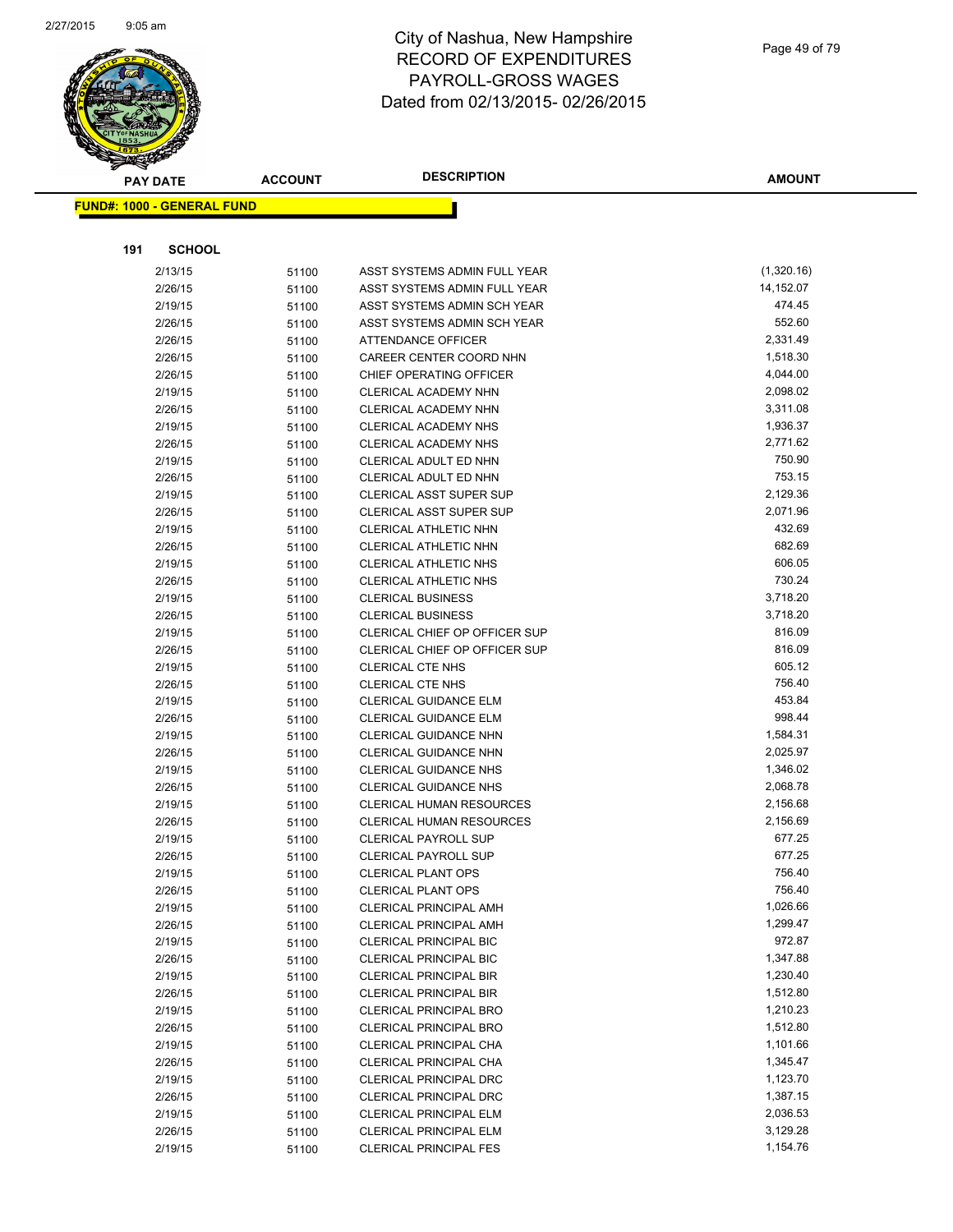

| <b>PAY DATE</b>                   | <b>ACCOUNT</b> | <b>DESCRIPTION</b>                                   | <b>AMOUNT</b>    |
|-----------------------------------|----------------|------------------------------------------------------|------------------|
| <b>FUND#: 1000 - GENERAL FUND</b> |                |                                                      |                  |
|                                   |                |                                                      |                  |
|                                   |                |                                                      |                  |
| 191                               | <b>SCHOOL</b>  |                                                      |                  |
| 2/26/15                           | 51100          | <b>CLERICAL PRINCIPAL FES</b>                        | 1,415.06         |
| 2/19/15                           | 51100          | <b>CLERICAL PRINCIPAL FMS</b>                        | 1,798.63         |
| 2/26/15                           | 51100          | <b>CLERICAL PRINCIPAL FMS</b>                        | 2,196.54         |
| 2/19/15                           | 51100          | <b>CLERICAL PRINCIPAL LDG</b>                        | 1,037.91         |
| 2/26/15                           | 51100          | <b>CLERICAL PRINCIPAL LDG</b>                        | 1,382.41         |
| 2/19/15                           | 51100          | <b>CLERICAL PRINCIPAL MDE</b>                        | 1,221.25         |
| 2/26/15                           | 51100          | CLERICAL PRINCIPAL MDE                               | 1,501.55         |
| 2/19/15                           | 51100          | <b>CLERICAL PRINCIPAL MTP</b>                        | 858.63           |
| 2/26/15                           | 51100          | <b>CLERICAL PRINCIPAL MTP</b>                        | 1,421.57         |
| 2/19/15                           | 51100          | CLERICAL PRINCIPAL NHN                               | 1,363.47         |
| 2/26/15                           | 51100          | <b>CLERICAL PRINCIPAL NHN</b>                        | 1,372.95         |
| 2/19/15                           | 51100          | <b>CLERICAL PRINCIPAL NHS</b>                        | 1,323.15         |
| 2/26/15                           | 51100          | <b>CLERICAL PRINCIPAL NHS</b>                        | 1,456.22         |
| 2/19/15                           | 51100          | <b>CLERICAL PRINCIPAL NSE</b>                        | 1,121.60         |
| 2/26/15                           | 51100          | <b>CLERICAL PRINCIPAL NSE</b>                        | 1,496.58         |
| 2/19/15                           | 51100          | <b>CLERICAL PRINCIPAL PMS</b>                        | 1,597.65         |
| 2/26/15                           | 51100          | <b>CLERICAL PRINCIPAL PMS</b>                        | 2,028.65         |
| 2/19/15                           | 51100          | <b>CLERICAL PRINCIPAL SHE</b>                        | 1,230.40         |
| 2/26/15                           | 51100          | <b>CLERICAL PRINCIPAL SHE</b>                        | 1,472.46         |
| 2/19/15                           | 51100          | CLERICAL RECEPTIONIST NHN                            | 615.20           |
| 2/26/15                           | 51100          | CLERICAL RECEPTIONIST NHN                            | 756.40           |
| 2/19/15                           | 51100          | <b>CLERICAL RECEPTIONIST NHS</b>                     | 425.94           |
| 2/26/15                           | 51100          | CLERICAL RECEPTIONIST NHS                            | 681.50           |
| 2/19/15                           | 51100          | CLERICAL SPECIAL ED NHN                              | 615.20           |
| 2/26/15                           | 51100          | CLERICAL SPECIAL ED NHN                              | 756.40           |
| 2/19/15                           | 51100          | CLERICAL SPECIAL ED NHS                              | 386.34           |
| 2/26/15                           | 51100          | CLERICAL SPECIAL ED NHS                              | 622.43           |
| 2/19/15                           | 51100          | CLERICAL SPECIAL ED SUP                              | 1,512.80         |
| 2/26/15                           | 51100          | CLERICAL SPECIAL ED SUP                              | 1,512.80         |
| 2/19/15                           | 51100          | <b>CLERICAL STUDENT SERV SUP</b>                     | 805.30           |
| 2/26/15                           | 51100          | <b>CLERICAL STUDENT SERV SUP</b>                     | 805.30           |
| 2/19/15                           | 51100          | CLERICAL SUB SERVICE SUP                             | 467.99           |
| 2/26/15                           | 51100          | <b>CLERICAL SUB SERVICE SUP</b>                      | 623.99           |
| 2/19/15                           | 51100          | CLERICAL SUPERINTENDANT SUP                          | 950.86           |
| 2/26/15                           | 51100          | <b>CLERICAL SUPERINTENDANT SUP</b>                   | 950.85           |
| 2/19/15                           | 51100          | CLERICAL TRANSPORTATION SUP                          | 274.72<br>437.84 |
| 2/26/15                           | 51100          | <b>CLERICAL TRANSPORTATION SUP</b>                   | 2,888.30         |
| 2/26/15<br>2/19/15                | 51100          | <b>CURRICULUM SUPERVISOR</b><br><b>CUSTODIAN AMH</b> | 2,048.08         |
| 2/26/15                           | 51100          | <b>CUSTODIAN AMH</b>                                 | 2,034.00         |
| 2/19/15                           | 51100          | <b>CUSTODIAN ASST HEAD ELM</b>                       | 772.00           |
| 2/26/15                           | 51100          | <b>CUSTODIAN ASST HEAD ELM</b>                       | 772.00           |
| 2/19/15                           | 51100<br>51100 | <b>CUSTODIAN ASST HEAD FMS</b>                       | 772.00           |
| 2/26/15                           |                | <b>CUSTODIAN ASST HEAD FMS</b>                       | 772.00           |
| 2/19/15                           | 51100          | <b>CUSTODIAN ASST HEAD NHN</b>                       | 1,694.81         |
| 2/26/15                           | 51100<br>51100 | <b>CUSTODIAN ASST HEAD NHN</b>                       | 1,694.83         |
| 2/19/15                           |                | <b>CUSTODIAN ASST HEAD NHS</b>                       | 1,694.80         |
| 2/26/15                           | 51100<br>51100 | <b>CUSTODIAN ASST HEAD NHS</b>                       | 1,660.20         |
| 2/19/15                           |                | <b>CUSTODIAN ASST HEAD PMS</b>                       | 772.00           |
| 2/26/15                           | 51100<br>51100 | <b>CUSTODIAN ASST HEAD PMS</b>                       | 772.00           |
| 2/19/15                           |                | <b>CUSTODIAN BIC</b>                                 | 2,034.00         |
| 2/26/15                           | 51100          | <b>CUSTODIAN BIC</b>                                 | 2,034.00         |
|                                   | 51100          |                                                      |                  |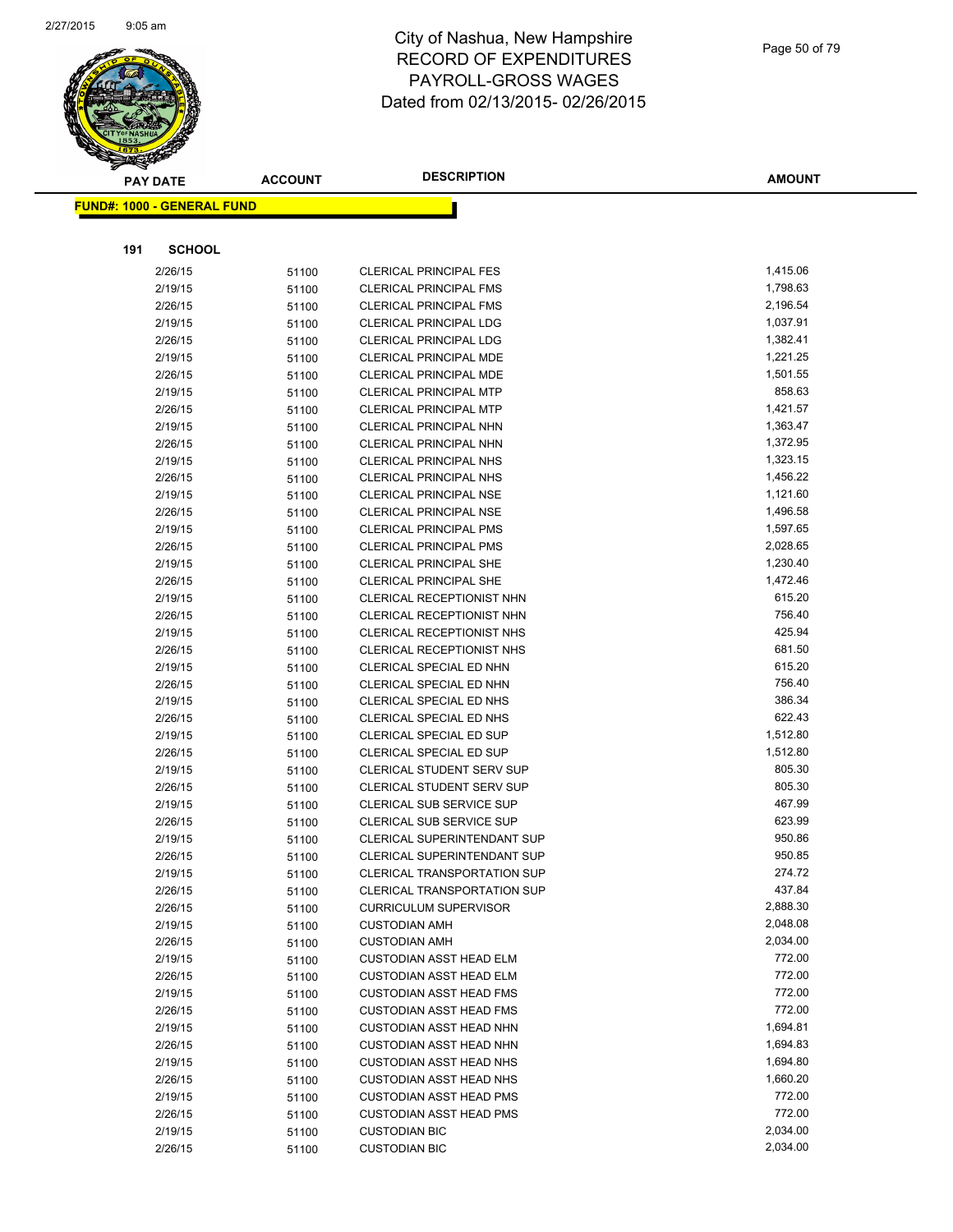

| $\tilde{\phantom{a}}$ | <b>PAY DATE</b>                   | <b>ACCOUNT</b> | <b>DESCRIPTION</b>                                | <b>AMOUNT</b>        |
|-----------------------|-----------------------------------|----------------|---------------------------------------------------|----------------------|
|                       | <b>FUND#: 1000 - GENERAL FUND</b> |                |                                                   |                      |
|                       |                                   |                |                                                   |                      |
|                       |                                   |                |                                                   |                      |
| 191                   | <b>SCHOOL</b>                     |                |                                                   |                      |
|                       | 2/19/15                           | 51100          | <b>CUSTODIAN BIR</b>                              | 2,034.01             |
|                       | 2/26/15                           | 51100          | <b>CUSTODIAN BIR</b>                              | 2,034.00             |
|                       | 2/19/15                           | 51100          | <b>CUSTODIAN BRO</b>                              | 1,356.00             |
|                       | 2/26/15                           | 51100          | <b>CUSTODIAN BRO</b>                              | 1,356.00             |
|                       | 2/19/15                           | 51100          | <b>CUSTODIAN CHA</b>                              | 1,356.00             |
|                       | 2/26/15                           | 51100          | <b>CUSTODIAN CHA</b>                              | 1,224.64             |
|                       | 2/19/15                           | 51100          | <b>CUSTODIAN DRC</b>                              | 1,292.80             |
|                       | 2/26/15                           | 51100          | <b>CUSTODIAN DRC</b>                              | 1,292.80             |
|                       | 2/19/15                           | 51100          | <b>CUSTODIAN ELM</b>                              | 4,833.10             |
|                       | 2/26/15                           | 51100          | <b>CUSTODIAN ELM</b>                              | 4,968.70             |
|                       | 2/19/15                           | 51100          | <b>CUSTODIAN FES</b>                              | 1,356.00<br>1,356.00 |
|                       | 2/26/15                           | 51100          | <b>CUSTODIAN FES</b>                              | 2,758.16             |
|                       | 2/19/15<br>2/26/15                | 51100          | <b>CUSTODIAN FMS</b>                              | 2,703.53             |
|                       | 2/19/15                           | 51100          | <b>CUSTODIAN FMS</b><br><b>CUSTODIAN HEAD AMH</b> | 772.00               |
|                       | 2/26/15                           | 51100<br>51100 | <b>CUSTODIAN HEAD AMH</b>                         | 772.00               |
|                       | 2/19/15                           | 51100          | <b>CUSTODIAN HEAD BIC</b>                         | 772.00               |
|                       | 2/26/15                           | 51100          | <b>CUSTODIAN HEAD BIC</b>                         | 772.00               |
|                       | 2/19/15                           | 51100          | <b>CUSTODIAN HEAD BIR</b>                         | 772.00               |
|                       | 2/26/15                           | 51100          | <b>CUSTODIAN HEAD BIR</b>                         | 772.00               |
|                       | 2/19/15                           | 51100          | <b>CUSTODIAN HEAD BRO</b>                         | 772.00               |
|                       | 2/26/15                           | 51100          | <b>CUSTODIAN HEAD BRO</b>                         | 772.00               |
|                       | 2/19/15                           | 51100          | <b>CUSTODIAN HEAD CHA</b>                         | 772.00               |
|                       | 2/26/15                           | 51100          | <b>CUSTODIAN HEAD CHA</b>                         | 772.00               |
|                       | 2/19/15                           | 51100          | <b>CUSTODIAN HEAD DRC</b>                         | 772.00               |
|                       | 2/26/15                           | 51100          | <b>CUSTODIAN HEAD DRC</b>                         | 772.00               |
|                       | 2/19/15                           | 51100          | <b>CUSTODIAN HEAD ELM</b>                         | 914.80               |
|                       | 2/26/15                           | 51100          | <b>CUSTODIAN HEAD ELM</b>                         | 914.80               |
|                       | 2/19/15                           | 51100          | <b>CUSTODIAN HEAD FES</b>                         | 772.00               |
|                       | 2/26/15                           | 51100          | <b>CUSTODIAN HEAD FES</b>                         | 772.00               |
|                       | 2/19/15                           | 51100          | <b>CUSTODIAN HEAD FMS</b>                         | 914.80               |
|                       | 2/26/15                           | 51100          | <b>CUSTODIAN HEAD FMS</b>                         | 914.80               |
|                       | 2/19/15                           | 51100          | <b>CUSTODIAN HEAD LDG</b>                         | 772.00               |
|                       | 2/26/15                           | 51100          | <b>CUSTODIAN HEAD LDG</b>                         | 772.00               |
|                       | 2/19/15                           | 51100          | <b>CUSTODIAN HEAD MDE</b>                         | 772.00               |
|                       | 2/26/15                           | 51100          | <b>CUSTODIAN HEAD MDE</b>                         | 772.00               |
|                       | 2/19/15                           | 51100          | <b>CUSTODIAN HEAD MTP</b>                         | 636.90               |
|                       | 2/26/15                           | 51100          | <b>CUSTODIAN HEAD MTP</b>                         | 772.00               |
|                       | 2/19/15                           | 51100          | <b>CUSTODIAN HEAD NHN</b>                         | 920.00               |
|                       | 2/26/15                           | 51100          | <b>CUSTODIAN HEAD NHN</b>                         | 920.00               |
|                       | 2/19/15                           | 51100          | <b>CUSTODIAN HEAD NHS</b>                         | 920.00               |
|                       | 2/26/15                           | 51100          | <b>CUSTODIAN HEAD NHS</b>                         | 920.00               |
|                       | 2/19/15                           | 51100          | <b>CUSTODIAN HEAD NSE</b>                         | 736.81               |
|                       | 2/26/15                           | 51100          | <b>CUSTODIAN HEAD NSE</b>                         | 736.80               |
|                       | 2/19/15                           | 51100          | <b>CUSTODIAN HEAD PMS</b>                         | 914.81               |
|                       | 2/26/15                           | 51100          | <b>CUSTODIAN HEAD PMS</b>                         | 914.80               |
|                       | 2/19/15                           | 51100          | <b>CUSTODIAN HEAD SHE</b>                         | 772.00               |
|                       | 2/26/15                           | 51100          | <b>CUSTODIAN HEAD SHE</b>                         | 772.00               |
|                       | 2/19/15                           | 51100          | <b>CUSTODIAN LDG</b>                              | 1,525.50             |
|                       | 2/26/15                           | 51100          | <b>CUSTODIAN LDG</b>                              | 1,525.51             |
|                       | 2/19/15                           | 51100          | <b>CUSTODIAN MDE</b>                              | 1,356.00             |
|                       | 2/26/15                           | 51100          | <b>CUSTODIAN MDE</b>                              | 1,347.53             |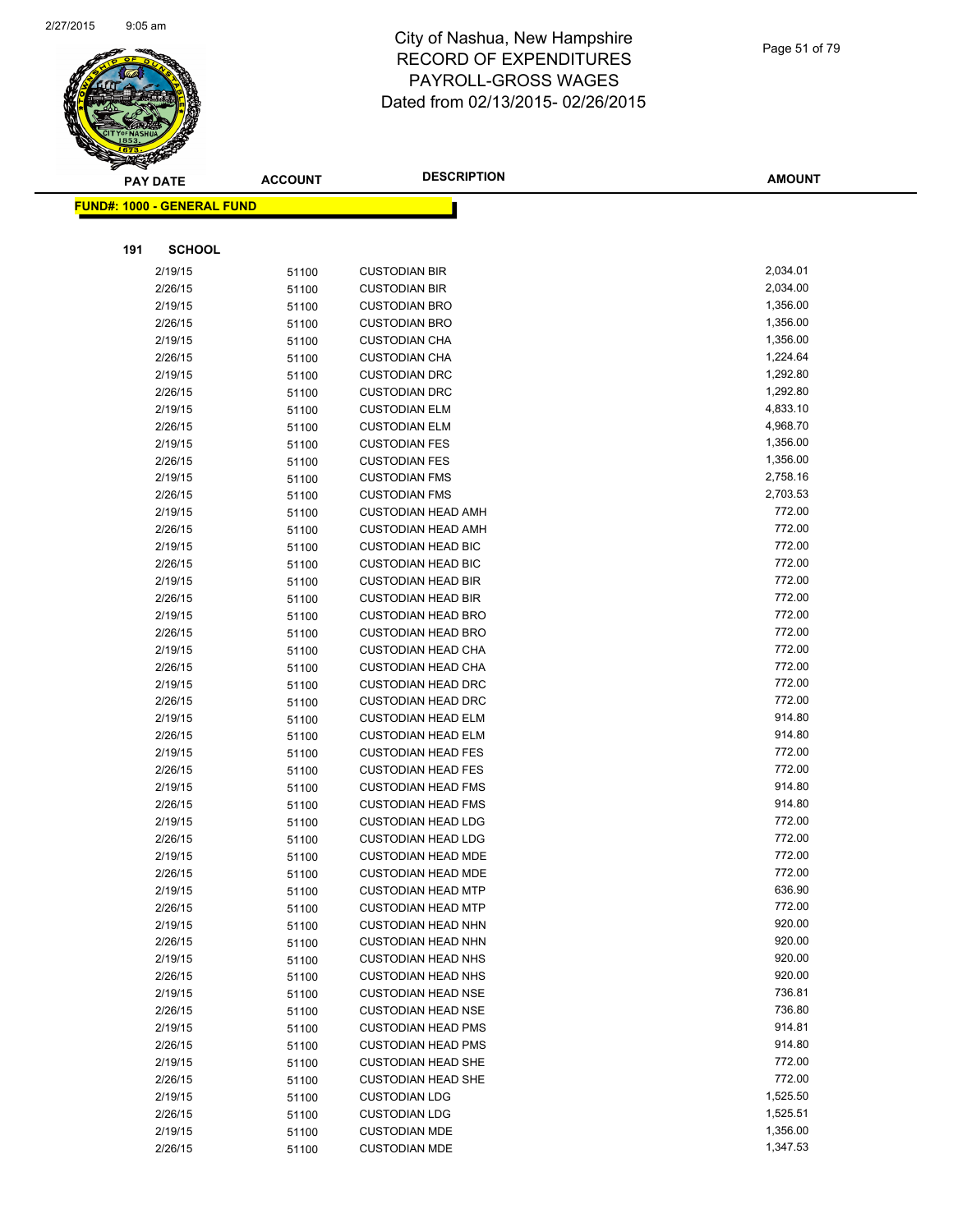

|     | <b>PAY DATE</b>                    | <b>ACCOUNT</b> | <b>DESCRIPTION</b>                                      | <b>AMOUNT</b>        |
|-----|------------------------------------|----------------|---------------------------------------------------------|----------------------|
|     | <u> FUND#: 1000 - GENERAL FUND</u> |                |                                                         |                      |
|     |                                    |                |                                                         |                      |
|     |                                    |                |                                                         |                      |
| 191 | <b>SCHOOL</b>                      |                |                                                         |                      |
|     | 2/19/15                            | 51100          | <b>CUSTODIAN MTP</b>                                    | 1,356.00             |
|     | 2/26/15                            | 51100          | <b>CUSTODIAN MTP</b>                                    | 1,356.00             |
|     | 2/19/15                            | 51100          | <b>CUSTODIAN NHN</b>                                    | 10,853.49            |
|     | 2/26/15                            | 51100          | <b>CUSTODIAN NHN</b>                                    | 10,793.48            |
|     | 2/19/15                            | 51100          | <b>CUSTODIAN NHS</b>                                    | 10,621.01            |
|     | 2/26/15                            | 51100          | <b>CUSTODIAN NHS</b>                                    | 10,690.88            |
|     | 2/19/15                            | 51100          | <b>CUSTODIAN NSE</b>                                    | 1,374.32             |
|     | 2/26/15                            | 51100          | <b>CUSTODIAN NSE</b>                                    | 1,356.00             |
|     | 2/19/15                            | 51100          | <b>CUSTODIAN PMS</b>                                    | 2,034.00             |
|     | 2/26/15                            | 51100          | <b>CUSTODIAN PMS</b>                                    | 2,034.00             |
|     | 2/19/15                            | 51100          | <b>CUSTODIAN SHE</b>                                    | 2,076.39             |
|     | 2/26/15                            | 51100          | <b>CUSTODIAN SHE</b>                                    | 2,029.76             |
|     | 2/26/15                            | 51100          | <b>CUSTODIAN SUPERVISOR WPO</b>                         | 2,039.30             |
|     | 2/19/15                            | 51100          | <b>CUSTODIAN WID</b>                                    | 769.60               |
|     | 2/26/15                            | 51100          | <b>CUSTODIAN WID</b>                                    | 678.00               |
|     | 2/26/15                            | 51100          | DATA ANALYST                                            | 1,808.40             |
|     | 2/26/15                            | 51100          | DIRECTOR ADULT ED                                       | 3,160.00             |
|     | 2/26/15                            | 51100          | <b>DIRECTOR ATHLETICS</b><br><b>DIRECTOR COM GRANTS</b> | 3,476.00<br>3,090.10 |
|     | 2/26/15                            | 51100          |                                                         | 6,192.30             |
|     | 2/26/15                            | 51100          | <b>DIRECTOR GUIDANCE</b>                                | 3,201.10             |
|     | 2/26/15<br>2/26/15                 | 51100          | DIRECTOR HUMAN RESOURCES<br>DIRECTOR PLANT OPS          | 3,608.20             |
|     | 2/26/15                            | 51100          | DIRECTOR PRE SCHOOL                                     | 2,663.50             |
|     | 2/26/15                            | 51100<br>51100 | DIRECTOR SEC CURRICULUM & INST                          | 3,369.90             |
|     | 2/26/15                            |                | DIRECTOR SPECIAL ED                                     | 3,755.10             |
|     | 2/26/15                            | 51100<br>51100 | DIRECTOR STUDENT SERVICES                               | 3,222.00             |
|     | 2/26/15                            | 51100          | DIRECTOR TECHNOLOGY                                     | 4,058.30             |
|     | 2/26/15                            | 51100          | DIRECTOR TRANSPORTATION                                 | 3,067.10             |
|     | 2/26/15                            | 51100          | <b>DIRECTOR VOCATIONAL</b>                              | 7,084.40             |
|     | 2/26/15                            | 51100          | DW TECHNOLOGY PEER COACH                                | 2,551.90             |
|     | 2/26/15                            | 51100          | ELL OUTREACH WORKER                                     | 1,611.51             |
|     | 2/26/15                            | 51100          | GUIDANCE COUNSELOR AMH                                  | 1,762.10             |
|     | 2/26/15                            | 51100          | <b>GUIDANCE COUNSELOR BIC</b>                           | 1,823.10             |
|     | 2/26/15                            | 51100          | <b>GUIDANCE COUNSELOR BIR</b>                           | 2,885.92             |
|     | 2/26/15                            | 51100          | <b>GUIDANCE COUNSELOR BRO</b>                           | 1,694.51             |
|     | 2/26/15                            | 51100          | GUIDANCE COUNSELOR CHA                                  | 2,816.69             |
|     | 2/26/15                            | 51100          | GUIDANCE COUNSELOR DRC                                  | 2,728.31             |
|     | 2/26/15                            | 51100          | <b>GUIDANCE COUNSELOR ELM</b>                           | 11,120.79            |
|     | 2/26/15                            | 51100          | <b>GUIDANCE COUNSELOR FES</b>                           | 2,728.31             |
|     | 2/26/15                            | 51100          | <b>GUIDANCE COUNSELOR FMS</b>                           | 5,431.72             |
|     | 2/26/15                            | 51100          | GUIDANCE COUNSELOR LDG                                  | 2,650.81             |
|     | 2/26/15                            | 51100          | GUIDANCE COUNSELOR MDE                                  | 2,204.19             |
|     | 2/26/15                            | 51100          | <b>GUIDANCE COUNSELOR MTP</b>                           | 2,728.31             |
|     | 2/26/15                            | 51100          | GUIDANCE COUNSELOR NHN                                  | 19,346.81            |
|     | 2/26/15                            | 51100          | GUIDANCE COUNSELOR NHS                                  | 18,079.06            |
|     | 2/26/15                            | 51100          | GUIDANCE COUNSELOR NSE                                  | 2,728.31             |
|     | 2/26/15                            | 51100          | <b>GUIDANCE COUNSELOR PMS</b>                           | 6,767.83             |
|     | 2/26/15                            | 51100          | GUIDANCE COUNSELOR SHE                                  | 2,566.71             |
|     | 2/26/15                            | 51100          | JOB DEVELOPER SPED NHN                                  | 2,816.69             |
|     | 2/26/15                            | 51100          | LIBRARIAN AMH                                           | 2,566.71             |
|     | 2/26/15                            | 51100          | <b>LIBRARIAN BIC</b>                                    | 1,667.02             |
|     | 2/26/15                            | 51100          | <b>LIBRARIAN BIR</b>                                    | 1,885.01             |
|     |                                    |                |                                                         |                      |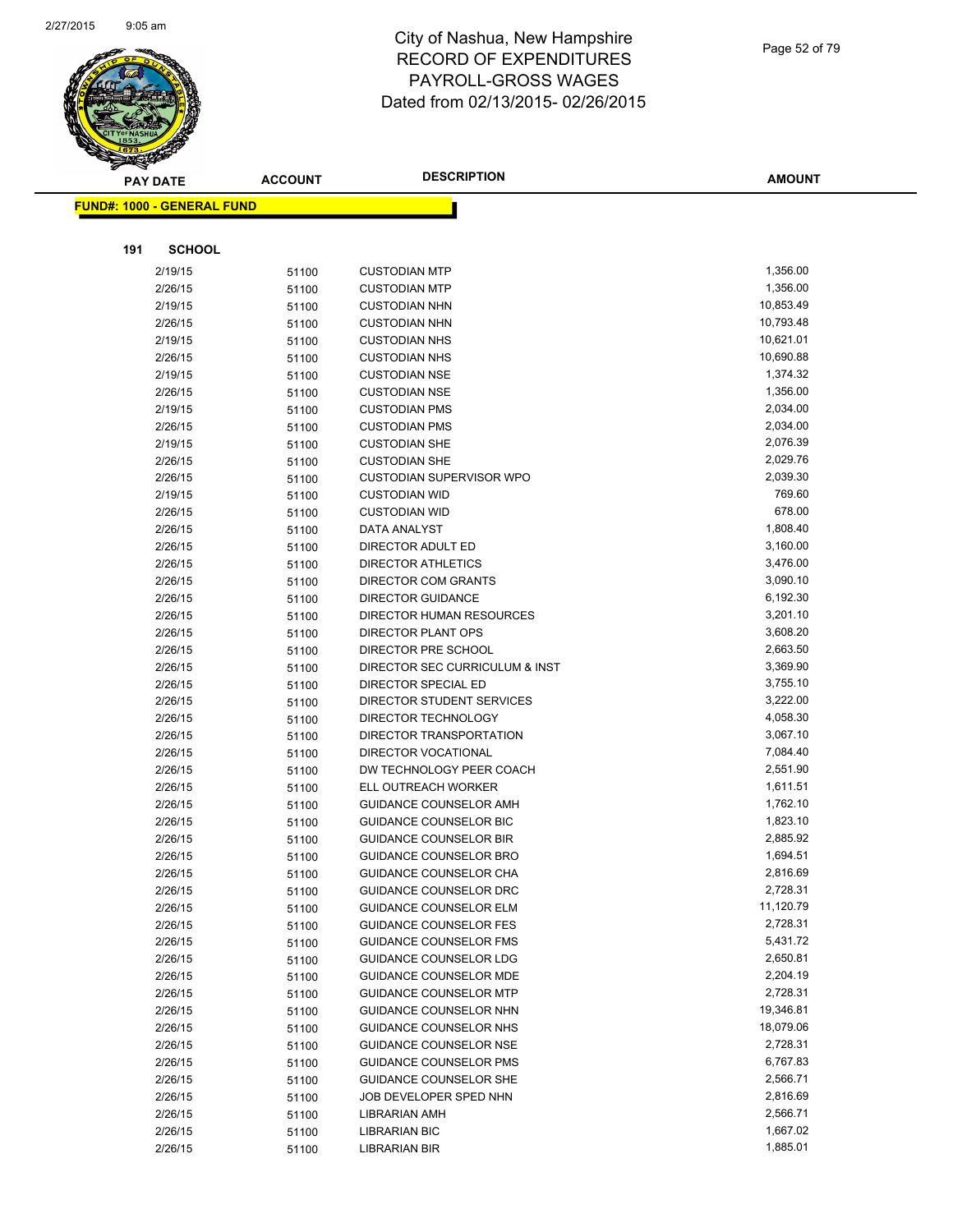

| <b>PAY DATE</b>                   | <b>ACCOUNT</b> | <b>DESCRIPTION</b>           | <b>AMOUNT</b>        |
|-----------------------------------|----------------|------------------------------|----------------------|
| <b>FUND#: 1000 - GENERAL FUND</b> |                |                              |                      |
|                                   |                |                              |                      |
|                                   |                |                              |                      |
| <b>SCHOOL</b><br>191              |                |                              |                      |
| 2/26/15                           | 51100          | LIBRARIAN BRO                | 1,745.49             |
| 2/26/15                           | 51100          | LIBRARIAN CHA                | 2,816.69             |
| 2/26/15                           | 51100          | <b>LIBRARIAN DRC</b>         | 1,867.20             |
| 2/26/15                           | 51100          | LIBRARIAN ELM                | 1,622.40             |
| 2/26/15                           | 51100          | <b>LIBRARIAN FES</b>         | 2,227.79             |
| 2/26/15                           | 51100          | <b>LIBRARIAN FMS</b>         | 3,224.40             |
| 2/26/15                           | 51100          | <b>LIBRARIAN LDG</b>         | 1,960.60             |
| 2/26/15                           | 51100          | <b>LIBRARIAN MDE</b>         | 2,204.19             |
| 2/26/15                           | 51100          | <b>LIBRARIAN MTP</b>         | 2,398.90             |
| 2/26/15                           | 51100          | LIBRARIAN NHN                | 4,506.14             |
| 2/26/15                           | 51100          | <b>LIBRARIAN NHS</b>         | 4,755.08             |
| 2/26/15                           | 51100          | LIBRARIAN NSE                | 2,204.19             |
| 2/26/15                           | 51100          | <b>LIBRARIAN PMS</b>         | 1,762.10             |
| 2/26/15                           | 51100          | <b>LIBRARIAN SHE</b>         | 2,728.31             |
| 2/26/15                           | 51100          | LICENSED PRACTICAL NURSE AMH | 1,156.71             |
| 2/12/15                           | 51100          | LICENSED PRACTICAL NURSE ELM | (6,845.90)           |
| 2/26/15                           | 51100          | LICENSED PRACTICAL NURSE ELM | 1,475.99             |
| 2/19/15                           | 51100          | MAINTENANCE ALARM WPO        | 974.80               |
| 2/26/15                           | 51100          | MAINTENANCE ALARM WPO        | 1,011.37             |
| 2/19/15                           | 51100          | MAINTENANCE ASST GRDS WPO    | 377.00               |
| 2/26/15                           |                | MAINTENANCE ASST GRDS WPO    | 307.40               |
| 2/19/15                           | 51100          | MAINTENANCE CARPENTER WPO    | 952.00               |
| 2/26/15                           | 51100          | MAINTENANCE CARPENTER WPO    | 952.00               |
| 2/19/15                           | 51100          | MAINTENANCE ELECTRICIAN WPO  | 1,949.61             |
| 2/26/15                           | 51100          | MAINTENANCE ELECTRICIAN WPO  | 1,949.60             |
| 2/19/15                           | 51100          | MAINTENANCE GRDS FORMEN WPO  | 952.00               |
| 2/26/15                           | 51100          | MAINTENANCE GRDS FORMEN WPO  | 952.00               |
| 2/19/15                           | 51100          | MAINTENANCE GROUNDS WPO      | 3,325.01             |
| 2/26/15                           | 51100          | MAINTENANCE GROUNDS WPO      | 3,268.00             |
| 2/19/15                           | 51100          | MAINTENANCE HVAC WPO         | 4,427.95             |
| 2/26/15                           | 51100<br>51100 | MAINTENANCE HVAC WPO         | 2,836.20             |
| 2/19/15                           |                | MAINTENANCE MESSENGER WPO    | 914.80               |
| 2/26/15                           | 51100          | MAINTENANCE MESSENGER WPO    | 914.80               |
|                                   | 51100          | MAINTENANCE PLUMBER WPO      | 974.80               |
| 2/19/15<br>2/26/15                | 51100          | MAINTENANCE PLUMBER WPO      | 974.80               |
|                                   | 51100          |                              | 2,840.00             |
| 2/19/15                           | 51100          | MAINTENANCE TRADES WPO       | 2,840.00             |
| 2/26/15<br>2/26/15                | 51100          | MAINTENANCE TRADES WPO       | 2,204.19             |
|                                   | 51100          | MARKETING TEACHER NHS        | 2,424.30             |
| 2/26/15                           | 51100          | <b>NURSE AMH</b>             | 3,177.21             |
| 2/26/15                           | 51100          | <b>NURSE BIC</b>             | 1,950.41             |
| 2/26/15                           | 51100          | <b>NURSE BIR</b>             | 2,104.21             |
| 2/26/15                           | 51100          | <b>NURSE BRO</b>             | 2,424.30             |
| 2/26/15<br>2/26/15                | 51100          | <b>NURSE CHA</b>             | 2,424.30             |
| 2/26/15                           | 51100          | <b>NURSE DRC</b>             | 2,865.10             |
|                                   | 51100          | <b>NURSE ELM</b>             |                      |
| 2/26/15<br>2/26/15                | 51100          | <b>NURSE FMS</b>             | 2,424.30<br>1,950.41 |
|                                   | 51100          | NURSE LDG                    | 2,424.30             |
| 2/26/15                           | 51100          | <b>NURSE MDE</b>             |                      |
| 2/26/15                           | 51100          | <b>NURSE MTP</b>             | 1,541.30<br>4,703.21 |
| 2/26/15                           | 51100          | <b>NURSE NHN</b>             |                      |
| 2/26/15                           | 51100          | <b>NURSE NHS</b>             | 4,848.60<br>2,278.91 |
| 2/26/15                           | 51100          | <b>NURSE NSE</b>             |                      |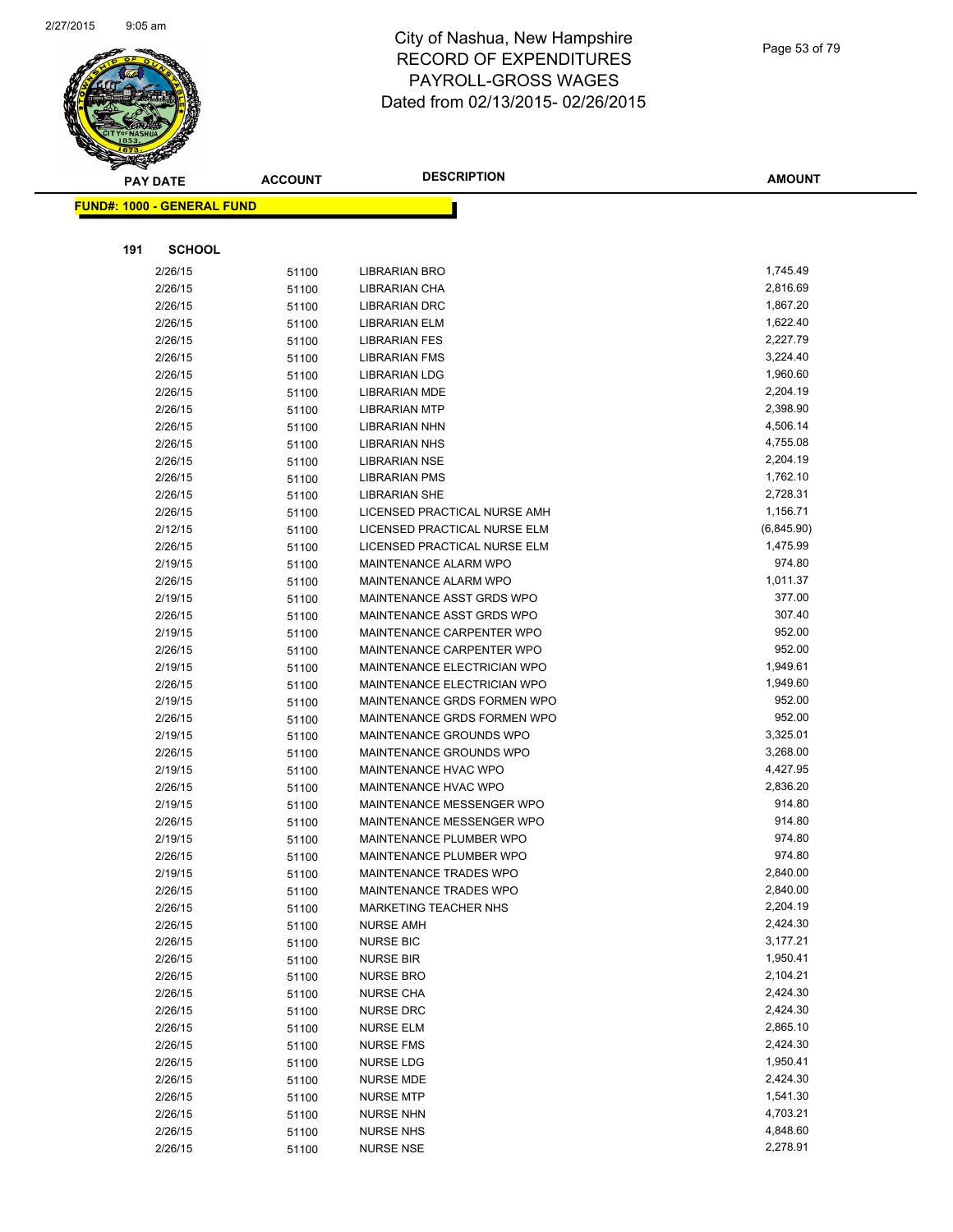

| <b>PAY DATE</b>                   | <b>ACCOUNT</b> | <b>DESCRIPTION</b>                         | <b>AMOUNT</b>        |
|-----------------------------------|----------------|--------------------------------------------|----------------------|
| <b>FUND#: 1000 - GENERAL FUND</b> |                |                                            |                      |
|                                   |                |                                            |                      |
|                                   |                |                                            |                      |
| <b>SCHOOL</b><br>191              |                |                                            |                      |
| 2/26/15                           | 51100          | <b>NURSE PMS</b>                           | 4,944.75             |
| 2/26/15                           | 51100          | <b>NURSE SHE</b>                           | 2,865.10             |
| 2/26/15                           | 51100          | OFFICE MANAGER BUSINESS                    | 2,453.60             |
| 2/26/15                           | 51100          | OFFICE MANAGER HUMAN RESOURCES             | 1,777.50             |
| 2/26/15                           | 51100          | OFFICE MANAGER PLANT OPS                   | 1,916.20             |
| 2/26/15                           | 51100          | OFFICE MANAGER SPED                        | 1,880.80             |
| 2/26/15                           | 51100          | <b>OUT DISTRICT COORDINATOR</b>            | 3,058.10             |
| 2/19/15                           | 51100          | PARA ALT AMH                               | 335.34               |
| 2/26/15                           | 51100          | PARA ALT AMH                               | 340.01               |
| 2/19/15                           | 51100          | PARA ALT DRC                               | 261.75               |
| 2/26/15                           | 51100          | PARA ALT DRC                               | 335.04               |
| 2/19/15                           | 51100          | PARA ALT FMS                               | 489.04               |
| 2/26/15                           | 51100          | PARA ALT FMS                               | 489.05               |
| 2/19/15                           | 51100          | PARA ALT LDG                               | 428.49               |
| 2/26/15                           | 51100          | PARA ALT LDG                               | 456.44               |
| 2/19/15                           | 51100          | PARA ALT PMS                               | 375.88               |
| 2/26/15                           | 51100          | PARA ALT PMS                               | 379.76               |
| 2/19/15                           | 51100          | PARA DW SPEC ED AMH                        | 5,223.95             |
| 2/26/15                           | 51100          | PARA DW SPEC ED AMH                        | 6,456.88             |
| 2/19/15                           | 51100          | PARA DW SPEC ED BIC                        | 285.84               |
| 2/26/15                           | 51100          | PARA DW SPEC ED BIC                        | 377.15               |
| 2/19/15                           | 51100          | PARA DW SPEC ED BIR                        | 828.19               |
| 2/26/15                           | 51100          | PARA DW SPEC ED BIR                        | 1,053.85             |
| 2/19/15                           | 51100          | PARA DW SPEC ED BRO                        | 2,315.51<br>2,752.02 |
| 2/26/15                           | 51100          | PARA DW SPEC ED BRO<br>PARA DW SPEC ED CHA | 4,967.92             |
| 2/19/15<br>2/26/15                | 51100          | PARA DW SPEC ED CHA                        | 5,430.43             |
| 2/19/15                           | 51100<br>51100 | PARA DW SPEC ED DRC                        | 493.10               |
| 2/26/15                           | 51100          | PARA DW SPEC ED DRC                        | 643.67               |
| 2/19/15                           | 51100          | PARA DW SPEC ED FMS                        | 1,271.25             |
| 2/26/15                           | 51100          | PARA DW SPEC ED FMS                        | 1,336.43             |
| 2/12/15                           | 51100          | PARA DW SPEC ED MDE                        | (432.89)             |
| 2/19/15                           | 51100          | PARA DW SPEC ED MDE                        | 6,560.99             |
| 2/26/15                           | 51100          | PARA DW SPEC ED MDE                        | 7,023.45             |
| 2/19/15                           | 51100          | PARA DW SPEC ED MTP                        | 639.06               |
| 2/26/15                           | 51100          | PARA DW SPEC ED MTP                        | 710.71               |
| 2/19/15                           | 51100          | PARA DW SPEC ED NHN                        | 2,887.94             |
| 2/26/15                           | 51100          | PARA DW SPEC ED NHN                        | 3,591.88             |
| 2/19/15                           | 51100          | PARA DW SPEC ED NHS                        | 4,857.58             |
| 2/26/15                           | 51100          | PARA DW SPEC ED NHS                        | 5,569.46             |
| 2/19/15                           | 51100          | PARA DW SPEC ED NSE                        | 4,207.50             |
| 2/26/15                           | 51100          | PARA DW SPEC ED NSE                        | 4,463.30             |
| 2/19/15                           | 51100          | PARA DW SPEC ED PMS                        | 4,886.21             |
| 2/26/15                           | 51100          | PARA DW SPEC ED PMS                        | 5,397.26             |
| 2/19/15                           | 51100          | PARA DW SPEC ED SHE                        | 5,583.77             |
| 2/26/15                           | 51100          | PARA DW SPEC ED SHE                        | 6,270.97             |
| 2/12/15                           | 51100          | PARA DW SPEC ED WID                        | (7,455.11)           |
| 2/19/15                           | 51100          | PARA DW SPEC ED WID                        | 1,042.03             |
| 2/26/15                           | 51100          | PARA DW SPEC ED WID                        | 1,219.41             |
| 2/19/15                           | 51100          | PARA DW SPEC ELM                           | 3,749.67             |
| 2/26/15                           | 51100          | PARA DW SPEC ELM                           | 4,378.04             |
| 2/19/15                           | 51100          | PARA ELL BIR                               | 317.88               |
|                                   |                |                                            |                      |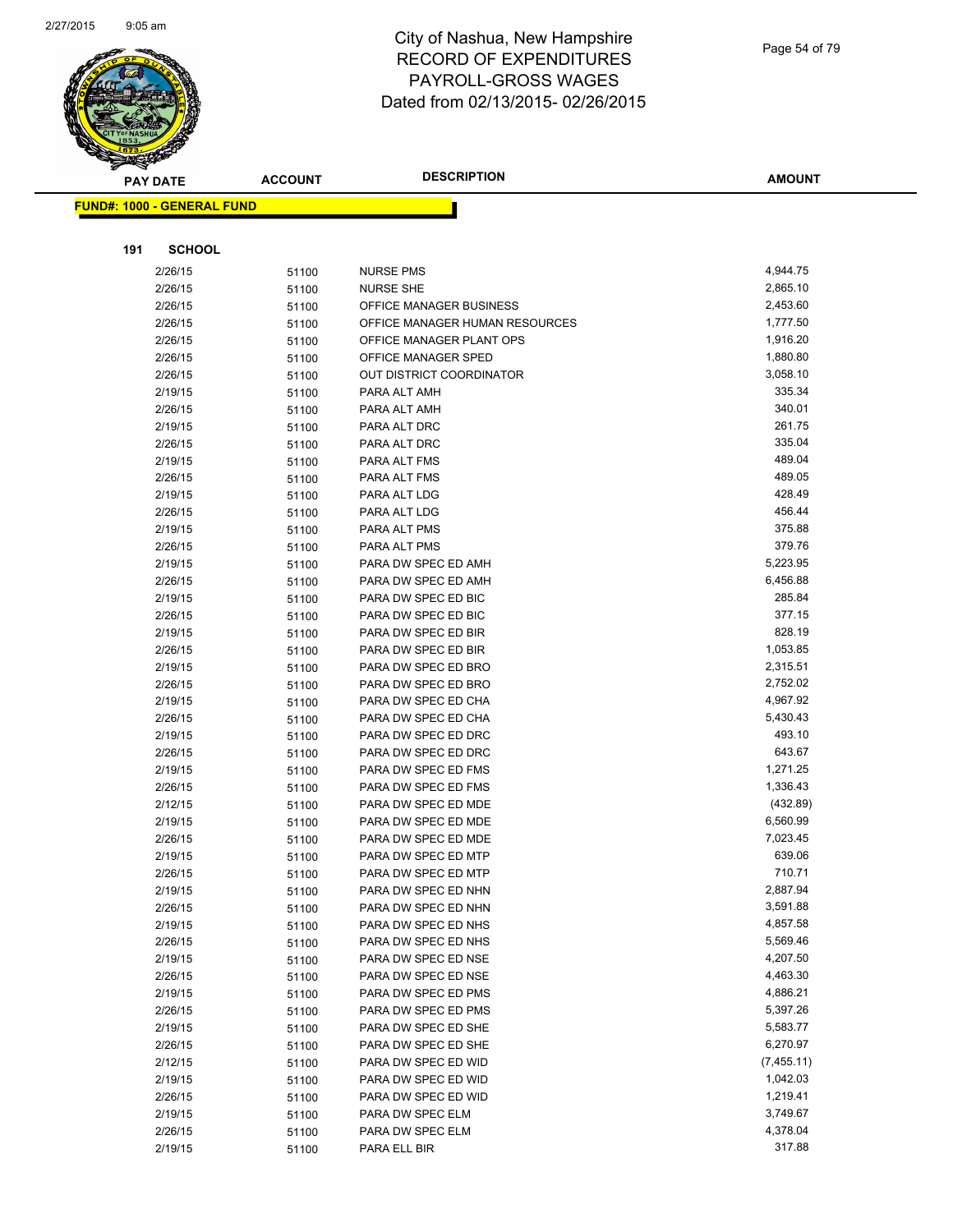

|     | <b>PAY DATE</b>                   | <b>ACCOUNT</b> | <b>DESCRIPTION</b>             | <b>AMOUNT</b>    |
|-----|-----------------------------------|----------------|--------------------------------|------------------|
|     | <b>FUND#: 1000 - GENERAL FUND</b> |                |                                |                  |
|     |                                   |                |                                |                  |
|     |                                   |                |                                |                  |
| 191 | <b>SCHOOL</b>                     |                |                                |                  |
|     | 2/26/15                           | 51100          | PARA ELL BIR                   | 428.26           |
|     | 2/19/15                           | 51100          | PARA ELL DRC                   | 317.88           |
|     | 2/26/15                           | 51100          | PARA ELL DRC                   | 410.60           |
|     | 2/19/15                           | 51100          | PARA ELL ELM                   | 496.89           |
|     | 2/26/15                           | 51100          | PARA ELL ELM                   | 611.54           |
|     | 2/19/15                           | 51100          | PARA ELL FES                   | 351.54           |
|     | 2/26/15                           | 51100          | PARA ELL FES                   | 370.44           |
|     | 2/19/15                           | 51100          | PARA ELL FMS                   | 261.43           |
|     | 2/26/15                           | 51100          | PARA ELL FMS                   | 237.66           |
|     | 2/19/15                           | 51100          | PARA ELL LDG                   | 423.84           |
|     | 2/26/15                           | 51100          | PARA ELL LDG                   | 423.84           |
|     | 2/19/15                           | 51100          | PARA ELL MTP                   | 232.51           |
|     | 2/26/15                           | 51100          | PARA ELL MTP                   | 305.77           |
|     | 2/19/15                           | 51100          | PARA ELL NHS                   | 344.38<br>441.51 |
|     | 2/26/15                           | 51100          | PARA ELL NHS                   |                  |
|     | 2/19/15                           | 51100          | PARA ELL PMS                   | 324.88           |
|     | 2/26/15                           | 51100          | PARA ELL PMS                   | 308.96<br>525.39 |
|     | 2/19/15                           | 51100          | PARA ELL SHE                   | 415.02           |
|     | 2/26/15<br>2/19/15                | 51100          | PARA ELL SHE                   | 1,707.02         |
|     | 2/26/15                           | 51100          | PARA INST AMH<br>PARA INST AMH | 1,914.10         |
|     | 2/19/15                           | 51100          | PARA INST BIC                  | 4,128.77         |
|     | 2/26/15                           | 51100          | <b>PARA INST BIC</b>           | 4,878.61         |
|     | 2/19/15                           | 51100<br>51100 | PARA INST BIR                  | 2,667.18         |
|     | 2/26/15                           | 51100          | PARA INST BIR                  | 3,204.39         |
|     | 2/19/15                           | 51100          | PARA INST BRO                  | 1,879.71         |
|     | 2/26/15                           | 51100          | PARA INST BRO                  | 2,133.07         |
|     | 2/19/15                           | 51100          | PARA INST CHA                  | 4,027.65         |
|     | 2/26/15                           | 51100          | PARA INST CHA                  | 4,351.14         |
|     | 2/19/15                           | 51100          | PARA INST DRC                  | 2,178.44         |
|     | 2/26/15                           | 51100          | PARA INST DRC                  | 2,902.17         |
|     | 2/19/15                           | 51100          | PARA INST ELM                  | 4,028.96         |
|     | 2/26/15                           | 51100          | PARA INST ELM                  | 4,629.23         |
|     | 2/19/15                           | 51100          | PARA INST FES                  | (17,801.48)      |
|     | 2/26/15                           | 51100          | PARA INST FES                  | 4,578.96         |
|     | 2/19/15                           | 51100          | <b>PARA INST FMS</b>           | 3,422.09         |
|     | 2/26/15                           | 51100          | PARA INST FMS                  | 3,705.66         |
|     | 2/19/15                           | 51100          | PARA INST LDG                  | 5,044.29         |
|     | 2/26/15                           | 51100          | PARA INST LDG                  | 5,809.33         |
|     | 2/19/15                           | 51100          | PARA INST MDE                  | 2,773.34         |
|     | 2/26/15                           | 51100          | PARA INST MDE                  | 3,304.24         |
|     | 2/19/15                           | 51100          | PARA INST MTP                  | 1,873.31         |
|     | 2/26/15                           | 51100          | PARA INST MTP                  | 1,983.63         |
|     | 2/19/15                           | 51100          | PARA INST NHN                  | 1,764.45         |
|     | 2/26/15                           | 51100          | PARA INST NHN                  | 2,213.39         |
|     | 2/19/15                           | 51100          | PARA INST NHS                  | 1,459.50         |
|     | 2/26/15                           | 51100          | PARA INST NHS                  | 1,661.10         |
|     | 2/19/15                           | 51100          | PARA INST NSE                  | 595.55           |
|     | 2/26/15                           | 51100          | PARA INST NSE                  | 777.02           |
|     | 2/19/15                           | 51100          | PARA INST PMS                  | 2,869.47         |
|     | 2/26/15                           | 51100          | PARA INST PMS                  | 3,387.96         |
|     | 2/19/15                           | 51100          | PARA INST SHE                  | 2,531.14         |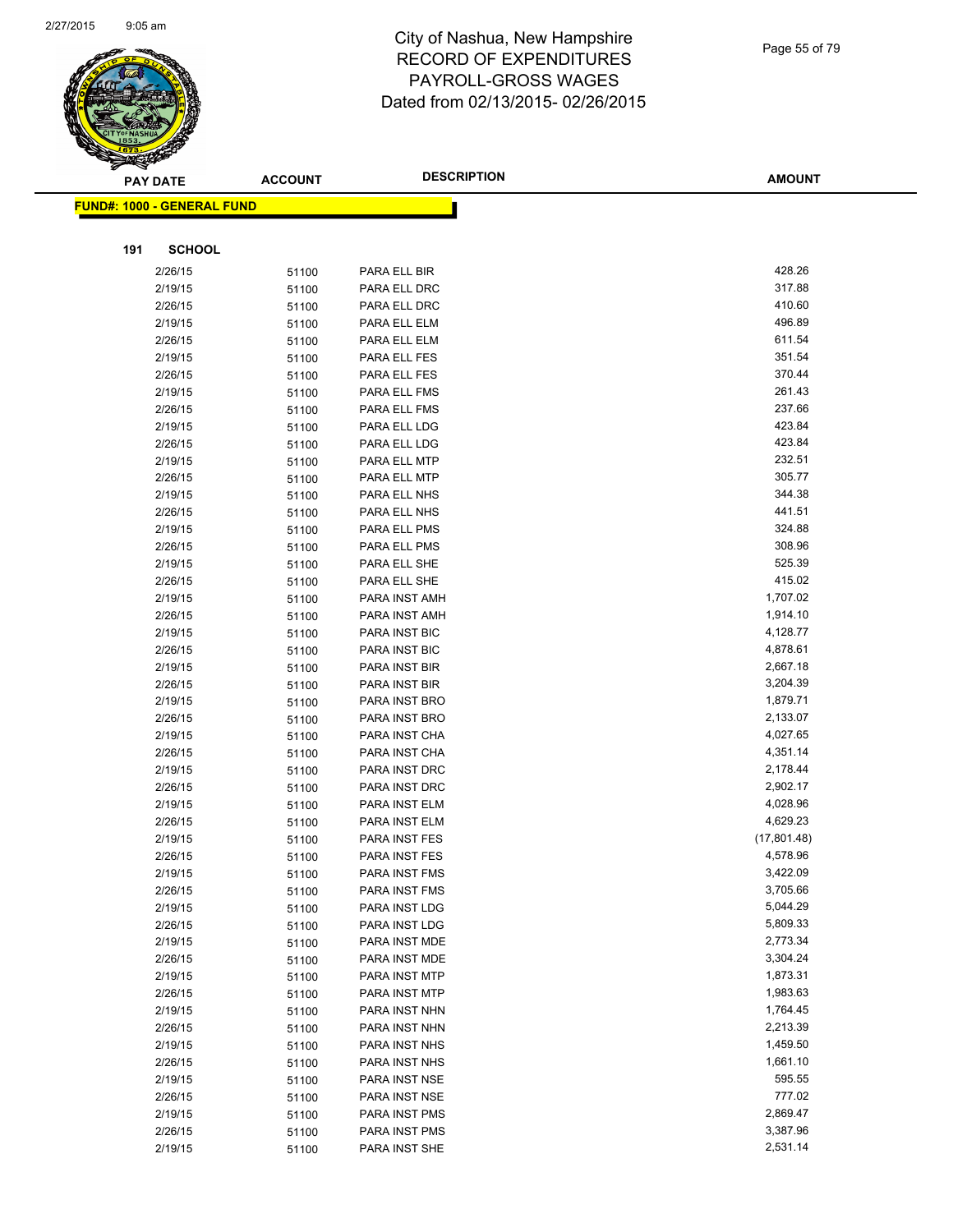

| <b>PAY DATE</b>                   | <b>ACCOUNT</b> | <b>DESCRIPTION</b> | <b>AMOUNT</b> |
|-----------------------------------|----------------|--------------------|---------------|
| <b>FUND#: 1000 - GENERAL FUND</b> |                |                    |               |
|                                   |                |                    |               |
|                                   |                |                    |               |
| <b>SCHOOL</b><br>191              |                |                    |               |
| 2/26/15                           | 51100          | PARA INST SHE      | 2,992.72      |
| 2/19/15                           | 51100          | PARA JOB COACH     | 488.27        |
| 2/26/15                           | 51100          | PARA JOB COACH     | 395.27        |
| 2/19/15                           | 51100          | PARA KIND AMH      | 694.48        |
| 2/26/15                           | 51100          | PARA KIND AMH      | 766.94        |
| 2/19/15                           | 51100          | PARA KIND BIC      | 337.26        |
| 2/26/15                           | 51100          | PARA KIND BIC      | 446.64        |
| 2/19/15                           | 51100          | PARA KIND BIR      | 317.88        |
| 2/26/15                           | 51100          | PARA KIND BIR      | 432.67        |
| 2/19/15                           | 51100          | PARA KIND BRO      | 337.26        |
| 2/26/15                           | 51100          | PARA KIND BRO      | 446.64        |
| 2/19/15                           | 51100          | PARA KIND CHA      | 272.16        |
| 2/26/15                           | 51100          | PARA KIND CHA      | 347.76        |
| 2/19/15                           | 51100          | PARA KIND DRC      | 317.88        |
| 2/26/15                           | 51100          | PARA KIND DRC      | 423.84        |
| 2/19/15                           | 51100          | PARA KIND FES      | 505.87        |
| 2/26/15                           | 51100          | PARA KIND FES      | 645.06        |
| 2/19/15                           | 51100          | PARA KIND LDG      | 657.46        |
| 2/26/15                           | 51100          | PARA KIND LDG      | 725.92        |
| 2/19/15                           | 51100          | PARA KIND MDE      | 546.90        |
| 2/26/15                           | 51100          | PARA KIND MDE      | 419.29        |
| 2/19/15                           | 51100          | PARA KIND MTP      | 674.52        |
| 2/26/15                           | 51100          | PARA KIND MTP      | 875.05        |
| 2/19/15                           | 51100          | PARA KIND NSE      | 451.20        |
| 2/26/15                           | 51100          | PARA KIND NSE      | 451.20        |
| 2/19/15                           | 51100          | PARA KIND SHE      | 369.15        |
| 2/26/15                           | 51100          | PARA KIND SHE      | 369.15        |
| 2/19/15                           | 51100          | PARA MEDIA NHN     | 377.25        |
| 2/26/15                           | 51100          | PARA MEDIA NHN     | 507.66        |
| 2/19/15                           | 51100          | PARA MEDIA NHS     | 1,118.71      |
| 2/26/15                           | 51100          | PARA MEDIA NHS     | 1,397.46      |
| 2/19/15                           | 51100          | PARA PRE SCH BIC   | 586.30        |
| 2/26/15                           | 51100          | PARA PRE SCH BIC   | 680.11        |
| 2/19/15                           | 51100          | PARA PRE SCH BRO   | 3,694.97      |
| 2/26/15                           | 51100          | PARA PRE SCH BRO   | 3,908.17      |
| 2/19/15                           | 51100          | PARA READ ELM      | 464.87        |
| 2/26/15                           | 51100          | PARA READ ELM      | 469.43        |
| 2/19/15                           | 51100          | PARA SCI NHN       | 353.98        |
| 2/26/15                           | 51100          | PARA SCI NHN       | 437.81        |
| 2/19/15                           | 51100          | PARA SCI NHS       | 338.43        |
| 2/26/15                           | 51100          | PARA SCI NHS       | 451.24        |
| 2/19/15                           | 51100          | PARA TTI DRC       | 232.51        |
| 2/26/15                           | 51100          | PARA TTI DRC       | 312.13        |
| 2/19/15                           | 51100          | PARA VOC NHS       | 356.50        |
| 2/26/15                           | 51100          | PARA VOC NHS       | 442.24        |
| 2/26/15                           | 51100          | PEER COACH SCIENCE | 9,625.43      |
| 2/26/15                           | 51100          | PRINCIPAL AMH      | 3,426.00      |
| 2/26/15                           | 51100          | PRINCIPAL BIC      | 3,791.50      |
| 2/26/15                           | 51100          | PRINCIPAL BIR      | 3,531.70      |
| 2/26/15                           | 51100          | PRINCIPAL BRO      | 3,572.60      |
| 2/26/15                           | 51100          | PRINCIPAL CHA      | 3,474.90      |
| 2/26/15                           | 51100          | PRINCIPAL DRC      | 3,084.60      |
|                                   |                |                    |               |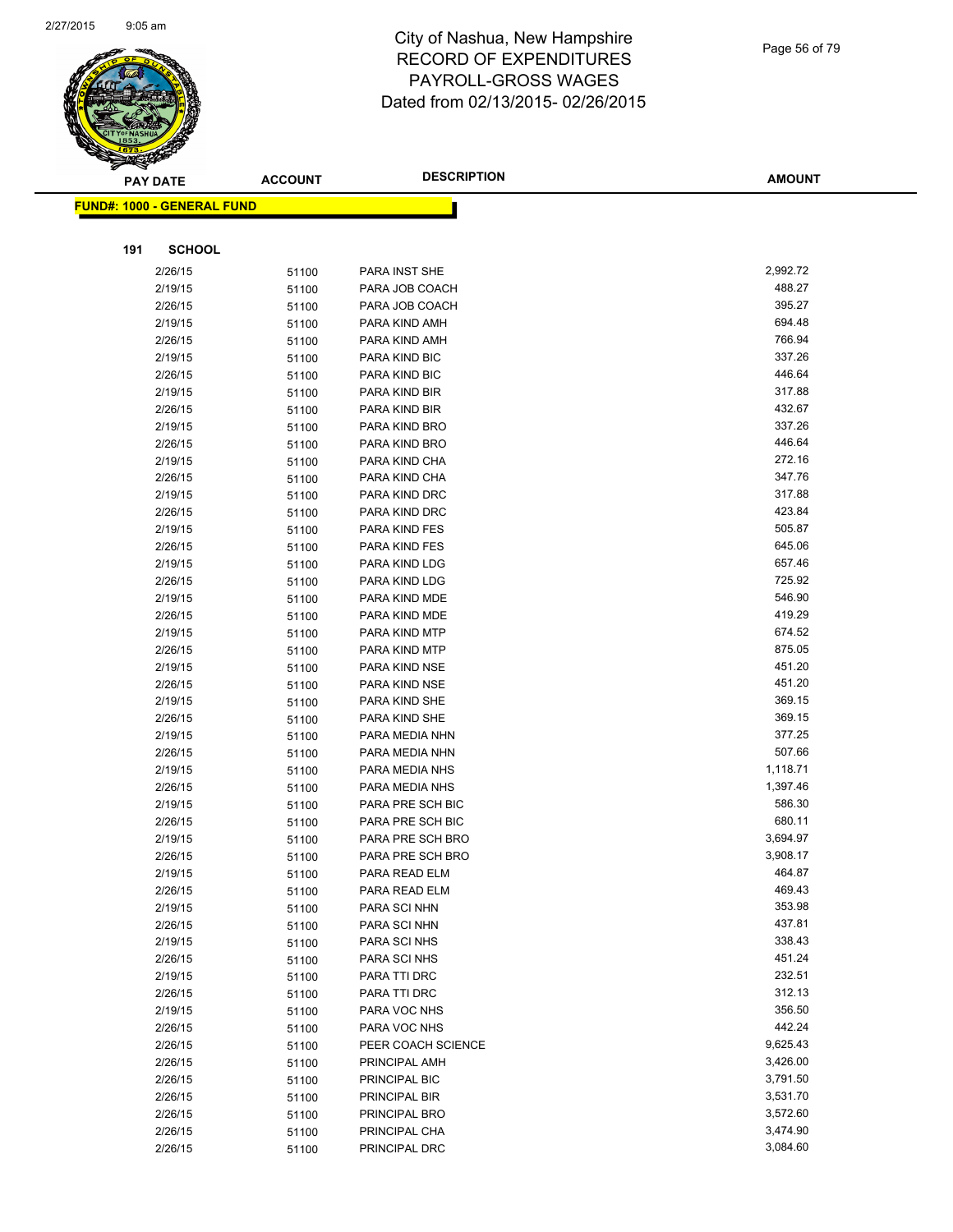

**AMOUNT**

|     | <b>FUND#: 1000 - GENERAL FUND</b> |       |                             |                      |
|-----|-----------------------------------|-------|-----------------------------|----------------------|
|     |                                   |       |                             |                      |
| 191 | <b>SCHOOL</b>                     |       |                             |                      |
|     | 2/26/15                           | 51100 | PRINCIPAL ELM               | 3,630.60             |
|     | 2/26/15                           | 51100 | PRINCIPAL FES               | 3,426.00             |
|     | 2/26/15                           | 51100 | <b>PRINCIPAL FMS</b>        | 3,858.80             |
|     | 2/26/15                           | 51100 | PRINCIPAL LDG               | 3,795.10             |
|     | 2/26/15                           | 51100 | PRINCIPAL MDE               | 3,474.90             |
|     | 2/26/15                           | 51100 | PRINCIPAL MTP               | 3,572.60             |
|     | 2/26/15                           | 51100 | PRINCIPAL NHN               | 3,961.50             |
|     | 2/26/15                           | 51100 | PRINCIPAL NHS               | 4,032.80             |
|     | 2/26/15                           | 51100 | PRINCIPAL NSE               | 3,531.70             |
|     | 2/26/15                           | 51100 | PRINCIPAL PMS               | 3,680.50             |
|     | 2/26/15                           | 51100 | PRINCIPAL SHE               | 3,841.80             |
|     | 2/26/15                           | 51100 | SCHOOL PSYCHOLOGIST WID     | 37,640.61            |
|     | 2/26/15                           | 51100 | SCHOOL PSYCHOLOGY INTERN    | 318.10               |
|     | 2/19/15                           | 51100 | <b>SECURITY GUARD NHS</b>   | 463.20               |
|     | 2/26/15                           | 51100 | <b>SECURITY GUARD NHS</b>   | 617.60               |
|     | 2/19/15                           | 51100 | SECURITY MONITOR NHN        | 822.08               |
|     | 2/26/15                           | 51100 | SECURITY MONITOR NHN        | 1,084.80             |
|     | 2/19/15                           | 51100 | <b>SECURITY MONITOR NHS</b> | 1,201.92             |
|     | 2/26/15                           | 51100 | <b>SECURITY MONITOR NHS</b> | 1,682.53             |
|     | 2/19/15                           | 51100 | SIGN LANGUAGE INTERPRETER   | 1,864.21             |
|     | 2/26/15                           | 51100 | SIGN LANGUAGE INTERPRETER   | 2,554.97             |
|     | 2/26/15                           | 51100 | SOCIAL WORKER FMS           | 1,529.50             |
|     | 2/26/15                           | 51100 | SPEECH LANG PATHOLOGIST WID | 48,389.56            |
|     | 2/19/15                           | 51100 | SPEECH LANGUAGE ASST        | 504.95               |
|     | 2/26/15                           | 51100 | SPEECH LANGUAGE ASST        | 546.18               |
|     | 2/26/15                           | 51100 | STUDENT ACTIVITY COORD NHN  | 1,045.48             |
|     | 2/26/15                           | 51100 | STUDENT ACTIVITY COORD NHS  | 1,125.42             |
|     | 2/26/15                           | 51100 | STUDENT INFO COORDINATOR    | 1,777.51             |
|     | 2/19/15                           | 51100 | <b>SUB CUSTODIAN</b>        | 128.80               |
|     | 2/26/15                           | 51100 | <b>SUPERINTENDENT</b>       | 5,489.10             |
|     | 2/26/15                           | 51100 | SYSTEMS ADMIN FULL YEAR     | 11,519.40            |
|     | 2/26/15                           | 51100 | <b>TEACHER ART AMH</b>      | 2,551.90             |
|     | 2/26/15                           | 51100 | <b>TEACHER ART BIC</b>      | 1,885.01             |
|     | 2/26/15                           | 51100 | <b>TEACHER ART BIR</b>      | 2,551.90             |
|     | 2/26/15                           | 51100 | <b>TEACHER ART BRO</b>      | 2,887.21             |
|     | 2/26/15                           | 51100 | <b>TEACHER ART CHA</b>      | 2,728.31             |
|     | 2/26/15                           | 51100 | TEACHER ART DRC             | 1,380.10             |
|     | 2/26/15                           | 51100 | <b>TEACHER ART ELM</b>      | 4,490.41             |
|     | 2/26/15                           | 51100 | <b>TEACHER ART FES</b>      | 1,885.01             |
|     | 2/26/15                           | 51100 | <b>TEACHER ART FMS</b>      | 4,766.89             |
|     | 2/26/15                           | 51100 | <b>TEACHER ART LDG</b>      | 2,053.10             |
|     | 2/26/15                           | 51100 | <b>TEACHER ART MDE</b>      | 1,823.10             |
|     | 2/26/15                           | 51100 | <b>TEACHER ART NHN</b>      | 10,115.72            |
|     | 2/26/15                           | 51100 | <b>TEACHER ART NHS</b>      | 9,963.17             |
|     | 2/26/15                           | 51100 | <b>TEACHER ART NSE</b>      | 2,816.69             |
|     | 2/26/15                           | 51100 | <b>TEACHER ART PMS</b>      | 3,514.41             |
|     | 2/26/15                           | 51100 | <b>TEACHER ART SHE</b>      | 1,891.19             |
|     | 2/26/15                           | 51100 | <b>TEACHER AUTO NHN</b>     | 5,103.80             |
|     | 2/26/15                           | 51100 | TEACHER BEHAVIOR SPEC WID   | 5,456.62             |
|     | 2/26/15                           | 51100 | TEACHER BIO TEC NHN         | 2,179.69<br>2,551.90 |
|     | 2/26/15<br>2/26/15                | 51100 | TEACHER BUILD CONST NHS     | 10,816.69            |
|     |                                   | 51100 | <b>TEACHER BUSINESS NHN</b> |                      |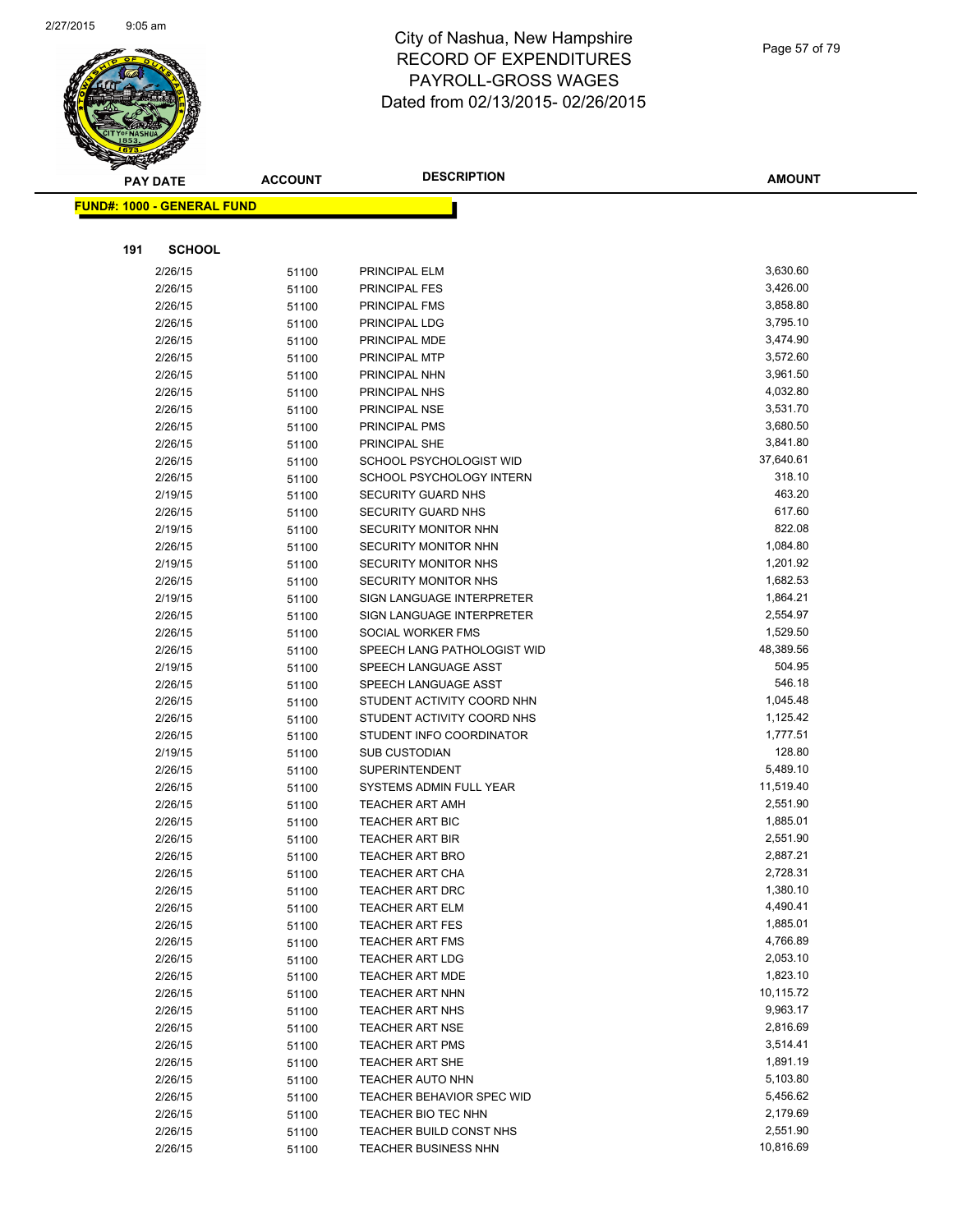

|     | <b>PAY DATE</b>                   | <b>ACCOUNT</b> | <b>DESCRIPTION</b>              | <b>AMOUNT</b>        |
|-----|-----------------------------------|----------------|---------------------------------|----------------------|
|     | <b>FUND#: 1000 - GENERAL FUND</b> |                |                                 |                      |
|     |                                   |                |                                 |                      |
| 191 | <b>SCHOOL</b>                     |                |                                 |                      |
|     | 2/26/15                           | 51100          | <b>TEACHER BUSINESS NHS</b>     | 5,190.48             |
|     | 2/26/15                           | 51100          | <b>TEACHER COMPUTER ELM</b>     | 4,389.81             |
|     | 2/26/15                           | 51100          | <b>TEACHER COMPUTER FMS</b>     | 4,542.60             |
|     | 2/26/15                           | 51100          | <b>TEACHER COMPUTER NHN</b>     | 2,227.79             |
|     | 2/26/15                           | 51100          | TEACHER COMPUTER NHS            | 6,940.82             |
|     | 2/26/15                           | 51100          | <b>TEACHER COMPUTER PMS</b>     | 5,744.20             |
|     | 2/26/15                           | 51100          | TEACHER COSMETOLOGY NHN         | 5,585.30             |
|     | 2/26/15                           | 51100          | <b>TEACHER CULINARY NHN</b>     | 5,103.80             |
|     | 2/26/15                           | 51100          | <b>TEACHER DEAF NSE</b>         | 4,684.10             |
|     | 2/26/15                           | 51100          | <b>TEACHER DEAF WID</b>         | 2,728.31             |
|     | 2/26/15                           | 51100          | <b>TEACHER DWSE AMH</b>         | 7,057.12             |
|     | 2/26/15                           | 51100          | <b>TEACHER DWSE BIR</b>         | 2,398.90             |
|     | 2/26/15                           | 51100          | <b>TEACHER DWSE BRO</b>         | 5,560.50             |
|     | 2/26/15                           | 51100          | <b>TEACHER DWSE CHA</b>         | 1,622.40             |
|     | 2/26/15                           | 51100          | <b>TEACHER DWSE ELM</b>         | 10,189.09            |
|     | 2/26/15                           | 51100          | <b>TEACHER DWSE MDE</b>         | 2,566.71             |
|     | 2/26/15                           | 51100          | <b>TEACHER DWSE NSE</b>         | 4,551.41             |
|     | 2/26/15                           | 51100          | <b>TEACHER DWSE PMS</b>         | 7,204.10             |
|     | 2/26/15                           | 51100          | TEACHER DWSE SHE                | 5,591.92             |
|     | 2/26/15                           | 51100          | <b>TEACHER ECE NHS</b>          | 5,456.62             |
|     | 2/26/15                           | 51100          | TEACHER ELECTRICAL NHS          | 2,551.90             |
|     | 2/26/15                           | 51100          | <b>TEACHER ELL AMH</b>          | 1,745.49             |
|     | 2/26/15                           | 51100          | <b>TEACHER ELL BIR</b>          | 2,728.31             |
|     | 2/26/15                           | 51100          | <b>TEACHER ELL DRC</b>          | 5,707.09             |
|     | 2/26/15                           | 51100          | <b>TEACHER ELL ELM</b>          | 4,411.80             |
|     | 2/26/15                           | 51100          | <b>TEACHER ELL FES</b>          | 8,023.33             |
|     | 2/26/15                           | 51100          | <b>TEACHER ELL FMS</b>          | 2,034.50             |
|     | 2/26/15                           | 51100          | <b>TEACHER ELL LDG</b>          | 5,427.71             |
|     | 2/26/15                           | 51100          | <b>TEACHER ELL MTP</b>          | 2,728.31             |
|     | 2/26/15                           | 51100          | TEACHER ELL NHN                 | 4,165.32             |
|     | 2/26/15                           | 51100          | TEACHER ELL NHS                 | 4,741.79             |
|     | 2/26/15                           | 51100          | <b>TEACHER ELL PMS</b>          | 1,885.01             |
|     | 2/26/15                           | 51100          | TEACHER ELL SHE                 | 2,020.40             |
|     | 2/26/15                           | 51100          | <b>TEACHER ENGLISH ELM</b>      | 23,287.93            |
|     | 2/26/15                           | 51100          | <b>TEACHER ENGLISH FMS</b>      | 17,530.87            |
|     | 2/26/15                           | 51100          | <b>TEACHER ENGLISH NHN</b>      | 38,181.18            |
|     | 2/26/15                           | 51100          | <b>TEACHER ENGLISH NHS</b>      | 43,782.78            |
|     | 2/26/15                           | 51100          | <b>TEACHER ENGLISH PMS</b>      | 15,891.81            |
|     | 2/26/15                           | 51100          | <b>TEACHER FACS ELM</b>         | 3,432.60             |
|     | 2/26/15                           | 51100          | <b>TEACHER FACS FMS</b>         | 4,640.80             |
|     | 2/26/15                           | 51100          | <b>TEACHER FACS NHN</b>         | 3,695.18             |
|     | 2/26/15                           | 51100          | <b>TEACHER FACS NHS</b>         | 9,865.10             |
|     | 2/26/15                           | 51100          | <b>TEACHER FACS PMS</b>         | 5,280.21             |
|     | 2/26/15                           | 51100          | TEACHER FOREIGN LANG ELM        | 5,545.00             |
|     | 2/26/15                           | 51100          | <b>TEACHER FOREIGN LANG FMS</b> | 2,728.31             |
|     | 2/26/15                           | 51100          | TEACHER FOREIGN LANG NHN        | 11,750.85            |
|     | 2/26/15                           | 51100          | TEACHER FOREIGN LANG NHS        | 19,798.14            |
|     | 2/26/15                           | 51100          | <b>TEACHER FOREIGN LANG PMS</b> | 5,368.59             |
|     | 2/26/15                           | 51100          | <b>TEACHER GR1 AMH</b>          | 9,835.27             |
|     | 2/26/15                           | 51100          | <b>TEACHER GR1 BIC</b>          | 9,492.42             |
|     | 2/26/15                           | 51100          | <b>TEACHER GR1 BIR</b>          | 9,850.81<br>4,882.82 |
|     | 2/26/15                           | 51100          | <b>TEACHER GR1 BRO</b>          |                      |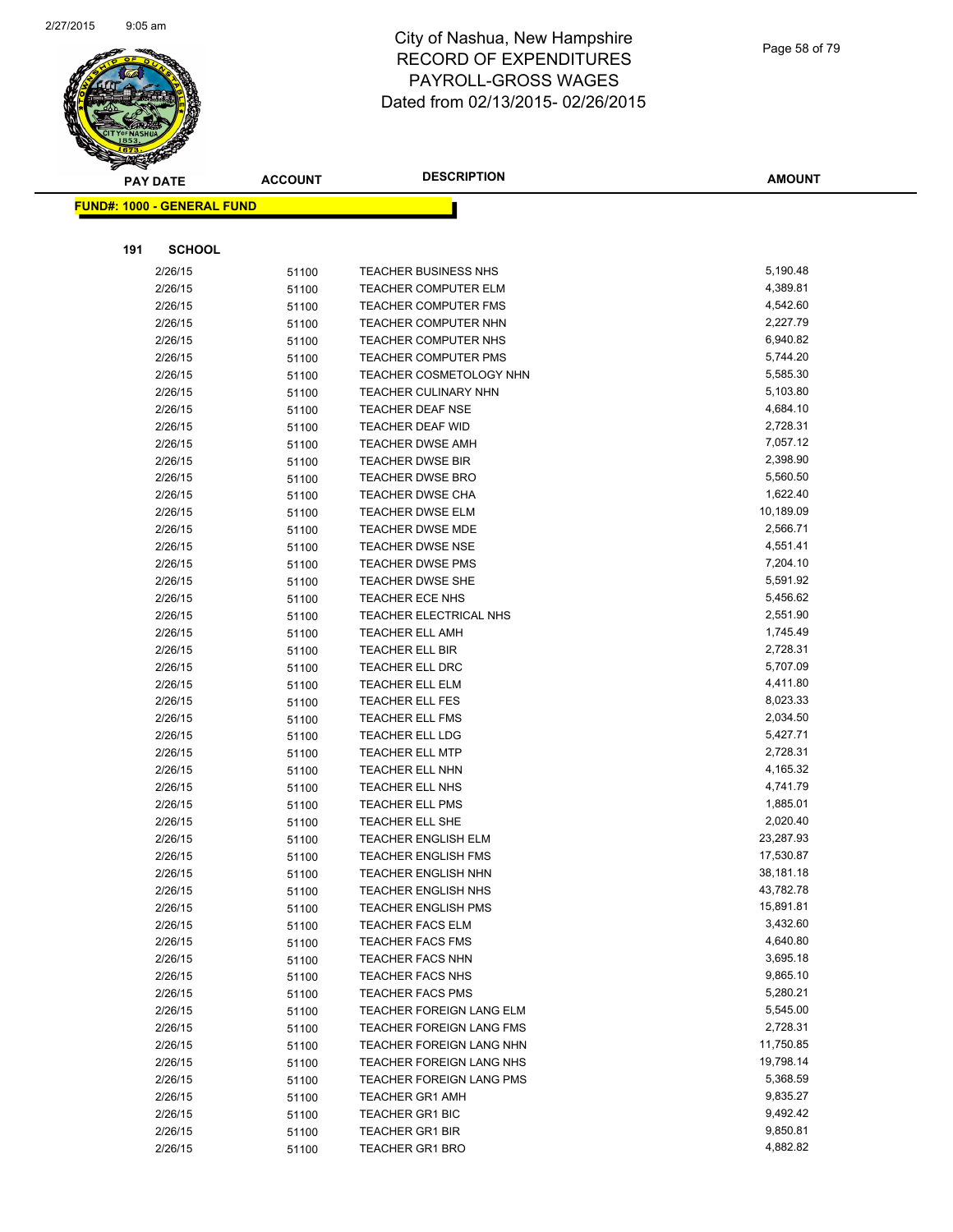

| <b>PAY DATE</b>            | <b>ACCOUNT</b> | <b>DESCRIPTION</b>                               | <b>AMOUNT</b>        |
|----------------------------|----------------|--------------------------------------------------|----------------------|
| FUND#: 1000 - GENERAL FUND |                |                                                  |                      |
|                            |                |                                                  |                      |
|                            |                |                                                  |                      |
| 191<br><b>SCHOOL</b>       |                |                                                  |                      |
| 2/26/15                    | 51100          | <b>TEACHER GR1 CHA</b>                           | 10,789.00            |
| 2/26/15                    | 51100          | <b>TEACHER GR1 DRC</b>                           | 6,864.22             |
| 2/26/15                    | 51100          | <b>TEACHER GR1 FES</b>                           | 10,312.91            |
| 2/26/15                    | 51100          | <b>TEACHER GR1 LDG</b>                           | 9,563.50             |
| 2/26/15                    | 51100          | <b>TEACHER GR1 MDE</b>                           | 8,353.49             |
| 2/26/15                    | 51100          | <b>TEACHER GR1 MTP</b>                           | 7,151.13             |
| 2/26/15                    | 51100          | <b>TEACHER GR1 NSE</b>                           | 6,554.90             |
| 2/26/15                    | 51100          | <b>TEACHER GR1 SHE</b>                           | 7,846.92             |
| 2/26/15                    | 51100          | <b>TEACHER GR2 AMH</b>                           | 7,499.69             |
| 2/26/15                    | 51100          | TEACHER GR2 BIC                                  | 8,706.73             |
| 2/26/15                    | 51100          | <b>TEACHER GR2 BIR</b>                           | 9,785.43             |
| 2/26/15                    | 51100          | <b>TEACHER GR2 BRO</b>                           | 6,993.11             |
| 2/26/15                    | 51100          | <b>TEACHER GR2 CHA</b>                           | 8,259.52             |
| 2/26/15                    | 51100          | TEACHER GR2 DRC                                  | 6,087.70             |
| 2/26/15                    | 51100          | TEACHER GR2 FES                                  | 9,414.28             |
| 2/26/15                    | 51100          | TEACHER GR2 LDG                                  | 9,785.43             |
| 2/26/15                    | 51100          | <b>TEACHER GR2 MDE</b>                           | 8,421.70             |
| 2/26/15                    | 51100          | <b>TEACHER GR2 MTP</b>                           | 4,613.32             |
| 2/26/15                    | 51100          | <b>TEACHER GR2 NSE</b>                           | 6,651.90             |
| 2/26/15                    | 51100          | <b>TEACHER GR2 SHE</b>                           | 3,590.90             |
| 2/26/15                    | 51100          | <b>TEACHER GR3 AMH</b>                           | 4,578.80             |
| 2/26/15                    | 51100          | <b>TEACHER GR3 BIC</b>                           | 10,623.12            |
| 2/26/15                    | 51100          | <b>TEACHER GR3 BIR</b>                           | 8,679.52             |
| 2/26/15                    | 51100          | <b>TEACHER GR3 BRO</b>                           | 5,280.21             |
| 2/26/15                    | 51100          | <b>TEACHER GR3 CHA</b>                           | 7,889.30             |
| 2/26/15                    | 51100          | <b>TEACHER GR3 DRC</b>                           | 5,201.90<br>7,550.59 |
| 2/26/15<br>2/26/15         | 51100          | <b>TEACHER GR3 FES</b><br><b>TEACHER GR3 LDG</b> | 7,042.31             |
| 2/26/15                    | 51100<br>51100 | <b>TEACHER GR3 MDE</b>                           | 13,832.72            |
| 2/26/15                    | 51100          | <b>TEACHER GR3 MTP</b>                           | 7,057.01             |
| 2/26/15                    | 51100          | <b>TEACHER GR3 NSE</b>                           | 6,227.99             |
| 2/26/15                    | 51100          | <b>TEACHER GR3 SHE</b>                           | 11,557.88            |
| 2/26/15                    | 51100          | <b>TEACHER GR4 AMH</b>                           | 1,885.01             |
| 2/26/15                    | 51100          | <b>TEACHER GR4 BIC</b>                           | 6,336.20             |
| 2/26/15                    | 51100          | <b>TEACHER GR4 BIR</b>                           | 8,092.38             |
| 2/26/15                    | 51100          | TEACHER GR4 BRO                                  | 7,076.90             |
| 2/26/15                    | 51100          | <b>TEACHER GR4 CHA</b>                           | 8,185.10             |
| 2/26/15                    | 51100          | <b>TEACHER GR4 DRC</b>                           | 5,069.21             |
| 2/26/15                    | 51100          | <b>TEACHER GR4 FES</b>                           | 7,836.21             |
| 2/26/15                    | 51100          | <b>TEACHER GR4 LDG</b>                           | 9,130.21             |
| 2/26/15                    | 51100          | <b>TEACHER GR4 MDE</b>                           | 5,558.70             |
| 2/26/15                    | 51100          | <b>TEACHER GR4 MTP</b>                           | 6,032.18             |
| 2/26/15                    | 51100          | <b>TEACHER GR4 NSE</b>                           | 6,785.59             |
| 2/26/15                    | 51100          | TEACHER GR4 SHE                                  | 7,715.41             |
| 2/26/15                    | 51100          | <b>TEACHER GR5 AMH</b>                           | 5,280.21             |
| 2/26/15                    | 51100          | <b>TEACHER GR5 BIC</b>                           | 11,407.45            |
| 2/26/15                    | 51100          | <b>TEACHER GR5 BIR</b>                           | 10,087.60            |
| 2/26/15                    | 51100          | <b>TEACHER GR5 BRO</b>                           | 7,555.70             |
| 2/26/15                    | 51100          | <b>TEACHER GR5 CHA</b>                           | 8,207.57             |
| 2/26/15                    | 51100          | <b>TEACHER GR5 DRC</b>                           | 5,463.49             |
| 2/26/15                    | 51100          | <b>TEACHER GR5 FES</b>                           | 8,582.59             |
| 2/26/15                    | 51100          | <b>TEACHER GR5 LDG</b>                           | 10,057.83            |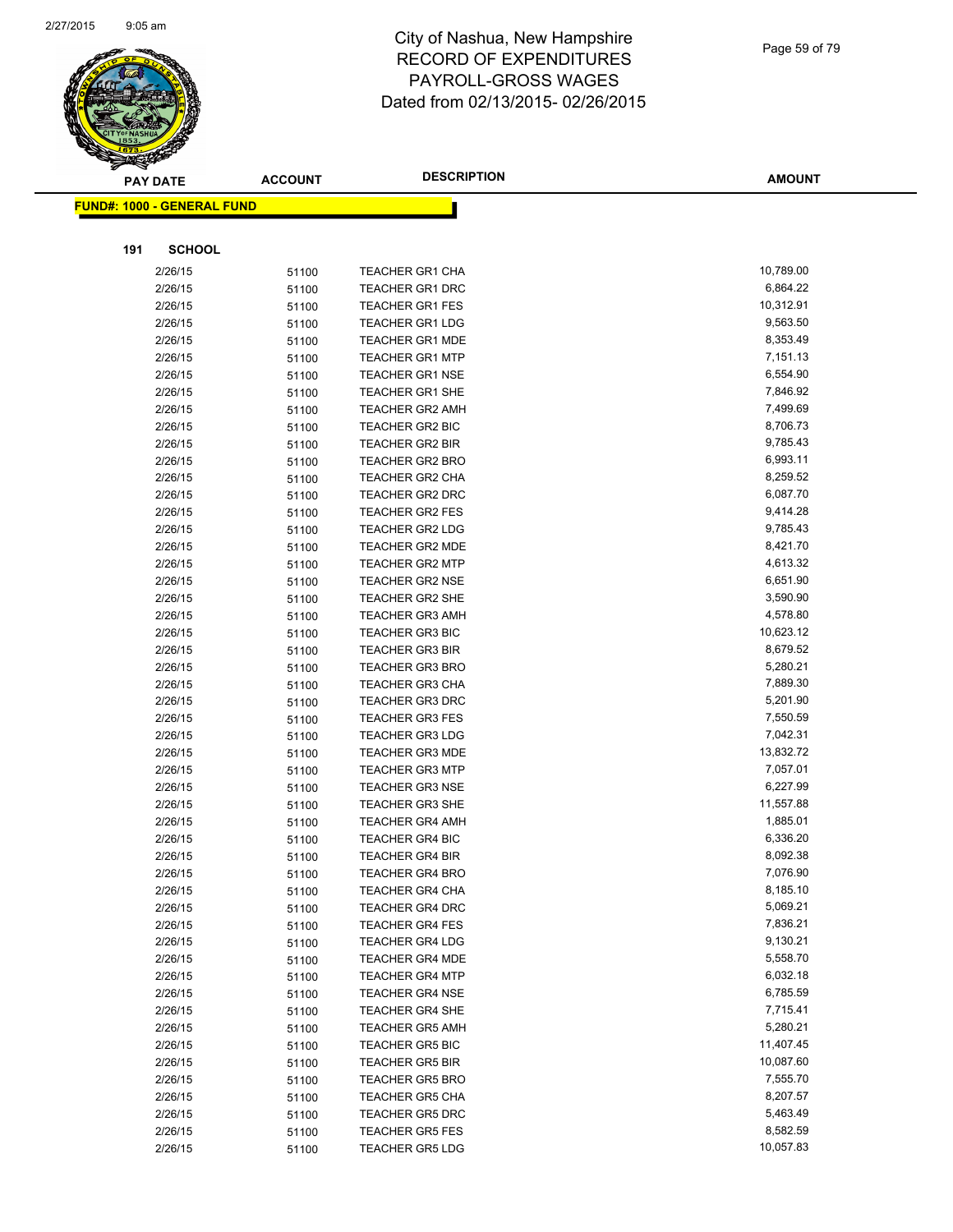

| <b>PAY DATE</b>                   | <b>ACCOUNT</b> | <b>DESCRIPTION</b>                                   | <b>AMOUNT</b>        |
|-----------------------------------|----------------|------------------------------------------------------|----------------------|
| <b>FUND#: 1000 - GENERAL FUND</b> |                |                                                      |                      |
|                                   |                |                                                      |                      |
| 191<br><b>SCHOOL</b>              |                |                                                      |                      |
|                                   |                |                                                      | 12,290.01            |
| 2/26/15<br>2/26/15                | 51100          | <b>TEACHER GR5 MDE</b><br><b>TEACHER GR5 MTP</b>     | 7,130.69             |
| 2/26/15                           | 51100          | <b>TEACHER GR5 NSE</b>                               | 7,935.12             |
| 2/26/15                           | 51100          | <b>TEACHER GR5 SHE</b>                               | 7,484.40             |
| 2/26/15                           | 51100          | <b>TEACHER GR6 ELM</b>                               | 33,617.03            |
| 2/26/15                           | 51100          | <b>TEACHER GR6 FMS</b>                               | 24,547.64            |
| 2/26/15                           | 51100<br>51100 | <b>TEACHER GR6 PMS</b>                               | 23,270.12            |
| 2/26/15                           | 51100          | <b>TEACHER GRAPH NHS</b>                             | 2,053.10             |
| 2/26/15                           | 51100          | <b>TEACHER GRAPHICS NHN</b>                          | 2,551.90             |
| 2/26/15                           | 51100          | <b>TEACHER HEALTH ELM</b>                            | 2,482.69             |
| 2/26/15                           | 51100          | TEACHER HEALTH NHN                                   | 3,132.80             |
| 2/26/15                           | 51100          | TEACHER HEALTH NHS                                   | 4,246.41             |
| 2/26/15                           | 51100          | TEACHER HEALTHOC NHS                                 | 4,894.68             |
| 2/26/15                           | 51100          | <b>TEACHER HVAC NHS</b>                              | 1,622.40             |
| 2/26/15                           | 51100          | TEACHER IN SCH SUSPENSION ELM                        | 1,554.79             |
| 2/26/15                           | 51100          | TEACHER IN SCH SUSPENSION NHN                        | 2,566.71             |
| 2/26/15                           | 51100          | <b>TEACHER KIND AMH</b>                              | 4,940.50             |
| 2/26/15                           | 51100          | TEACHER KIND BIC                                     | 2,728.31             |
| 2/26/15                           | 51100          | <b>TEACHER KIND BIR</b>                              | 2,566.71             |
| 2/26/15                           | 51100          | <b>TEACHER KIND BRO</b>                              | 2,551.90             |
| 2/26/15                           | 51100          | <b>TEACHER KIND CHA</b>                              | 4,422.82             |
| 2/26/15                           | 51100          | <b>TEACHER KIND DRC</b>                              | 8,069.93             |
| 2/26/15                           | 51100          | <b>TEACHER KIND FES</b>                              | 9,410.80             |
| 2/26/15                           | 51100          | <b>TEACHER KIND LDG</b>                              | 10,444.90            |
| 2/26/15                           | 51100          | <b>TEACHER KIND MDE</b>                              | 4,657.79             |
| 2/26/15                           | 51100          | <b>TEACHER KIND MTP</b>                              | 5,327.58             |
| 2/26/15                           | 51100          | <b>TEACHER KIND NSE</b>                              | 1,949.69             |
| 2/26/15                           | 51100          | <b>TEACHER KIND SHE</b>                              | 2,034.50             |
| 2/26/15                           | 51100          | <b>TEACHER MATH ELM</b>                              | 20,158.01            |
| 2/26/15                           | 51100          | <b>TEACHER MATH FMS</b>                              | 11,303.65            |
| 2/26/15                           | 51100          | <b>TEACHER MATH NHN</b>                              | 37,637.89            |
| 2/26/15                           | 51100          | <b>TEACHER MATH NHS</b>                              | 41,113.85            |
| 2/26/15                           | 51100          | <b>TEACHER MATH PMS</b>                              | 10,491.32            |
| 2/26/15                           | 51100          | <b>TEACHER MUSIC AMH</b>                             | 1,622.40             |
| 2/26/15                           | 51100          | <b>TEACHER MUSIC BIC</b>                             | 2,551.89             |
| 2/26/15                           | 51100          | <b>TEACHER MUSIC BIR</b>                             | 2,551.90             |
| 2/26/15                           | 51100          | <b>TEACHER MUSIC BRO</b>                             | 2,728.31             |
| 2/26/15                           | 51100          | <b>TEACHER MUSIC CHA</b>                             | 2,728.31             |
| 2/26/15                           | 51100          | <b>TEACHER MUSIC DRC</b>                             | 3,784.05<br>3,695.18 |
| 2/26/15                           | 51100          | <b>TEACHER MUSIC ELM</b><br><b>TEACHER MUSIC FES</b> | 2,551.89             |
| 2/26/15<br>2/26/15                | 51100          | <b>TEACHER MUSIC FMS</b>                             | 5,009.73             |
| 2/26/15                           | 51100          | <b>TEACHER MUSIC LDG</b>                             | 2,650.81             |
| 2/26/15                           | 51100<br>51100 | <b>TEACHER MUSIC MDE</b>                             | 1,885.01             |
| 2/26/15                           | 51100          | <b>TEACHER MUSIC NHN</b>                             | 5,115.62             |
| 2/26/15                           | 51100          | TEACHER MUSIC NHS                                    | 4,950.80             |
| 2/26/15                           | 51100          | <b>TEACHER MUSIC NSE</b>                             | 1,961.90             |
| 2/26/15                           | 51100          | <b>TEACHER MUSIC PMS</b>                             | 4,243.21             |
| 2/26/15                           | 51100          | <b>TEACHER MUSIC SHE</b>                             | 2,398.89             |
| 2/26/15                           | 51100          | TEACHER PE BIC                                       | 1,949.69             |
| 2/26/15                           | 51100          | TEACHER PE BIR                                       | 2,650.81             |
| 2/26/15                           | 51100          | TEACHER PE BRO                                       | 2,640.10             |
|                                   |                |                                                      |                      |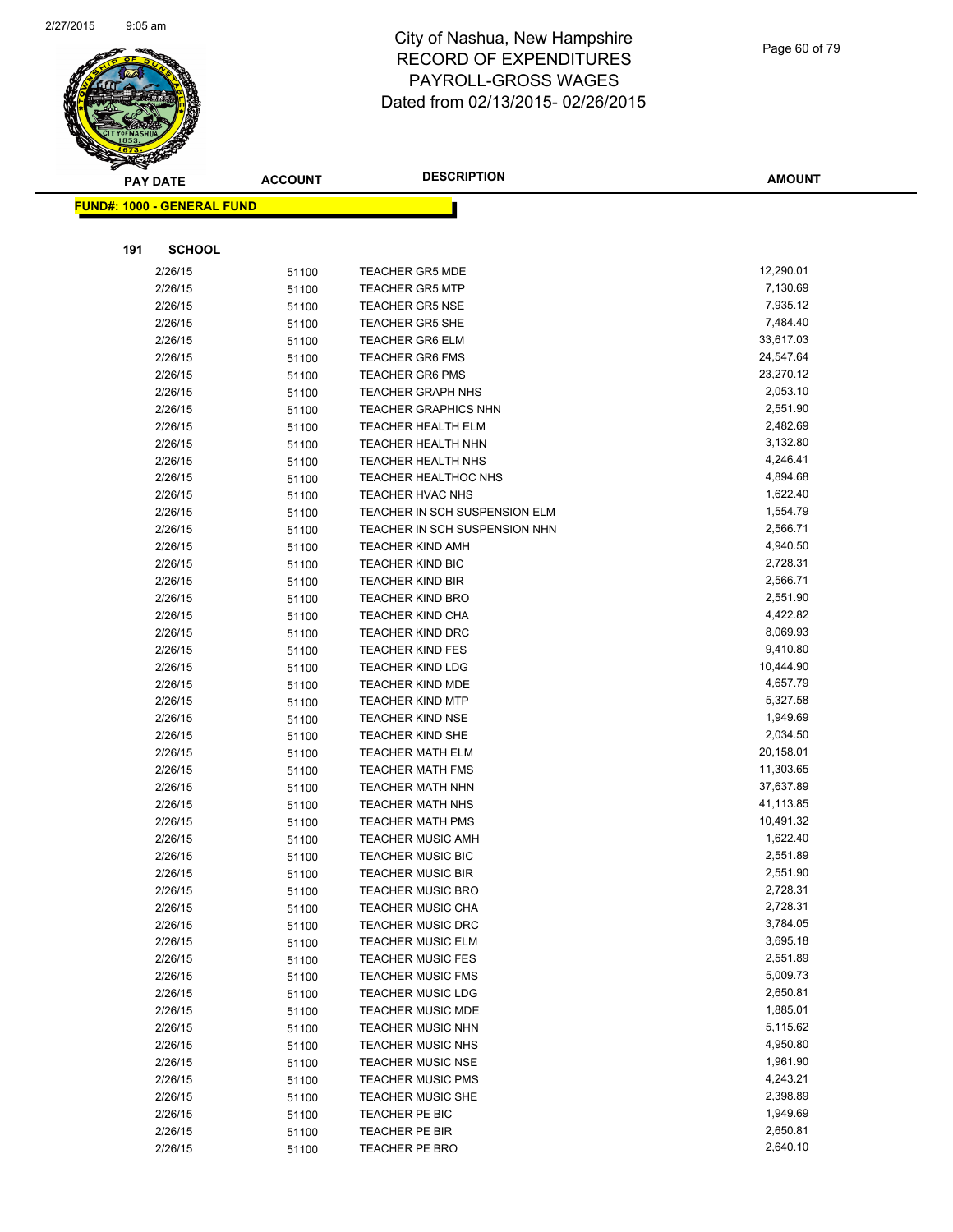

|     | <b>PAY DATE</b>                   | <b>ACCOUNT</b> | <b>DESCRIPTION</b>                                 | <b>AMOUNT</b>        |
|-----|-----------------------------------|----------------|----------------------------------------------------|----------------------|
|     | <b>FUND#: 1000 - GENERAL FUND</b> |                |                                                    |                      |
|     |                                   |                |                                                    |                      |
| 191 | <b>SCHOOL</b>                     |                |                                                    |                      |
|     | 2/26/15                           | 51100          | TEACHER PE CHA                                     | 2,551.90             |
|     | 2/26/15                           | 51100          | TEACHER PE DRC                                     | 2,728.31             |
|     | 2/26/15                           | 51100          | TEACHER PE ELM                                     | 6,935.31             |
|     | 2/26/15                           | 51100          | TEACHER PE FES                                     | 1,510.90             |
|     | 2/26/15                           | 51100          | <b>TEACHER PE FMS</b>                              | 5,103.78             |
|     | 2/26/15                           | 51100          | TEACHER PE LDG                                     | 1,745.49             |
|     | 2/26/15                           | 51100          | TEACHER PE MDE                                     | 2,566.71             |
|     | 2/26/15                           | 51100          | <b>TEACHER PE MTP</b>                              | 2,034.50             |
|     | 2/26/15                           | 51100          | TEACHER PE NHN                                     | 8,738.50             |
|     | 2/26/15                           | 51100          | TEACHER PE NHS                                     | 7,275.91             |
|     | 2/26/15                           | 51100          | <b>TEACHER PE NSE</b>                              | 2,404.40             |
|     | 2/26/15                           | 51100          | <b>TEACHER PE PMS</b>                              | 4,477.48             |
|     | 2/26/15                           | 51100          | TEACHER PE SHE                                     | 2,566.71             |
|     | 2/26/15                           | 51100          | <b>TEACHER PRESCHOOL BIC</b>                       | 8,133.39             |
|     | 2/26/15                           | 51100          | <b>TEACHER PRESCHOOL BRO</b>                       | 7,364.51             |
|     | 2/26/15                           | 51100          | <b>TEACHER PRESCHOOL DRC</b>                       | 4,297.38             |
|     | 2/26/15                           | 51100          | <b>TEACHER PRESCHOOL MTP</b>                       | 2,728.31             |
|     | 2/26/15                           | 51100          | <b>TEACHER PRESCHOOL NHS</b>                       | 1,126.69             |
|     | 2/26/15                           | 51100          | <b>TEACHER PRESCHOOL NSE</b>                       | 5,620.21             |
|     | 2/26/15                           | 51100          | <b>TEACHER READ AMH</b>                            | 2,816.69             |
|     | 2/26/15                           | 51100          | TEACHER READ BIC                                   | 5,190.48             |
|     | 2/26/15                           | 51100          | <b>TEACHER READ BIR</b>                            | 2,728.31             |
|     | 2/26/15                           | 51100          | <b>TEACHER READ BRO</b>                            | 1,414.50             |
|     | 2/26/15                           | 51100          | <b>TEACHER READ DRC</b>                            | 2,816.69             |
|     | 2/26/15                           | 51100          | <b>TEACHER READ ELM</b>                            | 6,041.09             |
|     | 2/26/15                           | 51100          | <b>TEACHER READ FES</b>                            | 2,728.31             |
|     | 2/26/15                           | 51100          | <b>TEACHER READ FMS</b>                            | 5,295.02             |
|     | 2/26/15                           | 51100          | <b>TEACHER READ LDG</b>                            | 2,373.80<br>2,728.31 |
|     | 2/26/15<br>2/26/15                | 51100          | <b>TEACHER READ MDE</b><br><b>TEACHER READ MTP</b> | 1,955.79             |
|     | 2/26/15                           | 51100          | <b>TEACHER READ NHN</b>                            | 1,762.10             |
|     | 2/26/15                           | 51100<br>51100 | <b>TEACHER READ NHS</b>                            | 3,224.40             |
|     | 2/26/15                           | 51100          | <b>TEACHER READ NSE</b>                            | 2,728.31             |
|     | 2/26/15                           | 51100          | <b>TEACHER READ PMS</b>                            | 4,389.81             |
|     | 2/26/15                           | 51100          | <b>TEACHER READ SHE</b>                            | 2,566.71             |
|     | 2/26/15                           | 51100          | <b>TEACHER SCIENCE ELM</b>                         | 19,317.71            |
|     | 2/26/15                           | 51100          | <b>TEACHER SCIENCE FMS</b>                         | 8,489.21             |
|     | 2/26/15                           | 51100          | <b>TEACHER SCIENCE NHN</b>                         | 32,434.99            |
|     | 2/26/15                           | 51100          | <b>TEACHER SCIENCE NHS</b>                         | 40,402.31            |
|     | 2/26/15                           | 51100          | <b>TEACHER SCIENCE PMS</b>                         | 10,156.54            |
|     | 2/26/15                           | 51100          | TEACHER SOCIAL STUDIES ELM                         | 15,004.03            |
|     | 2/26/15                           | 51100          | TEACHER SOCIAL STUDIES FMS                         | 13,513.13            |
|     | 2/26/15                           | 51100          | TEACHER SOCIAL STUDIES NHN                         | 33,517.84            |
|     | 2/26/15                           | 51100          | TEACHER SOCIAL STUDIES NHS                         | 37,133.44            |
|     | 2/26/15                           | 51100          | TEACHER SOCIAL STUDIES PMS                         | 11,056.35            |
|     | 2/26/15                           | 51100          | TEACHER SPED BIC                                   | 6,081.18             |
|     | 2/26/15                           | 51100          | <b>TEACHER SPED BIR</b>                            | 5,127.21             |
|     | 2/26/15                           | 51100          | <b>TEACHER SPED BRO</b>                            | 5,545.00             |
|     | 2/26/15                           | 51100          | <b>TEACHER SPED CHA</b>                            | 10,224.59            |
|     | 2/26/15                           | 51100          | <b>TEACHER SPED DRC</b>                            | 2,566.71             |
|     | 2/26/15                           | 51100          | TEACHER SPED ELM                                   | 19,898.62            |
|     | 2/26/15                           | 51100          | <b>TEACHER SPED FES</b>                            | 5,327.58             |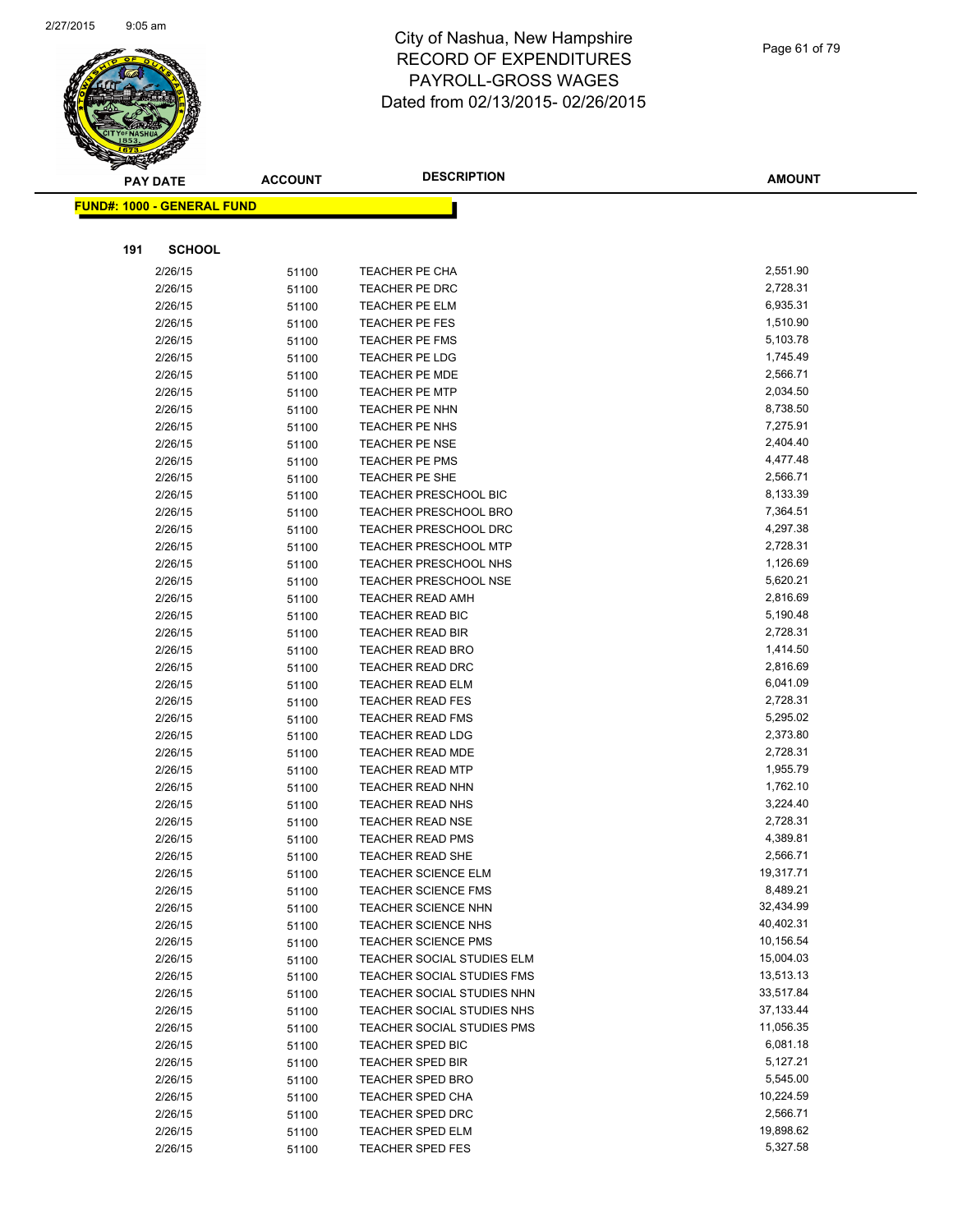

|     | <b>PAY DATE</b>                   | <b>ACCOUNT</b> | <b>DESCRIPTION</b>                                 | <b>AMOUNT</b>         |
|-----|-----------------------------------|----------------|----------------------------------------------------|-----------------------|
|     | <b>FUND#: 1000 - GENERAL FUND</b> |                |                                                    |                       |
|     |                                   |                |                                                    |                       |
| 191 | <b>SCHOOL</b>                     |                |                                                    |                       |
|     |                                   |                |                                                    |                       |
|     | 2/26/15                           | 51100          | <b>TEACHER SPED FMS</b>                            | 6,589.39              |
|     | 2/26/15                           | 51100          | <b>TEACHER SPED LDG</b>                            | 2,204.19              |
|     | 2/26/15                           | 51100          | <b>TEACHER SPED MDE</b><br><b>TEACHER SPED MTP</b> | 6,261.28              |
|     | 2/26/15                           | 51100          |                                                    | 5,280.21              |
|     | 2/26/15                           | 51100          | <b>TEACHER SPED NHN</b>                            | 19,690.58             |
|     | 2/26/15                           | 51100          | <b>TEACHER SPED NHS</b>                            | 31,289.56             |
|     | 2/26/15                           | 51100          | <b>TEACHER SPED NSE</b><br><b>TEACHER SPED PMS</b> | 1,961.90<br>11,979.11 |
|     | 2/26/15                           | 51100          | <b>TEACHER SPED SHE</b>                            | 5,280.21              |
|     | 2/26/15<br>2/26/15                | 51100          | <b>TEACHER TECHED ELM</b>                          | 8,360.47              |
|     | 2/26/15                           | 51100          | <b>TEACHER TECHED FMS</b>                          | 5,383.40              |
|     | 2/26/15                           | 51100          | <b>TEACHER TECHED NHN</b>                          | 8,221.02              |
|     | 2/26/15                           | 51100<br>51100 | <b>TEACHER TECHED NHS</b>                          | 10,952.22             |
|     | 2/26/15                           | 51100          | <b>TEACHER TECHED PMS</b>                          | 5,456.62              |
|     | 2/26/15                           | 51100          | TEACHER TV PROD NHS                                | 2,566.71              |
|     | 2/26/15                           | 51100          | <b>TEACHER VISION WID</b>                          | 5,161.69              |
|     | 2/19/15                           | 51100          | TECH INTERGRATION ASST AMH                         | 332.07                |
|     | 2/26/15                           | 51100          | TECH INTERGRATION ASST AMH                         | 447.57                |
|     | 2/19/15                           | 51100          | TECH INTERGRATION ASST BIC                         | 385.63                |
|     | 2/26/15                           | 51100          | TECH INTERGRATION ASST BIC                         | 512.49                |
|     | 2/19/15                           | 51100          | TECH INTERGRATION ASST CHA                         | 328.68                |
|     | 2/26/15                           | 51100          | TECH INTERGRATION ASST CHA                         | 424.55                |
|     | 2/19/15                           | 51100          | TECH INTERGRATION ASST FES                         | 377.81                |
|     | 2/26/15                           | 51100          | TECH INTERGRATION ASST FES                         | 626.23                |
|     | 2/19/15                           | 51100          | TECH INTERGRATION ASST LDG                         | 332.87                |
|     | 2/26/15                           | 51100          | TECH INTERGRATION ASST LDG                         | 440.70                |
|     | 2/19/15                           | 51100          | TECH INTERGRATION ASST MDE                         | 372.63                |
|     | 2/26/15                           | 51100          | TECH INTERGRATION ASST MDE                         | 496.84                |
|     | 2/19/15                           | 51100          | TECH INTERGRATION ASST NSE                         | 361.12                |
|     | 2/26/15                           | 51100          | TECH INTERGRATION ASST NSE                         | 468.48                |
|     | 2/19/15                           | 51100          | TECH INTERGRATION ASST SHE                         | 365.20                |
|     | 2/26/15                           | 51100          | TECH INTERGRATION ASST SHE                         | 429.11                |
|     | 2/19/15                           | 51200          | ATHLETIC EQUIPMENT MANAGER NHN                     | 50.00                 |
|     | 2/26/15                           | 51200          | ATHLETIC EQUIPMENT MANAGER NHN                     | 100.00                |
|     | 2/19/15                           | 51200          | ATHLETIC EQUIPMENT MANAGER NHS                     | 180.00                |
|     | 2/26/15                           | 51200          | ATHLETIC EQUIPMENT MANAGER NHS                     | 130.00                |
|     | 2/19/15                           | 51200          | <b>CLERICAL BOARD OF ED SUP</b>                    | 806.61                |
|     | 2/26/15                           | 51200          | CLERICAL BOARD OF ED SUP                           | 833.13                |
|     | 2/19/15                           | 51200          | <b>CLERICAL PRINCIPAL NHN</b>                      | 154.53                |
|     | 2/26/15                           | 51200          | <b>CLERICAL PRINCIPAL NHN</b>                      | 257.55                |
|     | 2/19/15                           | 51200          | CLERICAL VOLUNTEER SUP                             | 340.75                |
|     | 2/26/15                           | 51200          | CLERICAL VOLUNTEER SUP                             | 369.15                |
|     | 2/19/15                           | 51200          | <b>CROSSING GUARD WPO</b>                          | 1,199.22<br>1,489.52  |
|     | 2/26/15                           | 51200          | <b>CROSSING GUARD WPO</b>                          | 339.00                |
|     | 2/19/15                           | 51200          | <b>CUSTODIAN CHA</b>                               | 339.00                |
|     | 2/26/15<br>2/26/15                | 51200          | <b>CUSTODIAN CHA</b><br><b>CUSTODIAN HEAD MTP</b>  | 61.60                 |
|     | 2/19/15                           | 51200<br>51200 | <b>CUSTODIAN NHN</b>                               | 194.16                |
|     | 2/26/15                           | 51200          | <b>CUSTODIAN NHN</b>                               | 388.32                |
|     | 2/26/15                           | 51200          | DATA ANALYST                                       | 710.80                |
|     | 2/19/15                           | 51200          | FOOD SERVICE ASST PT AMH                           | 27.30                 |
|     | 2/26/15                           | 51200          | FOOD SERVICE ASST PT AMH                           | 36.40                 |
|     |                                   |                |                                                    |                       |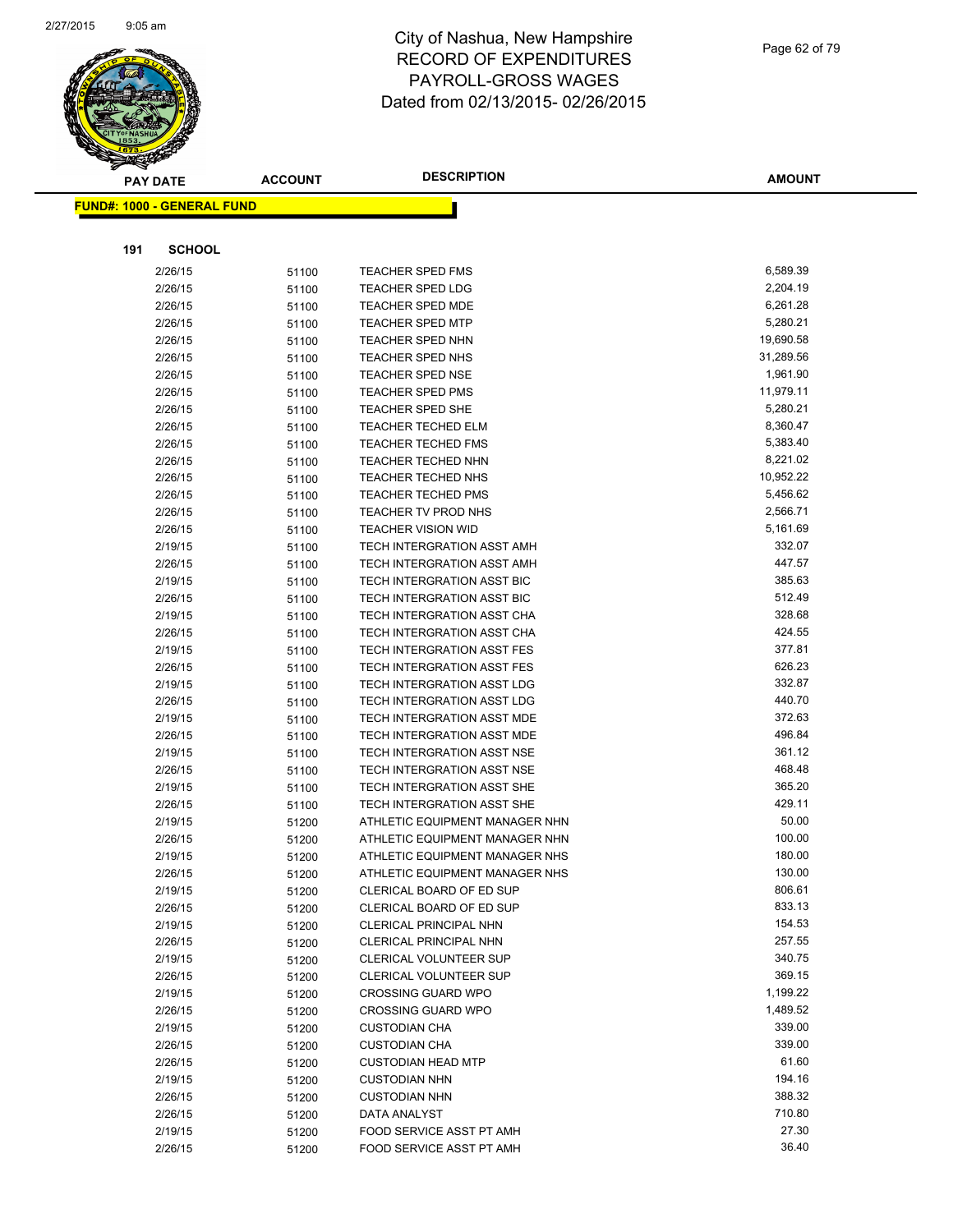

| <b>PAY DATE</b>                   | <b>ACCOUNT</b> | <b>DESCRIPTION</b>                                     | <b>AMOUNT</b>      |
|-----------------------------------|----------------|--------------------------------------------------------|--------------------|
| <b>FUND#: 1000 - GENERAL FUND</b> |                |                                                        |                    |
|                                   |                |                                                        |                    |
|                                   |                |                                                        |                    |
| 191                               | <b>SCHOOL</b>  |                                                        |                    |
| 2/19/15                           | 51200          | FOOD SERVICE ASST PT CHA                               | 27.30              |
| 2/26/15                           | 51200          | FOOD SERVICE ASST PT CHA                               | 27.30              |
| 2/19/15                           | 51200          | FOOD SERVICE ASST PT FMS                               | 49.89              |
| 2/26/15                           | 51200          | FOOD SERVICE ASST PT FMS                               | 66.52              |
| 2/19/15                           | 51200          | FOOD SERVICE ASST PT MDE                               | 6.83               |
| 2/26/15                           | 51200          | FOOD SERVICE ASST PT MDE                               | 4.55               |
| 2/19/15                           | 51200          | FOOD SERVICE ASST PT NSE                               | 13.65              |
| 2/26/15                           | 51200          | FOOD SERVICE ASST PT NSE                               | 13.65              |
| 2/19/15                           | 51200          | <b>FOOD SERVICE COOK LDG</b>                           | 30.96              |
| 2/26/15                           | 51200          | <b>FOOD SERVICE COOK LDG</b>                           | 41.28              |
| 2/26/15                           | 51200          | <b>GUIDANCE COUNSELOR ELM</b>                          | 125.00             |
| 2/26/15                           | 51200          | GUIDANCE COUNSELOR NHS                                 | 802.91             |
| 2/19/15                           | 51200          | <b>INSTRUMENTAL MUSIC</b>                              | 1,112.50<br>837.50 |
| 2/26/15                           | 51200          | <b>INSTRUMENTAL MUSIC</b><br>LACROSSE VARSITY BOYS NHS | 60.00              |
| 2/26/15                           | 51200          | LUNCH MONITOR AMH                                      | 252.09             |
| 2/19/15<br>2/26/15                | 51200          | LUNCH MONITOR AMH                                      | 391.29             |
| 2/19/15                           | 51200          | LUNCH MONITOR BIC                                      | 310.80             |
| 2/26/15                           | 51200<br>51200 | LUNCH MONITOR BIC                                      | 621.60             |
| 2/19/15                           | 51200          | LUNCH MONITOR BIR                                      | 418.41             |
| 2/26/15                           | 51200          | LUNCH MONITOR BIR                                      | 705.66             |
| 2/19/15                           | 51200          | LUNCH MONITOR BRO                                      | 203.40             |
| 2/26/15                           | 51200          | LUNCH MONITOR BRO                                      | 268.38             |
| 2/19/15                           | 51200          | LUNCH MONITOR CHA                                      | 423.75             |
| 2/26/15                           | 51200          | LUNCH MONITOR CHA                                      | 539.58             |
| 2/19/15                           | 51200          | LUNCH MONITOR DRC                                      | 422.19             |
| 2/26/15                           | 51200          | LUNCH MONITOR DRC                                      | 437.83             |
| 2/19/15                           | 51200          | LUNCH MONITOR ELM                                      | 186.48             |
| 2/26/15                           | 51200          | LUNCH MONITOR ELM                                      | 211.90             |
| 2/19/15                           | 51200          | LUNCH MONITOR FES                                      | 413.45             |
| 2/26/15                           | 51200          | LUNCH MONITOR FES                                      | 716.73             |
| 2/19/15                           | 51200          | LUNCH MONITOR FMS                                      | 164.10             |
| 2/26/15                           | 51200          | LUNCH MONITOR FMS                                      | 207.49             |
| 2/19/15                           | 51200          | <b>LUNCH MONITOR LDG</b>                               | 483.79             |
| 2/26/15                           | 51200          | <b>LUNCH MONITOR LDG</b>                               | 690.02             |
| 2/19/15                           | 51200          | LUNCH MONITOR MDE                                      | 405.40             |
| 2/26/15                           | 51200          | LUNCH MONITOR MDE                                      | 576.58             |
| 2/19/15                           | 51200          | LUNCH MONITOR MTP                                      | 331.87             |
| 2/26/15                           | 51200          | LUNCH MONITOR MTP                                      | 392.16             |
| 2/19/15                           | 51200          | LUNCH MONITOR NHN                                      | 251.43             |
| 2/26/15                           | 51200          | LUNCH MONITOR NHN                                      | 339.00             |
| 2/19/15                           | 51200          | LUNCH MONITOR NHS                                      | 163.87             |
| 2/26/15                           | 51200          | LUNCH MONITOR NHS                                      | 341.85             |
| 2/19/15                           | 51200          | LUNCH MONITOR NSE                                      | 271.20             |
| 2/26/15                           | 51200          | LUNCH MONITOR NSE                                      | 316.40             |
| 2/19/15                           | 51200          | LUNCH MONITOR PMS                                      | 84.75              |
| 2/26/15                           | 51200          | LUNCH MONITOR PMS                                      | 234.48             |
| 2/19/15                           | 51200          | LUNCH MONITOR SHE                                      | 298.51             |
| 2/26/15                           | 51200          | LUNCH MONITOR SHE                                      | 510.84<br>770.67   |
| 2/26/15                           | 51200          | <b>NURSE FES</b>                                       | 48.51              |
| 2/19/15                           | 51200          | PARA ALT PMS                                           | 64.68              |
| 2/26/15                           | 51200          | PARA ALT PMS                                           |                    |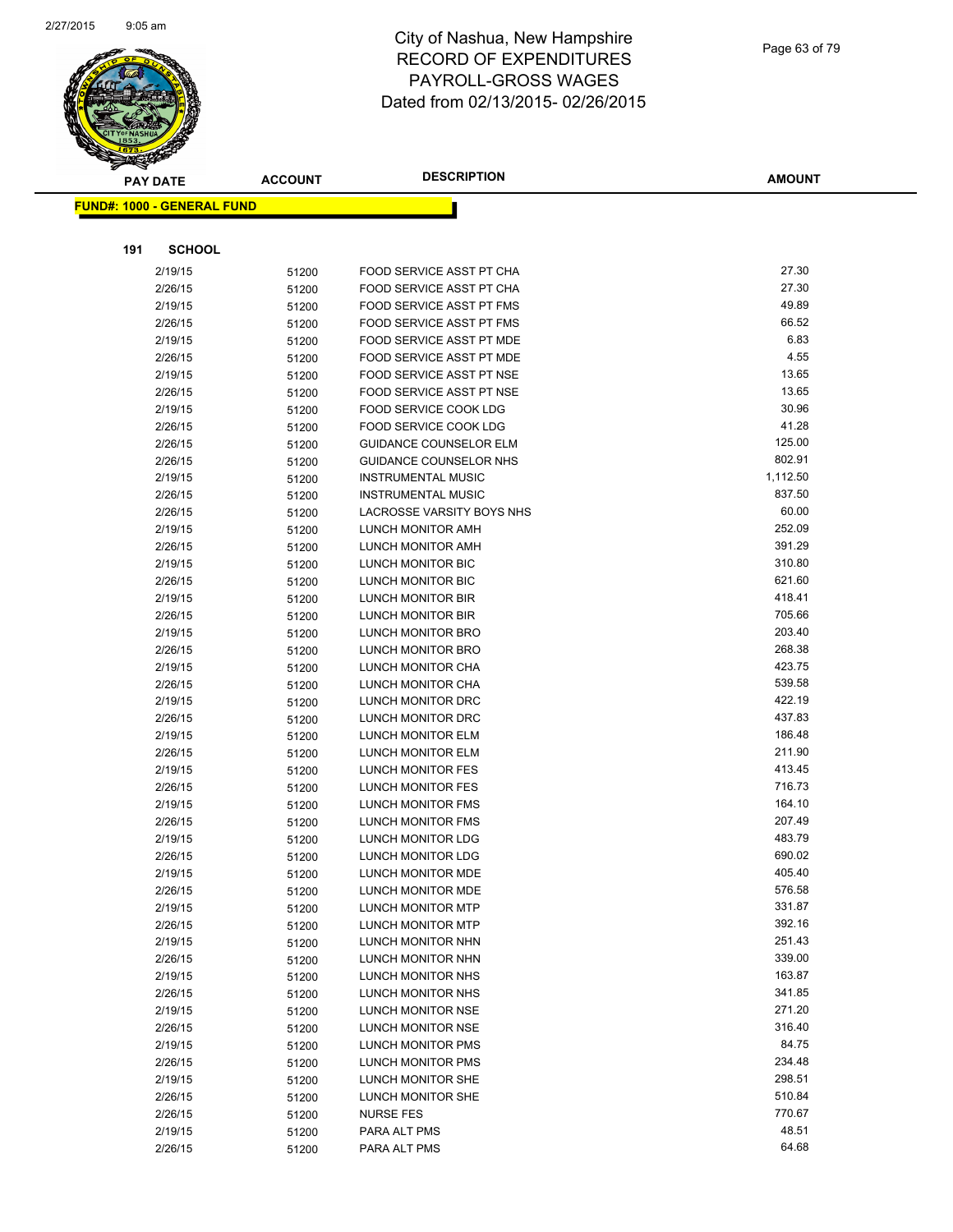

|     | <b>PAY DATE</b>                   | <b>ACCOUNT</b> | <b>DESCRIPTION</b>             | <b>AMOUNT</b>   |
|-----|-----------------------------------|----------------|--------------------------------|-----------------|
|     | <b>FUND#: 1000 - GENERAL FUND</b> |                |                                |                 |
|     |                                   |                |                                |                 |
|     |                                   |                |                                |                 |
| 191 | <b>SCHOOL</b>                     |                |                                |                 |
|     | 2/19/15                           | 51200          | PARA DW SPEC ED BIR            | 168.50          |
|     | 2/26/15                           | 51200          | PARA DW SPEC ED BIR            | 161.76          |
|     | 2/19/15                           | 51200          | PARA DW SPEC ED BRO            | 9.10            |
|     | 2/26/15                           | 51200          | PARA DW SPEC ED BRO            | 13.65           |
|     | 2/19/15                           | 51200          | PARA DW SPEC ED MTP            | 104.47          |
|     | 2/26/15                           | 51200          | PARA DW SPEC ED MTP            | 134.80          |
|     | 2/26/15                           | 51200          | PARA DW SPEC ED NHN            | 50.00           |
|     | 2/19/15                           | 51200          | PARA DW SPEC ED NHS            | 80.00           |
|     | 2/26/15                           | 51200          | PARA DW SPEC ED NHS            | 175.00          |
|     | 2/19/15                           | 51200          | PARA ELL FES                   | 13.65           |
|     | 2/26/15                           | 51200          | PARA ELL FES                   | 27.30           |
|     | 2/19/15                           | 51200          | PARA INST AMH                  | 457.99          |
|     | 2/26/15                           | 51200          | PARA INST AMH                  | 615.21          |
|     | 2/19/15                           | 51200          | <b>PARA INST BIC</b>           | 326.39          |
|     | 2/26/15                           | 51200          | PARA INST BIC                  | 282.52<br>27.30 |
|     | 2/19/15                           | 51200          | PARA INST BIR                  |                 |
|     | 2/26/15                           | 51200          | PARA INST BIR                  | 45.50<br>38.22  |
|     | 2/19/15                           | 51200          | PARA INST DRC                  |                 |
|     | 2/26/15                           | 51200          | PARA INST DRC                  | 44.59<br>20.48  |
|     | 2/19/15                           | 51200          | PARA INST FES                  | 27.30           |
|     | 2/26/15<br>2/19/15                | 51200          | PARA INST FES                  | 13.65           |
|     | 2/26/15                           | 51200          | PARA INST FMS<br>PARA INST FMS | 13.65           |
|     | 2/19/15                           | 51200          | PARA INST LDG                  | 20.48           |
|     | 2/26/15                           | 51200          | PARA INST LDG                  | 20.48           |
|     | 2/19/15                           | 51200          | PARA INST MTP                  | 200.70          |
|     | 2/26/15                           | 51200          | PARA INST MTP                  | 263.05          |
|     | 2/19/15                           | 51200<br>51200 | PARA INST NHN                  | 163.36          |
|     | 2/26/15                           | 51200          | PARA INST NHN                  | 295.81          |
|     | 2/26/15                           | 51200          | PARA INST NHS                  | 1,000.00        |
|     | 2/19/15                           | 51200          | PARA INST PMS                  | 27.30           |
|     | 2/26/15                           | 51200          | PARA INST PMS                  | 36.40           |
|     | 2/19/15                           | 51200          | PARA INST SHE                  | 189.00          |
|     | 2/26/15                           | 51200          | PARA INST SHE                  | 279.72          |
|     | 2/19/15                           | 51200          | PARA LIB NHN                   | 186.86          |
|     | 2/26/15                           | 51200          | PARA LIB NHN                   | 278.01          |
|     | 2/19/15                           | 51200          | PARA LIB PMS                   | 200.31          |
|     | 2/26/15                           | 51200          | PARA LIB PMS                   | 213.89          |
|     | 2/19/15                           | 51200          | PARA MEDIA NHS                 | 157.33          |
|     | 2/26/15                           | 51200          | PARA MEDIA NHS                 | 196.66          |
|     | 2/19/15                           | 51200          | PARA MUSIC FMS                 | 158.94          |
|     | 2/19/15                           | 51200          | PARA PRE SCH BIC               | 1,209.43        |
|     | 2/26/15                           | 51200          | PARA PRE SCH BIC               | 1,723.32        |
|     | 2/19/15                           | 51200          | PARA PRE SCH BRO               | 779.76          |
|     | 2/26/15                           | 51200          | PARA PRE SCH BRO               | 1,100.08        |
|     | 2/19/15                           | 51200          | PARA PRE SCH DRC               | 1,263.47        |
|     | 2/26/15                           | 51200          | PARA PRE SCH DRC               | 1,690.01        |
|     | 2/19/15                           | 51200          | PARA PRE SCH MTP               | 523.05          |
|     | 2/26/15                           | 51200          | PARA PRE SCH MTP               | 748.73          |
|     | 2/19/15                           | 51200          | PARA PRE SCH NSE               | 1,929.71        |
|     | 2/26/15                           | 51200          | PARA PRE SCH NSE               | 3,343.30        |
|     | 2/19/15                           | 51200          | PARA SCI NHS                   | 130.00          |
|     |                                   |                |                                |                 |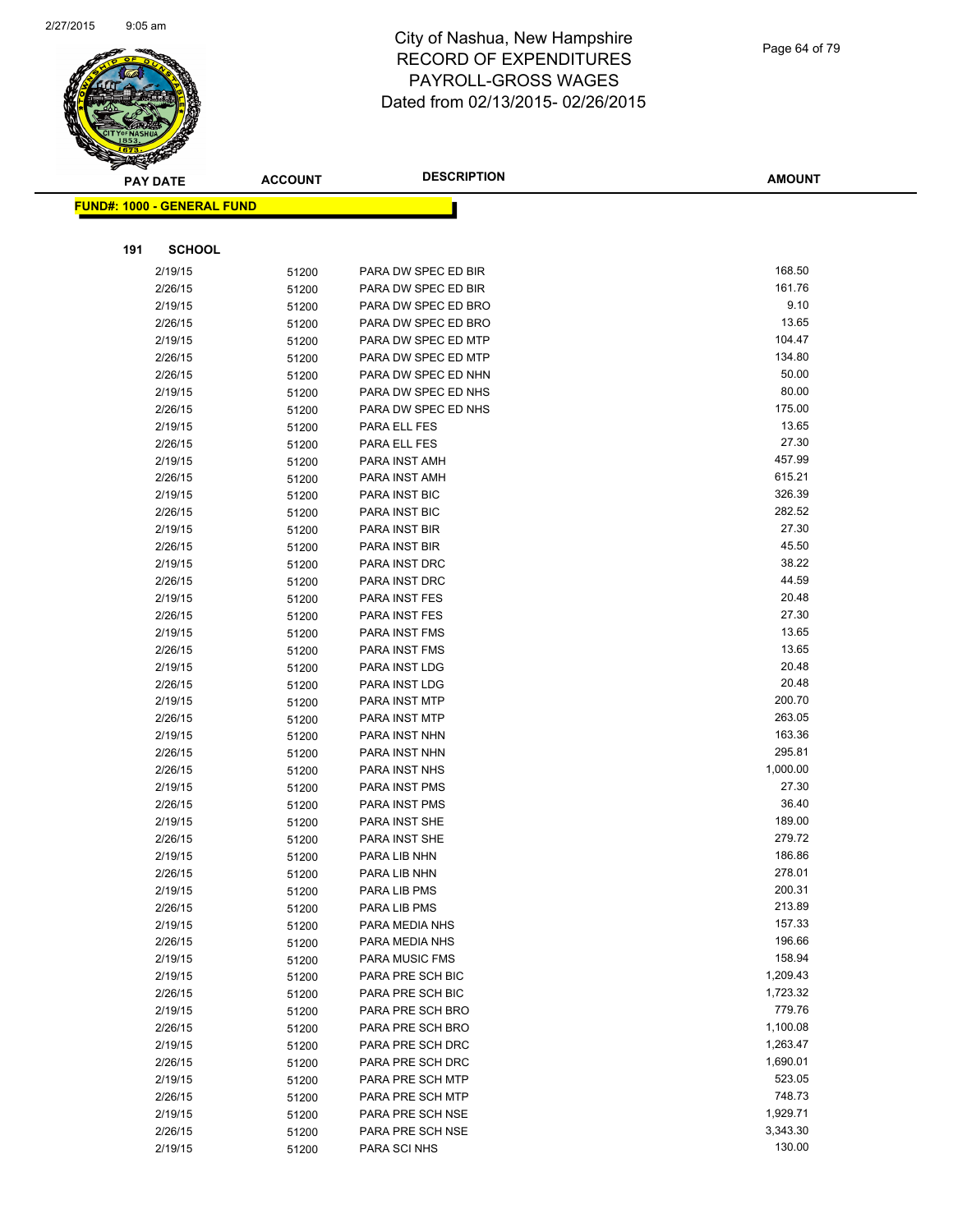

Page 65 of 79

| <b>PAY DATE</b>                   | <b>ACCOUNT</b> | <b>DESCRIPTION</b>                             | <b>AMOUNT</b>          |
|-----------------------------------|----------------|------------------------------------------------|------------------------|
| <b>FUND#: 1000 - GENERAL FUND</b> |                |                                                |                        |
|                                   |                |                                                |                        |
|                                   |                |                                                |                        |
| 191<br><b>SCHOOL</b>              |                |                                                |                        |
| 2/26/15                           | 51200          | PARA SCI NHS                                   | 40.00                  |
| 2/19/15                           | 51200          | PARA TTI DRC                                   | 122.22                 |
| 2/26/15                           | 51200          | PARA TTI DRC                                   | 166.36                 |
| 2/19/15                           | 51200          | PARA TTI LDG                                   | 46.20                  |
| 2/26/15                           | 51200          | PARA TTI LDG                                   | 61.60                  |
| 2/19/15                           | 51200          | PARA TTI NURSERY                               | (1,456.95)             |
| 2/26/15                           | 51200          | SCHOOL PSYCHOLOGIST WID                        | 4,031.77               |
| 2/26/15                           | 51200          | SPEECH LANG PATHOLOGIST WID                    | 13,359.24              |
| 2/19/15                           | 51200          | <b>SUB CLERICAL</b>                            | 155.74<br>305.49       |
| 2/26/15                           | 51200          | SUB CLERICAL                                   |                        |
| 2/19/15                           | 51200          | <b>SUB LUNCH MONITOR</b>                       | 20.48<br>20.48         |
| 2/26/15<br>2/19/15                | 51200          | <b>SUB LUNCH MONITOR</b><br><b>SUB TEACHER</b> | 325.00                 |
| 2/26/15                           | 51200<br>51200 | <b>SUB TEACHER</b>                             | 237.50                 |
| 2/26/15                           |                | <b>TEACHER ART NHN</b>                         | 440.51                 |
| 2/26/15                           | 51200<br>51200 | <b>TEACHER BEHAVIOR SPEC WID</b>               | 1,026.69               |
| 2/26/15                           | 51200          | TEACHER BIO TEC NHN                            | 520.61                 |
| 2/26/15                           | 51200          | <b>TEACHER ELL LDG</b>                         | 550.00                 |
| 2/26/15                           | 51200          | <b>TEACHER ENGLISH NHN</b>                     | 1,283.39               |
| 2/26/15                           | 51200          | <b>TEACHER ENGLISH NHS</b>                     | 276.62                 |
| 2/26/15                           | 51200          | <b>TEACHER FOREIGN LANG FMS</b>                | 959.59                 |
| 2/26/15                           | 51200          | TEACHER GR2 SHE                                | 37.50                  |
| 2/26/15                           | 51200          | TEACHER GR3 CHA                                | 150.00                 |
| 2/26/15                           | 51200          | TEACHER HEALTH NHS                             | 320.00                 |
| 2/26/15                           | 51200          | TEACHER IN SCH SUSPENSION ELM                  | 225.00                 |
| 2/26/15                           | 51200          | <b>TEACHER INST SPED WID</b>                   | 1,899.01               |
| 2/26/15                           | 51200          | <b>TEACHER KIND BIC</b>                        | 2,311.10               |
| 2/26/15                           | 51200          | <b>TEACHER KIND BIR</b>                        | 881.09                 |
| 2/26/15                           | 51200          | <b>TEACHER MATH FMS</b>                        | 445.57                 |
| 2/26/15                           | 51200          | <b>TEACHER MATH NHN</b>                        | 1,133.20               |
| 2/26/15                           | 51200          | <b>TEACHER MUSIC AMH</b>                       | 225.00                 |
| 2/26/15                           | 51200          | <b>TEACHER MUSIC DRC</b>                       | 400.00                 |
| 2/26/15                           | 51200          | <b>TEACHER MUSIC ELM</b>                       | 825.31                 |
| 2/26/15                           | 51200          | <b>TEACHER MUSIC MTP</b>                       | 1,199.42               |
| 2/26/15                           | 51200          | TEACHER PE NHS                                 | 992.54                 |
| 2/26/15                           | 51200          | TEACHER READ ELM                               | 1,612.20               |
| 2/19/15                           | 51200          | TEACHER SOCIAL STUDIES NHN                     | 668.75                 |
| 2/26/15                           | 51200          | TEACHER SOCIAL STUDIES NHN                     | 950.00                 |
| 2/26/15                           | 51200          | TEACHER SOCIAL STUDIES NHS                     | 90.00                  |
| 2/26/15                           | 51200          | <b>TEACHER SPED NHN</b>                        | 5,608.50               |
| 2/26/15                           | 51200          | TEACHER SPED NHS                               | 881.09<br>1,091.33     |
| 2/26/15                           | 51200          | <b>TEACHER VISION WIDE</b>                     |                        |
| 2/19/15                           | 51300          | OVERTIME-REGULAR<br>OVERTIME-REGULAR           | 13,643.94<br>12,734.77 |
| 2/26/15<br>2/19/15                | 51300          | <b>WAGES TEMP-SEASONAL</b>                     | 1,288.00               |
| 2/26/15                           | 51400<br>51400 | WAGES TEMP-SEASONAL                            | 1,288.00               |
| 2/12/15                           |                | WAGES PER DIEM                                 | (65.00)                |
| 2/19/15                           | 51412<br>51412 | WAGES PER DIEM                                 | 27,438.23              |
| 2/26/15                           | 51412          | WAGES PER DIEM                                 | 35,497.01              |
| 2/13/15                           | 51500          | ELECTED SCHOOL BOARD                           | (5,000.00)             |
| 2/19/15                           | 51600          | LONGEVITY                                      | 2,993.04               |
| 2/26/15                           | 51600          | LONGEVITY                                      | 2,979.53               |
|                                   |                |                                                |                        |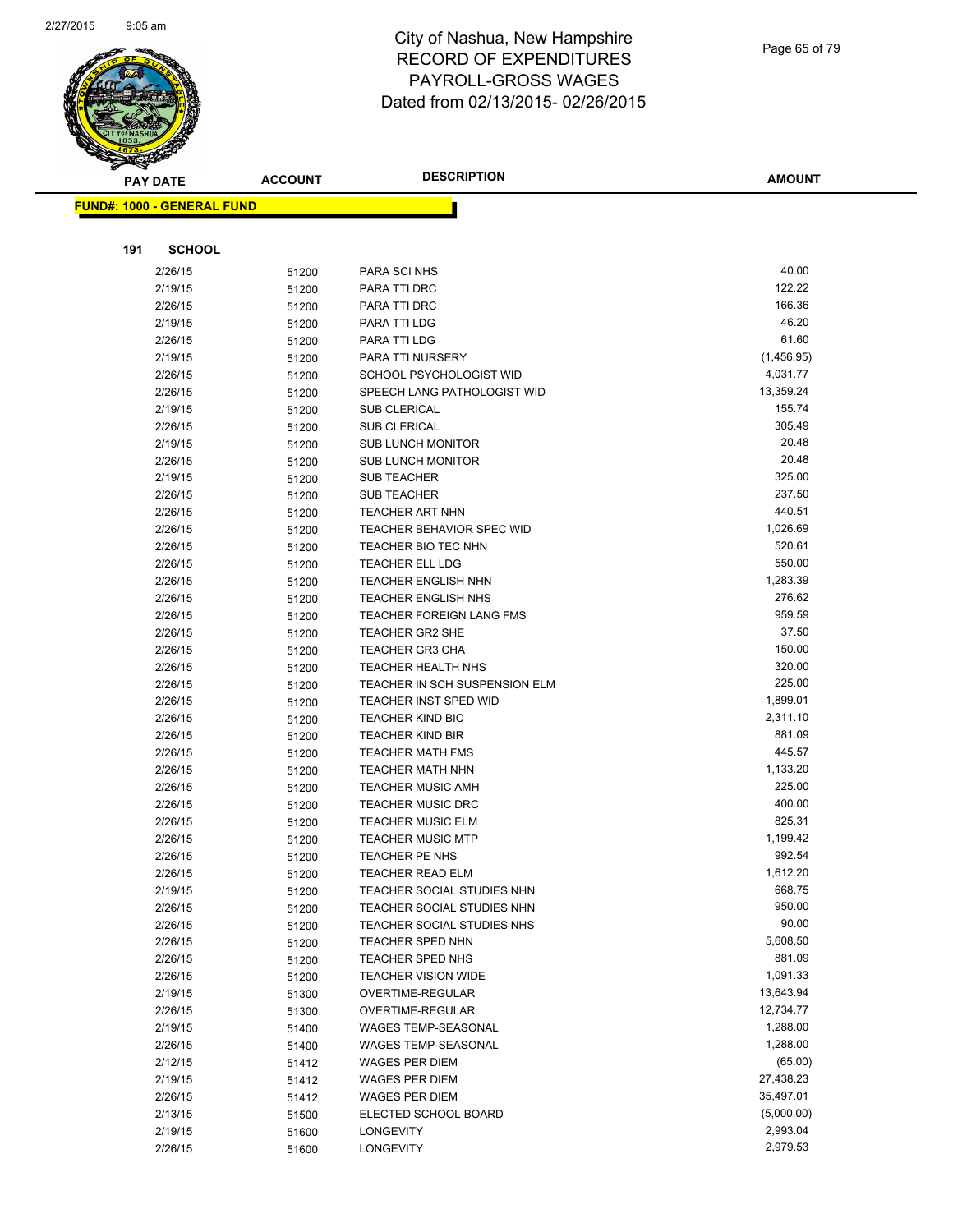

Page 66 of 79

| <b>PAY DATE</b> | <b>FUND#: 1000 - GENERAL FUND</b> | <b>ACCOUNT</b> | <b>DESCRIPTION</b>                     | <b>AMOUNT</b>  |
|-----------------|-----------------------------------|----------------|----------------------------------------|----------------|
|                 |                                   |                |                                        |                |
| 191             | <b>SCHOOL</b>                     |                |                                        |                |
|                 | 2/19/15                           | 51650          | <b>ADDITIONAL HOURS</b>                | 1,700.67       |
|                 | 2/26/15                           | 51650          | <b>ADDITIONAL HOURS</b>                | 1,252.51       |
|                 | 2/26/15                           | 51700          | <b>STIPENDS</b>                        | 15,356.43      |
|                 | 2/19/15                           | 51750          | <b>RETIREMENT &amp; SEPARATION PAY</b> | 166.36         |
|                 | 2/26/15                           | 55118          | TELEPHONE-CELLULAR                     | 2,600.00       |
|                 | <b>TOTAL 191 - SCHOOL</b>         |                |                                        | \$3,052,165.67 |

#### **TOTAL FUND 1000 - GENERAL FUND \$5,188,472.16**

#### **FUND#: 2100 - FOOD SERVICES FUND**

| 2/19/15 | 51100 | CLERICAL FOOD SERVICE NHS            | 709.90   |
|---------|-------|--------------------------------------|----------|
| 2/26/15 | 51100 | CLERICAL FOOD SERVICE NHS            | 709.90   |
| 2/19/15 | 51100 | DELIVERY DRIVER FOOD SERVICE         | 624.41   |
| 2/26/15 | 51100 | DELIVERY DRIVER FOOD SERVICE         | 712.90   |
| 2/26/15 | 51100 | DIRECTOR FOOD SERVICE                | 2,930.90 |
| 2/26/15 | 51100 | <b>FOOD SERVICE BUSINESS MANAGER</b> | 2,085.30 |
| 2/19/15 | 51100 | FOOD SERVICE COOK AMH                | 294.84   |
| 2/26/15 | 51100 | FOOD SERVICE COOK AMH                | 491.40   |
| 2/19/15 | 51100 | FOOD SERVICE COOK BIC                | 294.84   |
| 2/26/15 | 51100 | FOOD SERVICE COOK BIC                | 491.40   |
| 2/19/15 | 51100 | FOOD SERVICE COOK BIR                | 294.84   |
| 2/26/15 | 51100 | <b>FOOD SERVICE COOK BIR</b>         | 491.40   |
| 2/19/15 | 51100 | FOOD SERVICE COOK BRO                | 291.33   |
| 2/26/15 | 51100 | FOOD SERVICE COOK BRO                | 491.40   |
| 2/19/15 | 51100 | FOOD SERVICE COOK CHA                | 294.84   |
| 2/26/15 | 51100 | FOOD SERVICE COOK CHA                | 491.40   |
| 2/19/15 | 51100 | FOOD SERVICE COOK DRC                | 294.84   |
| 2/26/15 | 51100 | FOOD SERVICE COOK DRC                | 491.40   |
| 2/19/15 | 51100 | FOOD SERVICE COOK ELM                | 602.29   |
| 2/26/15 | 51100 | FOOD SERVICE COOK ELM                | 1,003.80 |
| 2/19/15 | 51100 | FOOD SERVICE COOK FES                | 253.17   |
| 2/26/15 | 51100 | <b>FOOD SERVICE COOK FES</b>         | 432.25   |
| 2/19/15 | 51100 | <b>FOOD SERVICE COOK FMS</b>         | 301.14   |
| 2/26/15 | 51100 | FOOD SERVICE COOK FMS                | 501.90   |
| 2/19/15 | 51100 | <b>FOOD SERVICE COOK LDG</b>         | 284.34   |
| 2/26/15 | 51100 | FOOD SERVICE COOK LDG                | 473.90   |
| 2/19/15 | 51100 | FOOD SERVICE COOK MDE                | 284.34   |
| 2/26/15 | 51100 | FOOD SERVICE COOK MDE                | 470.52   |
| 2/19/15 | 51100 | FOOD SERVICE COOK NHN                | 621.39   |
| 2/26/15 | 51100 | FOOD SERVICE COOK NHN                | 1,035.65 |
| 2/19/15 | 51100 | FOOD SERVICE COOK NHS                | 584.01   |
| 2/26/15 | 51100 | FOOD SERVICE COOK NHS                | 970.06   |
| 2/19/15 | 51100 | FOOD SERVICE COOK NSE                | 282.24   |
| 2/26/15 | 51100 | FOOD SERVICE COOK NSE                | 467.04   |
| 2/19/15 | 51100 | <b>FOOD SERVICE COOK PMS</b>         | 301.14   |
| 2/26/15 | 51100 | FOOD SERVICE COOK PMS                | 501.90   |
| 2/19/15 | 51100 | FOOD SERVICE COOK SHE                | 284.34   |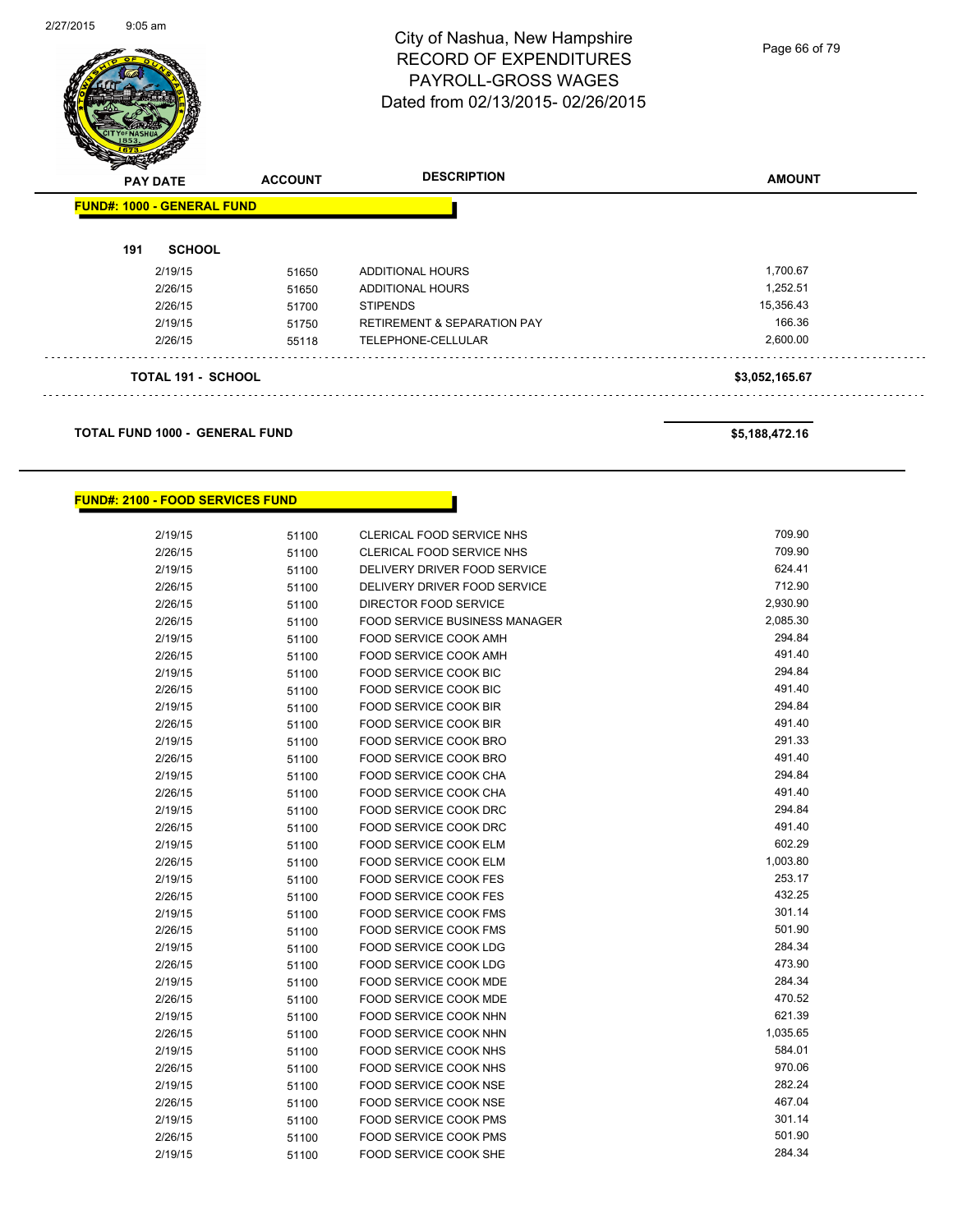

| <b>PAY DATE</b>                         | <b>ACCOUNT</b> | <b>DESCRIPTION</b>              | <b>AMOUNT</b> |
|-----------------------------------------|----------------|---------------------------------|---------------|
| <b>FUND#: 2100 - FOOD SERVICES FUND</b> |                |                                 |               |
|                                         |                |                                 |               |
| 2/26/15                                 | 51100          | FOOD SERVICE COOK SHE           | 473.91        |
| 2/26/15                                 | 51100          | <b>FOOD SERVICE SITE CORD</b>   | 11,439.22     |
| 2/19/15                                 | 51100          | FOOD SERVICECOOK MTP            | 271.74        |
| 2/26/15                                 | 51100          | <b>FOOD SERVICECOOK MTP</b>     | 452.90        |
| 2/19/15                                 | 51200          | FOOD SERVICE ASST PT AMH        | 313.95        |
| 2/26/15                                 | 51200          | FOOD SERVICE ASST PT AMH        | 514.38        |
| 2/19/15                                 | 51200          | <b>FOOD SERVICE ASST PT BIC</b> | 330.74        |
| 2/26/15                                 | 51200          | FOOD SERVICE ASST PT BIC        | 541.60        |
| 2/19/15                                 | 51200          | <b>FOOD SERVICE ASST PT BIR</b> | 255.39        |
| 2/26/15                                 | 51200          | FOOD SERVICE ASST PT BIR        | 442.67        |
| 2/19/15                                 | 51200          | FOOD SERVICE ASST PT BRO        | 212.94        |
| 2/26/15                                 | 51200          | FOOD SERVICE ASST PT BRO        | 354.90        |
| 2/19/15                                 | 51200          | FOOD SERVICE ASST PT CHA        | 251.31        |
| 2/26/15                                 | 51200          | FOOD SERVICE ASST PT CHA        | 498.30        |
| 2/19/15                                 | 51200          | FOOD SERVICE ASST PT DRC        | 483.09        |
| 2/26/15                                 | 51200          | FOOD SERVICE ASST PT DRC        | 760.26        |
| 2/19/15                                 | 51200          | FOOD SERVICE ASST PT ELM        | 1,400.47      |
| 2/26/15                                 | 51200          | FOOD SERVICE ASST PT ELM        | 2,291.44      |
| 2/19/15                                 | 51200          | FOOD SERVICE ASST PT FES        | 537.48        |
| 2/26/15                                 | 51200          | <b>FOOD SERVICE ASST PT FES</b> | 861.75        |
| 2/19/15                                 | 51200          | FOOD SERVICE ASST PT FMS        | 1,552.29      |
| 2/26/15                                 | 51200          | FOOD SERVICE ASST PT FMS        | 2,454.92      |
| 2/19/15                                 | 51200          | FOOD SERVICE ASST PT LDG        | 562.00        |
| 2/26/15                                 | 51200          | FOOD SERVICE ASST PT LDG        | 935.62        |
| 2/19/15                                 | 51200          | FOOD SERVICE ASST PT MDE        | 343.50        |
| 2/26/15                                 | 51200          | FOOD SERVICE ASST PT MDE        | 518.83        |
| 2/19/15                                 | 51200          | FOOD SERVICE ASST PT MTP        | 271.89        |
| 2/26/15                                 | 51200          | FOOD SERVICE ASST PT MTP        | 511.96        |
| 2/19/15                                 | 51200          | FOOD SERVICE ASST PT NHN        | 2,945.12      |
| 2/26/15                                 | 51200          | FOOD SERVICE ASST PT NHN        | 4,715.21      |
| 2/19/15                                 | 51200          | FOOD SERVICE ASST PT NHS        | 2,785.74      |
| 2/26/15                                 | 51200          | <b>FOOD SERVICE ASST PT NHS</b> | 4,393.45      |
| 2/19/15                                 | 51200          | FOOD SERVICE ASST PT NSE        | 173.55        |
| 2/26/15                                 | 51200          | FOOD SERVICE ASST PT NSE        | 234.29        |
| 2/19/15                                 | 51200          | <b>FOOD SERVICE ASST PT PMS</b> | 1,361.04      |
| 2/26/15                                 | 51200          | FOOD SERVICE ASST PT PMS        | 2,271.42      |
| 2/19/15                                 | 51200          | FOOD SERVICE ASST PT SHE        | 316.29        |
| 2/26/15                                 | 51200          | FOOD SERVICE ASST PT SHE        | 527.15        |
| 2/19/15                                 | 51300          | OVERTIME-REGULAR                | 198.07        |
| 2/26/15                                 | 51300          | OVERTIME-REGULAR                | 191.50        |
| 2/19/15                                 | 51412          | <b>WAGES PER DIEM</b>           | 1,898.32      |
| 2/26/15                                 | 51412          | <b>WAGES PER DIEM</b>           | 2,077.08      |
| 2/26/15                                 | 55118          | TELEPHONE-CELLULAR              | 80.00         |

#### **TOTAL FUND 2100 - FOOD SERVICES FUND \$76,150.34**

#### **FUND#: 2201 - DRIVERS EDUCATION FUND**

| 2/26/15 | 51200 | ADULT ED DIPOLMA INST      | 325.00 |
|---------|-------|----------------------------|--------|
| 2/19/15 | 51200 | DRIVER INSTRUCTOR          | 300.00 |
| 2/26/15 | 51200 | DRIVER INSTRUCTOR          | 375.00 |
| 2/26/15 | 51200 | ELL OUTREACH WORKER HOURLY | 50.00  |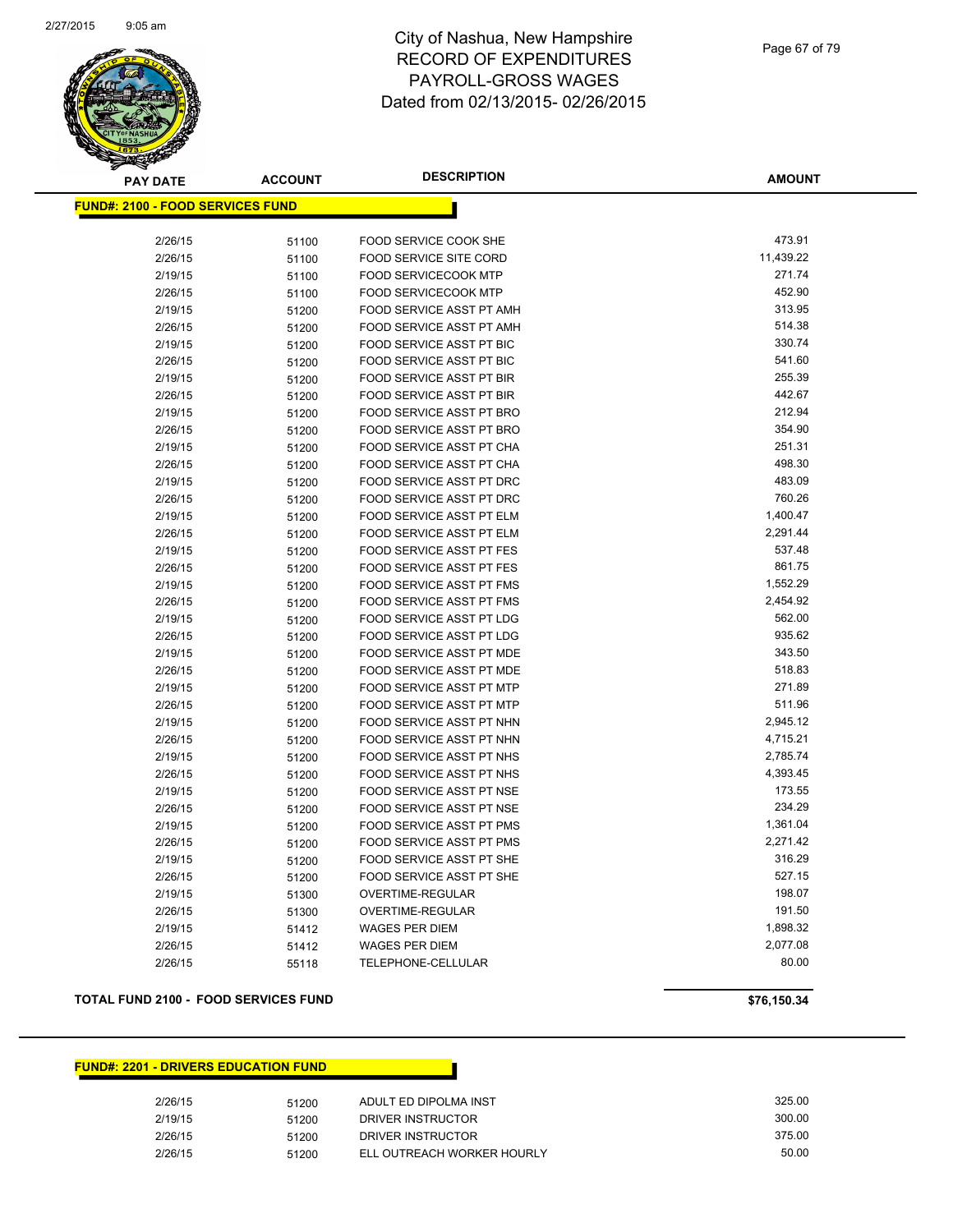

| T<br>$\tilde{\phantom{a}}$<br><b>PAY DATE</b> | <b>ACCOUNT</b> | <b>DESCRIPTION</b>        | <b>AMOUNT</b> |
|-----------------------------------------------|----------------|---------------------------|---------------|
| <b>FUND#: 2201 - DRIVERS EDUCATION FUND</b>   |                |                           |               |
| 2/26/15                                       | 51200          | <b>TEACHER TECHED ELM</b> | 525.00        |
| 2/26/15                                       | 51200          | <b>TEACHER TECHED FMS</b> | 400.00        |
| 2/26/15                                       | 51200          | <b>TEACHER TECHED PMS</b> | 100.00        |
|                                               |                |                           |               |

**TOTAL FUND 2201 - DRIVERS EDUCATION FUND \$2,075.00** 

#### **FUND#: 2207 - ADULT ED/CONTINUING ED**

| 2/26/15 | 51100 | STUDENT INFO COORDINATOR     | 100.00 |
|---------|-------|------------------------------|--------|
| 2/19/15 | 51200 | ADULT ED ENRICHMENT INST     | 75.00  |
| 2/26/15 | 51200 | ADULT ED ENRICHMENT INST     | 150.00 |
| 2/26/15 | 51200 | ASST SYSTEMS ADMIN FULL YEAR | 75.00  |
| 2/26/15 | 51200 | CLERICAL SPECIAL ED NHN      | 37.50  |
| 2/19/15 | 51200 | <b>SUB TEACHER</b>           | 75.00  |
| 2/26/15 | 51200 | <b>SUB TEACHER</b>           | 75.00  |
|         |       |                              |        |

**TOTAL FUND 2207 - ADULT ED/CONTINUING ED \$587.50** 

**FUND#: 2222 - AFTER SCHOOL PROGRAM**

| 2/26/15 | 51200 | 21 CENTURY ELEM MFAM RES COORD | 87.96    |
|---------|-------|--------------------------------|----------|
| 2/19/15 | 51200 | <b>21ST CENTURY INSTRUCTOR</b> | 981.78   |
| 2/26/15 | 51200 | 21ST CENTURY INSTRUCTOR        | 1,390.67 |
| 2/19/15 | 51200 | <b>FOOD SERVICE COOK LDG</b>   | 35.00    |
| 2/26/15 | 51200 | <b>FOOD SERVICE COOK LDG</b>   | 35.00    |
| 2/26/15 | 51200 | <b>GUIDANCE COUNSELOR FES</b>  | 129.70   |
| 2/26/15 | 51200 | <b>LIBRARIAN AMH</b>           | 98.36    |
| 2/19/15 | 51200 | <b>LUNCH MONITOR DRC</b>       | 130.08   |
| 2/26/15 | 51200 | <b>LUNCH MONITOR DRC</b>       | 178.43   |
| 2/19/15 | 51200 | PARA ALT LDG                   | 35.00    |
| 2/26/15 | 51200 | PARA ALT LDG                   | 35.00    |
| 2/19/15 | 51200 | PARA DW SPEC ED AMH            | 20.03    |
| 2/26/15 | 51200 | PARA DW SPEC ED AMH            | 26.70    |
| 2/19/15 | 51200 | PARA ELL MTP                   | 132.60   |
| 2/26/15 | 51200 | PARA ELL MTP                   | 136.75   |
| 2/19/15 | 51200 | PARA INST AMH                  | 41.68    |
| 2/26/15 | 51200 | PARA INST AMH                  | 41.68    |
| 2/19/15 | 51200 | <b>PARA INST DRC</b>           | 101.75   |
| 2/26/15 | 51200 | <b>PARA INST DRC</b>           | 132.60   |
| 2/19/15 | 51200 | <b>PARA INST FES</b>           | 155.88   |
| 2/26/15 | 51200 | <b>PARA INST FES</b>           | 233.82   |
| 2/19/15 | 51200 | <b>PARA INST LDG</b>           | 150.11   |
| 2/26/15 | 51200 | <b>PARA INST LDG</b>           | 551.79   |
| 2/19/15 | 51200 | PARA INST NHN                  | 45.01    |
| 2/26/15 | 51200 | PARA INST NHN                  | 90.03    |
| 2/19/15 | 51200 | <b>PARA INST PMS</b>           | 41.68    |
| 2/26/15 | 51200 | <b>PARA INST PMS</b>           | 83.35    |
| 2/19/15 | 51200 | PARA KIND AMH                  | 35.00    |
| 2/26/15 | 51200 | PARA KIND AMH                  | 70.00    |
| 2/19/15 | 51200 | PARA KIND LDG                  | 68.38    |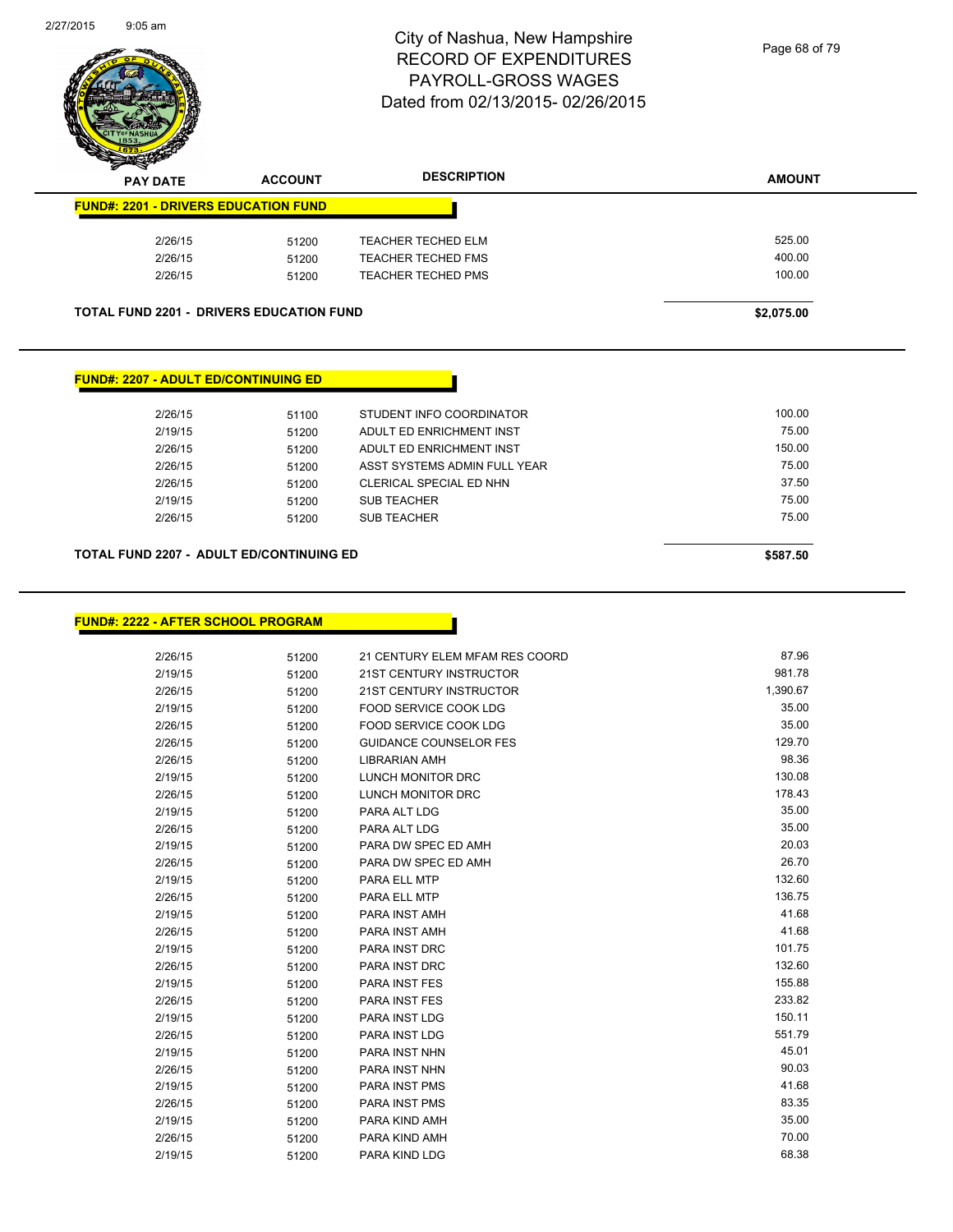

| FUND#: 2222 - AFTER SCHOOL PROGRAM<br>2/26/15<br>PARA KIND LDG<br>51200<br>2/19/15<br>PARA MEDIA NHN<br>51200<br>2/26/15<br>PARA MEDIA NHN<br>51200<br>2/19/15<br>PARA PRE SCH MTP<br>51200<br>2/26/15<br>PARA PRE SCH MTP<br>51200<br>2/19/15<br>PARA TTI DRC<br>51200<br>2/26/15<br>PARA TTI DRC<br>51200<br>2/26/15<br>51200<br><b>TEACHER GR2 AMH</b><br>2/26/15<br><b>TEACHER GR3 DRC</b><br>51200<br>2/26/15<br><b>TEACHER GR3 MTP</b><br>51200<br>2/26/15<br><b>TEACHER GR3 SHE</b><br>51200<br>2/26/15<br><b>TEACHER GR4 LDG</b><br>51200<br>2/26/15<br><b>TEACHER KIND DRC</b><br>51200<br>2/26/15<br><b>TEACHER KIND LDG</b><br>51200<br>2/26/15<br><b>TEACHER SPED FES</b><br>51200<br>2/26/15<br><b>TEACHER SPED LDG</b><br>51200<br>2/26/15<br>TEACHER TEAM FACILITATOR AMH<br>51200<br>2/26/15<br><b>TEACHER TTI LDG</b><br>51200<br>TOTAL FUND 2222 - AFTER SCHOOL PROGRAM | 45.01<br>33.97<br>47.09<br>70.00<br>105.00<br>67.93<br>67.93<br>25.00<br>70.00<br>85.00<br>35.00<br>42.50<br>50.00<br>52.51<br>53.40<br>150.86<br>50.00<br>95.02<br>\$6,442.04 |
|-------------------------------------------------------------------------------------------------------------------------------------------------------------------------------------------------------------------------------------------------------------------------------------------------------------------------------------------------------------------------------------------------------------------------------------------------------------------------------------------------------------------------------------------------------------------------------------------------------------------------------------------------------------------------------------------------------------------------------------------------------------------------------------------------------------------------------------------------------------------------------------------|--------------------------------------------------------------------------------------------------------------------------------------------------------------------------------|
|                                                                                                                                                                                                                                                                                                                                                                                                                                                                                                                                                                                                                                                                                                                                                                                                                                                                                           |                                                                                                                                                                                |
|                                                                                                                                                                                                                                                                                                                                                                                                                                                                                                                                                                                                                                                                                                                                                                                                                                                                                           |                                                                                                                                                                                |
|                                                                                                                                                                                                                                                                                                                                                                                                                                                                                                                                                                                                                                                                                                                                                                                                                                                                                           |                                                                                                                                                                                |
|                                                                                                                                                                                                                                                                                                                                                                                                                                                                                                                                                                                                                                                                                                                                                                                                                                                                                           |                                                                                                                                                                                |
|                                                                                                                                                                                                                                                                                                                                                                                                                                                                                                                                                                                                                                                                                                                                                                                                                                                                                           |                                                                                                                                                                                |
|                                                                                                                                                                                                                                                                                                                                                                                                                                                                                                                                                                                                                                                                                                                                                                                                                                                                                           |                                                                                                                                                                                |
|                                                                                                                                                                                                                                                                                                                                                                                                                                                                                                                                                                                                                                                                                                                                                                                                                                                                                           |                                                                                                                                                                                |
|                                                                                                                                                                                                                                                                                                                                                                                                                                                                                                                                                                                                                                                                                                                                                                                                                                                                                           |                                                                                                                                                                                |
|                                                                                                                                                                                                                                                                                                                                                                                                                                                                                                                                                                                                                                                                                                                                                                                                                                                                                           |                                                                                                                                                                                |
|                                                                                                                                                                                                                                                                                                                                                                                                                                                                                                                                                                                                                                                                                                                                                                                                                                                                                           |                                                                                                                                                                                |
|                                                                                                                                                                                                                                                                                                                                                                                                                                                                                                                                                                                                                                                                                                                                                                                                                                                                                           |                                                                                                                                                                                |
|                                                                                                                                                                                                                                                                                                                                                                                                                                                                                                                                                                                                                                                                                                                                                                                                                                                                                           |                                                                                                                                                                                |
|                                                                                                                                                                                                                                                                                                                                                                                                                                                                                                                                                                                                                                                                                                                                                                                                                                                                                           |                                                                                                                                                                                |
|                                                                                                                                                                                                                                                                                                                                                                                                                                                                                                                                                                                                                                                                                                                                                                                                                                                                                           |                                                                                                                                                                                |
|                                                                                                                                                                                                                                                                                                                                                                                                                                                                                                                                                                                                                                                                                                                                                                                                                                                                                           |                                                                                                                                                                                |
|                                                                                                                                                                                                                                                                                                                                                                                                                                                                                                                                                                                                                                                                                                                                                                                                                                                                                           |                                                                                                                                                                                |
|                                                                                                                                                                                                                                                                                                                                                                                                                                                                                                                                                                                                                                                                                                                                                                                                                                                                                           |                                                                                                                                                                                |
|                                                                                                                                                                                                                                                                                                                                                                                                                                                                                                                                                                                                                                                                                                                                                                                                                                                                                           |                                                                                                                                                                                |
|                                                                                                                                                                                                                                                                                                                                                                                                                                                                                                                                                                                                                                                                                                                                                                                                                                                                                           |                                                                                                                                                                                |
|                                                                                                                                                                                                                                                                                                                                                                                                                                                                                                                                                                                                                                                                                                                                                                                                                                                                                           |                                                                                                                                                                                |
|                                                                                                                                                                                                                                                                                                                                                                                                                                                                                                                                                                                                                                                                                                                                                                                                                                                                                           |                                                                                                                                                                                |
| <u> FUND#: 2252 - DAY CARE</u>                                                                                                                                                                                                                                                                                                                                                                                                                                                                                                                                                                                                                                                                                                                                                                                                                                                            |                                                                                                                                                                                |
|                                                                                                                                                                                                                                                                                                                                                                                                                                                                                                                                                                                                                                                                                                                                                                                                                                                                                           |                                                                                                                                                                                |
| PANTHER PRESCHOOL DIRECTOR<br>2/26/15<br>51100                                                                                                                                                                                                                                                                                                                                                                                                                                                                                                                                                                                                                                                                                                                                                                                                                                            | 869.01                                                                                                                                                                         |
| <b>TOTAL FUND 2252 - DAY CARE</b>                                                                                                                                                                                                                                                                                                                                                                                                                                                                                                                                                                                                                                                                                                                                                                                                                                                         | \$869.01                                                                                                                                                                       |
| <b>FUND#: 2257 - SPECIAL ED LOCAL</b>                                                                                                                                                                                                                                                                                                                                                                                                                                                                                                                                                                                                                                                                                                                                                                                                                                                     |                                                                                                                                                                                |
|                                                                                                                                                                                                                                                                                                                                                                                                                                                                                                                                                                                                                                                                                                                                                                                                                                                                                           |                                                                                                                                                                                |
| 2/19/15<br>PARA DW SPEC ED CHA<br>51100                                                                                                                                                                                                                                                                                                                                                                                                                                                                                                                                                                                                                                                                                                                                                                                                                                                   | 351.69                                                                                                                                                                         |
| 2/26/15<br>PARA DW SPEC ED CHA<br>51100                                                                                                                                                                                                                                                                                                                                                                                                                                                                                                                                                                                                                                                                                                                                                                                                                                                   | 480.02                                                                                                                                                                         |
| 2/19/15<br>PARA DW SPEC ED SHE<br>51100                                                                                                                                                                                                                                                                                                                                                                                                                                                                                                                                                                                                                                                                                                                                                                                                                                                   | 380.21                                                                                                                                                                         |
| 2/26/15<br>PARA DW SPEC ED SHE<br>51100                                                                                                                                                                                                                                                                                                                                                                                                                                                                                                                                                                                                                                                                                                                                                                                                                                                   | 494.28                                                                                                                                                                         |

#### **FUND#: 2505 - GOVT & EDUCATION CHANNELS FUND**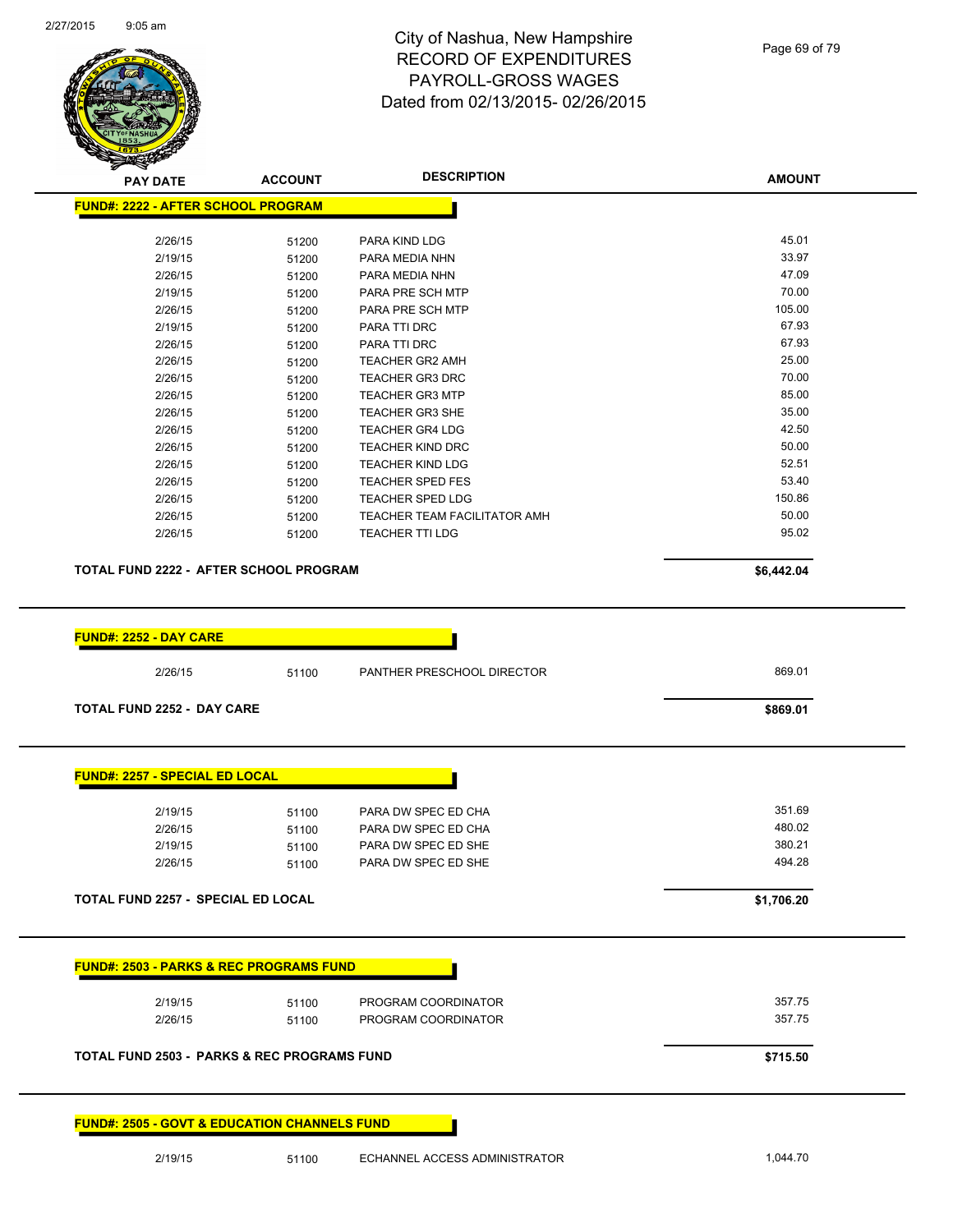

| <b>FUND#: 2505 - GOVT &amp; EDUCATION CHANNELS FUND</b>                                            |       |                                |                      |
|----------------------------------------------------------------------------------------------------|-------|--------------------------------|----------------------|
|                                                                                                    |       |                                |                      |
| 2/26/15                                                                                            | 51100 | ECHANNEL ACCESS ADMINISTRATOR  | 1,044.70             |
| 2/19/15                                                                                            | 51100 | PEG PROGRAM MANAGER            | 1,173.51             |
| 2/26/15                                                                                            | 51100 | PEG PROGRAM MANAGER            | 1,173.51             |
| 2/26/15                                                                                            | 55118 | TELEPHONE-CELLULAR             | 100.00               |
| <b>TOTAL FUND 2505 - GOVT &amp; EDUCATION CHANNELS FUND</b>                                        |       |                                | \$4,536.42           |
| <b>FUND#: 3050 - POLICE GRANTS FUND</b>                                                            |       |                                |                      |
| 2/19/15                                                                                            | 51100 | DOMESTIC VIOLENCE ADVOCATE     | 807.60               |
| 2/26/15                                                                                            | 51100 | DOMESTIC VIOLENCE ADVOCATE     | 807.61               |
| 2/19/15                                                                                            | 51100 | PATROLMAN ALL RANKS            | 1,254.45             |
| 2/26/15                                                                                            | 51100 | PATROLMAN ALL RANKS            | 1,254.45             |
| 2/19/15                                                                                            | 51300 | <b>OVERTIME-REGULAR</b>        | 571.07               |
|                                                                                                    |       |                                |                      |
| 2/26/15                                                                                            | 51628 | <b>EXTRA HOLIDAY</b>           | 250.89<br>\$4,946.07 |
| <b>TOTAL FUND 3050 - POLICE GRANTS FUND</b><br><b>FUND#: 3068 - COMMUNITY SERVICES GRANTS FUND</b> |       |                                |                      |
| 2/19/15                                                                                            | 51100 | <b>EPIDEMIOLOGIST</b>          | 1,351.05             |
| 2/26/15                                                                                            | 51100 | <b>EPIDEMIOLOGIST</b>          | 1,351.05             |
| 2/19/15                                                                                            | 51100 | INTAKE SPECIALIST PROGRAM ASST | 188.31               |
| 2/26/15                                                                                            | 51100 | INTAKE SPECIALIST PROGRAM ASST | 188.30               |
| 2/19/15                                                                                            | 51100 | PROGRAM ASSISTANT              | 435.30               |
| 2/26/15                                                                                            | 51100 | PROGRAM ASSISTANT              | 435.30               |
| 2/19/15                                                                                            | 51100 | PUB HEALTH NURSE               | 123.85               |
| 2/26/15                                                                                            | 51100 | PUB HEALTH NURSE               | 123.85               |
| 2/19/15                                                                                            | 51100 | PUB HEALTH PREPAREDNESS COORD  | 1,150.51             |
| 2/26/15                                                                                            | 51100 | PUB HEALTH PREPAREDNESS COORD  | 1,150.50             |
| 2/19/15                                                                                            | 51100 | SMP PROGRAM COORDINATOR        | 852.15               |
| 2/26/15                                                                                            | 51100 | SMP PROGRAM COORDINATOR        | 852.15               |
| 2/26/15                                                                                            | 55118 | TELEPHONE-CELLULAR             | 100.00               |

| 2/19/15 | 51100 | NURSE PRACTITIONER PT | 114.00 |
|---------|-------|-----------------------|--------|
| 2/26/15 | 51100 | NURSE PRACTITIONER PT | 133.00 |
| 2/19/15 | 51100 | PUB HEALTH NURSE      | 829.10 |
| 2/26/15 | 51100 | PUB HEALTH NURSE      | 829.10 |
|         |       |                       |        |

**TOTAL FUND 3070 - COMMUNITY HEALTH GRANTS FUND <b>EXAMPLE 20 ASSESSMENT ASSAULT ASSAULT** \$1,905.20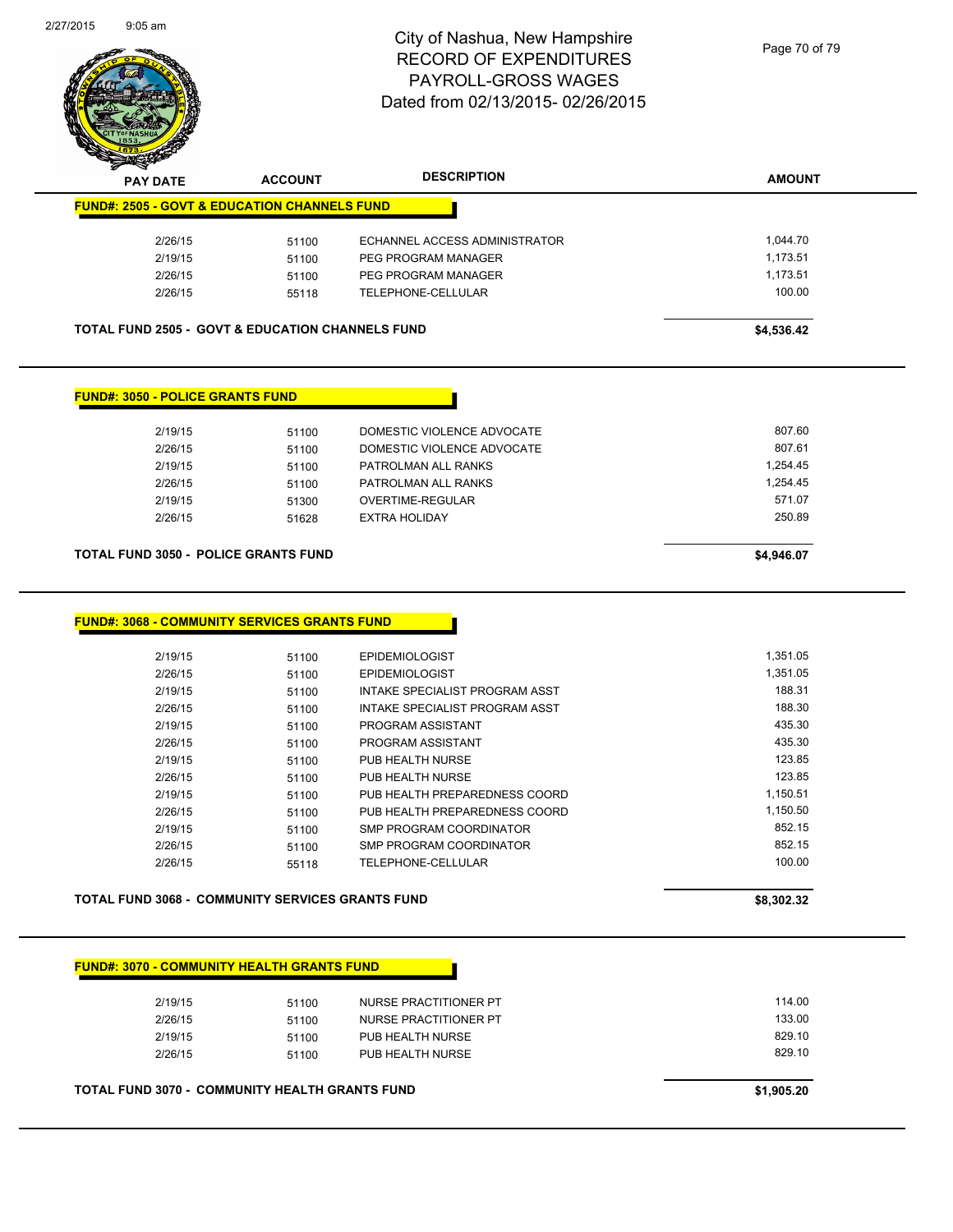

| $\boldsymbol{\nu}$<br>--<br><b>PAY DATE</b>           | <b>ACCOUNT</b> | <b>DESCRIPTION</b>      | <b>AMOUNT</b> |
|-------------------------------------------------------|----------------|-------------------------|---------------|
| <b>FUND#: 3080 - COMMUNITY DEVELOPMENT GRANTS</b>     |                |                         |               |
| 2/19/15                                               | 51100          | OED PROGRAM COORDINATOR | 159.65        |
| 2/26/15                                               | 51100          | OED PROGRAM COORDINATOR | 159.65        |
| <b>TOTAL FUND 3080 - COMMUNITY DEVELOPMENT GRANTS</b> |                |                         | \$319.30      |

#### **FUND#: 3090 - URBAN PROGRAM GRANTS FUND**

| 2/19/15 | 51100 | <b>GRANT MGMT SPECIALIST</b>   | 988.15   |
|---------|-------|--------------------------------|----------|
| 2/26/15 | 51100 | <b>GRANT MGMT SPECIALIST</b>   | 988.15   |
| 2/19/15 | 51100 | INTAKE SPECIALIST PROGRAM ASST | 753.24   |
| 2/26/15 | 51100 | INTAKE SPECIALIST PROGRAM ASST | 753.25   |
| 2/19/15 | 51100 | MANAGER URBAN PROGRAMS         | 1,450.00 |
| 2/26/15 | 51100 | MANAGER URBAN PROGRAMS         | 1,450.00 |
| 2/19/15 | 51100 | PROGRAM COORDINATOR LP&HH      | 1,103.60 |
| 2/26/15 | 51100 | PROGRAM COORDINATOR LP&HH      | 1,103.60 |
| 2/19/15 | 51100 | PROJECT ADMINISTRATOR          | 1,194.60 |
| 2/26/15 | 51100 | PROJECT ADMINISTRATOR          | 1.194.60 |
| 2/19/15 | 51100 | PROJECT ADMINISTRATOR LP&HH    | 1.028.10 |
| 2/26/15 | 51100 | PROJECT ADMINISTRATOR LP&HH    | 1.028.10 |
| 2/19/15 | 51200 | CODE ENFORCEMENT OFFICER II    | 577.72   |
| 2/26/15 | 51200 | CODE ENFORCEMENT OFFICER II    | 577.71   |
| 2/26/15 | 55118 | TELEPHONE-CELLULAR             | 34.00    |
|         |       |                                |          |

**TOTAL FUND 3090 - URBAN PROGRAM GRANTS FUND \$14,224.82** 

#### **FUND#: 3120 - TRANSIT GRANTS FUND**

| 2/19/15 | 51100 | TRANSIT FINANCE COORDINATOR           | 1,171.16 |
|---------|-------|---------------------------------------|----------|
| 2/26/15 | 51100 | <b>TRANSIT FINANCE COORDINATOR</b>    | 1,171.15 |
| 2/19/15 | 51100 | TRANSIT FLEET FACILITIES SUPV         | 988.15   |
| 2/26/15 | 51100 | <b>TRANSIT FLEET FACILITIES SUPV</b>  | 988.15   |
| 2/19/15 | 51100 | <b>TRANSIT MECHANICS</b>              | 1,792.25 |
| 2/26/15 | 51100 | <b>TRANSIT MECHANICS</b>              | 1,792.25 |
| 2/19/15 | 51100 | <b>TRANSIT OPER MKTG SUPV</b>         | 1,014.25 |
| 2/26/15 | 51100 | <b>TRANSIT OPER MKTG SUPV</b>         | 1,014.25 |
| 2/19/15 | 51100 | <b>TRANSIT OPERATIONS COORDINATOR</b> | 887.25   |
| 2/26/15 | 51100 | <b>TRANSIT OPERATIONS COORDINATOR</b> | 887.25   |
| 2/19/15 | 51100 | <b>TRANSIT UTILITY SERVICE WORKER</b> | 662.55   |
| 2/26/15 | 51100 | <b>TRANSIT UTILITY SERVICE WORKER</b> | 662.55   |
| 2/19/15 | 51100 | <b>TRANSPORTATION DEPT MANAGER</b>    | 1,225.40 |
| 2/26/15 | 51100 | <b>TRANSPORTATION DEPT MANAGER</b>    | 1,225.40 |
| 2/19/15 | 51200 | <b>TRANSIT UTILITY SERVICE WORKER</b> | 153.70   |
| 2/26/15 | 51200 | <b>TRANSIT UTILITY SERVICE WORKER</b> | 153.70   |
| 2/19/15 | 51300 | <b>OVERTIME-REGULAR</b>               | 284.03   |
| 2/26/15 | 51300 | OVERTIME-REGULAR                      | 1,246.19 |
|         |       |                                       |          |

**TOTAL FUND 3120 - TRANSIT GRANTS FUND \$17,319.63**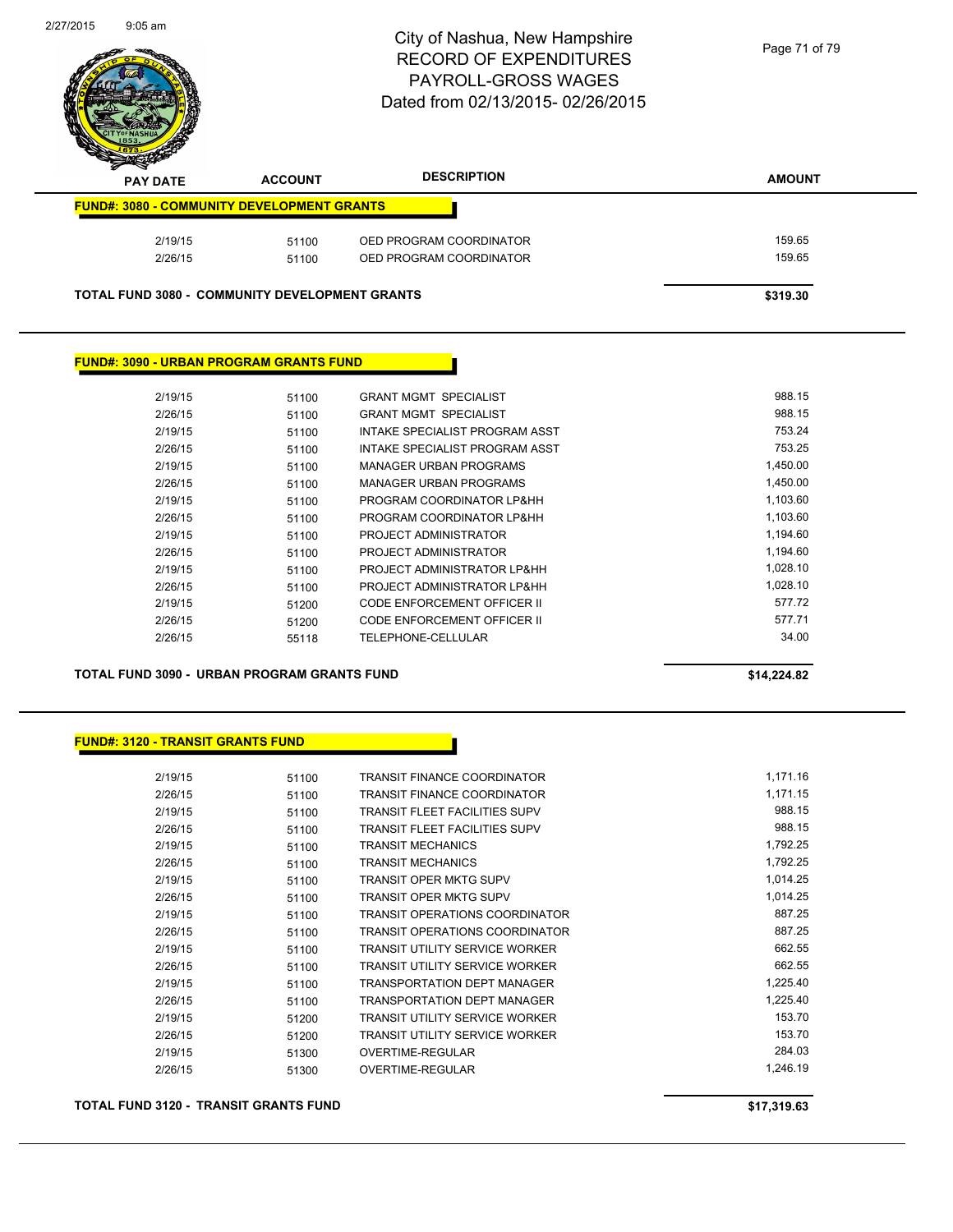

| <b>PAY DATE</b>                          | <b>ACCOUNT</b> | <b>DESCRIPTION</b>             | <b>AMOUNT</b> |
|------------------------------------------|----------------|--------------------------------|---------------|
| <u> FUND#: 3800 - SCHOOL GRANTS FUND</u> |                |                                |               |
|                                          |                |                                |               |
| 2/26/15                                  | 51100          | 21 CENTURY ELEM MFAM RES COORD | 6,765.49      |
| 2/26/15                                  | 51100          | ASSISTANT PRINCIPAL AMH        | 1,406.20      |
| 2/26/15                                  | 51100          | ASSISTANT PRINCIPAL BRO        | 1,403.90      |
| 2/26/15                                  | 51100          | ASSISTANT PRINCIPAL CHARL      | 1,483.80      |
| 2/26/15                                  | 51100          | ASSISTANT PRINCIPAL MDE        | 1,406.20      |
| 2/26/15                                  | 51100          | ASSISTANT PRINCIPAL SHE        | 1,403.90      |
| 2/26/15                                  | 51100          | AYP FACILITATOR DRC            | 2,650.81      |
| 2/26/15                                  | 51100          | <b>AYP FACILITATOR FES</b>     | 2,816.69      |
| 2/26/15                                  | 51100          | AYP FACILITATOR LDG            | 3,433.10      |
| 2/19/15                                  | 51100          | <b>CLERICAL 21 CENTURY</b>     | 576.24        |
| 2/26/15                                  | 51100          | <b>CLERICAL 21 CENTURY</b>     | 690.50        |
| 2/26/15                                  | 51100          | <b>DIRECTOR TITLE 1</b>        | 3,239.00      |
| 2/26/15                                  | 51100          | DW TECHNOLOGY PEER COACH       | 2,901.99      |
| 2/26/15                                  | 51100          | ELL OUTREACH WORKER HOURLY     | 600.00        |
| 2/26/15                                  | 51100          | <b>GUIDANCE COUNSELOR FES</b>  | 2,583.01      |
| 2/26/15                                  | 51100          | <b>INTERPRETER</b>             | 300.00        |
| 2/26/15                                  | 51100          | <b>INTRUCTIONAL LEADER FES</b> | 5,826.02      |
| 2/26/15                                  | 51100          | JOB DEVELOPER SPED NHS         | 2,297.60      |
| 2/12/15                                  | 51100          | LICENSED PRACTICAL NURSE ELM   | 6,845.90      |
| 2/26/15                                  | 51100          | LICENSED PRACTICAL NURSE ELM   | 1,413.40      |
| 2/19/15                                  | 51100          | LUNCH MONITOR SHE              | 251.07        |
| 2/26/15                                  | 51100          | LUNCH MONITOR SHE              | 334.76        |
| 2/26/15                                  | 51100          | <b>OFFICE MANAGER TITLE 1</b>  | 1,333.17      |
| 2/12/15                                  | 51100          | PARA DW SPEC ED WID            | 7,455.11      |
| 2/19/15                                  | 51100          | PARA DW SPEC ED WID            | 293.78        |
| 2/26/15                                  | 51100          | PARA DW SPEC ED WID            | 397.00        |
| 2/19/15                                  | 51100          | PARA INST FES                  | 22,409.98     |
| 2/26/15                                  | 51100          | PARA INST FES                  | 715.50        |
| 2/19/15                                  | 51100          | PARA KIND FES                  | 244.44        |
| 2/26/15                                  | 51100          | PARA KIND FES                  | 322.54        |
| 2/19/15                                  | 51100          | PARA TTI AMH                   | 560.58        |
| 2/26/15                                  | 51100          | PARA TTI AMH                   | 446.64        |
| 2/19/15                                  | 51100          | PARA TTI DRC                   | 763.88        |
| 2/26/15                                  | 51100          | PARA TTI DRC                   | 1,007.93      |
| 2/19/15                                  | 51100          | PARA TTI LDG                   | 1,568.08      |
| 2/26/15                                  | 51100          | PARA TTI LDG                   | 1,587.21      |
| 2/19/15                                  | 51100          | PARA TTI NURSERY               | 1,940.46      |
| 2/26/15                                  | 51100          | PARA TTI NURSERY               | 639.22        |
| 2/19/15                                  | 51100          | PARA VOC NHS                   | 251.19        |
| 2/26/15                                  | 51100          | PARA VOC NHS                   | 322.12        |
| 2/26/15                                  | 51100          | <b>TEACHER DWSE BIR</b>        | 1,762.10      |
| 2/26/15                                  | 51100          | <b>TEACHER DWSE BRO</b>        | 1,893.81      |
| 2/26/15                                  | 51100          | <b>TEACHER DWSE CHA</b>        | 1,885.01      |
| 2/26/15                                  | 51100          | TEACHER DWSE ELM               | 1,622.40      |
| 2/26/15                                  | 51100          | <b>TEACHER DWSE MDE</b>        | 1,762.10      |
| 2/26/15                                  | 51100          | <b>TEACHER GR4 AMH</b>         | 2,082.50      |
| 2/26/15                                  | 51100          | <b>TEACHER GR4 BIC</b>         | 1,650.70      |
| 2/26/15                                  | 51100          | <b>TEACHER PRESCHOOL NHS</b>   | 1,690.00      |
| 2/26/15                                  | 51100          | <b>TEACHER SPED AMH</b>        | 4,258.80      |
| 2/26/15                                  | 51100          | <b>TEACHER SPED DRC</b>        | 1,745.49      |
| 2/26/15                                  | 51100          | <b>TEACHER SPED ELM</b>        | 3,507.41      |
| 2/26/15                                  | 51100          | <b>TEACHER SPED FES</b>        | 2,398.89      |
| 2/26/15                                  | 51100          | TEACHER SPED FMS               | 3,699.29      |
| 2/26/15                                  | 51100          | <b>TEACHER SPED LDG</b>        | 5,185.29      |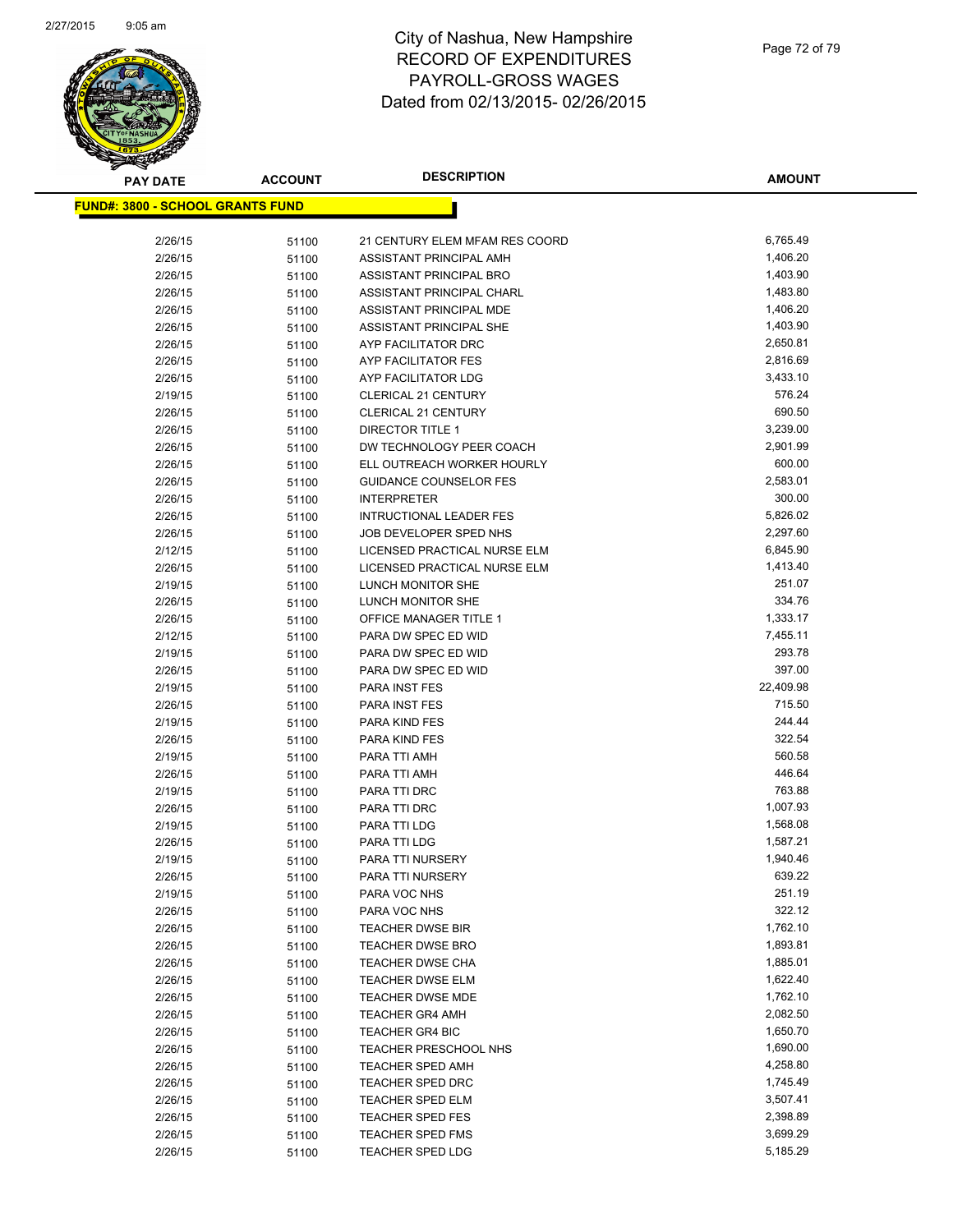

| <b>PAY DATE</b>                          | <b>ACCOUNT</b> | <b>DESCRIPTION</b>                  | <b>AMOUNT</b>  |
|------------------------------------------|----------------|-------------------------------------|----------------|
| <u> FUND#: 3800 - SCHOOL GRANTS FUND</u> |                |                                     |                |
|                                          |                |                                     |                |
| 2/26/15                                  | 51100          | <b>TEACHER SPED MDE</b>             | 1,622.40       |
| 2/26/15                                  | 51100          | <b>TEACHER SPED NHN</b>             | 6,953.10       |
| 2/26/15                                  | 51100          | TEACHER SPED NHS                    | 6,324.19       |
| 2/26/15                                  | 51100          | <b>TEACHER SPED NSE</b>             | 3,334.00       |
| 2/26/15                                  | 51100          | <b>TEACHER SPED PMS</b>             | 1,622.40       |
| 2/26/15                                  | 51100          | <b>TEACHER TEAM FACILITATOR AMH</b> | 2,551.90       |
| 2/26/15                                  | 51100          | <b>TEACHER TEAM FACILITATOR MTP</b> | 1,949.69       |
| 2/19/15                                  | 51200          | ADULT ED DIPOLMA TEACHER            | 100.00         |
| 2/26/15                                  | 51200          | ADULT ED DIPOLMA TEACHER            | 150.00         |
| 2/19/15                                  | 51200          | ADULT ED ENRICHMENT TEACHER         | 200.00         |
| 2/26/15                                  | 51200          | ADULT ED ENRICHMENT TEACHER         | 400.00         |
| 2/19/15                                  | 51200          | ADULT ED INSTRUCTOR                 | 75.00          |
| 2/26/15                                  | 51200          | ADULT ED INSTRUCTOR                 | 75.00          |
| 2/19/15                                  | 51200          | CLERICAL GUIDANCE NHN               | 45.39          |
| 2/26/15                                  | 51200          | <b>ELL TUTOR</b>                    | 525.00         |
| 2/19/15                                  | 51200          | <b>FAMILY LIAISON</b>               | 237.50         |
| 2/26/15                                  | 51200          | <b>FAMILY LIAISON</b>               | 356.25         |
| 2/26/15                                  | 51200          | FOCUS MONITORING DATA ANALYST       | 1,767.80       |
| 2/26/15                                  | 51200          | <b>GUIDANCE COUNSELOR NHN</b>       | 300.00         |
| 2/19/15                                  | 51200          | HOME SCHOOL CORD TTI                | 2,054.09       |
| 2/26/15                                  | 51200          | HOME SCHOOL CORD TTI                | 2,709.86       |
| 2/26/15                                  | 51200          | <b>INTERPRETER</b>                  | 43.75          |
| 2/26/15                                  | 51200          | LIBRARIAN NHN                       | 50.00          |
| 2/26/15                                  | 51200          | <b>LIBRARIAN NHS</b>                | 25.00          |
| 2/19/15                                  | 51200          | PARA DW SPEC ED NHN                 | 75.00          |
| 2/26/15                                  | 51200          | PARA DW SPEC ED NHN                 | 75.00          |
| 2/26/15                                  | 51200          | PARA ELL PMS                        | 140.00         |
| 2/26/15                                  | 51200          | PARA INST BIR                       | 70.00          |
| 2/19/15                                  | 51200          | PARA INST FES                       | 35.00<br>17.50 |
| 2/26/15                                  | 51200          | PARA INST FES                       | 140.00         |
| 2/19/15                                  | 51200          | PARA INST LDG                       | 70.00          |
| 2/26/15                                  | 51200          | <b>PARA INST LDG</b>                | 350.00         |
| 2/19/15                                  | 51200          | PARA INST SHE                       | 166.25         |
| 2/26/15<br>2/19/15                       | 51200          | PARA INST SHE<br>PARA KIND FES      | 17.50          |
| 2/19/15                                  | 51200          | PARA TTI NURSERY                    | 229.58         |
| 2/26/15                                  | 51200<br>51200 | <b>PARA TTI NURSERY</b>             | 463.58         |
| 2/19/15                                  |                | <b>SUB TEACHER</b>                  | 75.00          |
| 2/26/15                                  | 51200<br>51200 | <b>SUB TEACHER</b>                  | 87.50          |
| 2/26/15                                  | 51200          | TEACHER BUSINESS NHN                | 150.00         |
| 2/26/15                                  | 51200          | <b>TEACHER ELL AMH</b>              | 75.00          |
| 2/26/15                                  | 51200          | TEACHER ELL BIR                     | 25.00          |
| 2/26/15                                  | 51200          | TEACHER ELL ELM                     | 50.00          |
| 2/26/15                                  | 51200          | <b>TEACHER ELL FES</b>              | 75.00          |
| 2/26/15                                  | 51200          | <b>TEACHER ELL FMS</b>              | 100.00         |
| 2/26/15                                  | 51200          | <b>TEACHER ELL LDG</b>              | 1,025.00       |
| 2/26/15                                  | 51200          | <b>TEACHER ELL PMS</b>              | 175.00         |
| 2/26/15                                  | 51200          | <b>TEACHER ENGLISH NHN</b>          | 150.00         |
| 2/26/15                                  | 51200          | <b>TEACHER ENGLISH NHS</b>          | 150.00         |
| 2/26/15                                  | 51200          | <b>TEACHER GR1 FES</b>              | 175.00         |
| 2/26/15                                  | 51200          | <b>TEACHER GR1 LDG</b>              | 250.00         |
| 2/26/15                                  | 51200          | <b>TEACHER GR2 AMH</b>              | 100.00         |
| 2/26/15                                  | 51200          | <b>TEACHER GR2 BIC</b>              | 50.00          |
| 2/26/15                                  | 51200          | TEACHER GR2 FES                     | 50.00          |
|                                          |                |                                     |                |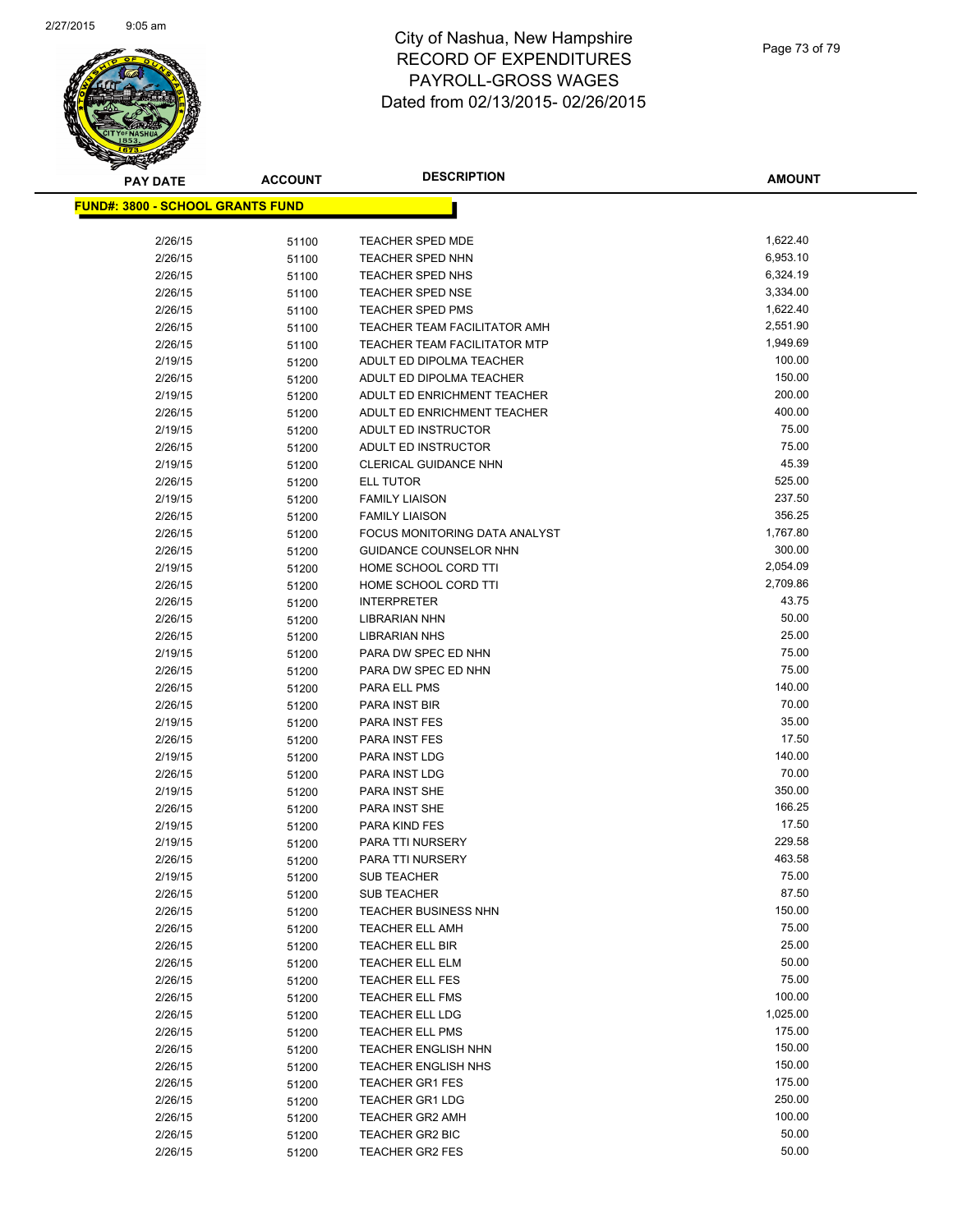

#### Page 74 of 79

**AMOUNT**

| <b>FUND#: 3800 - SCHOOL GRANTS FUND</b> |       |                                   |           |
|-----------------------------------------|-------|-----------------------------------|-----------|
|                                         |       |                                   |           |
| 2/26/15                                 | 51200 | <b>TEACHER GR2 SHE</b>            | 125.00    |
| 2/26/15                                 | 51200 | <b>TEACHER GR3 BIC</b>            | 50.00     |
| 2/26/15                                 | 51200 | <b>TEACHER GR3 FES</b>            | 100.00    |
| 2/26/15                                 | 51200 | <b>TEACHER GR3 SHE</b>            | 212.50    |
| 2/26/15                                 | 51200 | <b>TEACHER GR4 FES</b>            | 50.00     |
| 2/26/15                                 | 51200 | <b>TEACHER GR5 BIC</b>            | 50.00     |
| 2/26/15                                 | 51200 | <b>TEACHER GR6 ELM</b>            | 25.00     |
| 2/26/15                                 | 51200 | <b>TEACHER GR6 FMS</b>            | 100.00    |
| 2/26/15                                 | 51200 | <b>TEACHER MATH NHS</b>           | 225.00    |
| 2/26/15                                 | 51200 | <b>TEACHER SCIENCE ELM</b>        | 25.00     |
| 2/26/15                                 | 51200 | <b>TEACHER SCIENCE NHN</b>        | 150.00    |
| 2/26/15                                 | 51200 | <b>TEACHER SCIENCE NHS</b>        | 150.00    |
| 2/26/15                                 | 51200 | <b>TEACHER SOCIAL STUDIES NHN</b> | 375.00    |
| 2/26/15                                 | 51200 | TEACHER SOCIAL STUDIES NHS        | 275.00    |
| 2/26/15                                 | 51200 | <b>TEACHER SOCIAL STUDIES PMS</b> | 150.00    |
| 2/26/15                                 | 51200 | <b>TEACHER SPED DRC</b>           | 50.00     |
| 2/26/15                                 | 51200 | <b>TEACHER SPED FMS</b>           | 50.00     |
| 2/26/15                                 | 51200 | TEACHER SPED NHN                  | 525.00    |
| 2/26/15                                 | 51200 | <b>TEACHER SPED PMS</b>           | 75.00     |
| 2/26/15                                 | 51200 | TEACHER TEAM FACILITATOR AMH      | 100.00    |
| 2/26/15                                 | 51200 | <b>TEACHER TTI AMH</b>            | 7,869.49  |
| 2/26/15                                 | 51200 | <b>TEACHER TTI FES</b>            | 6,389.89  |
| 2/26/15                                 | 51200 | <b>TEACHER TTI LDG</b>            | 10,753.00 |
| 2/26/15                                 | 51200 | <b>TEACHER TTI MTP</b>            | 6,379.31  |
| 2/26/15                                 | 51200 | <b>TEACHER TTI NURSERY</b>        | 4,635.48  |
| 2/26/15                                 | 51200 | <b>TEACHER TTIDRC</b>             | 8,160.90  |
| 2/19/15                                 | 51412 | <b>WAGES PER DIEM</b>             | 30.00     |
| 2/26/15                                 | 51412 | <b>WAGES PER DIEM</b>             | 825.50    |
| 2/26/15                                 | 51650 | <b>ADDITIONAL HOURS</b>           | 8,481.25  |

### **TOTAL FUND 3800 - SCHOOL GRANTS FUND \$222,503.75**

| <b>FUND#: 3810 - FOOD SERVICE GRANTS FUND</b> |
|-----------------------------------------------|
| 2/19/15<br>OVERTIME-REGULAR<br>51300          |
| 2/26/15<br>OVERTIME-REGULAR<br>51300          |

**TOTAL FUND 3810 - FOOD SERVICE GRANTS FUND \$1,536.59** 

### **FUND#: 4005 - TRAFFIC VIOLATIONS FUND**

| 2/19/15 | 51100 | ADMINISTRATIVE ASSISTANT II       | 4.30     |
|---------|-------|-----------------------------------|----------|
| 2/26/15 | 51100 | ADMINISTRATIVE ASSISTANT II       | 4.30     |
| 2/19/15 | 51100 | PARKING ENFORCEMENT SPEC          | 3.132.00 |
| 2/26/15 | 51100 | PARKING ENFORCEMENT SPEC          | 3.132.00 |
| 2/19/15 | 51100 | PV/MV COORDINATOR                 | 817.35   |
| 2/26/15 | 51100 | PV/MV COORDINATOR                 | 817.34   |
| 2/19/15 | 51100 | RESOURCE COORDINATOR              | 121.60   |
| 2/26/15 | 51100 | RESOURCE COORDINATOR              | 121.60   |
| 2/19/15 | 51100 | <b>VEHICLE REGISTRATION CLERK</b> | 809.69   |
|         |       |                                   |          |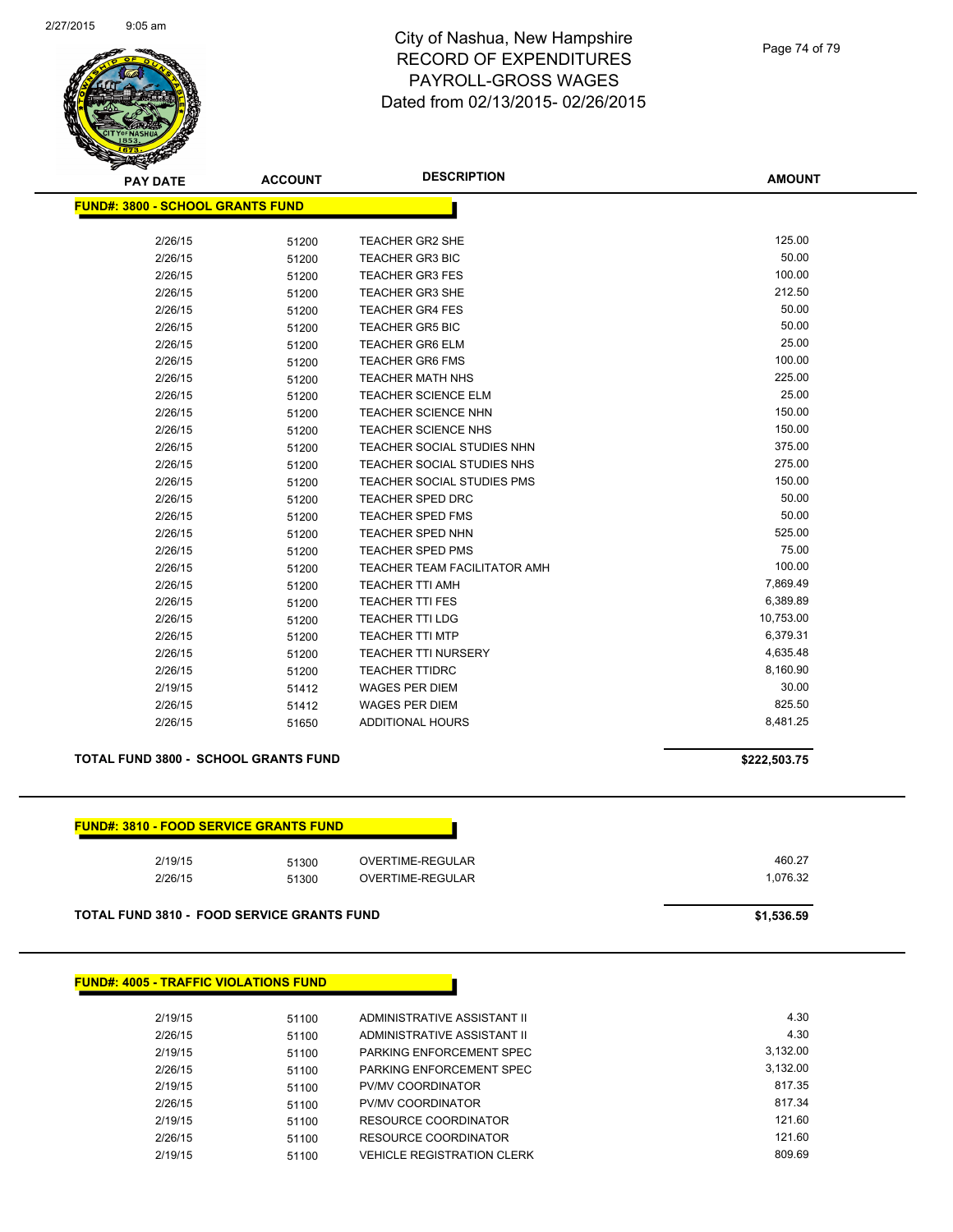| 2/27/2015 | $9:05$ am                                             |                | City of Nashua, New Hampshire<br><b>RECORD OF EXPENDITURES</b><br>PAYROLL-GROSS WAGES<br>Dated from 02/13/2015-02/26/2015 | Page 75 of 79      |
|-----------|-------------------------------------------------------|----------------|---------------------------------------------------------------------------------------------------------------------------|--------------------|
|           | PAY DATE                                              | <b>ACCOUNT</b> | <b>DESCRIPTION</b>                                                                                                        | <b>AMOUNT</b>      |
|           | <b>FUND#: 4005 - TRAFFIC VIOLATIONS FUND</b>          |                |                                                                                                                           |                    |
|           | 2/26/15                                               | 51100          | <b>VEHICLE REGISTRATION CLERK</b>                                                                                         | 809.70             |
|           | 2/19/15                                               | 51200          | <b>VEHICLE REGISTRATION CLERK</b>                                                                                         | 596.40             |
|           | 2/26/15                                               | 51200          | <b>VEHICLE REGISTRATION CLERK</b>                                                                                         | 729.31             |
|           | 2/19/15                                               | 51300          | OVERTIME-REGULAR                                                                                                          | 572.03             |
|           | 2/26/15                                               | 51300          | OVERTIME-REGULAR                                                                                                          | 393.78<br>5,083.10 |
|           | 2/19/15<br>2/26/15                                    | 51390          | <b>OVERTIME-OTHER</b>                                                                                                     | 4,100.98           |
|           |                                                       | 51390          | OVERTIME-OTHER                                                                                                            |                    |
|           | TOTAL FUND 4005 - TRAFFIC VIOLATIONS FUND             |                |                                                                                                                           | \$21,245.48        |
|           | <b>FUND#: 4010 - MOTOR VEHICLE ADMIN FUND</b>         |                |                                                                                                                           |                    |
|           |                                                       |                |                                                                                                                           |                    |
|           | 2/19/15                                               | 51100          | <b>VEHICLE REGISTRATION CLERK</b>                                                                                         | 809.63             |
|           | 2/26/15                                               | 51100          | <b>VEHICLE REGISTRATION CLERK</b>                                                                                         | 809.64             |
|           | TOTAL FUND 4010 - MOTOR VEHICLE ADMIN FUND            |                |                                                                                                                           | \$1,619.27         |
|           |                                                       |                |                                                                                                                           |                    |
|           | FUND#: 4030 - POLICE SPECIAL DETAILS FUND             |                |                                                                                                                           |                    |
|           | 2/19/15                                               | 51200          | <b>OUTSIDE DETAIL SPEC PT</b>                                                                                             | 602.96             |
|           | 2/26/15                                               | 51200          | <b>OUTSIDE DETAIL SPEC PT</b>                                                                                             | 602.96             |
|           | 2/12/15                                               | 51712          | SPECIAL DETAIL                                                                                                            | 193.75             |
|           | 2/19/15                                               | 51712          | <b>SPECIAL DETAIL</b>                                                                                                     | 6,432.54           |
|           | 2/26/15                                               | 51712          | <b>SPECIAL DETAIL</b>                                                                                                     | 3,739.40           |
|           | TOTAL FUND 4030 - POLICE SPECIAL DETAILS FUND         |                |                                                                                                                           | \$11,571.61        |
|           |                                                       |                |                                                                                                                           |                    |
|           | <b>FUND#: 4035 - POLICE OVERTIME BILLING FUND</b>     |                |                                                                                                                           |                    |
|           | 2/19/15                                               | 51300          | OVERTIME-REGULAR                                                                                                          | 1,497.30           |
|           | 2/26/15                                               | 51300          | OVERTIME-REGULAR                                                                                                          | 1,286.17           |
|           |                                                       |                |                                                                                                                           |                    |
|           | <b>TOTAL FUND 4035 - POLICE OVERTIME BILLING FUND</b> |                |                                                                                                                           | \$2,783.47         |
|           | <b>FUND#: 4600 - ECON DEV-GREATER NASHUA RLF</b>      |                |                                                                                                                           |                    |
|           |                                                       |                |                                                                                                                           | 79.85              |
|           | 2/19/15<br>2/26/15                                    | 51100<br>51100 | OED PROGRAM COORDINATOR<br>OED PROGRAM COORDINATOR                                                                        | 79.85              |
|           |                                                       |                |                                                                                                                           |                    |
|           | TOTAL FUND 4600 - ECON DEV-GREATER NASHUA RLF         |                |                                                                                                                           | \$159.70           |
|           | FUND#: 5010 - CAP PROJECTS-INFO TECHNOLOGY            |                |                                                                                                                           |                    |
|           | 2/19/15                                               | 51300          | OVERTIME-REGULAR                                                                                                          | 127.27             |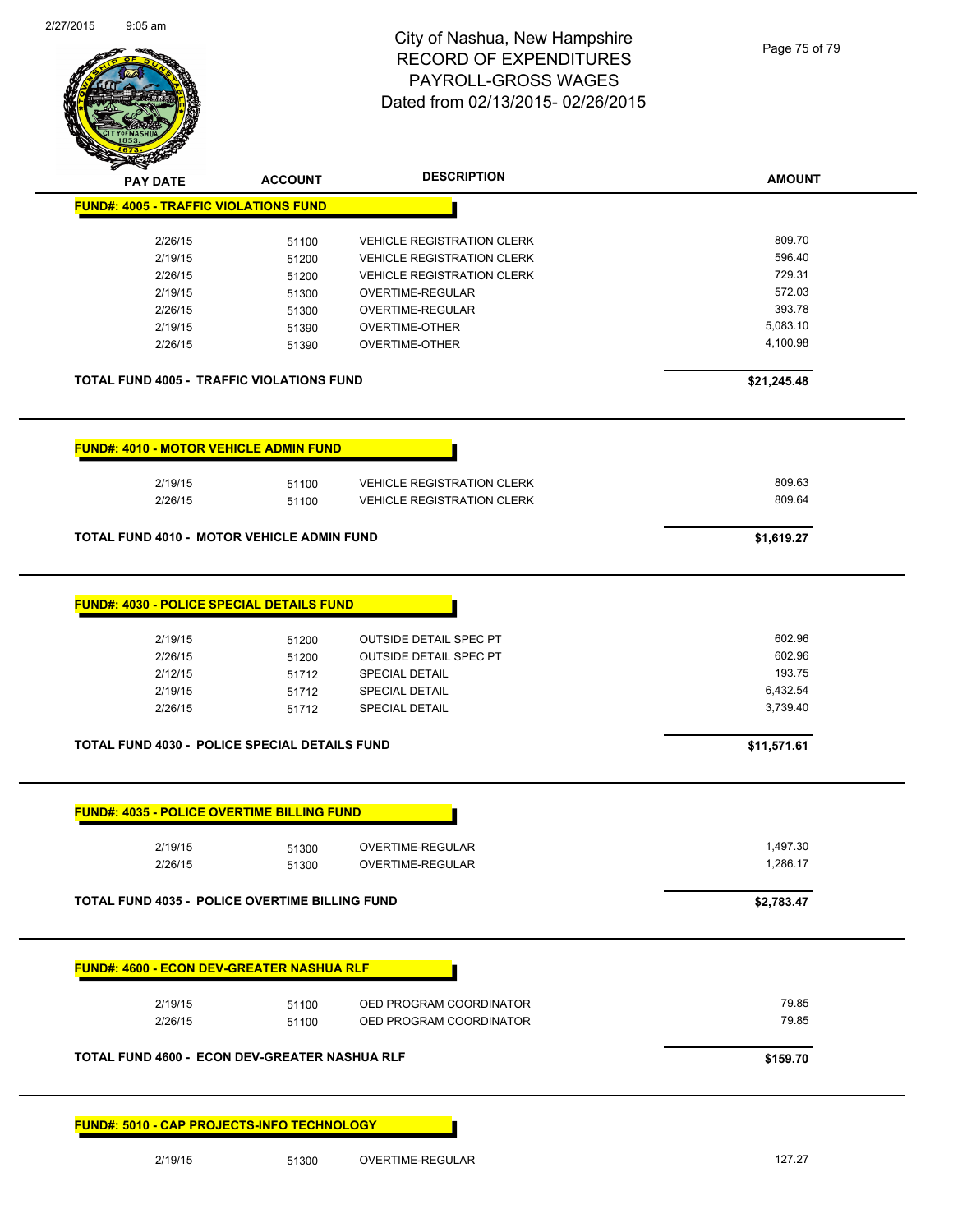

### **FUND#: 6000 - SOLID WASTE FUND**

| 2/19/15 | 51100 | ACCOUNTING COMPLIANCE MGR            | 157.95      |
|---------|-------|--------------------------------------|-------------|
| 2/26/15 | 51100 | <b>ACCOUNTING COMPLIANCE MGR</b>     | 157.95      |
| 2/19/15 | 51100 | <b>ADMINISTRATIVE ASSISTANT I</b>    | 651.64      |
| 2/26/15 | 51100 | <b>ADMINISTRATIVE ASSISTANT I</b>    | 651.65      |
| 2/19/15 | 51100 | <b>ADMINISTRATIVE ASSISTANT II</b>   | 692.40      |
| 2/26/15 | 51100 | ADMINISTRATIVE ASSISTANT II          | 915.66      |
| 2/19/15 | 51100 | AUTOMATED TRASH COLLECTION OPR       | 3,636.82    |
| 2/26/15 | 51100 | AUTOMATED TRASH COLLECTION OPR       | 3,636.83    |
| 2/19/15 | 51100 | <b>CITY ENGINEER</b>                 | 304.25      |
| 2/26/15 | 51100 | <b>CITY ENGINEER</b>                 | 304.25      |
| 2/19/15 | 51100 | <b>COLLECTION EQUIP OPR</b>          | 8,619.69    |
| 2/26/15 | 51100 | <b>COLLECTION EQUIP OPR</b>          | 8,610.19    |
| 2/19/15 | 51100 | <b>COLLECTION EQUIP OPR LANDFILL</b> | 900.80      |
| 2/26/15 | 51100 | <b>COLLECTION EQUIP OPR LANDFILL</b> | 900.80      |
| 2/19/15 | 51100 | DEP TREASURER TAX COLLECTOR          | 235.45      |
| 2/26/15 | 51100 | DEP TREASURER TAX COLLECTOR          | 235.45      |
| 2/19/15 | 51100 | DEPUTY MANAGER OF ENGINEERING        | 76.70       |
| 2/26/15 | 51100 | DEPUTY MANAGER OF ENGINEERING        | 76.70       |
| 2/19/15 | 51100 | <b>DIRECTOR PUBLIC WORKS</b>         | 212.10      |
| 2/26/15 | 51100 | <b>DIRECTOR PUBLIC WORKS</b>         | 212.10      |
| 2/19/15 | 51100 | <b>DIVISION OPERATIONS MANAGER</b>   | 176.70      |
| 2/26/15 | 51100 | DIVISION OPERATIONS MANAGER          | 176.70      |
| 2/19/15 | 51100 | DPW BILLING ACCOUNTANT               | 452.45      |
| 2/26/15 | 51100 | DPW BILLING ACCOUNTANT               | 452.45      |
| 2/19/15 | 51100 | DPW CONTRACT ADMINISTRATOR           | 111.30      |
| 2/26/15 | 51100 | DPW CONTRACT ADMINISTRATOR           | 111.30      |
| 2/19/15 | 51100 | <b>ENVIRONMENTAL ENGINEER</b>        | 1,293.10    |
| 2/26/15 | 51100 | <b>ENVIRONMENTAL ENGINEER</b>        | 1,293.10    |
| 2/19/15 | 51100 | <b>EQUIPMENT OPR LANDFILL</b>        | 6,392.40    |
| 2/26/15 | 51100 | <b>EQUIPMENT OPR LANDFILL</b>        | 6,392.40    |
| 2/19/15 | 51100 | <b>EXECUTIVE ASSISTANT</b>           | 143.60      |
| 2/26/15 | 51100 | <b>EXECUTIVE ASSISTANT</b>           | 143.60      |
| 2/19/15 | 51100 | <b>FINANCE AND ADMIN MANAGER</b>     | 383.40      |
| 2/26/15 | 51100 | FINANCE AND ADMIN MANAGER            | 383.40      |
| 2/19/15 | 51100 | FLEET MANAGER STREET DEPT            | 304.50      |
| 2/26/15 | 51100 | FLEET MANAGER STREET DEPT            | 304.50      |
| 2/19/15 | 51100 | <b>LICENSED SCALE OPERATOR</b>       | 698.90      |
| 2/26/15 | 51100 | <b>LICENSED SCALE OPERATOR</b>       | 698.90      |
| 2/19/15 | 51100 | RECYCLING COORDINATOR                | 1,091.05    |
| 2/26/15 | 51100 | RECYCLING COORDINATOR                | 1,091.05    |
| 2/19/15 | 51100 | SENIOR STAFF ENGINEER                | 121.95      |
| 2/26/15 | 51100 | <b>SENIOR STAFF ENGINEER</b>         | 121.95      |
| 2/13/15 | 51100 | <b>SOLID WASTE FOREMAN</b>           | (1, 186.00) |
| 2/19/15 | 51100 | <b>SOLID WASTE FOREMAN</b>           | 3,558.02    |
| 2/26/15 | 51100 | <b>SOLID WASTE FOREMAN</b>           | 2,372.00    |
| 2/19/15 | 51100 | SOLID WASTE TECHNICIAN               | 985.55      |
|         |       |                                      |             |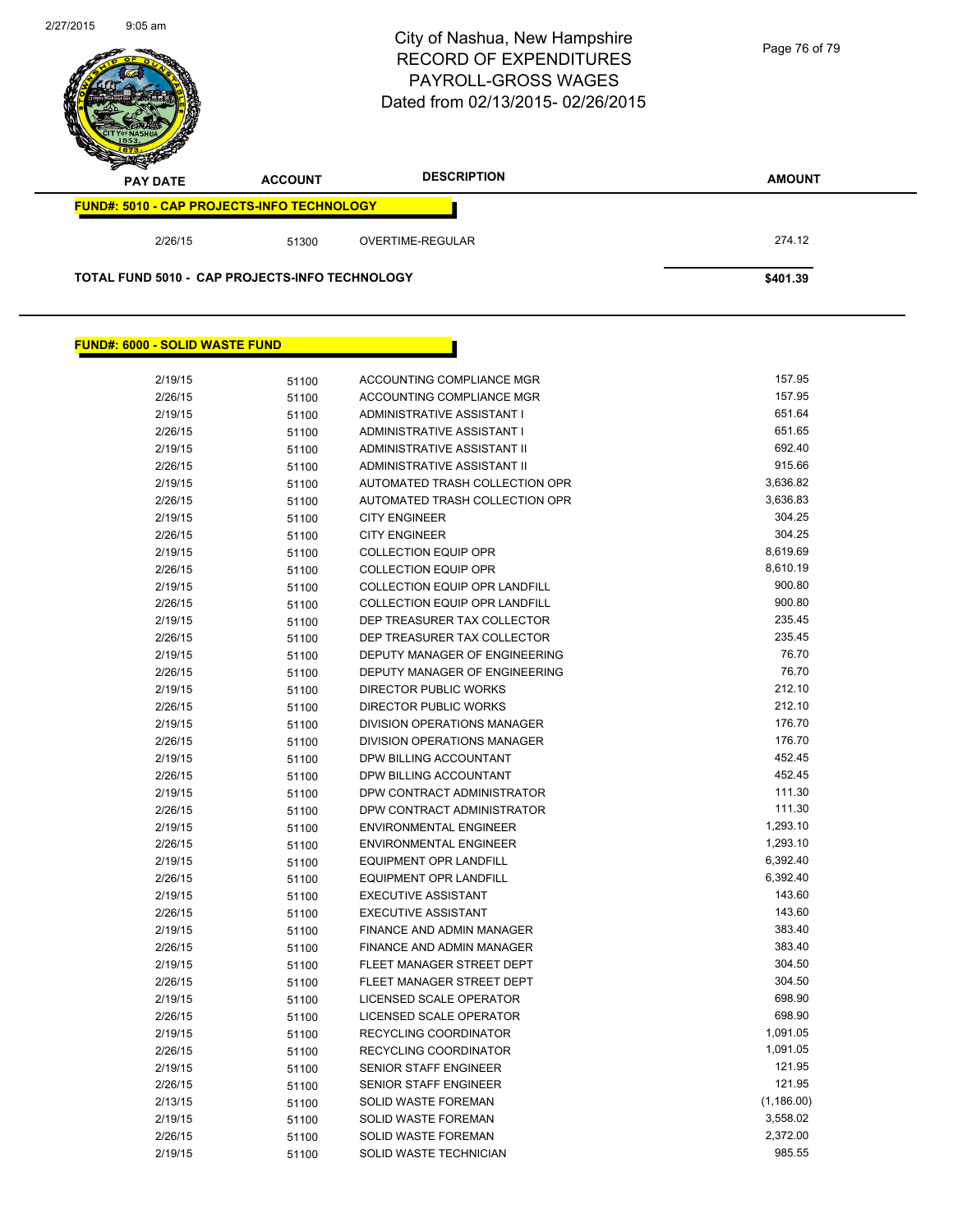

| <b>PAY DATE</b> |                                           | <b>ACCOUNT</b> | <b>DESCRIPTION</b>            | <b>AMOUNT</b> |  |
|-----------------|-------------------------------------------|----------------|-------------------------------|---------------|--|
|                 | <b>FUND#: 6000 - SOLID WASTE FUND</b>     |                |                               |               |  |
|                 | 2/26/15                                   | 51100          | SOLID WASTE TECHNICIAN        | 985.55        |  |
|                 | 2/19/15                                   | 51100          | SUPERINTENDENT OF SOLID WASTE | 1,575.30      |  |
|                 | 2/26/15                                   | 51100          | SUPERINTENDENT OF SOLID WASTE | 1,575.30      |  |
|                 | 2/13/15                                   | 51300          | OVERTIME-REGULAR              | (756.08)      |  |
|                 | 2/19/15                                   | 51300          | OVERTIME-REGULAR              | 4.063.04      |  |
|                 | 2/26/15                                   | 51300          | OVERTIME-REGULAR              | 8.630.15      |  |
|                 | 2/26/15                                   | 55118          | TELEPHONE-CELLULAR            | 118.00        |  |
|                 | <b>TOTAL FUND 6000 - SOLID WASTE FUND</b> | \$75,448.91    |                               |               |  |

## **FUND#: 6200 - WASTEWATER FUND**

| 2/19/15 | 51100 | ACCOUNTING COMPLIANCE MGR            | 315.80   |
|---------|-------|--------------------------------------|----------|
| 2/26/15 | 51100 | ACCOUNTING COMPLIANCE MGR            | 315.80   |
| 2/19/15 | 51100 | ADMINISTRATIVE ASSISTANT II          | 833.70   |
| 2/26/15 | 51100 | ADMINISTRATIVE ASSISTANT II          | 833.69   |
| 2/19/15 | 51100 | <b>ANALYTICAL CHEMIST</b>            | 877.90   |
| 2/26/15 | 51100 | <b>ANALYTICAL CHEMIST</b>            | 877.90   |
| 2/19/15 | 51100 | <b>CITY ENGINEER</b>                 | 709.95   |
| 2/26/15 | 51100 | <b>CITY ENGINEER</b>                 | 709.95   |
| 2/19/15 | 51100 | <b>COLLECTION SYSTEM FOREMAN</b>     | 1,357.65 |
| 2/26/15 | 51100 | <b>COLLECTION SYSTEM FOREMAN</b>     | 1,357.65 |
| 2/19/15 | 51100 | <b>COLLECTION SYSTEMS OPERATOR</b>   | 1,818.40 |
| 2/26/15 | 51100 | <b>COLLECTION SYSTEMS OPERATOR</b>   | 1,818.40 |
| 2/19/15 | 51100 | <b>COLLECTION SYSTEMS TECHNICIAN</b> | 1,952.00 |
| 2/26/15 | 51100 | COLLECTION SYSTEMS TECHNICIAN        | 1,952.00 |
| 2/19/15 | 51100 | <b>COLLECTIONS SPEC II</b>           | 817.34   |
| 2/26/15 | 51100 | <b>COLLECTIONS SPEC II</b>           | 817.35   |
| 2/19/15 | 51100 | <b>CONST INSP ENGINEERING ASST</b>   | 232.25   |
| 2/26/15 | 51100 | CONST INSP ENGINEERING ASST          | 232.25   |
| 2/19/15 | 51100 | CSO STORM WATER ENGINEER             | 1,225.70 |
| 2/26/15 | 51100 | CSO STORM WATER ENGINEER             | 1,225.70 |
| 2/19/15 | 51100 | CSO TECHNICIAN INSPECTOR             | 1,021.20 |
| 2/26/15 | 51100 | CSO TECHNICIAN INSPECTOR             | 1,021.21 |
| 2/19/15 | 51100 | DEP TREASURER TAX COLLECTOR          | 235.45   |
| 2/26/15 | 51100 | DEP TREASURER TAX COLLECTOR          | 235.45   |
| 2/19/15 | 51100 | DEPUTY MANAGER OF ENGINEERING        | 766.80   |
| 2/26/15 | 51100 | DEPUTY MANAGER OF ENGINEERING        | 766.80   |
| 2/19/15 | 51100 | <b>DIRECTOR PUBLIC WORKS</b>         | 424.10   |
| 2/26/15 | 51100 | DIRECTOR PUBLIC WORKS                | 424.10   |
| 2/19/15 | 51100 | DIVISION OPERATIONS MANAGER          | 176.65   |
| 2/26/15 | 51100 | DIVISION OPERATIONS MANAGER          | 176.65   |
| 2/19/15 | 51100 | DPW BILLING ACCOUNTANT               | 452.40   |
| 2/26/15 | 51100 | DPW BILLING ACCOUNTANT               | 452.40   |
| 2/19/15 | 51100 | DPW CONTRACT ADMINISTRATOR           | 667.70   |
| 2/26/15 | 51100 | DPW CONTRACT ADMINISTRATOR           | 667.70   |
| 2/19/15 | 51100 | ELECTRICAL DIAGNOSTIC TECH I         | 2,079.20 |
| 2/26/15 | 51100 | ELECTRICAL DIAGNOSTIC TECH I         | 2,079.20 |
| 2/19/15 | 51100 | <b>EXECUTIVE ASSISTANT</b>           | 143.60   |
| 2/26/15 | 51100 | <b>EXECUTIVE ASSISTANT</b>           | 143.60   |
| 2/19/15 | 51100 | FINANCE AND ADMIN MANAGER            | 383.40   |
| 2/26/15 | 51100 | FINANCE AND ADMIN MANAGER            | 383.40   |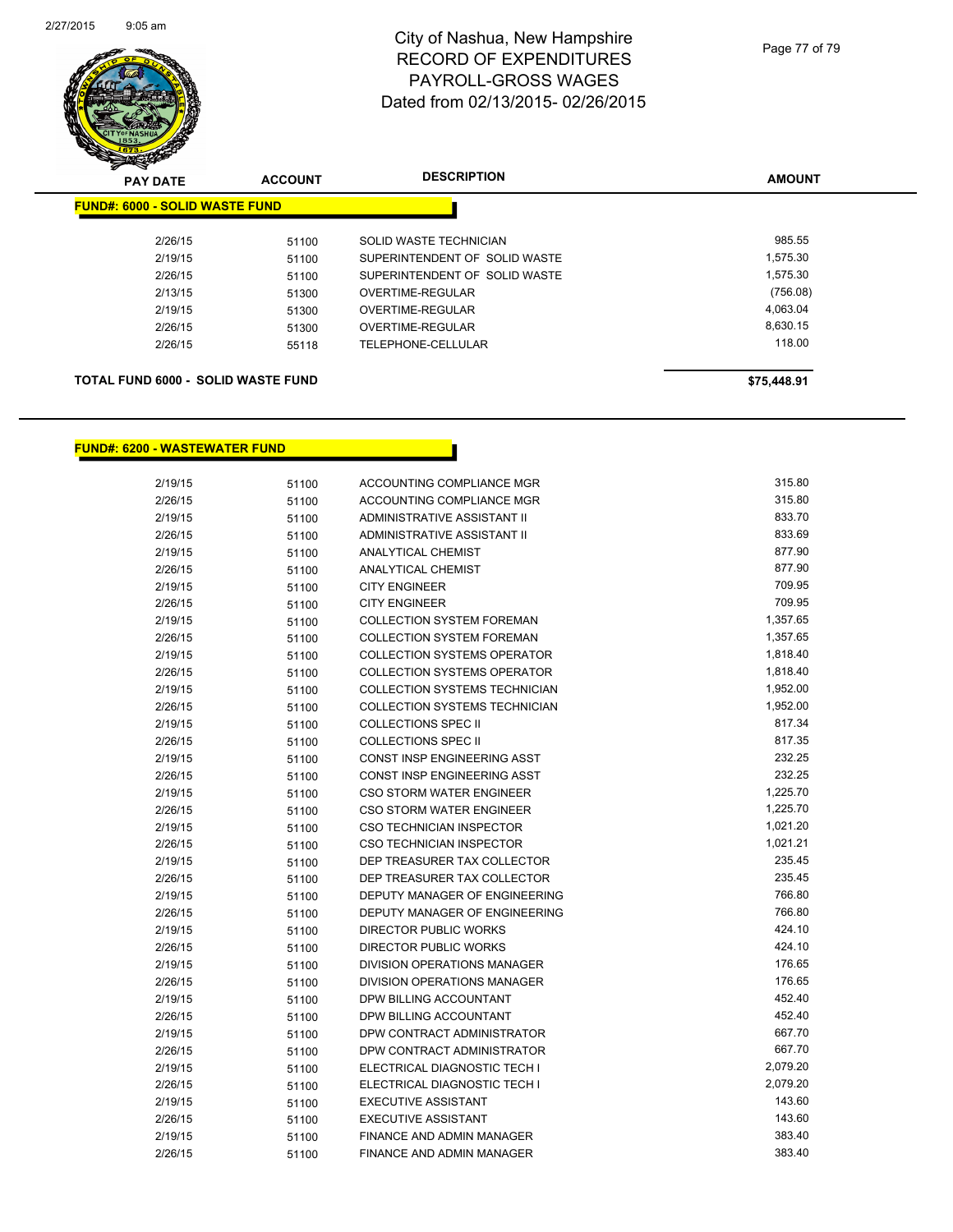

| <b>PAY DATE</b>                      | <b>ACCOUNT</b> | <b>DESCRIPTION</b>                     | <b>AMOUNT</b> |
|--------------------------------------|----------------|----------------------------------------|---------------|
| <b>FUND#: 6200 - WASTEWATER FUND</b> |                |                                        |               |
|                                      |                |                                        |               |
| 2/19/15                              | 51100          | FLEET MANAGER STREET DEPT              | 101.50        |
| 2/26/15                              | 51100          | FLEET MANAGER STREET DEPT              | 101.50        |
| 2/19/15                              | 51100          | INDUSTRIAL PRETREATMENT COORD          | 1,186.05      |
| 2/26/15                              | 51100          | INDUSTRIAL PRETREATMENT COORD          | 1,186.05      |
| 2/19/15                              | 51100          | MECHANIC WWTP 1ST CLASS                | 4,004.80      |
| 2/26/15                              | 51100          | <b>MECHANIC WWTP 1ST CLASS</b>         | 4,004.80      |
| 2/19/15                              | 51100          | OPERATOR II WWTP                       | 2,983.60      |
| 2/26/15                              | 51100          | OPERATOR II WWTP                       | 2,983.60      |
| 2/19/15                              | 51100          | OPERATOR II WWTP 2nd                   | 2,018.40      |
| 2/26/15                              | 51100          | OPERATOR II WWTP 2nd                   | 2,018.40      |
| 2/19/15                              | 51100          | OPERATOR II WWTP 3rd                   | 2,026.40      |
| 2/26/15                              | 51100          | OPERATOR II WWTP 3rd                   | 2,026.40      |
| 2/19/15                              | 51100          | <b>OPERATOR III WWTP</b>               | 3,147.21      |
| 2/26/15                              | 51100          | <b>OPERATOR III WWTP</b>               | 3,147.21      |
| 2/19/15                              | 51100          | PLANT OPERATIONS SUPERVISOR            | 1,445.45      |
| 2/26/15                              | 51100          | PLANT OPERATIONS SUPERVISOR            | 1,445.45      |
| 2/19/15                              | 51100          | PROCESS CHEMIST                        | 1,103.61      |
| 2/26/15                              | 51100          | PROCESS CHEMIST                        | 1,103.60      |
| 2/19/15                              | 51100          | <b>SENIOR STAFF ENGINEER</b>           | 670.85        |
| 2/26/15                              | 51100          | <b>SENIOR STAFF ENGINEER</b>           | 670.85        |
| 2/19/15                              | 51100          | SUPERINTENDENT OF WASTEWATER           | 1,720.00      |
| 2/26/15                              | 51100          | SUPERINTENDENT OF WASTEWATER           | 1,720.00      |
| 2/19/15                              | 51100          | <b>SUPV LABORATORY</b>                 | 1,186.05      |
| 2/26/15                              | 51100          | <b>SUPV LABORATORY</b>                 | 1,186.05      |
| 2/19/15                              | 51100          | TRUCK DRIVER STREET REPAIR             | 832.00        |
| 2/26/15                              | 51100          | TRUCK DRIVER STREET REPAIR             | 832.00        |
| 2/19/15                              | 51100          | WASTEWATER PROJECT ENGINEER            | 1,331.45      |
| 2/26/15                              | 51100          | WASTEWATER PROJECT ENGINEER            | 1,331.45      |
| 2/19/15                              | 51300          | OVERTIME-REGULAR                       | 8,298.87      |
| 2/26/15                              | 51300          | OVERTIME-REGULAR                       | 8,568.15      |
| 2/19/15                              | 51750          | <b>RETIREMENT &amp; SEPARATION PAY</b> | 862.84        |
| 2/26/15                              | 55118          | <b>TELEPHONE-CELLULAR</b>              | 51.00         |
|                                      |                |                                        |               |

## **TOTAL FUND 6200 - WASTEWATER FUND \$98,277.98**

## **FUND#: 6500 - PROPERTY & CASUALTY FUND**

| 2/19/15 | 51100 | <b>PROGRAM SUPV</b>            | 1,177.20 |
|---------|-------|--------------------------------|----------|
| 2/26/15 | 51100 | <b>PROGRAM SUPV</b>            | 1.177.20 |
| 2/19/15 | 51100 | PROPERTY AND CASUALTY ADJUSTER | 2,027.40 |
| 2/26/15 | 51100 | PROPERTY AND CASUALTY ADJUSTER | 2.027.40 |
| 2/19/15 | 51100 | <b>RISK MANAGER</b>            | 1.579.20 |
| 2/26/15 | 51100 | <b>RISK MANAGER</b>            | 1.579.20 |
| 2/19/15 | 51100 | SAFETY LOSS PREVENTION SPEC    | 1.040.00 |
| 2/26/15 | 51100 | SAFETY LOSS PREVENTION SPEC    | 1.040.00 |
| 2/19/15 | 59207 | WORKERS COMPENSATION CLAIMS    | 3.697.37 |
| 2/26/15 | 59207 | WORKERS COMPENSATION CLAIMS    | 7.340.94 |
| 2/19/15 | 59290 | LONG TERM DISABILITY CLAIMS    | 2.174.91 |
| 2/26/15 | 59290 | LONG TERM DISABILITY CLAIMS    | 2.076.93 |